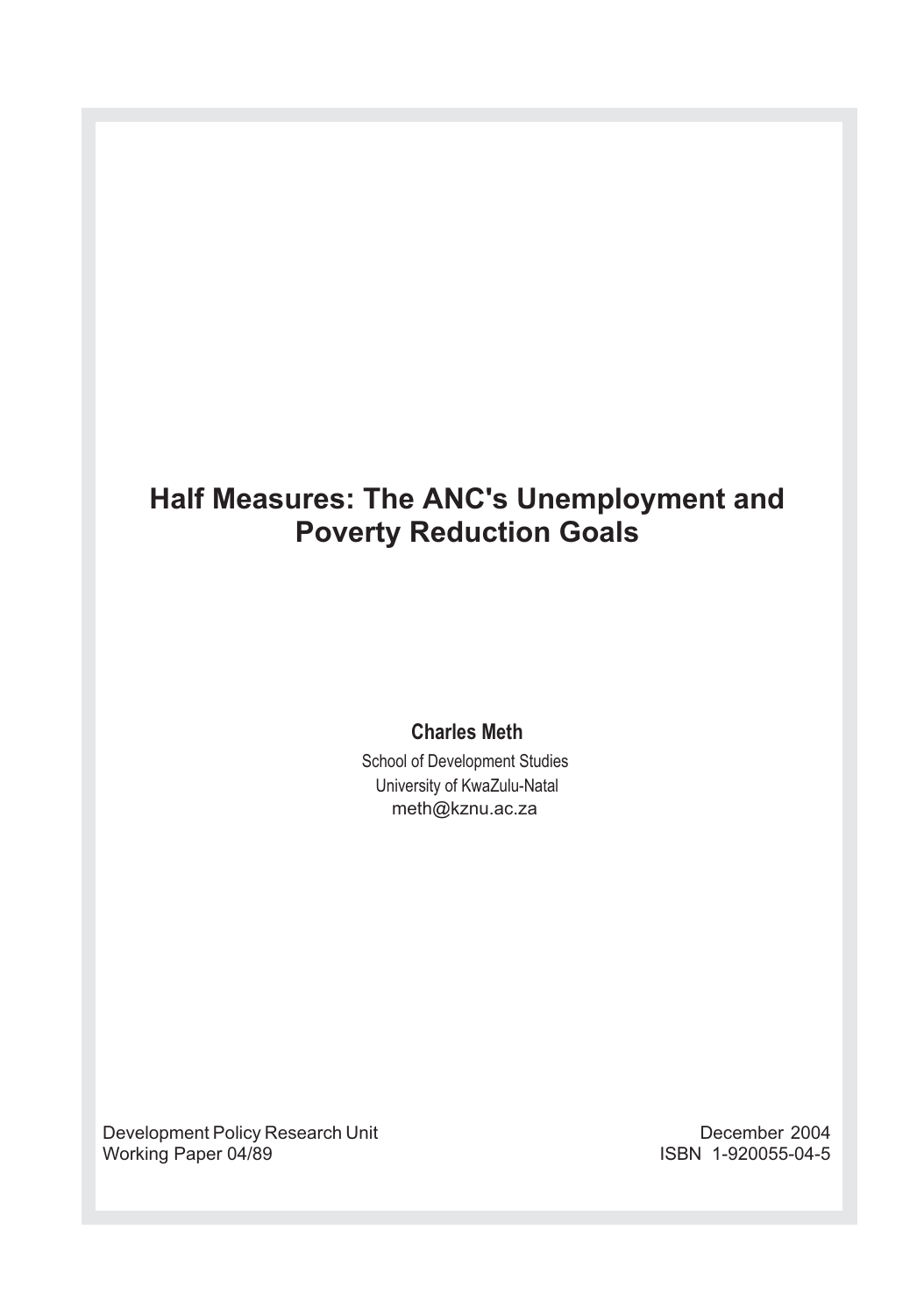# **Abstract**

Taking as its starting point, the ANC's election priorities of halving poverty and unemployment, the paper reviews pronouncements of the ANC in conference, and in government, in an attempt to discover more precise specifications of the two goals, and what they entail. Failing to find precision anywhere, an attempt is made to discover what changes in the relevant magnitudes are required to meet the probable goals. As far as unemployment is concerned, these are shown to depend, in the first instance, on what is understood by 'halving' (rate of unemployment or number unemployed; official or expanded). Once that is known, the behaviour of the three variables that determine unemployment rates and levels: the rate of growth of the potential labour force, the rate of change of the participation rate, and the rate of job creation, has to be considered. Predicting their likely course, an always difficult task, is made more difficult still by weaknesses in the statistics. Simulations suggest that under the most optimistic conditions, halving the official rate of unemployment would require 3.7 million jobs to be created between 2004 and 2014. Halving the number of expanded unemployed under pessimistic assumptions about the growth rate of the economically active would require 11 million jobs in the same period. Government's inability to exert significant influence on any of the three determining variables suggests it goes back to the other social partners who took part in the Growth and Development Summit (where commitment to the goal was reaffirmed) to negotiate achievable targets, this time armed with proper information about the size of task.

Unlike unemployment, poverty levels can, through the social security system, be directly affected by government. The United Nations Millennium Declaration laid out a series of goals to which most countries, included South Africa, are committed. One of them is to halve absolute poverty (defined, in the absence of a national poverty line, as being below \$1(US)/day). Although there is some confusion in government about the goal (one Department of Social Development document refers to halving the number of poor), that should easily be dispelled. Problems in the case of this goal result from the inability of researchers to determine the numbers of people below the line denoting 'absolute' poverty. In the first place, there is no agreed poverty line. This is less important than the next problem – the poverty of the statistics from which poverty estimates have to be constructed. One aspect of this is the difficulty of estimating the value of the 'social wage' (social spending) to poor individuals and households.

Simulation, using what are hoped to be plausible guesses at the missing or dubious values, is only way around these problems. Drawing on the results of another study (Meth, 2004), the paper presents a set of estimates of poverty at various levels, made using a variety of assumptions where data are weakest. These examine the period 1997-2002. Given the margin of ignorance in the data, it is probably impossible to say much about poverty headcounts, rates or gaps at the poverty line chosen to denote absolute poverty. It is clear, though, that if the social wage reached its intended recipients, that a catastrophic increase in the poverty headcount would have been averted. It also seems likely that even if the headcount rose, the poverty gap could have declined. As the poverty line is raised, the number of poor stabilises at a high level (roughly 20 million). It shows little sensitivity to increases in the assumed values of the social wage. This suggests a limit to the efficacy of existing and planned anti-policy measures. It is recommended that better surveys to gather information on the extent and severity of poverty be designed and implemented as a matter of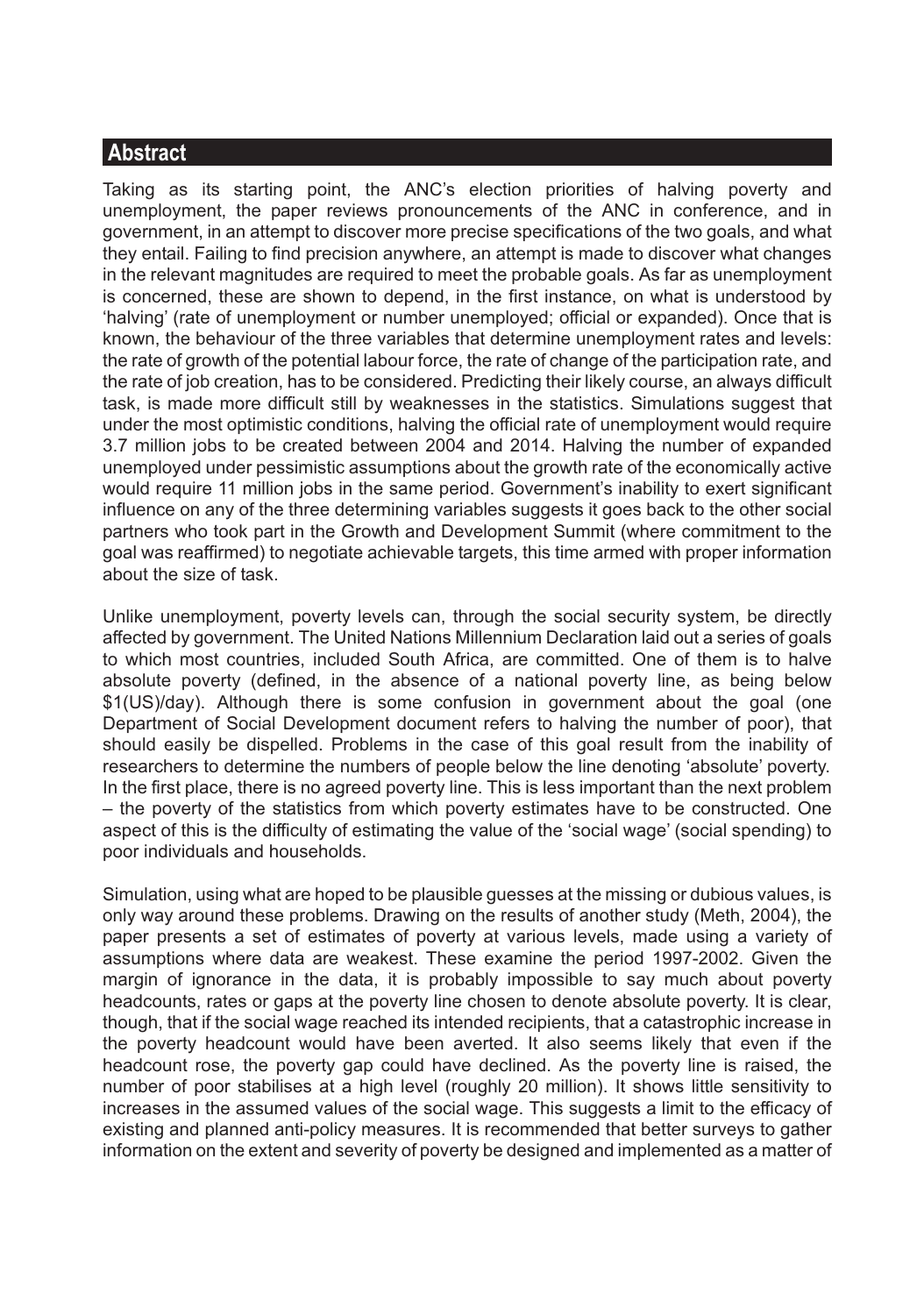urgency. A heavy concentration of academic firepower on the highly resistant problem of valuation of the social wage is also recommended.

### **Acknowledgements**

Friends and colleagues and those who have contributed in one way or another to this work include Johannes Fedderke; Isobel Frye; David Fryer; Anna McCord; Michael Samson; Jeremy Seekings, and Michael Thiede. Debbie Budlender, Michael Noble and Gemma Wright deserve special mention for reading and commenting extensively on this paper and/or it forebears. Rosa Dias, with whom I collaborated on early versions of the work on poverty also deserves special thanks, as does Julian May for his endless encouragement, information and relevant journal articles (not to mention excellent cooking). Vishnu Padayachee provided me with a comfortable and highly collegial intellectual home in the School of Development Studies in the University of KwaZulu-Natal. My post-grad students, Phil Donnel; Nonthlantha Dlamini, and Leanne Sedowski did a large amount of background work for me on unemployment. Needless to say, the errors in the work (and the views expressed therein) are my responsibility.

This publication was sponsored by the Secretariat for Institutional Support through Economic Research in Africa (SISERA). Their generous financial assistance in this regard is acknowledged.

Development Policy Research Unit Tel: +27 21 650 5705 Fax: +27 21 650 5711

Information about our Working Papers and other published titles are available on our website at:

**http://www.commerce.uct.ac.sa/dpru/**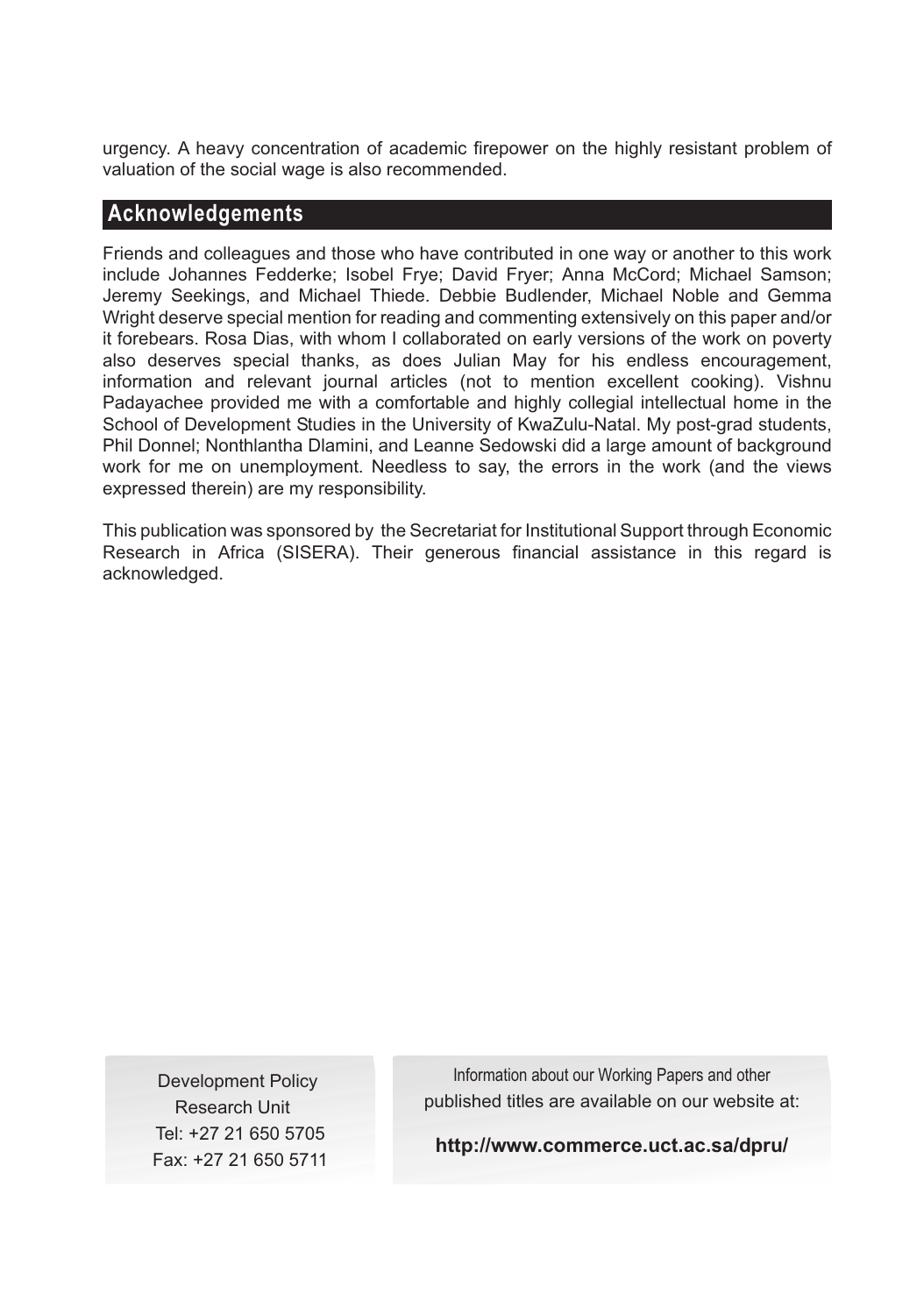# **Table of Contents**

| Poverty: Definition, measurement, monitoring and politics18        |
|--------------------------------------------------------------------|
| Poverty studies in South Africa: The current state of affairs 19   |
| The contradictions of definition and measurement22                 |
| Government measurement and monitoring initiatives25                |
| Government's response to claims of rising poverty and inequality28 |
|                                                                    |
|                                                                    |
| Child cost ratios and household economies of scale parameters36    |
| Means and distributions within each expenditure category37         |
|                                                                    |
|                                                                    |
| How bad is poverty in South Africa? Has it already been halved?41  |
|                                                                    |
|                                                                    |
|                                                                    |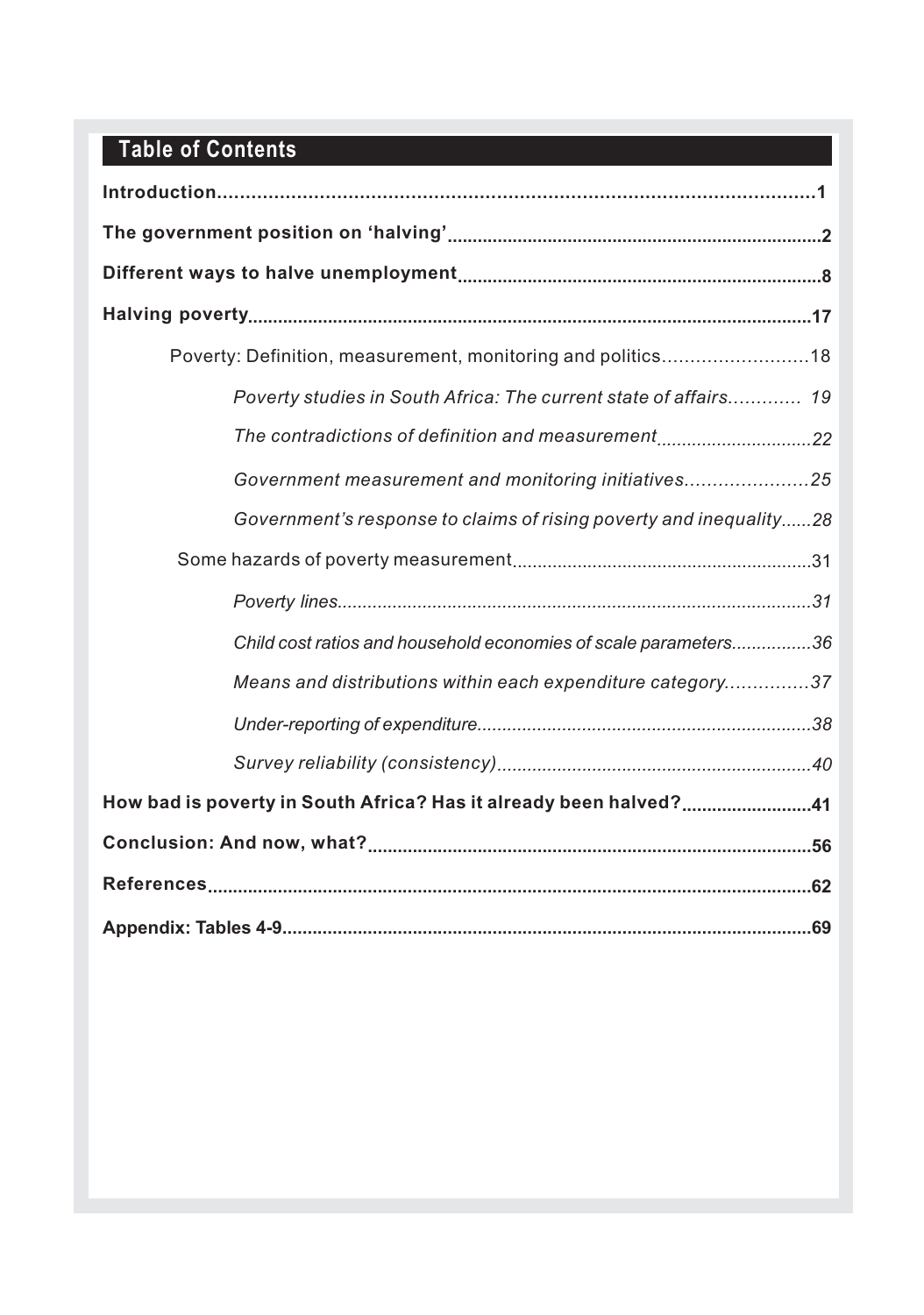## **Introduction**

A recently published paper by Ravi Kanbur posed 'some hard questions about growth, inequality and poverty'. Prominent among them is that of:

> "… what exactly it is that we are buying into when we accept the number one Millennium Development Goal of the United Nations – halving the incidence of income poverty by the year 2015." (Kanbur, 2004, p.1)

The question is of more than passing interest in South Africa. The country is committed to meeting the Millennium Development Goals (MDGs).<sup>1</sup> In addition, the social partners have committed themselves to halving unemployment. The target year for meeting these goals is the year 2014, the  $20<sup>th</sup>$  anniversary of democracy in South Africa. These laudable aims featured prominently in the recent general election – at the head of a list of 'Some of the most important targets and objectives making up Vision 2014' in the ANC's 2004 election manifesto, we find:

- Reduce unemployment by half through new jobs, skills development, assistance to small businesses, opportunities for self-employment and sustainable community livelihoods.
- Reduce poverty by half through economic development, comprehensive social security, land reform and improved household and community assets. (ANC, 2004, p.8)

It is unreasonable to expect an election manifesto to spell out precisely what all of its aspirations entail. For purposes of the evaluation of performance that must take place, however, greater precision is necessary. This paper looks behind the manifesto at policy and other documents in an attempt to discover what is understood by these commitments. Finding little evidence of a considered view, the paper delves into unemployment and poverty statistics in South Africa in an attempt to see whether or not greater precision than that displayed so far in specifying each of these targets, is possible. In each case, the search opens a window overlooking an impressively wide plain of ignorance. In view of this, the paper ends with some recommendations about what to do about the two commitments.

The paper's limitations must be stated at the very outset. It does not concern itself unduly with the question of whether proclaiming commitment to the 'halving' targets is a good or bad thing. The attempt it makes to evaluate progress towards the achievement of these goals is perfunctory. In the case of the poverty target, the paper focuses primarily on income poverty, doing so in full awareness of the fact that approaches that have the reduction of income

1 The Millennium Development Goals (MDGs) are spelled out in a resolution called the Millennium Declaration, adopted by the General Assembly of the United Nations (UN, 2000a). A goal is defined as an aim or desired result, whereas a target is defined as an objective or result towards which efforts are directed.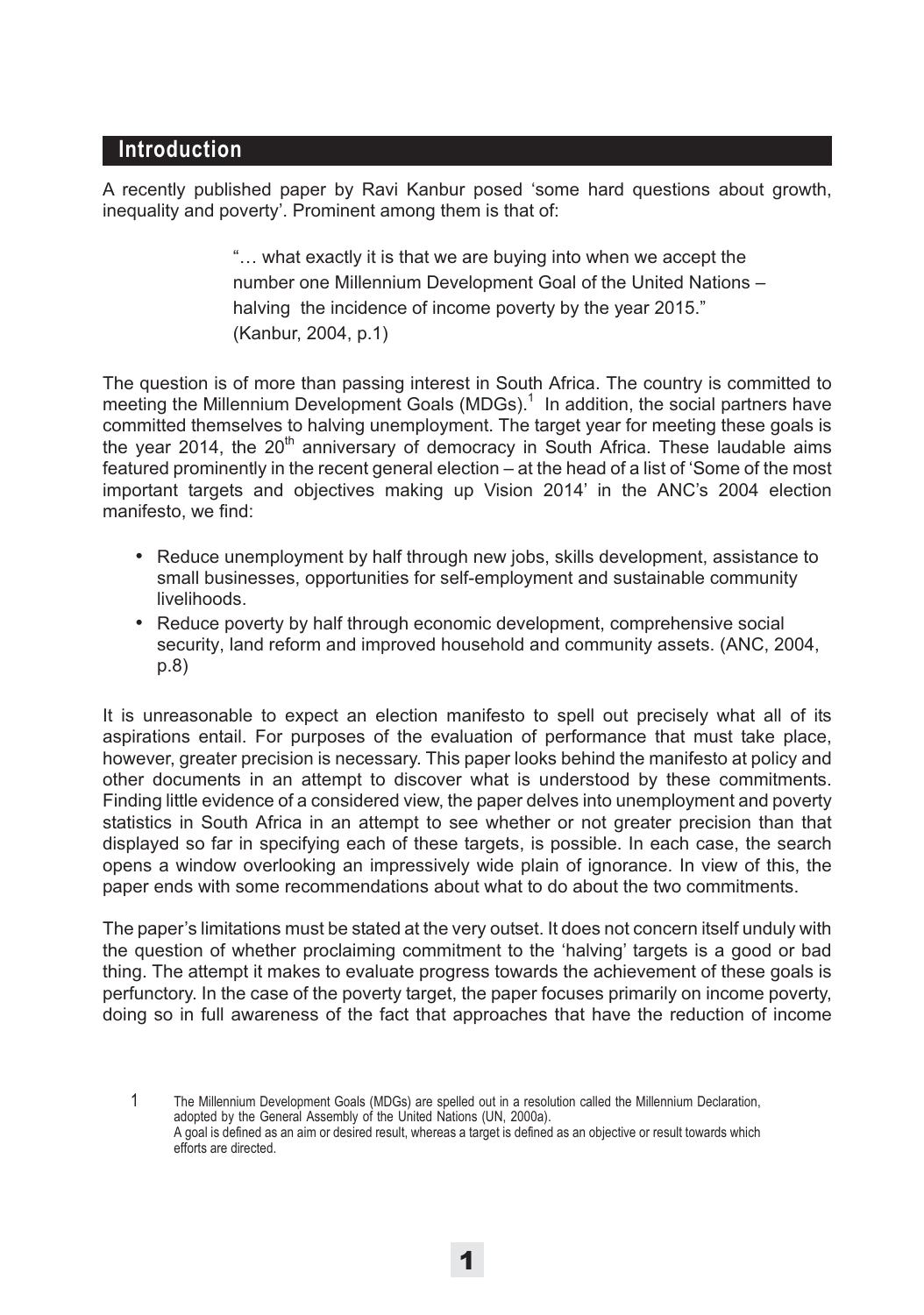poverty as their sole end have long since slipped into disfavour. $^2\,$  There is, however, virtue in looking at income poverty – as long as one does not lose sight of the fact that it is one aspect of what is a complex multi-dimensional problem.

### **The government position on 'halving'**

From pronouncements made by senior politicians, it is possible to infer that when it comes to halving unemployment, government has in mind the official rate of unemployment.<sup>3</sup> It is not easy, though, to find an explicit statement to this effect. First port of call in the search for greater specificity was the "programme of action" page on the government website. That part of the site is devoted, however, to medium- and short-term targets. There is nothing on the unemployment goal under the Economic, Investment and Employment cluster, and nothing on poverty reduction under the Social cluster.<sup>4</sup> That avenue being closed, the next set of documents consulted were those prepared for, and emerging from the ANC's  $51<sup>st</sup>$  National Conference in December 2002. For our purposes, the most important among these were two papers distributed in advance of the National Policy Conference (held in September 2002) to formulate views to be taken forward to the National Conference. These papers (ANC 2002a and 2002b) outlined economic and social policy in a way that shaped the resolutions adopted at the National Conference. References to poverty and unemployment abound in each paper. Neither of them however, quantifies the problem in such a way as to facilitate the drafting of resolutions that set clear and comprehensible targets. Of course, information on poverty and unemployment (particularly the latter), was widely available elsewhere. Even so, the omission of any discussion of feasible targets in the background papers could have hampered delegates whose access to, and understanding of the nature of both problems was limited.

Given the silence of the background papers on the matter, it comes as little surprise to find no specific poverty reduction target in the place where one would expect to find it, viz., the Resolutions adopted by the 51<sup>st</sup> National Conference of the ANC on Social Transformation

- 2 Maxwell (2004a, p.3) is eloquent on this point, as are many others. One would have to be both blind and deaf to have missed the debate on the inadequacies of a simple money metric of poverty. The same applies to the headcount measures that poverty lines yield. Their weaknesses, if used in isolation, are far too well-known to require recitation here.
- 3 Responding to the release in March 2004 of the then most recent Labour Force Survey (LFS) results, which registered a fall in the official rate of unemployment falling from 31.2 per cent in March 2003 to 28.4 per cent in September 2003, the Minister of Labour welcomed the development in a press release headed "THE RECENT EMPLOYMENT FIGURES INDICATES THAT THE ANC GOVERNMENT AND ITS SOCIAL PARTNERS ARE COMMITTED TO HALF (*sic*) UNEMPLOYMENT BY 2014". The press release, replete with a reference to the (statistically insignificant) 57 000 jobs created over the period, ignores the explanation offered by Statistics South Africa for the decline in the official unemployment rate, namely

that the number of not economically active persons increased by almost one million; the number of discouraged (non-searching) unemployed rising from 3.17 million in March 2003 to 3.82 million in September 2003 (Statistical Release P0210, 25 March 2004, p.iii).

The juxtaposition of references to the official rate of unemployment with the Minister's confident assertion that: "This government is on track to meeting its stated goal of halving unemployment by 2014" in the press release, makes it seem highly likely that the goal is indeed the official rate of unemployment.

4 Website http://www.info.gov.za/issues/poa/index.html checked on 19<sup>th</sup> September 2004.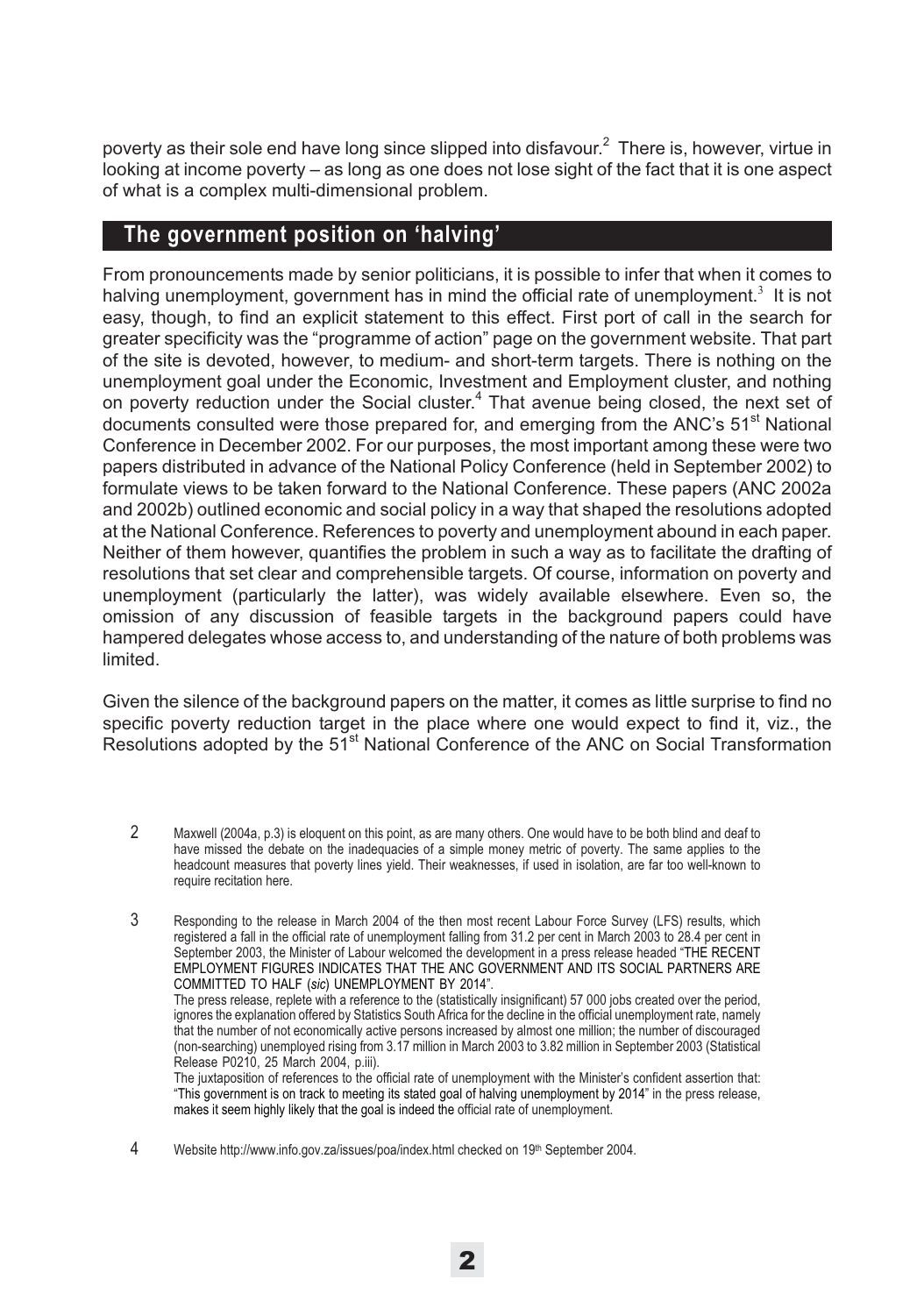section under the heading 'On Attacking Poverty and Comprehensive Social Security' (ANC, 2002c). None of the thirteen resolutions adopted refers to any poverty reduction target. Likewise, the place to find an unemployment target, one would have thought, would have been among the twelve resolutions in the section 'Unemployment & Under-employment' in the Resolutions on Economic Transformation. It is not there; instead it is to be found in the 'Appendix to Economic Resolutions: Comments on Key Performance Indicators for Outcomes: Employment'. In the Appendix, 'The unemployment rate' (which rate is not specified), is one of the key performance indicators identified. Below the list of indicators is a paragraph of comments, the first sentence of which reads:

"We want to halve the current level of unemployment by 2014".

Since 'The unemployment rate' (which one is not stated) is to serve as a key performance indicator, it seems safe to assume that 'level' means 'rate of unemployment'. Attempts to find a more specific commitment have not proved successful. The unemployment reduction target agreed upon at the Growth and Development Summit of 2003 (GDS) is very similar to the ANC Conference Resolution. Paragraph 2.2.1 of the GDS Agreement states simply that "The constituents aim to halve unemployment by 2014" (Nedlac, 2003). This succeeds, by virtue of its failure to indicate whether the goal is the rate of unemployment, or the number of unemployed, in being even less communicative than the ANC conference resolution. There is no indication of which of two measures – the official or the expanded – the constituents had in mind. Establishing that outcomes will differ when one, rather than the other, of these possible goals is chosen, is the work of but a few moments. That being so, it may seem a little surprising that greater effort was not devoted to achieving greater clarity. It may have been feared or suspected that an attempt to do so at the Summit, a step that would, inevitably, have exposed the large differences between different targets, would lead to serious disagreement. Difficult as it may be to believe, it is also possible that people simply took it for granted that if one form of unemployment is halved, the other(s) would follow suit. For the framers of the resolution to halve unemployment, the most attractive candidate would have been the 'official' rate, a target that is appealing both because of its official (i.e., internationally accepted) status, and because the official rate, being so much lower than the expanded rate, would appear to be easier to reach. Further speculation on this matter is pointless – interviews with participants in the discussions are necessary to settle the question.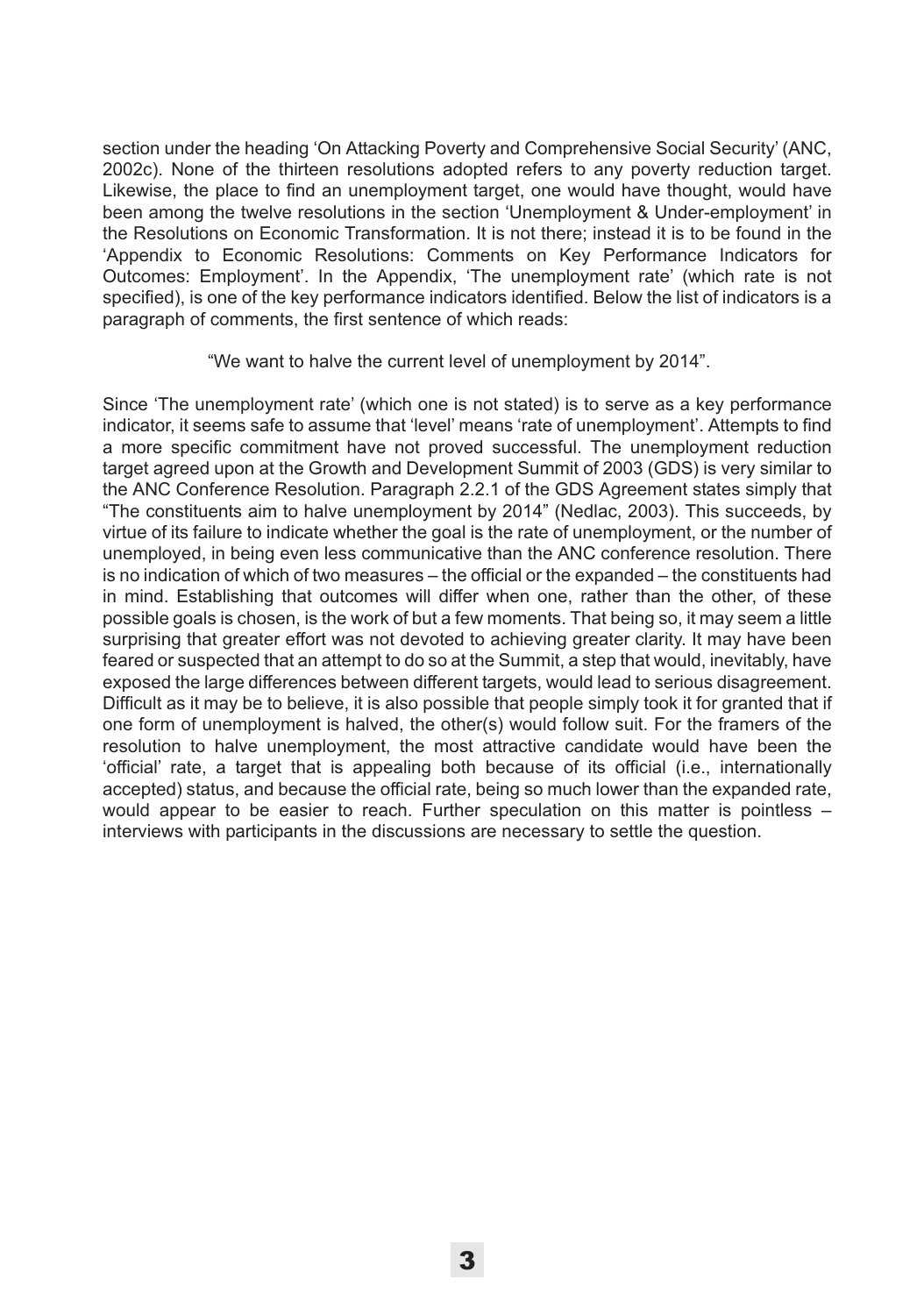Someone, somewhere, however, is, or has been working on the question. The website of the Expanded Public Works Programme (EPWP), a relative newcomer on the scene, informs us that:

> "To reach government's target of halving unemployment by 2014 (i.e. reducing the unemployment rate from 30% to 15%) 546,000 new jobs would have to be created each year – 276,000 more than has hitherto been the case."5 Downloaded from http://www.epwp.gov.za/, 8th November 2004.

From this, one may infer that it is the official rate of unemployment which is to be halved. The statement is repeated in a paper by the person in charge of the EPWP, Dr Sean Phillips, Chief Operations Officer in the National Department of Public Works. The paper in question was delivered at a recent conference called "Overcoming Underdevelopment in South Africa's Second Economy".<sup>6</sup> As source for these figures, Phillips cites Statistics South Africa's September 2003 Labour Force Survey (Phillips, 2004, p.1). An examination of that document discloses it to be entirely innocent (as one would expect) of such information. At the time of writing, the source remains unknown.<sup>7</sup>

So much for the likely target – discovering which year is to constitute the base against which to measure progress in the attempt to halve unemployment is also not straightforward. The statement taken from Appendix to the Resolutions of the 51<sup>st</sup> National Conference of the ANC, suggests that it could be the year 2002. The official rate of unemployment was 25.8 per cent in September 2000, and 30.2 per cent in September 2002. By September 2003, it had dropped back to 28.2 per cent.<sup>8</sup> Given the volatility of the numbers, it is not unduly pedantic to request some clarity on this head.

Poverty eradication, rather than mere reduction, an ambitious goal,<sup>9</sup> exercised the minds of those who attended the Copenhagen World Summit on Social Development in 1995. Paragraph 25 of the Programme of Action said that there was an urgent need for:

- 5 The number of jobs created each year is a matter of lively dispute (discussed further below). If Casale, Muller and Posel (2004, p.16) are to be believed, the total number of jobs created between 1995 and 2003 could have been as low as 1.4 million, or about 175 000 per annum, rather than the 270 000 per annum implied by the figures that Phillips cites.
- 6 This conference, a joint effort whose main sponsor was the Development Bank of South Africa (DBSA), was held in Pretoria on 28<sup>th</sup>-29<sup>th</sup> October 2004.
- 7 A request for information on the source of the passage cited above has been made to Dr Phillips (*pers. comm*. 3rd November 2004).
- 8 Unemployment rates are from the Labour Force Surveys (Statistical Release P0210) for the relevant months.
- 9 Constituencies represented at the Growth and Development Summit (GDS) committed themselves to a vision that includes *poverty eradication* (Nedlac, 2003, paragraph 1.2.3), identifying it as a priority for national collaborative action (paragraph 1.2.4). The GDS document is silent on what targets this goal might imply.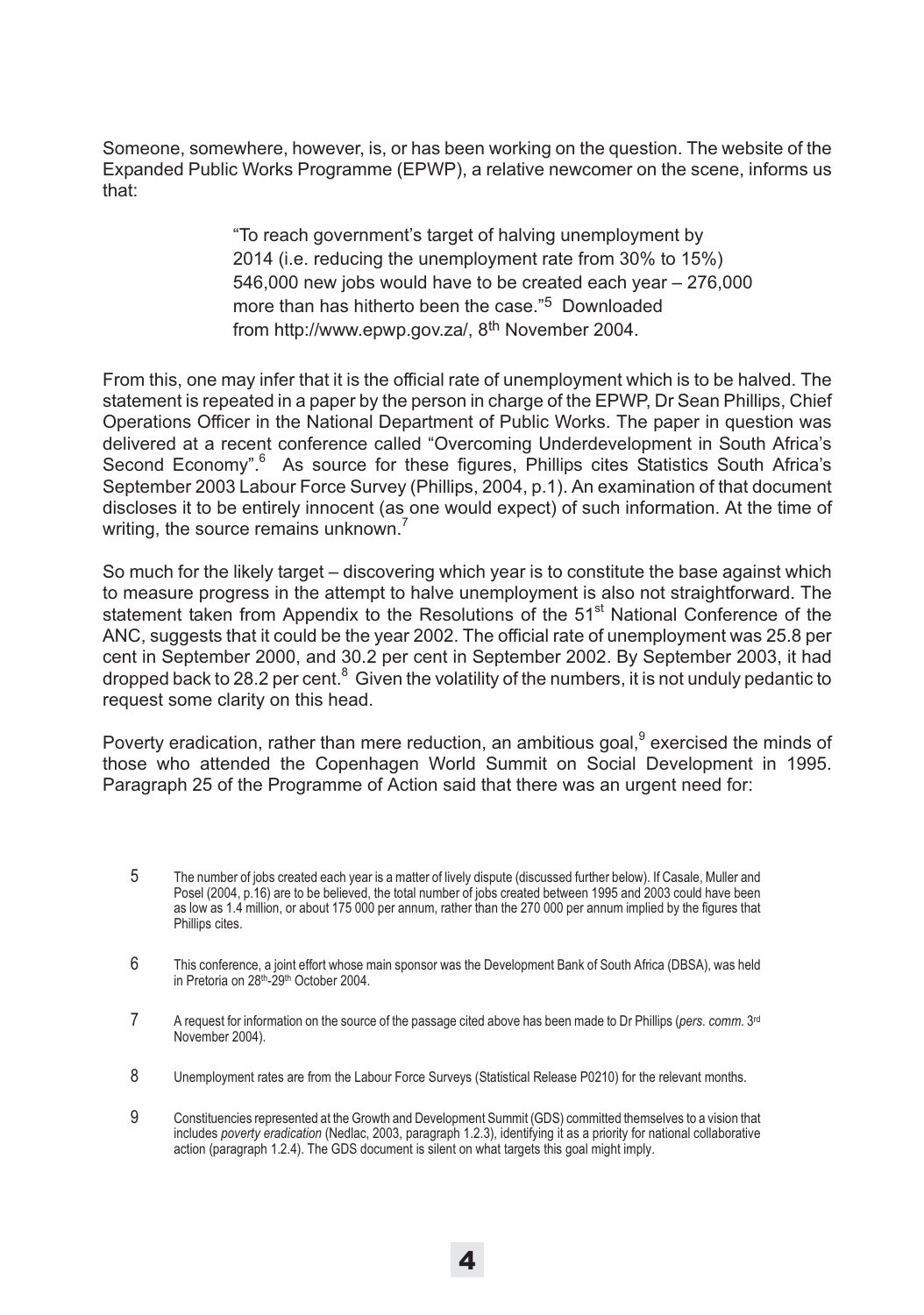"National strategies to reduce overall poverty substantially, including measures to remove the structural barriers that prevent people from escaping poverty, with specific time-bound commitments to eradicate absolute poverty by a target date to be specified by each country in its national context …"

In Paragraph 26, governments were urged to give:

"…greater focus to public efforts to eradicate absolute poverty and to reduce overall poverty substantially by (*inter alia*): … elaborating, at the national level, the measurements, criteria and indicators for determining the extent and distribution of absolute poverty. Each country should develop a precise definition and assessment of absolute poverty, preferably by 1996, the International Year for the Eradication of Poverty."

In the Programme of Action published after the Copenhagen gathering, there is a guideline for developing a precise definition of poverty. Absolute poverty, it says, is:

> "… a condition characterised by severe deprivation of basic human needs, including food, safe drinking water, sanitation facilities, health, shelter, education and information. It depends not only on income but also on access to social services." (Paragraph 19, Chapter 2).

In the year 2000, the UN Millennium Declaration added dates and specific targets to the Copenhagen exhortation.<sup>10</sup> Participating governments committed themselves:

> "To halve, by the year 2015, the proportion of the world's people whose income is less than one dollar a day<sup>11</sup> and the proportion of people who suffer from hunger and, by the same date, to halve the proportion of people who are unable to reach or to afford safe drinking water."

South Africa was committed to the Copenhagen Programme of Action – the Minister of Social Development may be found reaffirming this in the year  $2000$ .<sup>12</sup> Numerous statements

<sup>10</sup> A brief account of the emergence of the MDG and its targets may be found in Maxwell (2004b).

<sup>11</sup> Although the dollar-a-day poverty line has attracted criticism, cogent reasons for adopting it have been offered by Chen and Ravallion (2001), and Deaton (2003a). Some of these are discussed below.

<sup>12</sup> See the Foreword to the *National Report on Social Development, 1995 – 2000* (DSD, 2000).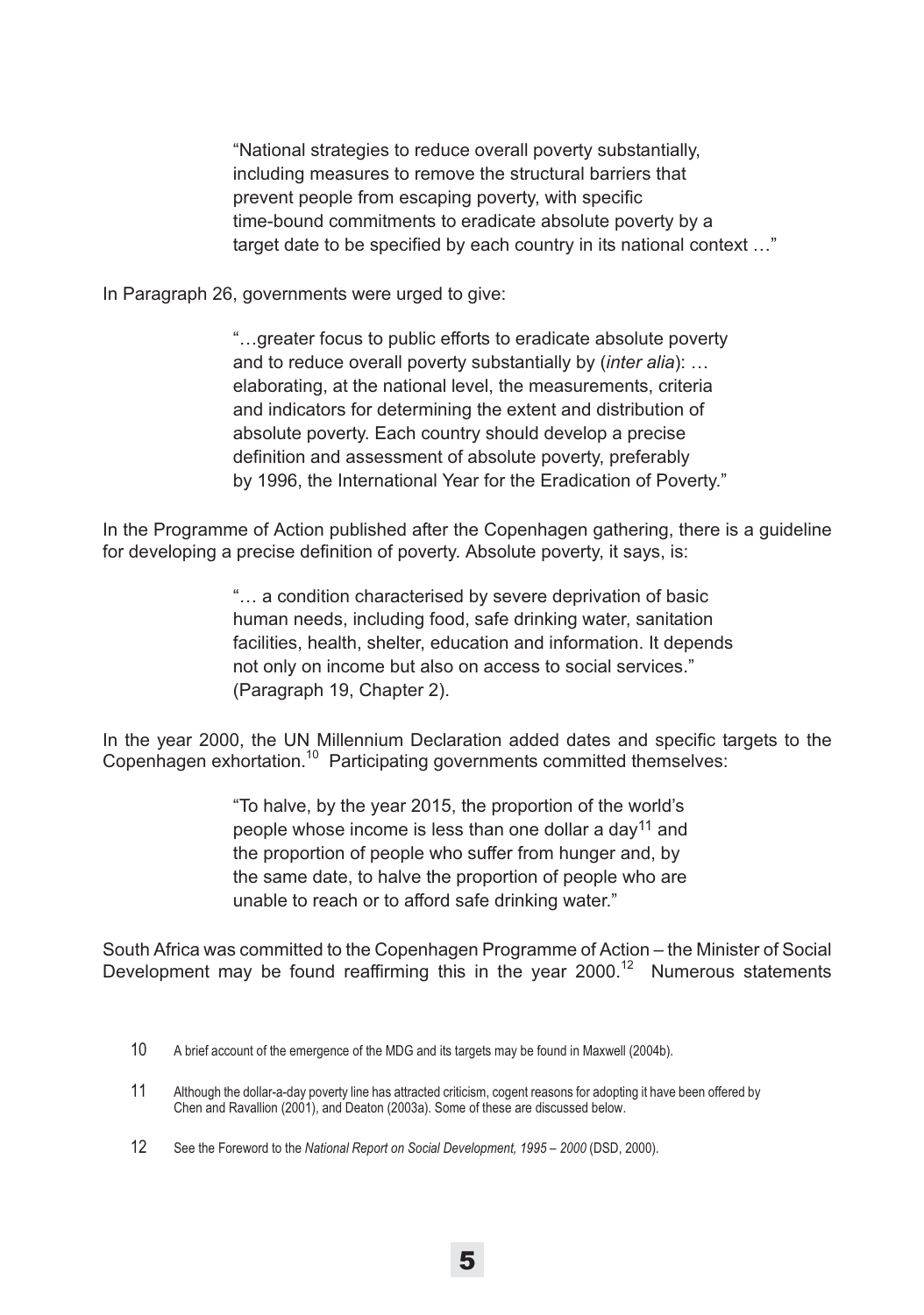affirming South Africa's commitment to the Millennium Development Goals (MDG), reaffirmed at the World Summit on Sustainable Development in Johannesburg in 2002, may be found. Once again, however, it is not clear what base year the state has in mind for setting its poverty reduction goal. If poverty has been increasing, the year 2000 may be a more attractive base year than 2002, or 2004.<sup>13</sup>

Although the MDG is quite specific, confusion has still managed to arise within the South African government. In its *Strategic Plan for the years 2002/03 – 2004/05*, the Department of Social Development states that:

> "The challenge for the Department is to ensure that its short term and medium term poverty relief and poverty alleviation measures contribute towards the Millennium Goal of *halving the number of people* who live in extreme poverty by 2015." (Emphasis added).

Misunderstandings of this sort are going to give rise in the future, to the sort of acrimonious debate that took place in the run-up to the 2004 election over the extent of job creation between 1995 and 2002.14 If targets are not agreed upon with greater precision than is evident above, disparities between actual outcomes and people's understanding of the (loosely worded) targets could be the cause of considerable strife. In the absence of a clear statement of what, precisely, the targets are, commentators on the economy have already begun to insert their own interpretations into the discourse. Prof Sampie Terreblanche, for example, having done so, is adamant that the poverty and unemployment reduction targets, as he understands them, will not be met. Here he is in full cry, after having berated the ANC for being unwilling to acknowledge during its election campaign that "… the poverty problem has become more severe over the past decade", and after claiming that "[M]ore than 48 percent of the population – or 22 million – live under the poverty line":<sup>15</sup>

> "The ANC election manifesto", he says, "promises that poverty and unemployment will be cut by half over the next 10 years. This implies that by 2014 only 24 percent of

13 Unemployment rates are from the Labour Force Surveys (Statistical Release P0210) for the relevant months.

15 These figures are close to those in the recently released UNDP estimates (UNDP, 2003, p.5). They are also similar to those used in the *Ten Year Review* (PCAS, 2003). We consider them, and their provenance below.

<sup>14</sup> In the absence of an authoritative critique of the 'official' estimates, this debate was 'won' by the former Minister of Trade and Industry, simply by sticking to those official (statistical) 'facts'. He disarmed his opponents by admitting that most of the two million jobs allegedly created (particularly those in the informal sector) were not of the sort desired by government. See the articles 'Doomsayers take liberties with the facts on unemployment', *Sunday Times* (*Business Report*), February 22, 2004, and 'Erwin digs in his heels on employment data', *Mercury* (*Business Report*), February 23, 2004. Would-be contributors to the debate fumed and fulminated, some disclosing a woeful ignorance of South Africa's labour statistics in the process – the 'facts' were simply not to be controverted. A recent, unpublished paper by Casale, Muller and Posel (2004) suggests, however, that the true total may be much lower, possibly as low as 1.4 million.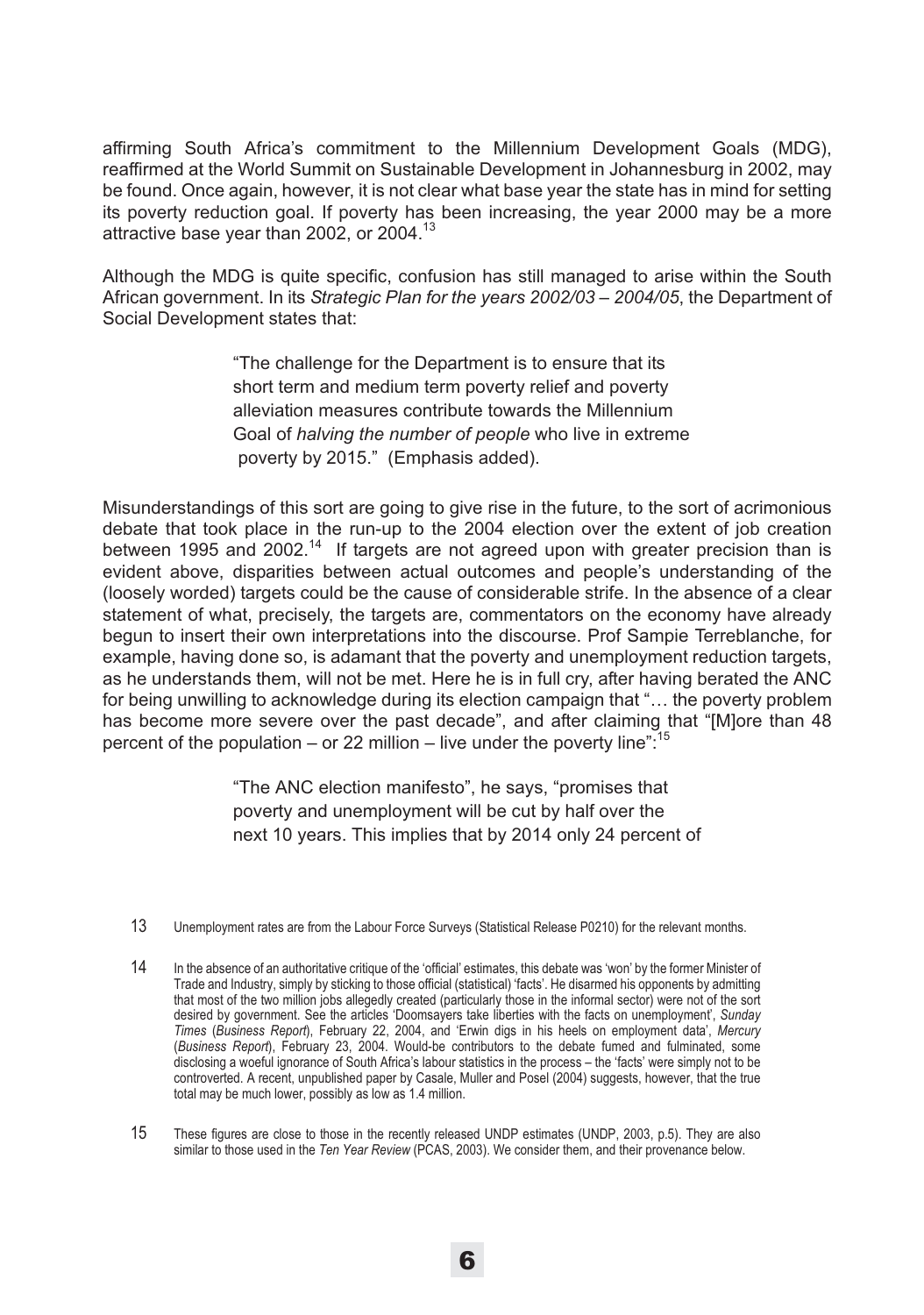the population will live below the poverty line and that unemployment will be cut from 42 percent to 21 percent of the labour force. These goals are completely unattainable, especially if the government is to stick to its economic approach of neo-liberalism and free marketeerism".

Owing to the sharp increase in the population over the past 20 years, the potential labour force will have 3 million more people in 2014 than at present. To cut unemployment to 21 percent will necessitate the creation of almost 7 million new jobs. That is impossible." (*This* Day, Thursday,  $29<sup>th</sup>$  April 2004)<sup>16</sup>

The date when these chickens come home to roost lies quite far in the future – the fact that the article contains estimates of conditions at that distant point, implies that the figures must have been cranked out by a model, however crude. Some critical assumptions have to be made in order to convert unemployment reduction targets into 'numbers of jobs'. There are two major determinants of the level of unemployment that operate independently of the number of jobs created or destroyed. One of these is mentioned in the article cited above: the growth of the working age population (roughly, those between the ages of 15 and 64 years). The other is the growth of the participation rate – the proportion of the working age population that is either working or is unemployed.

Without access to Prof. Terreblanche's calculations, it is not easy to see how he arrived at his results. If he had used the same data as that used in the simulations reported on below (for the period 2003-2014), then a growth rate of 1.7 per cent per annum for the working age population, coupled with a static participation rate, would have been associated with a target of seven million jobs to meet the unemployment reduction target. The problem is that the working age population grows in this scenario by 5.7 million.<sup>17</sup> There is an important lesson to be learned from this experience, one that flows from the fact that making assumptions about the values these variables take is unavoidable. The lesson is the following: if sensible debate is going to take place, the assumptions used to arrive at any conclusion have to be spelled out in detail so that their plausibility may be considered. This is of particular importance in dealing with 'difficult to predict' numbers such as these. We consider the sort of assumptions that have to be made below. Before doing so, however, let us ponder for a while on the forms that an unemployment reduction target could take.

<sup>16</sup> A recent article by Miriam Altman of the HSRC in *This Day* ("The Employment Equation", 8 July 2004), takes it for granted that it is the official (strict) rate that is to be halved (from 30 to 15 per cent). According to her, this would entail the creation of between 400 000-500 000 jobs per annum, a goal that is beyond the reach of the economy.

<sup>17</sup> This is not to suggest that Prof Terreblanche's results are necessarily incorrect. It is also not to suggest that assumptions and data sources should be spelled out in detail in a newspaper article designed for popular consumption. It would have helped, though, if a reference to the work from which these results are drawn had been made.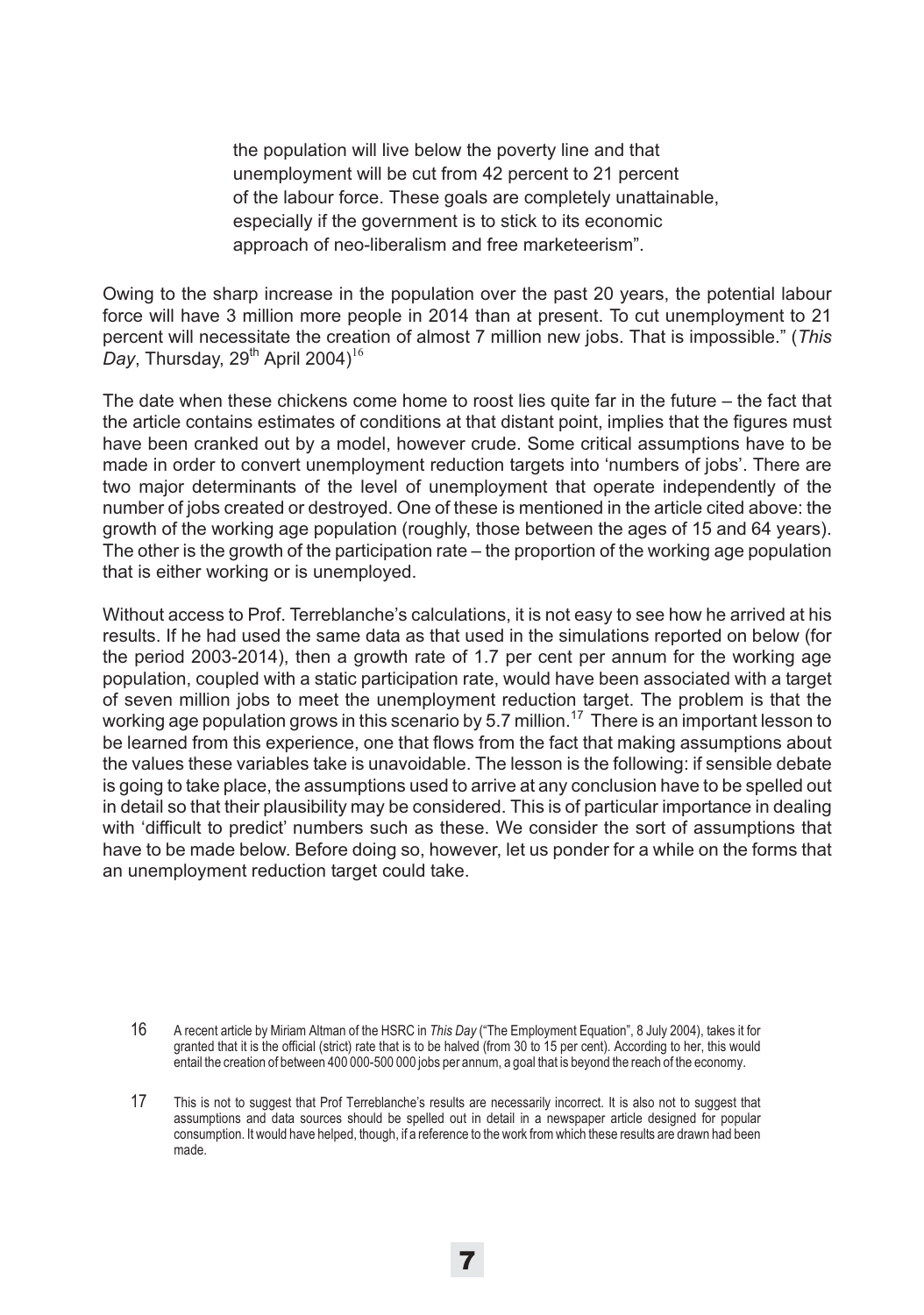# **Different ways to halve unemployment**

Either of the two forms of unemployment measured by the official statistics, unemployment according to the 'official' definition, which counts as unemployed, only those actually seeking work, or unemployment according to the expanded definition – the officially unemployed plus the 'discouraged' (the non-searching unemployed), could have been specified as the goal. Although the evidence suggests that it is a rate that is targeted, it would also be possible to target the numbers of unemployed. Discovering what 'halving' implies if it is taken to mean reducing the number of unemployed to half their total at some date, is simplicity itself – simply divide the relevant total by two. The arithmetic involved in trying to determine the numbers by which unemployment totals have to be reduced if it is the rate of unemployment that is to be halved is not much more difficult. The presence, however, of two unknowns – the rate of growth of the population of working age (the potentially economically active population) and the participation rates – about which recent history is not very forthcoming, makes the always difficult job of guessing what the future holds, more difficult still.

Table 1 summarises the position as portrayed in the official statistics. The lines across the table below the 1999 and September 2002 results signify discontinuities. In the case of the 1999 figures, the break was caused by the changeover from the October Household Survey to the Labour Force Survey as the main instrument for collecting data on labour market activity. The break after September 2002 arises because the March 2003 and September 2003 LFS results have been weighted to the 2001 Population Census results, whereas the earlier LFS and the OHS figures are weighted to the 1996 census.

Since there are two definitions of unemployment, it follows that there must be two different participation rates, one corresponding to each definition of unemployment. The most remarkable features of the table are the ten percentage point rise in the official participation rate, and the eight percentage point rise in the expanded participation rate between October 1999 and February 2000.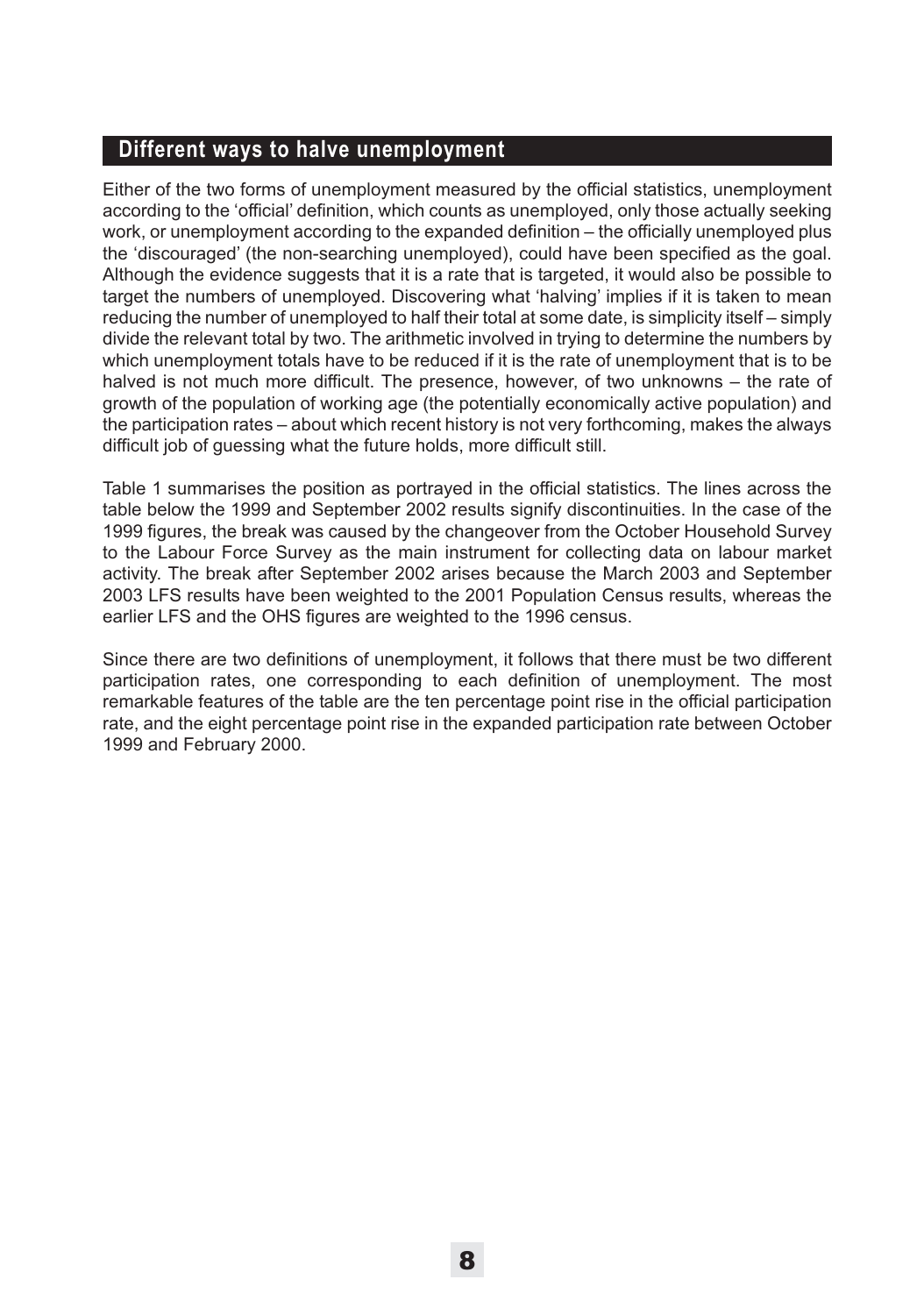|                                                                                      | Participation rates (%) |          | Working age<br>population |          |  |
|--------------------------------------------------------------------------------------|-------------------------|----------|---------------------------|----------|--|
|                                                                                      | Official                | Expanded | (1000s)                   | % change |  |
| Oct 96                                                                               | 46.7                    | 56.2     | 24 657                    |          |  |
| Oct 97                                                                               | 46.6                    | 57.5     | 25 112                    | 1.85     |  |
| Oct 98                                                                               | 48.8                    | 58.4     | 25 710                    | 2.38     |  |
| Oct 99                                                                               | 51.5                    | 61.8     | 26 280                    | 2.22     |  |
| Feb 00                                                                               | 61.3                    | 69.7     | 26 455                    | 0.67     |  |
| Sept 00                                                                              | 58.7                    | 67.9     | 26 894                    | 1.66     |  |
| Feb 01                                                                               | 59.3                    | 69.3     | 27 121                    | 0.84     |  |
| Sept 01                                                                              | 56.1                    | 67.7     | 27 364                    | 0.90     |  |
| Feb 02                                                                               | 58.3                    | 69.6     | 27 673                    | 1.13     |  |
| Sept 02                                                                              | 56.7                    | 67.7     | 27 984                    | 1.12     |  |
| March 03                                                                             | 56.9                    | 67.6     | 29 555                    | -        |  |
| Sept 03                                                                              | 54.1                    | 66.7     | 29 917                    | 1.22     |  |
| Source: Labour Force Surveys and October Household Surveys for the relevant periods. |                         |          |                           |          |  |
| Notes: See file 'Unempl_(1996-2001).xls'                                             |                         |          |                           |          |  |

#### **Table 1: Participation rates and the working age population**

Better collection of statistics accounts for a significant part of these differences. There was an unprecedented increase of 2.7 million in the number of economically active, according to the official (strict) definition. The average for all other years (October to October for the OHSs, or September to September for the LFSs) is about 420 000.<sup>18</sup> The 2.7 million consist of 1.2 million additional officially unemployed, 1.2 million subsistence agricultural workers, and about 200 000 domestic workers. All other employment changes are trivial. To suggest that there could have been an increase in the number of subsistence agricultural workers from an improbably low 300 000 in October 1999 to a plausible 1.5 million in February 2000 (only to fall back to an unbelievable 360 000 by September 2001), is to stretch the imagination beyond breaking point. Both low figures simply have to be incorrect.

18 This average hides, however, quite a wide range of changes. The number of economically active according to the strict definition reportedly fell by 436 000 between September 2000 and September 2001, and rose by 974 000 between October 1998 and October 1999. See spreadsheet 'Unempl\_(1996-2001).xls', worksheet 'Unemployment'. Copies of the relevant spreadsheets are obtainable from the author at meth@ukzn.ac.za or chasmeth@telkomsa.net.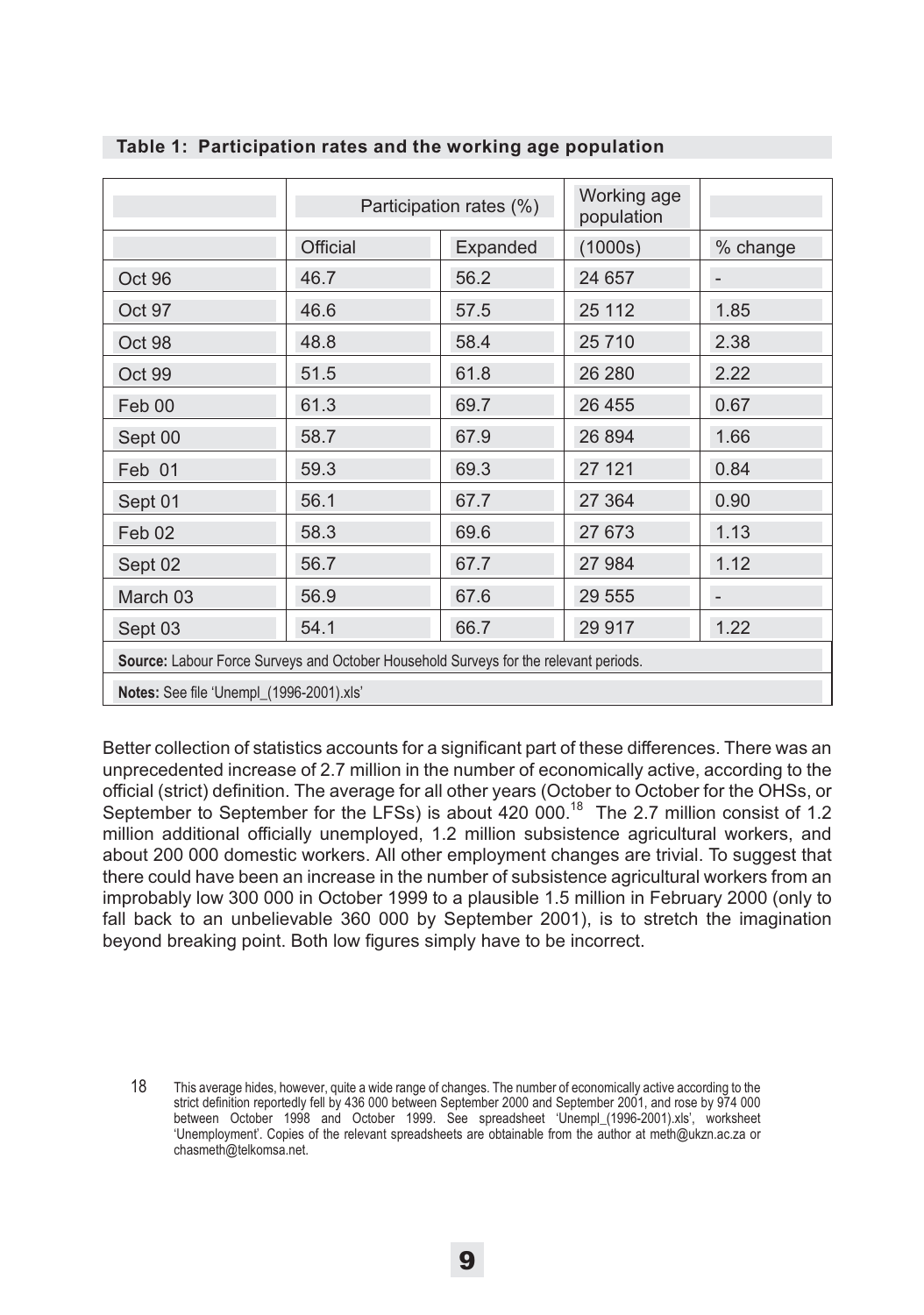On average, the number of officially unemployed grew by about 340 000 or so over the period 1996-2002. The changeover from the OHS to the LFS yields a figure almost four times greater than that average.<sup>19</sup> When the first Labour Force Survey results were published, Statistics South Africa included in the publication, an appendix in which a number of ways of reconciling the OHS and LFS unemployment totals, were considered Stats SA, 2000a, pp.12-13). The unemployment total that finally makes its way into the official statistics for the month of February 2000, 4 333 000, is one of several that could have been used. After adjustment, it can be reduced to 3 545 000. Instead of continuing the series with the relevant adjustments built into it, Statistics South Africa chose to use the definition that produces the higher figure. Some large part of the increase between October 1999 and February 2000 is therefore accounted for by this change. In other words, there is a radical discontinuity in the unemployment series at this point – the number of officially unemployed did not actually increase from 3 158 000 in October 1999 to 4 333 000 in February 2000, nor did the official rate of unemployment suddenly jump from 23.3 to 26.7 per cent. The numbers may not be compared because the series contains a break.

For all practical purposes, the apparent increase in participation rates from 1996 to the present can be ignored – it is extremely unlikely to have happened. This means that the explanation trumpeted by government in its *Ten Year Review* for the increase in unemployment rates, the 'fact' that "the economically active labour force grew by about 4% although the population growth was only 2% per year" (PCAS, 2003, p.96) is almost certainly wrong.<sup>20</sup> If, as seems likely, the LFSs were picking up about two million more economically active than the OHSs, then the probable growth rate of the economically active population over the period 1995-2002/3 could have been somewhere in the region of about 2.5-2.8 per cent per annum. This may have been greater than the rate of job creation (it was certainly

Seizing upon the alleged 'fact' of the substantial massive rise in participation rates, government has wasted no opportunity to advance it as an 'explanation' of rising unemployment. An article in *Business Day* of October 14, 2003, by Alan Hirsch, Chief Director: Economic Sector in the Policy Coordination and Advisory Services (PCAS) in the Presidency, headed 'Unemployment rises even as jobs are created' sees him dissolving the 'Jobs Paradox' by reference to the 'fact' that the economically active population grew at about five per cent per annum [the EAP reportedly grew from 11.5 million in 1995 to 16.8 million in 2003], while job growth averaged about 2.5 per cent per annum.

Suitably retreaded, a very similar article, again written by Hirsch, appeared in *This Day* on May 21, 2004, this time under the heading of 'The unemployment paradox'. Once more, the (imaginary) five per cent growth in the economically active population is contrasted with the 1.6 per cent growth in the population. The same explanation for the alleged rise as that used on earlier occasions, an increase in participation by African women, was trotted out.

<sup>19</sup> Once again, there are some large outliers. The October 1998 to October 1999 change was a fall of 5 000, while October 1997 to October 1998 figure was an increase of 712 000. The LFS figures are better behaved. See spreadsheet 'Participation.xls', worksheet 'Unemployment'.

<sup>20</sup> The *Ten Year Review* claims that there were 11.5 million economically active in 1995, and 15.4 in 2002. These figures correspond well with the Statistics South Africa estimates of 11.5 million in October 1996, and 15.9 million in September 2002. As we have seen above, the 'true' figure for 1996 should have been larger by at least one million (and possibly more) because of the subsistence agricultural workers. The huge increase in the number of officially unemployed between October 1999 and February 2000, casts doubt on the validity of the series for official unemployment. The claimed increase in the number of economically active (almost four million, PCAS, 2003, p.96) is incorrect.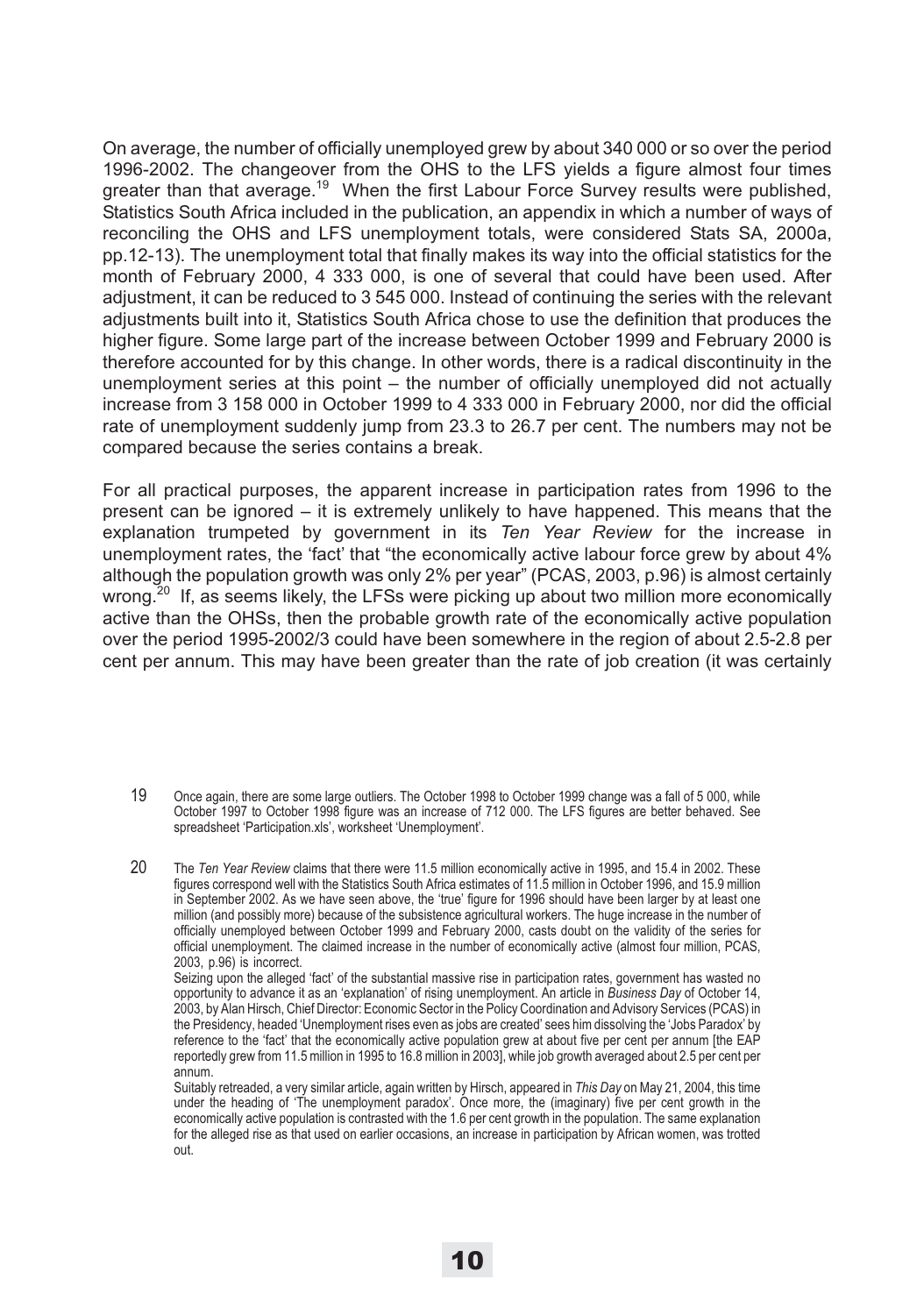greater than the rate of population growth), but not by so much as to be responsible for any significant proportion of the tremendous surge in the numbers of unemployed. $2<sup>1</sup>$ 

Since the Labour Force Surveys were introduced, there has been a steady fall in participation rates, both the official and the expanded. The decline is more prominent, markedly so, in the case of the official participation rate. The September 2002 and March 2003 figures, as noted above, are not comparable because the former are weighted by the 1996 Population Census and the latter by its 2001 counterpart. If this does not affect ratios like the participation rate (as one assumes it will not) then the fall in the official participation rate between February 2000 and September 2003 is an astonishing 7.2 percentage points. If it is not appropriate to compare the 1996-weighted results with the 2001-weighted figures, the decline between February 2000 and September 2002 is a still not inconsiderable 4.6 percentage points.

There was a decline in the number of officially unemployed of 680 000 (from 5.25 million in March 2003 to 4.57 million in September 2003). Since there was not a similar fall in the number of expanded unemployed (the number fell from 8.4 to 8.3 million), the fall in the official unemployment rate from 31.2 to 28.2 per cent is accounted for mainly by an increase in the number of discouraged workseekers. $^{22}$  As matters stand, the September 2003 total number of economically active according to the official definition, is roughly the same size as the February 2000 total. What use the official statistics on participation rates (the figures in the first two columns of Table 1) are for peering into a murky future, is not easy to say. It is possible that the rate has now either stabilised or is declining slowly. This is suggested by the expanded participation rate, whose behaviour is a little more sedate than the official participation.

Accurate estimates for the other variable with which we are concerned, the working age population (the potential workforce), should, one would have thought, have been too difficult to construct. Inter-censal figures pop out of a demographic model.<sup>23</sup> These can then be revised as required when new population census figures become available. It is not unusual for a new census to inflict grievous bodily harm on existing series – the 2001 census is no exception. There is a jump of almost two million in the working age population from September 2002 to September 2003, much of it presumably caused mainly by the reweighting to the latest census. Scanning the figures, it would seem that the number of people of working age grows by about 600 000 to 700 000 per annum. When the LFSs have all been reweighted to the 2001 census, the jump at March 2003 will (may?) be ironed out. This looks as though it will leave us with a growth rate of the potential workforce of somewhere in the region of about two per cent per annum.

<sup>21</sup> The article by Miriam Altman in *This Day* (8 July 2004) cited above, suggests that the labour force might be growing at about 2.5 per cent per annum. She goes on to argue that "[O]nce Aids starts having a larger impact, we could expect that the labour force might grow on average between 1 percent and 2 percent a year over the next 10 years."

<sup>22</sup> Their numbers rose from 3.2 million in March 2003 to 3.8 million in September 2003, a jump of 590 000. See spreadsheet 'Participation.xls, worksheet 'Unemployment'.

<sup>23</sup> Doubts have been expressed as to the reliability of the current mid-year estimates.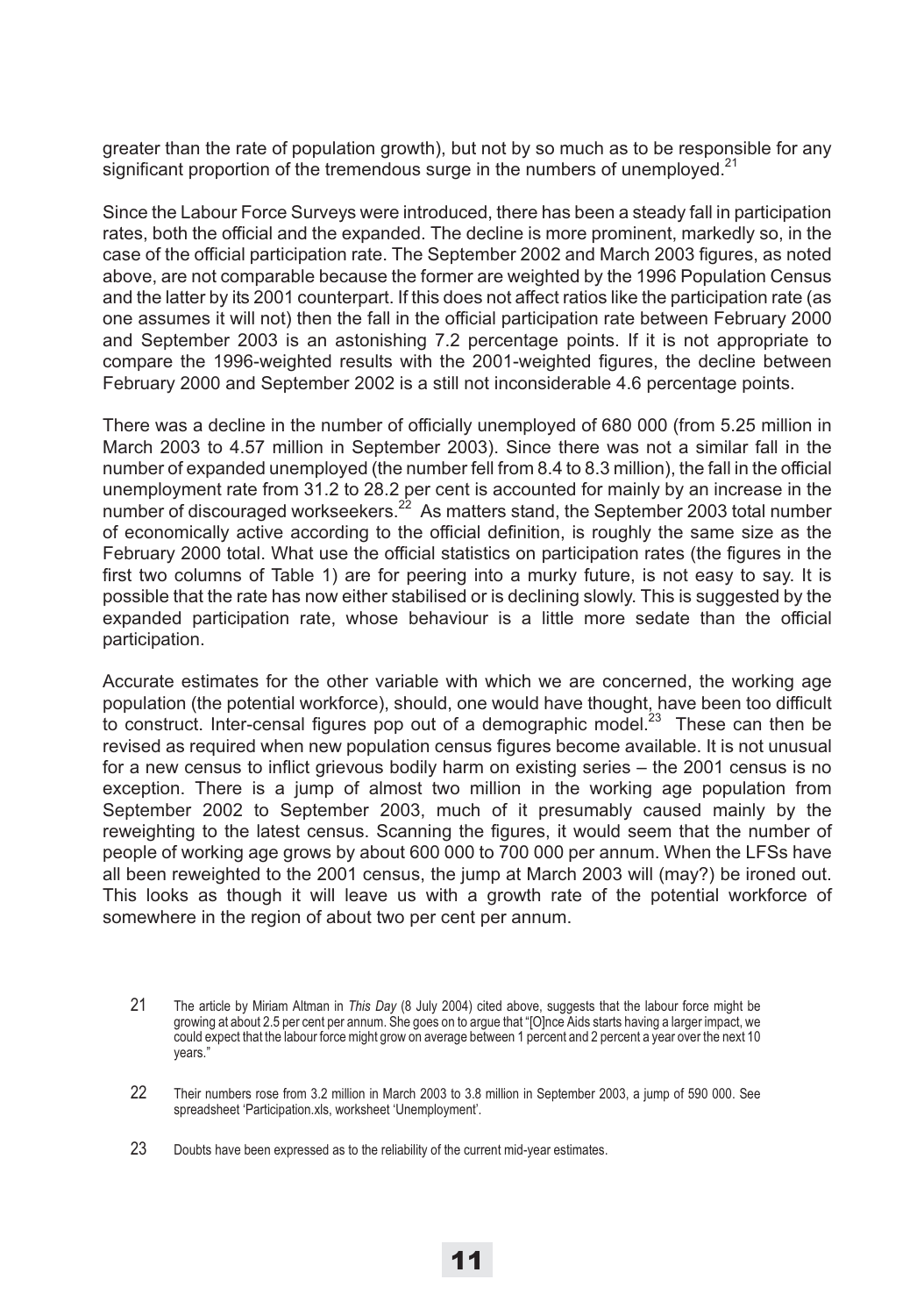To guessstimate the numbers that may be involved if unemployment is to be 'halved', one has to engage in a little simulation. To do that, it is necessary to assume boundary values for the two growth rates discussed above. In the face of the confusion spelled out above, it is clear that the estimates of the values of the two variables at issue might take over the period that ends in 2014 must be, at best, one part science, and nine parts guesswork. If the major impact of AIDS on the working age population (which is also the sexually active population) has yet to be felt, it is likely that the growth rate of the working age population will fall. There is speculation that it could reach zero in a decade. That would imply a workforce growth rate of a little more than one per cent per annum over the period. Accordingly, a figure of one per cent is used as a lower bound in the simulations performed below. To be on the safe side, an upper bound of 2.5 per cent per annum has been selected.

As far as participation rates are concerned, rapid population growth and pent-up demand for additional years of schooling in the early 1990s (along with other aspects of the social transition described in the *Ten Year Review*) may have been responsible for a bulge in participation rates in the late 1990s. Those effects have, however, probably worked their way through the system. A possible scenario is a stabilisation or slow secular decline in participation rates, and a moderate increase in the size of the potential workforce. An upper bound of 0.3 per cent per annum, and a lower bound of –0.1 per cent have been used in the simulation whose results are presented in Table 2. $^{24}$  In the two simulations, one thus has the potential labour force growing relatively slowly and the participation rate falling (Scenario 1). In the other scenario, both grow rapidly (Scenario 2).

The boundary values selected, which attempt to capture the movements described above, serve to demarcate the area within which it is thought that the true values of these variables might lie.<sup>25</sup> Although they 'feel' feasible, they are not cast in stone – anyone who disagrees, can easily substitute figures that are believed to be more appropriate.

To judge whether or not the 'halving unemployment' target has been met, some base period figures are required. The outcome could be sensitive to the choice of period. The Growth and Development Summit (at which the 'halving unemployment' goal was formally adopted) took place in June 2003. One possible candidate is thus the latest set of figures available at the time that the commitment was made. The relevant base period figures would be those for September 2002. Another possibility is the latest set of figures available at the time the ANC resolved to 'halve the current level of unemployment by 2014'. Those would be the February 2002 figures, published in September 2002. $^{26}$  Fortunately (except, of course, for the unemployed), the results for the two periods do not differ greatly, so from that point of view, choosing one or t'other does not make a great deal of difference. The figures for September 2002 are used in the simulation whose results are presented in Table 2, partly because unlike

<sup>24</sup> These values may be changed in the spreadsheet 'Halving unemployment.xls', worksheet 'Unemployment-1', cells M11:12, M25:26, M39:40).

<sup>25</sup> Various combinations of growth rates in between have been tried – these produce results that lie between the extremes generated by the 'slow' and 'fast' growth scenarios.

<sup>26</sup> See Statistical Release P0210, 25 September 2002.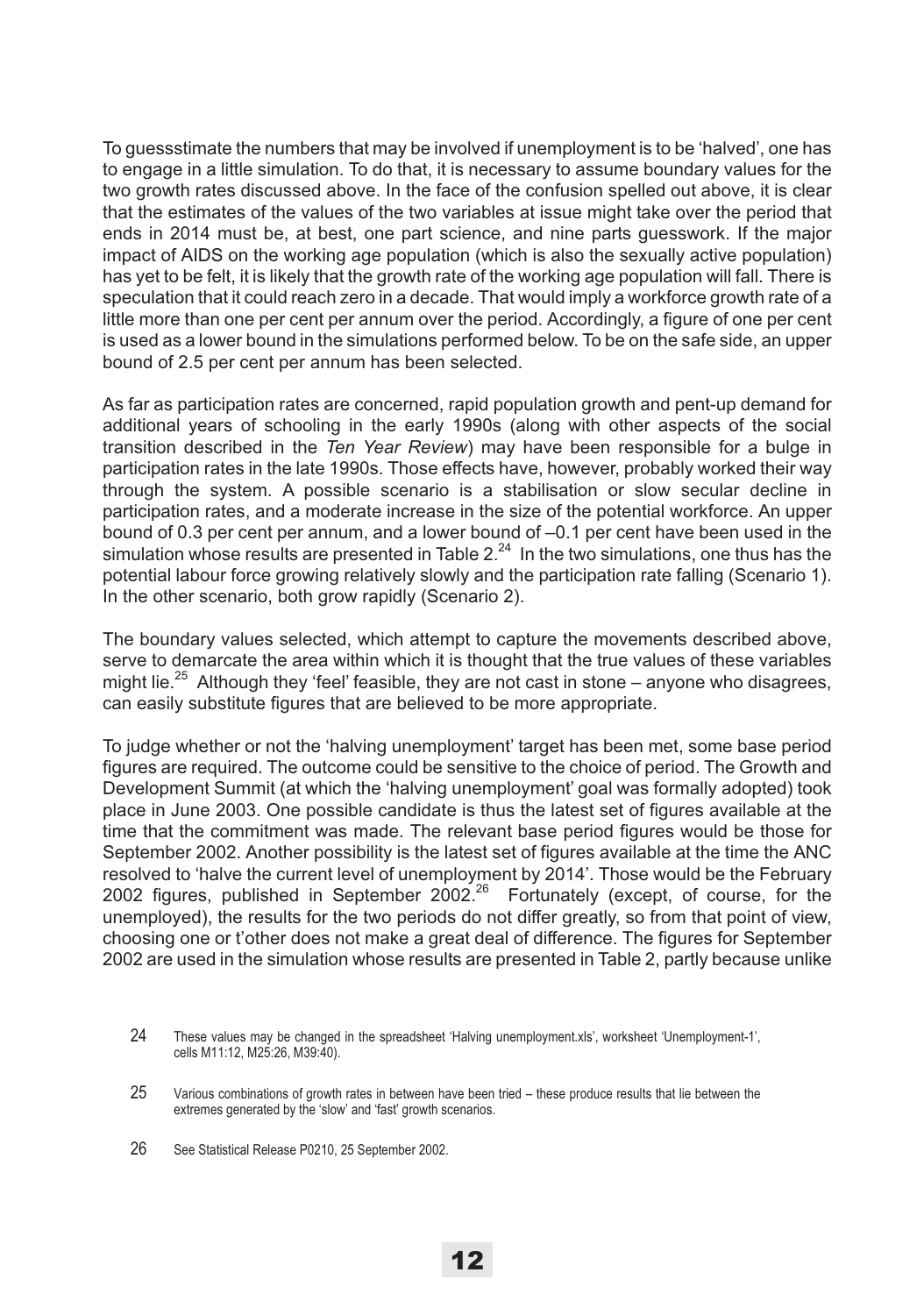the February figures, they are less susceptible to the effects of the flood of new entrants to the labour market at the beginning of the year.

In order of appearance, Table 2 presents the baseline statistics; the assumed values of the two variables that generate Scenarios 1 and 2, and the increases in working age population and economically active, implied by the assumed rates of growth of these variables. Following this are the reductions in the numbers of unemployed required to yield the various 'halvings'.27 After that, the results for different 'halvings' of unemployment are given. Finally, we have the change that government policy has found most difficult to facilitate, the increases in employment required to deliver the various 'halvings'.

If the ease with which an unemployment reduction target could be met were to be measured by the number by which the unemployment total had to fall, then we see by inspection, that halving the number of unemployed would require of officially unemployed to drop by 2.4 million (Row 3), and the number of expanded unemployed by 3.95 million (Row 4). Under Scenario 2 conditions (the fast labour force growth option), the total number of officially unemployed would need to fall by only 1.5 million (Row 19) over a decade to halve the rate, apparently the easiest of targets. The Scenario 1 assumptions push this up a little, to 2.2 million (Row 17).

Were the reductions relevant to any of the targets in Rows 17-20, or the targets of halving unemployment numbers, to be met, unemployment levels (rates and numbers) in the year 2014 would be reflected in one or other of the sets of figures given in Rows 22-38. Which of the indicators of unemployment causes the most alarm and despondency is not known. Assuming that it is the absolute number that is most distressing, the table presents the estimates of the numbers of people who would still be unemployed after 'halving' had been achieved. Commencing with the worst result, we discover that 5.5 million people (Row 27) would still be unemployed under Scenario 2 conditions, if the target were a halving of the expanded rate of unemployment. This is more than twice the number that would remain if the target were the halving of the number of officially unemployed (some 2.4 million, Row 22). All other 'halvings' produce results between these extremes. If, as has been suggested above, it is the rate of unemployment that is being targeted, then from government's point of view, this first cut at the numbers suggests (rather obviously)<sup>28</sup> that the official rate is the one to target.

This conclusion is strengthened as we make our way down the table. Halving the number of unemployed (Rows 29-32) would more than halve unemployment rates in both scenarios. If the target were a halving of the official rate of unemployment (from 30.5 to 15.2 per cent, Row 1), the expanded rate of unemployment would be somewhere in the region of 28-29 per cent (Rows 34-35).

<sup>27</sup> Certain numbers need not necessarily be presented—it is obvious, for example, that if the target is to halve the number of unemployed, either official or expanded, the number at the end of the period is obtained by dividing the number in the base period by two. The same reasoning applies to the halving of an unemployment rate. The halved rates have been omitted, the halved numbers have not.

<sup>28</sup> This seems an obvious thing to do, because the numbers are all so much smaller at the start.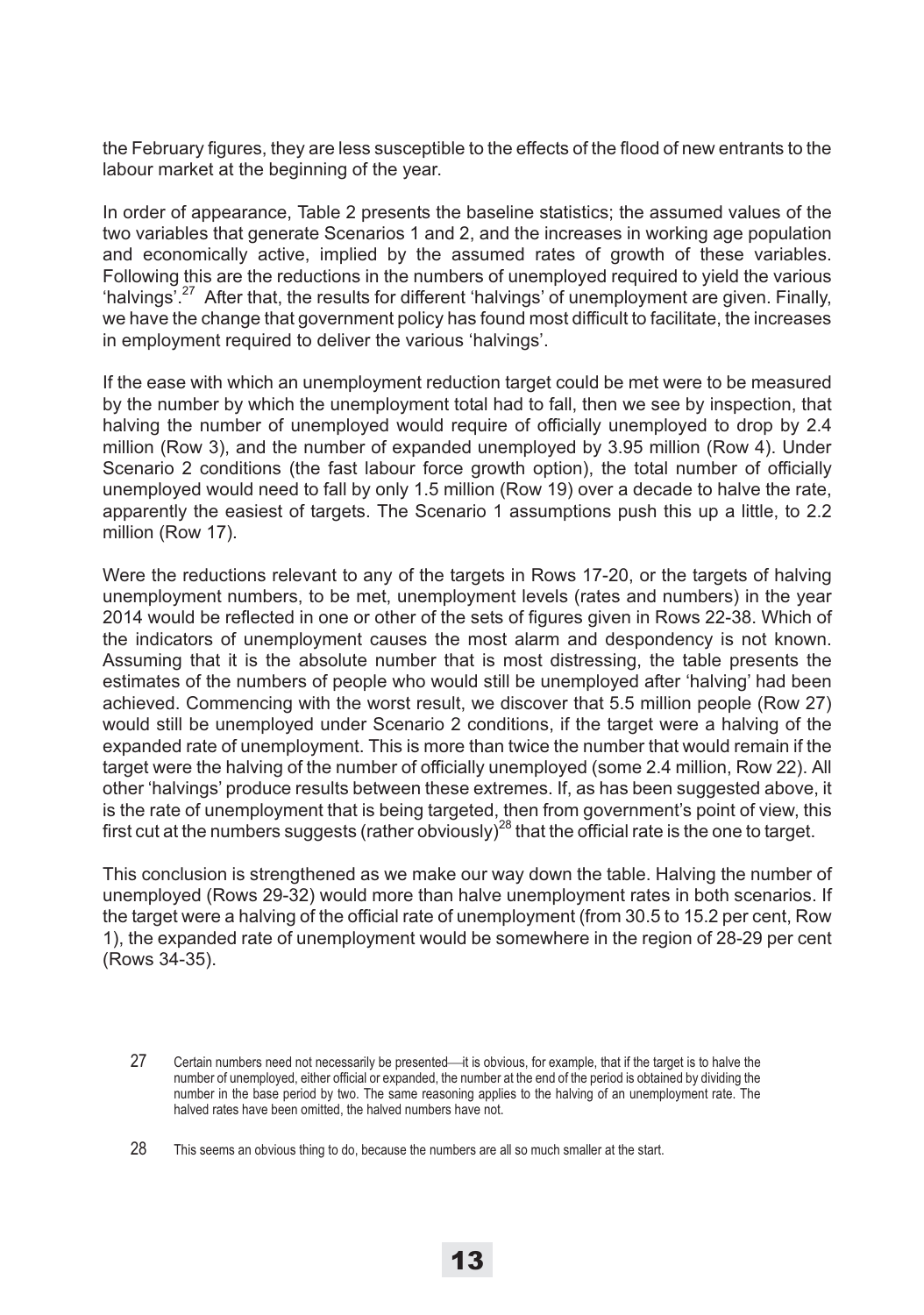|  |  |  |  |  |  | Table 2: 'Halving' unemployment by 2014 - some possibilities |
|--|--|--|--|--|--|--------------------------------------------------------------|
|--|--|--|--|--|--|--------------------------------------------------------------|

| Base year results - Unemployment in September 2002                          |                                                                              |            |        |  |
|-----------------------------------------------------------------------------|------------------------------------------------------------------------------|------------|--------|--|
| 1                                                                           | Official unemployment rate (%)                                               |            | 30.5   |  |
| 2                                                                           | Expanded unemployed rate (%)                                                 |            | 41.8   |  |
| 3                                                                           | No. of officially unemployed (millions)                                      |            | 4.8    |  |
| 4                                                                           | No. of expanded unemployed (millions)                                        |            | 7.9    |  |
|                                                                             | <b>Assumptions</b>                                                           |            |        |  |
| 6                                                                           | Growth rate of working age population (%/annum)                              | Scenario 1 | 1.0    |  |
| 7                                                                           |                                                                              | Scenario 2 | 2.5    |  |
| 8                                                                           | Growth of participation rate (%/annum)                                       | Scenario 1 | $-0.1$ |  |
| 9                                                                           |                                                                              | Scenario 2 | 0.3    |  |
|                                                                             | Increase in working age population, 2003-2014 (millions)                     |            |        |  |
| 11                                                                          |                                                                              | Scenario 1 | 3.2    |  |
| 12                                                                          |                                                                              | Scenario 2 | 8.7    |  |
| Increase in number of economically active, 2003-2014 (millions)             |                                                                              |            |        |  |
| 14                                                                          |                                                                              | Scenario 1 | 1.5    |  |
| 15                                                                          |                                                                              | Scenario 2 | 6.2    |  |
|                                                                             | Reduction in no. of unemployed to halve unemployment rate by 2014 (millions) |            |        |  |
| 17                                                                          | Scenario 1                                                                   | Official   | 2.2    |  |
| 18                                                                          |                                                                              | Expanded   | 3.6    |  |
| 19                                                                          | Scenario 2                                                                   | Official   | 1.5    |  |
| 20                                                                          |                                                                              | Expanded   | 2.5    |  |
|                                                                             | Number of unemployed in 2014 (millions)                                      |            |        |  |
| 22                                                                          | Halving the number of unemployed: Both scenarios                             | Official   | 2.4    |  |
| 23                                                                          |                                                                              | Expanded   | 4.0    |  |
| 24                                                                          | Halving the rate of unemployment: Scenario 1                                 | Official   | 2.6    |  |
| 25                                                                          |                                                                              | Expanded   | 4.3    |  |
| 26                                                                          | Halving the rate of unemployment: Scenario 2                                 | Official   | 3.4    |  |
| 27                                                                          |                                                                              | Expanded   | 5.5    |  |
| Rate of unemployment after number of unemployed has been halved by 2014 (%) |                                                                              |            |        |  |
| 29                                                                          | Scenario 1                                                                   | Official   | 13.9   |  |
| 30                                                                          |                                                                              | Expanded   | 19.0   |  |
| 31                                                                          | Scenario 2                                                                   | Official   | 11.0   |  |
| 32                                                                          |                                                                              | Expanded   | 15.2   |  |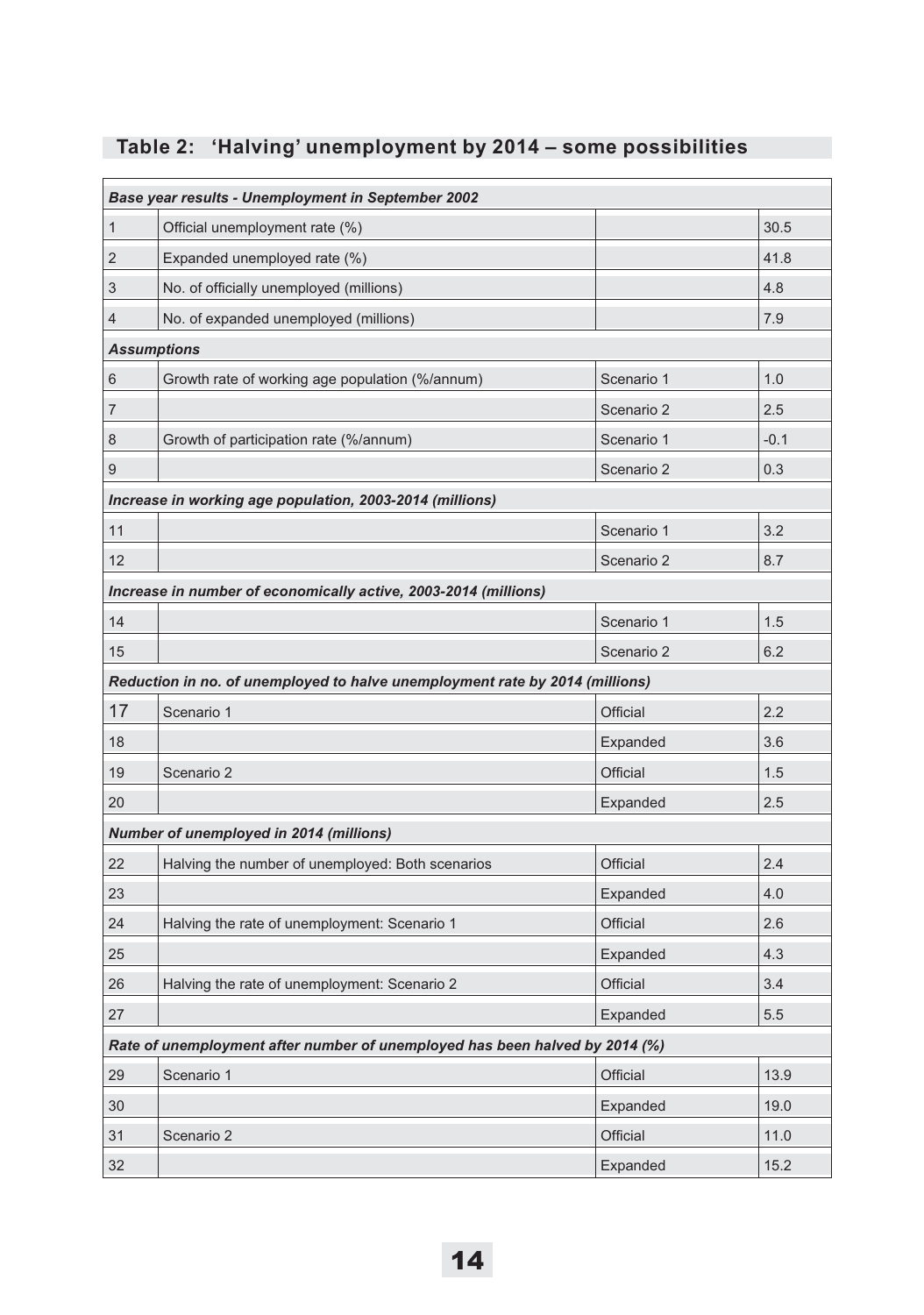| Expanded rate of unemployment after official rate has been halved (2014)        |                                                                          |          |      |  |  |
|---------------------------------------------------------------------------------|--------------------------------------------------------------------------|----------|------|--|--|
| 34                                                                              | Scenario 1                                                               |          | 29.3 |  |  |
| 35                                                                              | Scenario 2                                                               |          | 28.4 |  |  |
|                                                                                 | Official rate of unemployment after expanded rate has been halved (2014) |          |      |  |  |
| 37                                                                              | Scenario 1                                                               |          | 5.2  |  |  |
| 38                                                                              | Scenario 2                                                               |          | 6.4  |  |  |
| Required increase in no. employed to halve no. unemployed by 2014 (millions)    |                                                                          |          |      |  |  |
| 40                                                                              | Scenario 1                                                               | Official | 3.9  |  |  |
| 41                                                                              |                                                                          | Expanded | 5.8  |  |  |
| 42                                                                              | Scenario 2                                                               | Official | 8.6  |  |  |
| 43                                                                              |                                                                          | Expanded | 11.1 |  |  |
| Required increase in no. employed to halve unemployment rate by 2014 (millions) |                                                                          |          |      |  |  |
| 45                                                                              | Scenario 1                                                               | Official | 3.7  |  |  |
| 46                                                                              |                                                                          | Expanded | 5.4  |  |  |
| 47                                                                              | Scenario 2                                                               | Official | 7.6  |  |  |
| 48                                                                              |                                                                          | Expanded | 9.6  |  |  |
| <b>Source:</b> Own calculations. See spreadsheet 'Halving unemployment.xls'.    |                                                                          |          |      |  |  |

Associated with these high rates are the large numbers of expanded unemployed in Rows 25 and 27. Selecting the official rate of unemployment as the target thus has the undesirable effect of leaving some very large number of people still unemployed. If the more difficult task of halving the expanded rate were tackled successfully, the official rate would drop to five or six per cent (Rows 37 and 38), a highly desirable outcome.

The question is, of course, whether such a goal is achievable? The figures in Rows 46 and 48 suggest that it is not. These figures give the numbers of jobs that have to be created in order to get unemployment rates down to the desired levels. It is obvious that the Scenario 1 conditions (slow growth of the potential workforce and a slight decline in participation rates) set the easiest employment targets. Even so, the task of creating 540 000 jobs per annum (Row 46) would seem to lie well beyond the capacity of the economy. Were Scenario 2 conditions to obtain, almost ten million jobs (Row 48) would need to be created in a decade to halve the expanded rate of unemployment. Worse still than this are the job creation demands that would need to be met if the goal were a halving of the number of the expanded unemployed. In the probably, unlikely event that the Scenario 2 conditions were realised,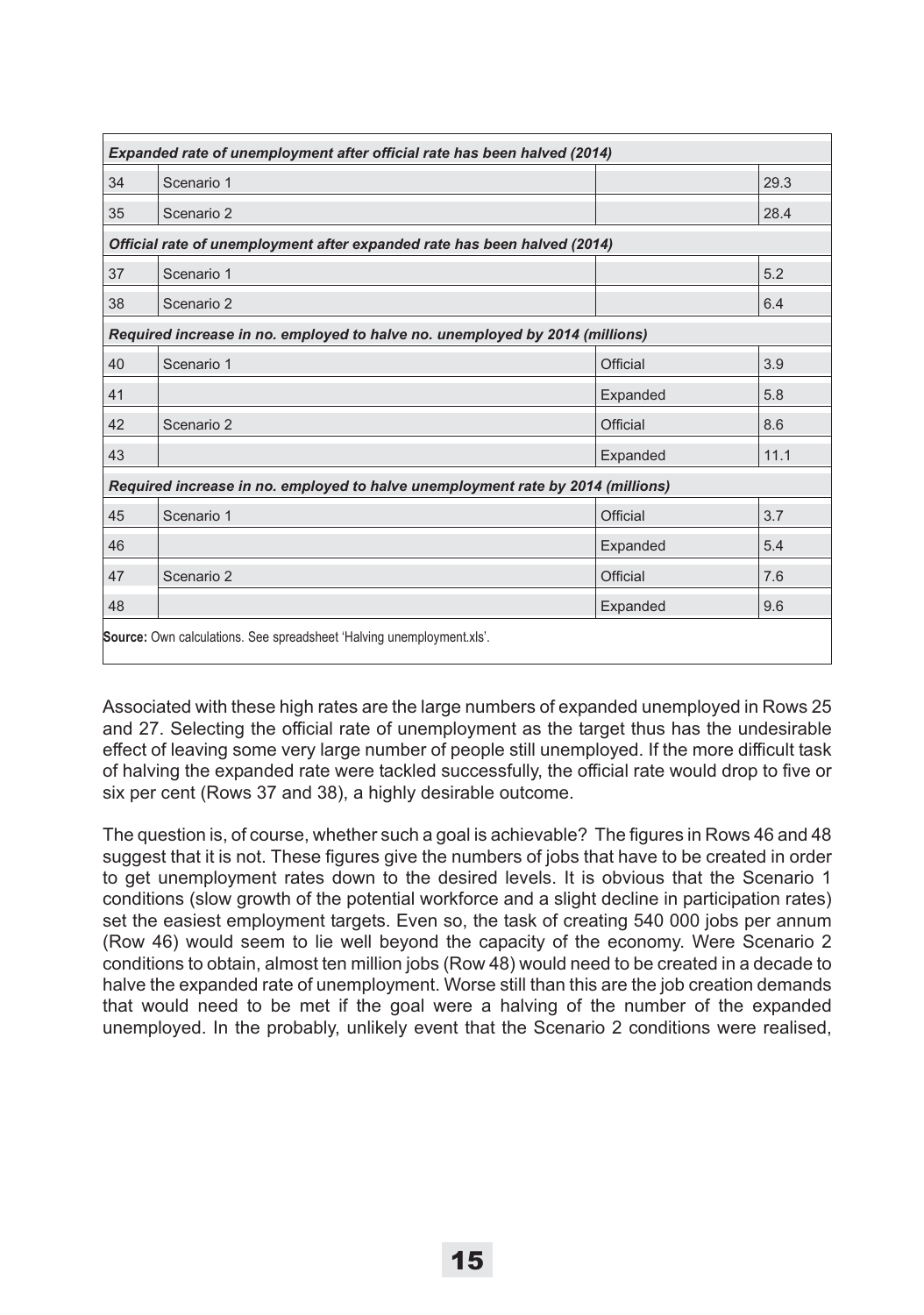more than eleven million jobs (Row 43) would have had to have been created to meet the goal.29

Clearly, if a goal has to be specified, then from the point of view of feasibility of attainment, a halving of the official rate of unemployment is the most sensible, if not the most humane, candidate. Its achievement would require somewhere between 3.7 and 7.6 million jobs to be created (Rows 45 and 47), the number of officially unemployed would fall by between 2.2 and 1.5 million (Rows 17 and 19) between 2003 and 2014, and there would be between 2.6 and 3.4 million people officially unemployed in 2014 (Rows 24 and 26). The political problem, as pointed out above, would be the fact that after the target had been met, there would still be between 4.3-5.5 million unemployed according to the expanded definition (Rows 25 and 27), with rates of unemployment in the region of 28-29 per cent (Rows 34 and 35).

Another set of outcomes, suggested by the behaviour of the labour market over the period March-September 2003, is also possible (see footnote 3). Over this period, the official unemployment rate fell from 31.2 to 28.4 per cent, while the expanded rate remained roughly constant (42.1 per cent in March and 42.0 per cent in September). The upshot of this was that the decline in the number of officially unemployed (623 000) was more than matched by the increase in discouraged (non-searching) unemployed (648 000). The official participation rate dropped from 56.9 to 54.4 per cent, while the expanded rate fell more modestly from 67.6 to 67.2 per cent. In all of the simulations above, both participation rates were assumed to rise or fall by the same percentages. As the experience recounted here demonstrates, this assumption does not accord with labour market performance. Accordingly, a further set of simulations were run to examine the impact, over time, of differential changes in the two participation rates.<sup>30</sup>

Halving the official unemployment rate with the Scenario 1 assumptions (both participation rates fall at 0.1 per cent per annum, working age population grows at a rate of 1.0 per cent per annum) it will be recalled, sees the number of unemployed fall to 2.6 million, requiring some 3.7 million jobs to be created in the process. Using the 1.0 per cent working age population growth rate assumption, and allowing the official participation rate to fall at 0.5 per cent per annum, halving the unemployment rate would just about halve the number of unemployed (4.8 million to 2.4 million). The number of jobs required to reach this goal, however, is only 2.5 million. The impact on the expanded rate of unemployment is, however, disastrous. The Scenario 1, official rate halving leaves the economy with an expanded unemployment rate of 29.3 (6.1 million unemployed; 3.4 million discouraged). Adding those who fall out of the ranks of the officially unemployed to the expanded unemployed (i.e., allowing the expanded participation rate to be partly determined by changes in the official participation rate) arrests the fall in the expanded unemployment rate at 36.6 per cent in 2014. The total number of expanded unemployed is 7.8 million, of whom 5.4 million are discouraged.

<sup>29</sup> From the point of view of the poor, the most beneficial outcome is that which generates the largest number of jobs – the interests of workers and the poor are best served if the number of unemployed is reduced by this means.

<sup>30</sup> See worksheet 'Unemployment-4' in spreadsheet 'Halving unemployment.xls'.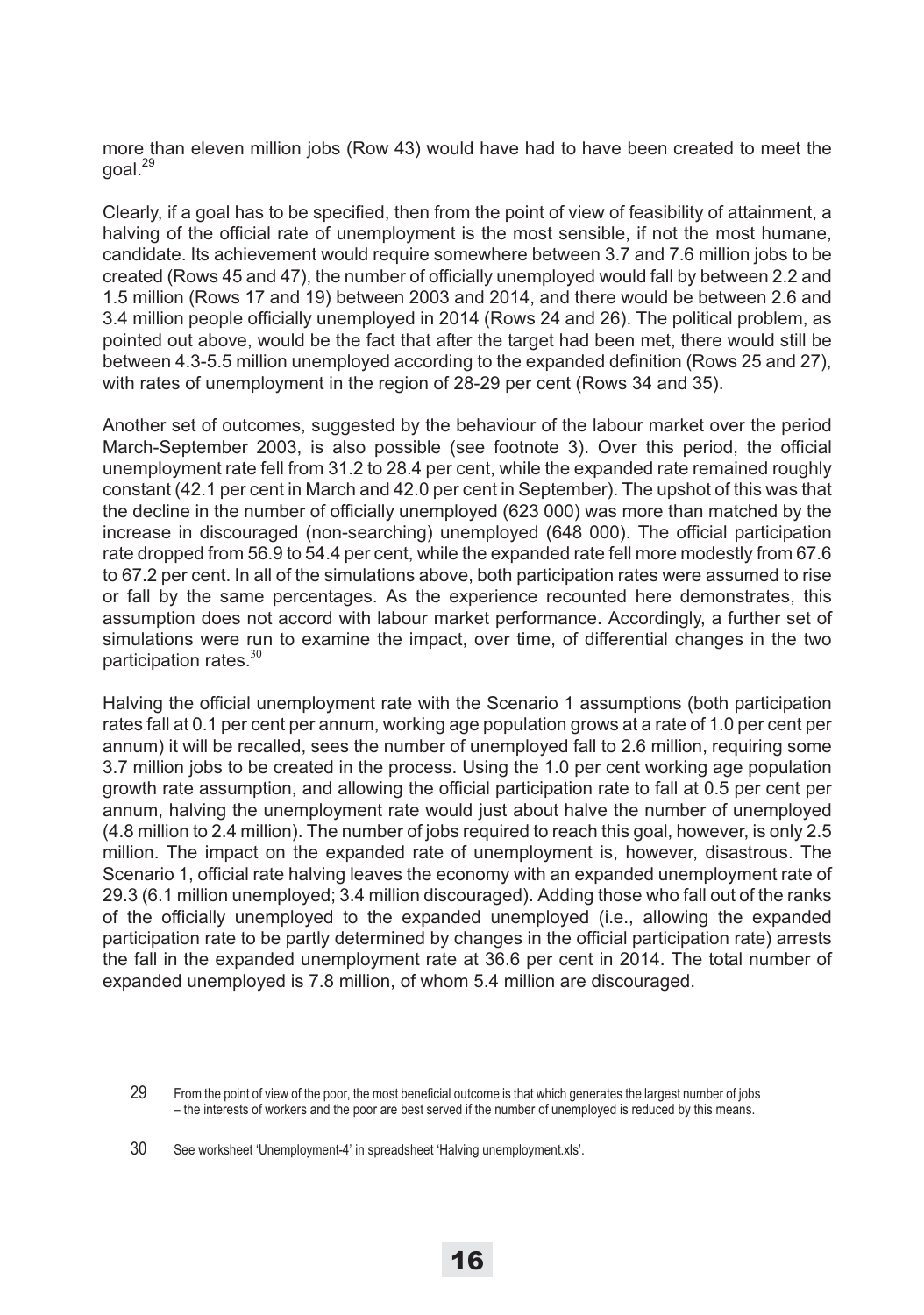Although the official participation rate (ignoring discontinuities in the series) has fallen from a high of 61.3 per cent in February 2003 to 54.4 per cent in September 2003, a further sustained fall of the magnitude required to yield the outcome portrayed above seems unlikely. That being so, the limiting case would probably require a minimum of about three million jobs to be created between 2003 and 2014 – a not impossible task.

It seems likely that government's concern is primarily with the officially unemployed. In the body of the text of the *Ten Year Review*, for example, when unemployment totals are discussed, it is only the officially unemployed to whom reference is made, and then only once (PCAS, 2003, p.36). The composite index of economic participation specifically excludes the discouraged (the non-searching unemployed), stating that "… this group is no longer considered economically active …" (p.126). Yet shortly before this, in the list of performance indicators, one finds under the heading 'Employment', "Number employed, broad definition, (alternate) Percentage unemployed, broad definition." (p.119). What 'broad definition' has to do with employment is not clear, nor indeed, is the reason for the sudden appearance of the 'broad' definition of unemployment. $31$ 

Whatever government's intentions, the analysis above suggests strongly that making a political commitment to a goal the achievement of which is at the mercy of three variables whose magnitude cannot be predicted with any accuracy, may not be a clever thing to do. As has been shown, the magnitude of the undertaking depends on the rate of growth of the working age population (the potential workforce) and the growth of the participation rate, with the outcome in the target year determined by the performance of these two over time, and by that of the third variable, the actual rate of job creation. The *ex ante* job creation tasks implied by assumed values that generate Scenarios 1 and 2 differ by some substantial amounts (the one scenario requires almost twice as many jobs to be created as its counterpart). Given the levels of uncertainty about the values the three variables are likely to assume in the future, it is extremely difficult to be confident that even the most modest of the requirements for unemployment halving can be met. That being so, we must ask why, in the first place, the social partners committed themselves to a halving of unemployment? A few speculations on this interesting matter are offered at the end of the paper – let us turn now to the 'halving' poverty goal.

# **Halving poverty**

In this section of the paper, we commence with a glance at the state of existing academic studies. Hampered by paradoxical shortages of appropriate data (paradoxical because there is now more household survey data available than ever before), these studies languish in a state of relative impotence to help address the nation's most pressing problem. After that, we take a brief look at the contradictions (the antinomies) of definition and measurement. The assumption that a shared commitment to poverty eradication will somehow produce agreement on even the most basic of the steps that has to be taken, is shown to be naïve. This is followed by an overview of the steps that government has taken to gauge the extent of

<sup>31</sup> These are the only references to the expanded unemployment rate in the document. The word 'expanded' is not used anywhere else in the text in relation to unemployment.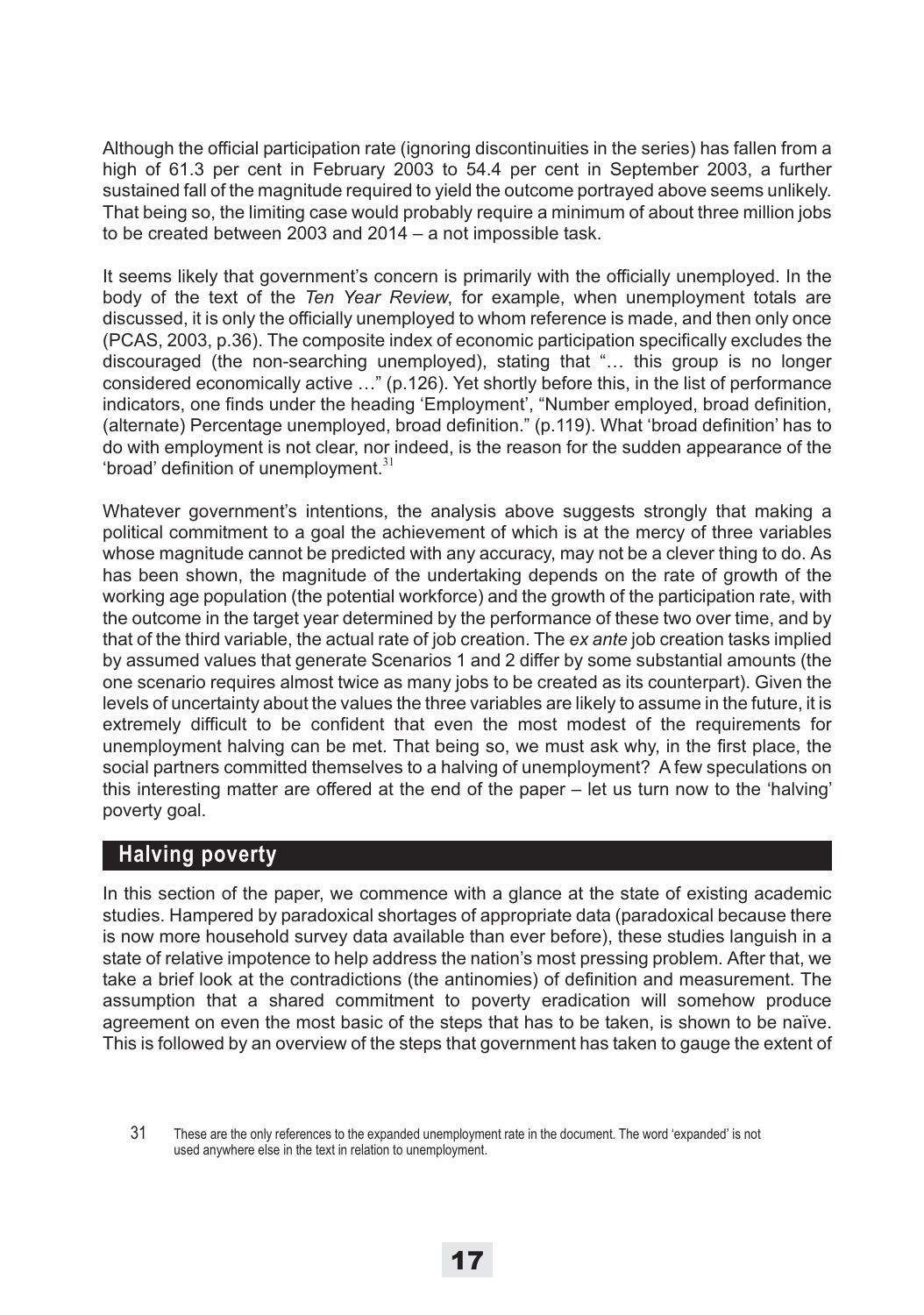the poverty problem in South Africa, and of its attempts to monitor progress in the fight against this social evil. Widespread criticism of government's failure to stem an alleged increase in poverty and inequality, its numerous policies and programmes notwithstanding, has provoked a defensive response, visible in official publications and speeches by senior politicians. This polarisation bodes ill for the fight against poverty. It is almost with relief that we turn from this to a discussion on some of the technical hazards of estimating income poverty. The difficulties, however, as will be seen below, are formidable. Having mapped out the minefield through which the estimator must travel, some estimates of the numbers of poor in South Africa from research I have recently done (Meth, 2004) are presented. These form the basis of an attempt to gauge the size of the problem of halving by the year 2014,  $32$  the proportion of South Africa's people that is absolutely poor.

In the academic world, the Millennium Development Goals (with their dollar-a-day definition of the income part of absolute poverty) are beginning to attract increasing attention. The goal itself has come under scrutiny by Kanbur (2004), Maxwell (2004a; 2004b), and Clemens *et al* (2004), as has the likelihood of countries achieving it (Hanmer and Naschold, 2003). Accepting the MDG of halving 'by the year 2015, the proportion of the world's people' that is absolutely poor, Deaton (2003a) has offered a comprehensive analysis of ways in which MDGs could (should) be monitored. In the present paper we climb no further up Deaton's proposed list of steps than the questioning of the appropriateness, in South Africa's case, of starting "… from the \$1993 PPP poverty lines in Chen and Ravallion (2001)… " (Deaton, 2003a, p.362). Instead, it is proposed that in the absence of an official poverty line to identify the absolutely poor in South Africa,<sup>33</sup> that a poverty proposed by Deaton himself (1997) and applied to the 1993 SALDU/World Bank data set, be used. The reasons for this will become clear as we proceed. As noted above, we also restrict ourselves mainly to income poverty, in full awareness of the artificiality of doing so – as everybody knows, poverty is multi-dimensional. Limiting ourselves in this way means that the estimates of the numbers of poor presented may well understate the real extent of poverty, something that ought be borne in mind before indulgence in premature congratulation at the extent of poverty reduction is contemplated.

### **Poverty: Definition, measurement, monitoring and politics**

As will have been gathered from the summary above of the concerns of this section of the paper, the measurement of poverty and the monitoring of anti-poverty programmes and policies is beset by more than mere technical and managerial problems. Behind these problems is a struggle over the extent of redistribution required to eradicate poverty. To put the matter crudely, those on the 'left' argue that significant redistribution is necessary – on the 'right', the preferred option is to limit redistribution to some minimum, and to rely for the rest on

<sup>32</sup> The MDG target year, it will be recalled, is 2015. In South Africa, it has been brought forward to 2014, the year that marks the 20<sup>th</sup> anniversary of democratic rule.

<sup>33</sup> Saunders (1998, p.11) refers to an article by Tony Atkinson (1993) on the value of a poverty line that has some official status. General acceptance of a particular line (or lines) can help to keep debates from wandering away from wider research and policy issues into esoterica.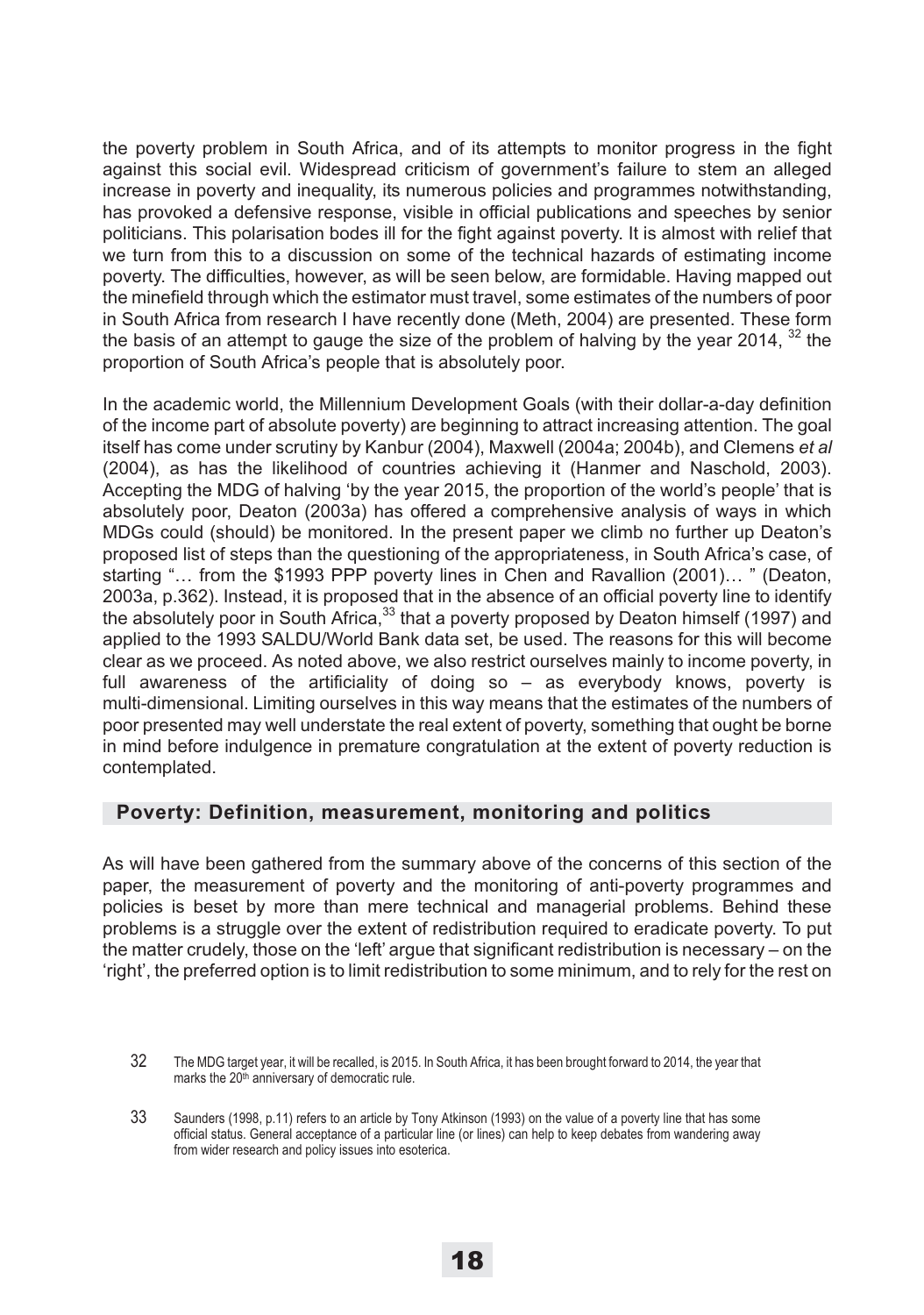the workings of the market to lift the poor out of their poverty. Sandwiched awkwardly between the demands of the have-nots and their champions, and the defenders of (as much as possible of) the status quo as far as the distribution of income and wealth is concerned, is government (which, of course, is not without strong views of its own on the matter).

Little wonder then, that government goes to such lengths to reel off statistics on the magnanimity of redistributive policies introduced or reinforced and deracialised since its accession to power. This trumpet blowing has, however, to be done in such a way as not to antagonise the well-off too much. It must be reassuring for this jittery audience to hear the stand taken by government against such proposals as the Basic Income Grant (BIG). The President's repeated (and unfounded) assertion of the 'dependency' that would inevitably result from extensions of the social grant system to adults, must be music to the ears of conservatives. This struggle over the form of anti-poverty policy is the context within which the problems of definition, measurement and monitoring must be understood.

### **Poverty studies in South Africa: The current state of affairs**

In the discussion on halving unemployment, it was argued that without a clear specification of the target, confusion must reign. The same applies to the goal of 'halving' poverty, although, as has been argued above, it is possible, at least for a while, for government to take refuge from its critics in the confusion. The poverty studies in South Africa that should be able to inform us of the progress (or lack thereof) in the fight against poverty, are not in good shape. There are two separate but related problems. It is not easy to say which is the more serious of them. The first is concerned with the absence of a rigorous distinction between conceptualization, definition and measurement of poverty. These terms feature in the title of a recent paper by Noble *et al* (2004), that argues for a consensual approach to the problem. Critically examining some of the more prominent poverty studies in South Africa (most of which are referred to in the present paper), the Noble *et al* piece (pp.15ff) discloses slippage between the three necessary stages of conducting a poverty study. Giving examples of cases where "… measurement that does not follow from a concept and definition employed …", they argue that:

> "Current South African poverty studies tend predominantly to be based around subsistence income or expenditure measures which do not necessarily have any firm definitional or conceptual underpinnings… " (2004, p.18)

The second problem is that the studies themselves have to work with data which, in some respects (e.g., sample frames) have improved over time, but in others (weighting, non-response rates) have deteriorated. Within the limitations described by Noble *et al* (2004) there exists a reasonably reliable<sup>34</sup> set of poverty estimates for 1995, a year or so after the

<sup>34</sup> The word 'reliable' is used with some hesitation. Dr Ros Hirschowitz of Statistics South Africa reminded participants workshop on measuring poverty in South Africa hosted jointly by the National Treasury and the World Bank in Pretoria on 28<sup>th</sup>-29<sup>th</sup> June 2004, that the sample for the 1995 OHS and IES was poor.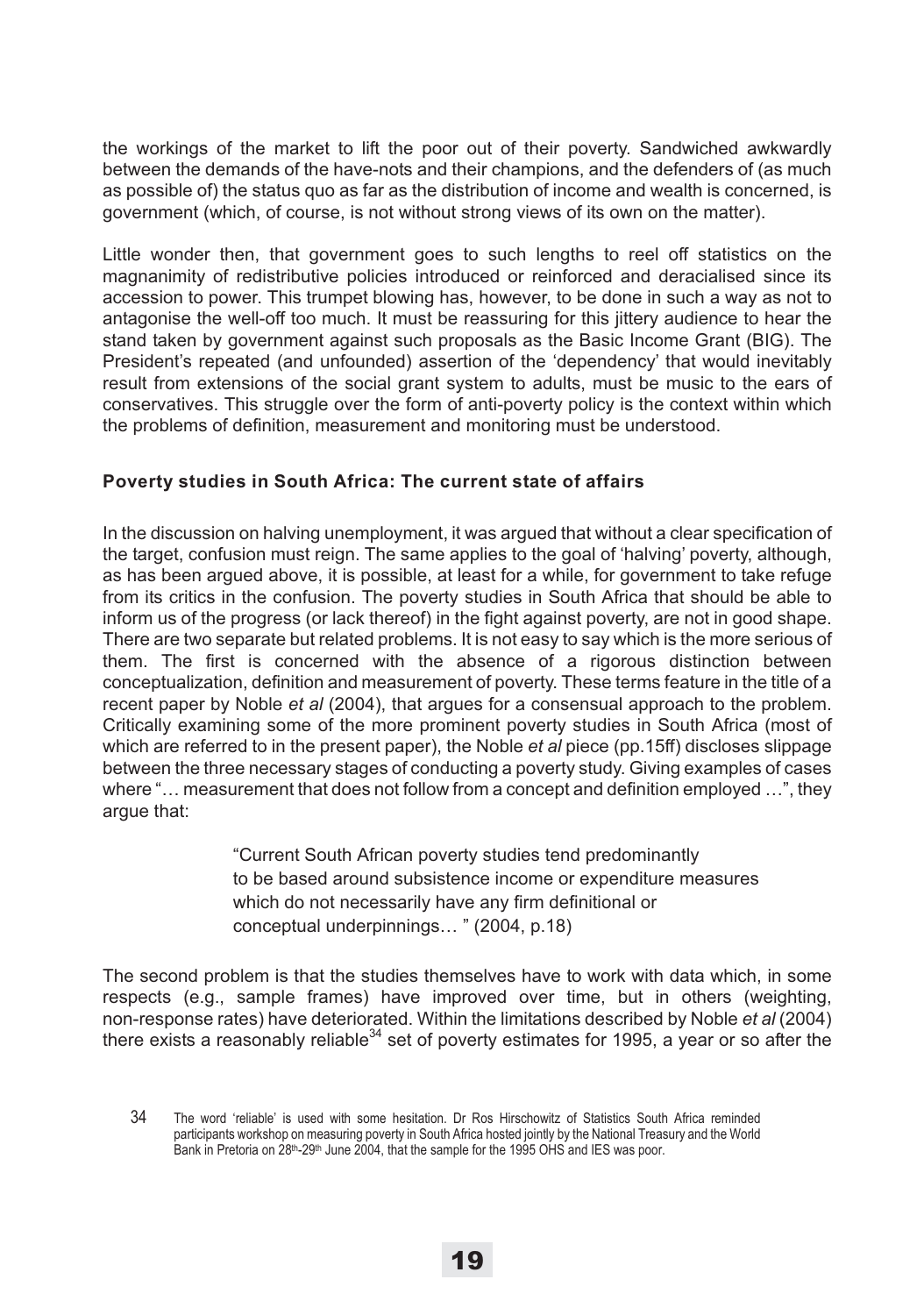advent of democracy in South Africa. Based, as they point out on subsistence expenditure measures, these use the information in the 1995 Income and Expenditure Survey, the 1995 October Household Survey and the 1996 Population Census (Woolard and Leibbrandt, 2001). Much had been hoped for from the results of the long-awaited Income and Expenditure Survey (IES) for the year 2000. The 2000 IES should have made it possible to gauge the extent of poverty (and inequality) in that year. This would have provided a report card on progress (or the lack of it) during the first five years of democratic rule. The publication based on the IES, *Earning and spending in South Africa* (Statistics South Africa, 2002), suggested substantial increases in income and expenditure poverty (p.29). The income share of the bottom quintile of households was also found to have fallen (p.46). Unfortunately, this analysis, which should been authoritative, was so beset by problems that its findings have been widely criticised, not least by government. In the wake of the failure of the 2000 IES to deliver definitive answers on poverty and inequality, the public debate has floundered in a morass of poorly supported assertions. These emanate both from those who claim poverty and inequality have worsened, and those who deny that this is so. $^{35}$ 

Extensive work has been done by Statistics South Africa on the 2000 IES to repair (to the extent that it is possible to do so) its major deficiencies: faulty weighting of the survey results, and non-response, the latter, especially among better-off households. The debate will take another lurch forward when the revised figures are published. Out of this work of reconstructing the 2000 IES results has flowed a much-discussed paper, which although widely circulated, was hitherto non-quotable and non-citable (Hoogeveen and Özler, 2004). The paper, the subject of heated controversy, which recently received the public imprimatur of no less a luminary than Angus Deaton,<sup>36</sup> will probably become the received wisdom in South Africa. The authors find that both poverty, especially extreme poverty, and inequality increased over the period 1995-2000. They report that:

> "For any poverty line below 322 Rand per capita per month, the poverty gap and poverty severity (poverty gap squared) indices are significantly higher in 2000 than they were in 1995. These increases in poverty accompanied positive expenditure growth that was statistically insignificant. (2004, pp.10-11).

<sup>35</sup> The figures in the publication *Earning and Spending in South Africa* do not tell a happy story. It is very different from that told by the wildly optimistic figures in the *Ten Year Review* (PCAS, 2003), considered below. Little wonder, then, that the state jumped at the opportunity offered by the problems experienced with the 2000 IES, to cast doubt on its results. Not long after the 2000 IES results were released, an article in the *Financial Mail* (31 January 2003) drew attention to the President's preference for the figures produced by SA Advertising Research Foundation's (Saarf) over those produced by Statistics South Africa. Ferial Haffajee, author of the piece, comments that the President is happier with Saarf's development index, which paints "… a more glowing record of delivery and a discernible rising tide. It's from this report that Mbeki chose to quote in his annual address to the National Council of Provinces last November and which his aides use to present a prettier picture."

<sup>36</sup> This blessing was given during the workshop on measuring poverty in South Africa, organised jointly by the National Treasury and the World Bank, held in Pretoria on 28th-29th June 2004.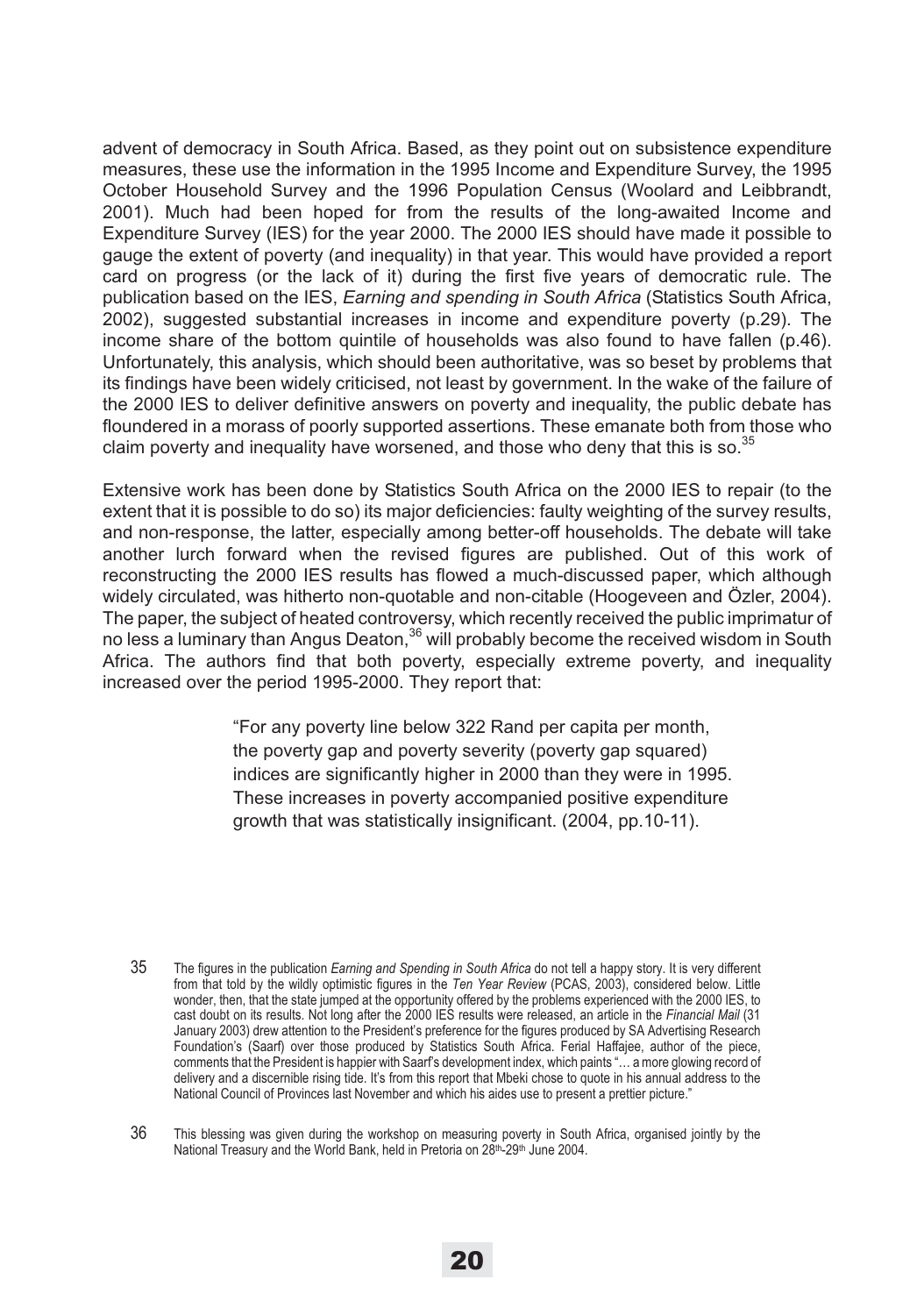Inequality among the population as a whole fell slightly, but it rose among the African population (2004, pp.16). Hoogeveen and Özler refer to a paper by Lam and Leibbrandt (2003) which, using income data from the same data sources as they do, concludes "… that incomes deteriorated for most South Africans." Lam and Leibbrandt also:

> "… report that inequality within racial groups increased substantially while between group inequality declined only slightly, as a result of which total inequality increased in South Africa between 1995 and 2000." (cited in Hoogeveen and Özler, 2004, p.6).

Few other studies have appeared since the *Earning and spending* debacle. One of them (van der Berg and Louw, 2003) tries, *inter alia*, to reconcile survey income data with national accounting statistics. They estimate the poverty headcount at 16 033 948 in 1995, and either 16 261 294 (their 'Optimistic' estimate) or 17 239 710 (their 'Pessimistic' figure) in the year 2000. Corresponding poverty headcount ratios would have been 38.8 per cent in 1995, and either 36.4 per cent (Optimistic) or 38.6 per cent (pessimistic) in 2000. According to them, the sustained fall in the headcount ratio of poverty (it fell from 49.8 per cent in 1970 to 35.3 per cent in 1990) went into reverse at some point thereafter. The number of poor increased by about three or four million between 1990 and 2000, depending on whether their "Optimistic' or 'Pessimistic' figures are used (van der Berg and Louw, 2003, p.18).

A paper by Fedderke *et al* (2004) focussing more on inequality, is agnostic in its findings, the results being sensitive to choice of data set. There may be other studies that have been overlooked, but the sample above gives a flavour of academic endeavours on the topic. In short, the academic community is divided in its assessment of the conditions of the poor, ten years after the advent of democratic rule.

Addressing the problems that plague South African poverty studies (i) the absence of "firm definitional or conceptual underpinnings" and (ii) the weaknesses of the available data sets is no simple matter. The work by Noble and his collaborators, which should help to tighten the 'concept – definition – measurement' nexus, is still in its preliminary stages. There are some defects in data sets which, once created, cannot be removed.

Yet another problem with existing poverty studies in South Africa has had attention drawn to it by the state's response to claims of increasing poverty and inequality. Going on the offensive, state spokespersons have demanded (legitimately) that the impact on the welfare of the poor of the 'social wage' be taken into account. We return to this issue below.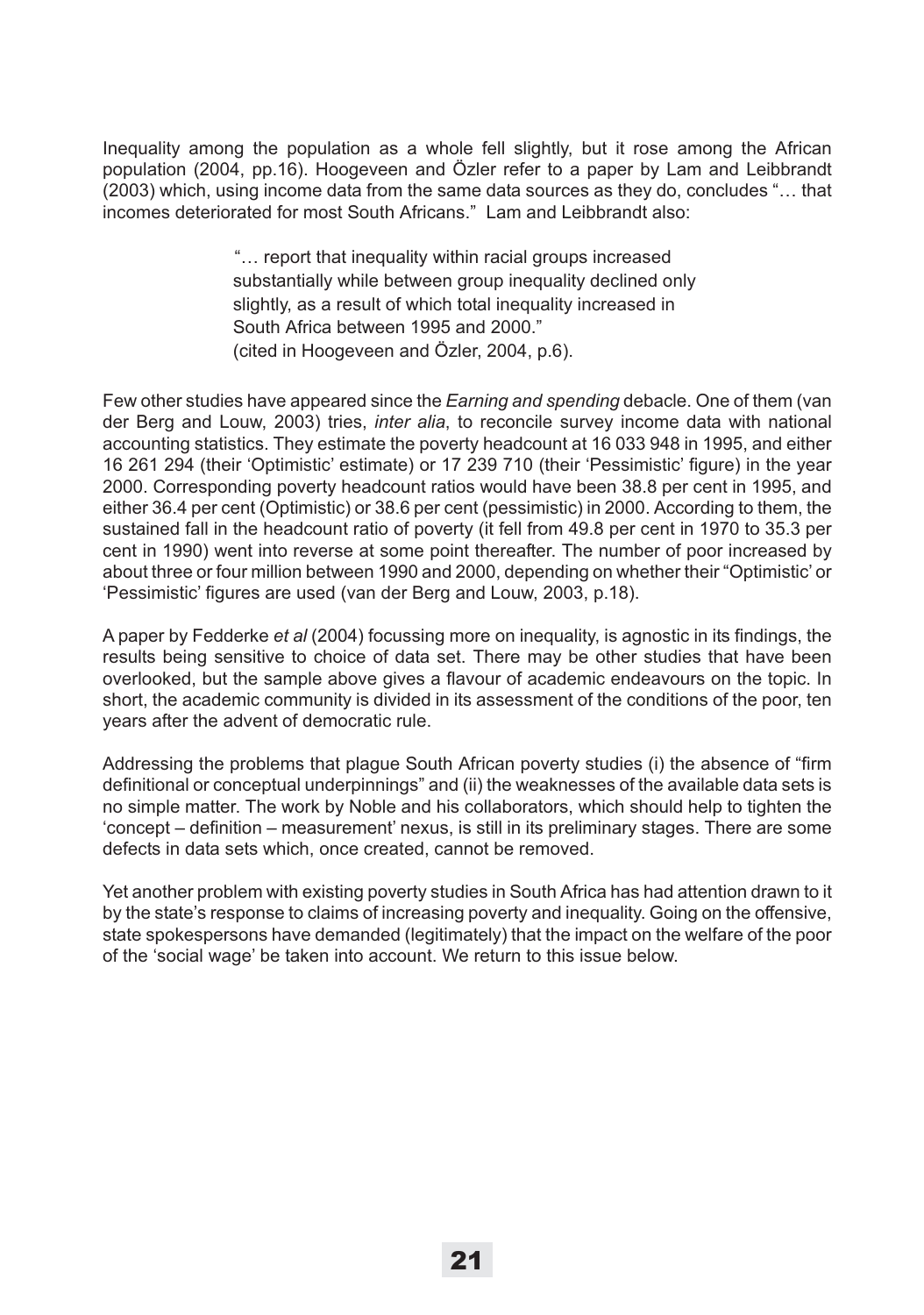### **The contradictions of definition and measurement**

For purposes of measuring income poverty, a poverty line (or preferably, a "poverty critical range" between two poverty lines (Woolard and Leibbrandt, 2001, p.49), must be identified. South Africa does not have an official poverty line (or pair of lines identifying a poverty critical range). This is not a desirable state of affairs. As Everatt points out:

> "The failure to define poverty is not an academic matter: it directly impacts on delivery. If poverty is undefined, programmes lack focus: it is not clear why this or that service is being provided, or to whom, or where and measuring progress and impact becomes near-impossible." (2003, p.89)37

The conclusions of a paper by Ravallion and Sen capture, with admirable brevity, the central problems involved in choosing among poverty lines. They observe that:

> "Poverty measurement requires value judgements and behavioural assumptions to help interpret the available – and invariably imperfect – data. That will always be true. The more interesting question is how much bearing the choices made by analysts have on the key conclusions drawn" (1996, p.785).

If a poverty line (or range) is to be acceptable, it must satisfy two conditions:

"… firstly, that the methods on which it is based reflect 'best practice' scientific research methodology and data; and second, that the judgments on which it is based are broadly in line with community opinion on the meaning and measurement of poverty. The poverty line should be regularly exposed to these two criteria of *scientific integrity* and *community credibility* if it is to be a valuable tool for monitoring trends and policy impacts." (Saunders, 2004,  $p.3$ )<sup>38</sup>

As far as scientific integrity is concerned, the criticisms made by Noble *et al* (2004) about the absence of "firm definitional or conceptual underpinnings" to current poverty studies in South

<sup>37</sup> This comes shortly after Everatt has taken a (possibly well-deserved) sideswipe at the 'small craft industry … measuring poverty and deprivation', now grown into a "major trans-national industry (in inverse proportion to poverty reduction)". (2003, p.88)

<sup>38</sup> Saunders points to the crisis in Australian poverty research caused by the failure of existing poverty lines to meet the criterion of scientific integrity. This weakness is exploited by conservatives keen to deny the persistence of poverty (2004, p.1).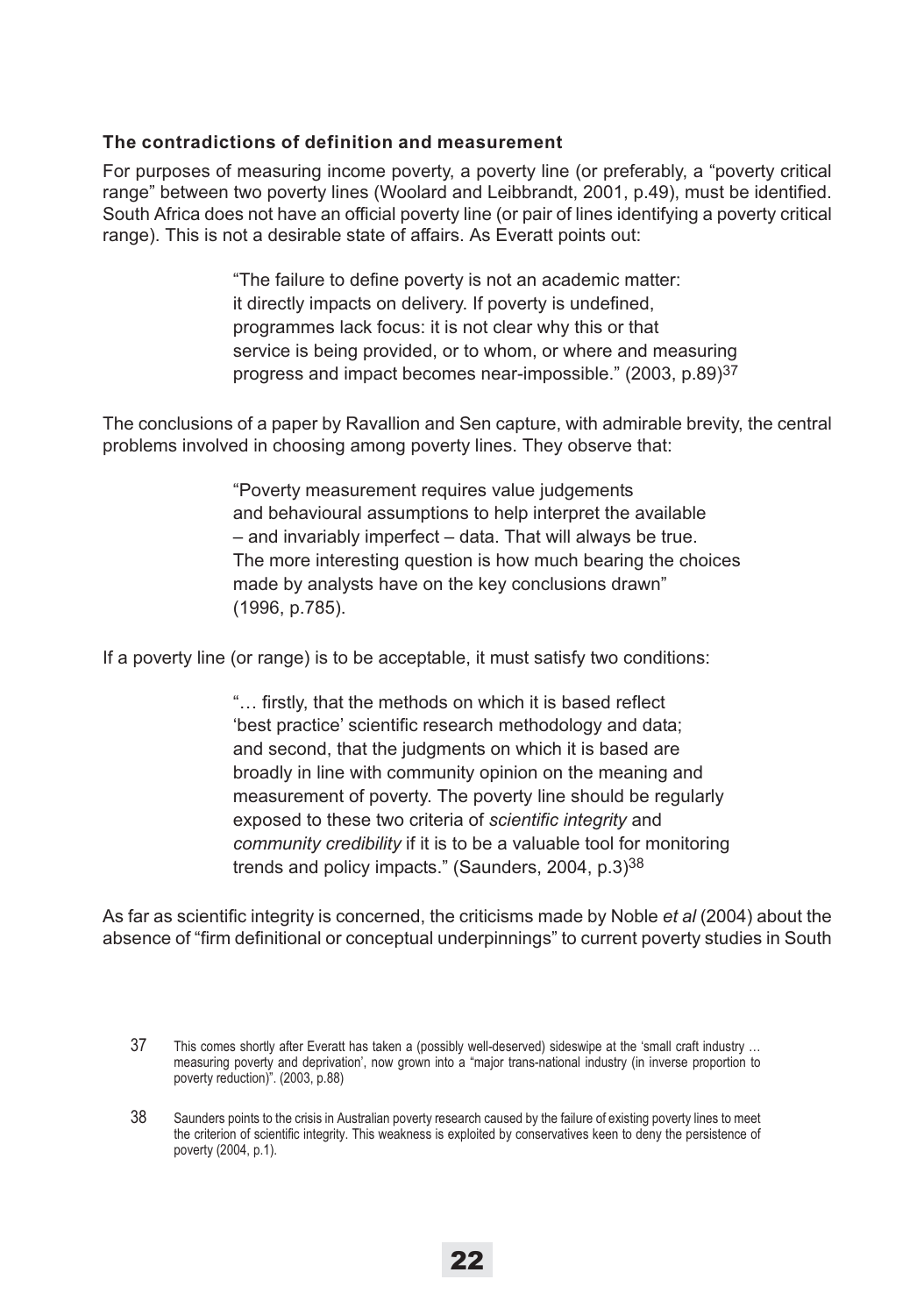Africa, cast something of a pall over proceedings which, ultimately, must do more of the same. It is not necessary, however, for paralysis to set in – Noble *et al* acknowledge that:

> "… there is a need for a measurement of poverty (or poverty line) for South Africa based on an absolute concept and defined, perhaps, by reference to the Copenhagen Declaration (1995) …" (2004, p.4)

Measurement of poverty using such a line, and variants of it, is what is attempted below. Community credibility, the second of the two criteria that have to be met to make a poverty line acceptable, is precisely what Noble *et al* seek in their quest for a poverty line based on a consensual approach. They draw attention to the:

> "… pressing need for a carefully thought out relative measure of poverty ...", and they argue "… that a 'consensual' or 'democratic' definition of poverty in South Africa is the most appropriate approach to help the country overcome the deep social divisions that are apartheid's legacy and become a more equal and unified society …" (2004, p.4)

There is an interesting tension between this passage, and the reference above in the citation from the Ravallion and Sen piece about "the choices made by analysts". In one instance, technocrats 'choose' the poverty measure – in the other, what constitutes poverty is discovered by consultation. Although it does not follow from this that Ravallion and Sen are insensitive to the need for consensus on poverty, the contrast between the two positions highlights the differences between technicians, politicians and the polity. Even if the poverty lines that are established meet with general acceptance, there can be no guarantee that they will be deployed by government in a manner that satisfies all concerned. This is because of the conflicting demands of politicians and programme managers, not to mention the public at large, a body whose heterogeneity is often the source of strong disagreements. The tensions between the needs of politicians and programme managers, and their relevance for the debate on poverty definition and measurement in South Africa are captured by Everatt (2003) in an excellent piece of work called "The Politics of Poverty". It offers a guide through the complex terrain within which the debate about definitions, and their use (or non-use) in the design of policies, and the more nebulous business of articulating goals, takes place. Everatt offers an analysis of the conflicting needs of the two constituencies, and then shows how the struggle for ownership of the concept of poverty has marginalised the poor. Having just insisted that the failure to define poverty is not merely academic, he goes on to qualify the claim by stressing as well, that: $39$ 

<sup>39</sup> Everatt's prose is so spare and economical, and his argument so persuasive, that I shall not attempt to write a précis of it.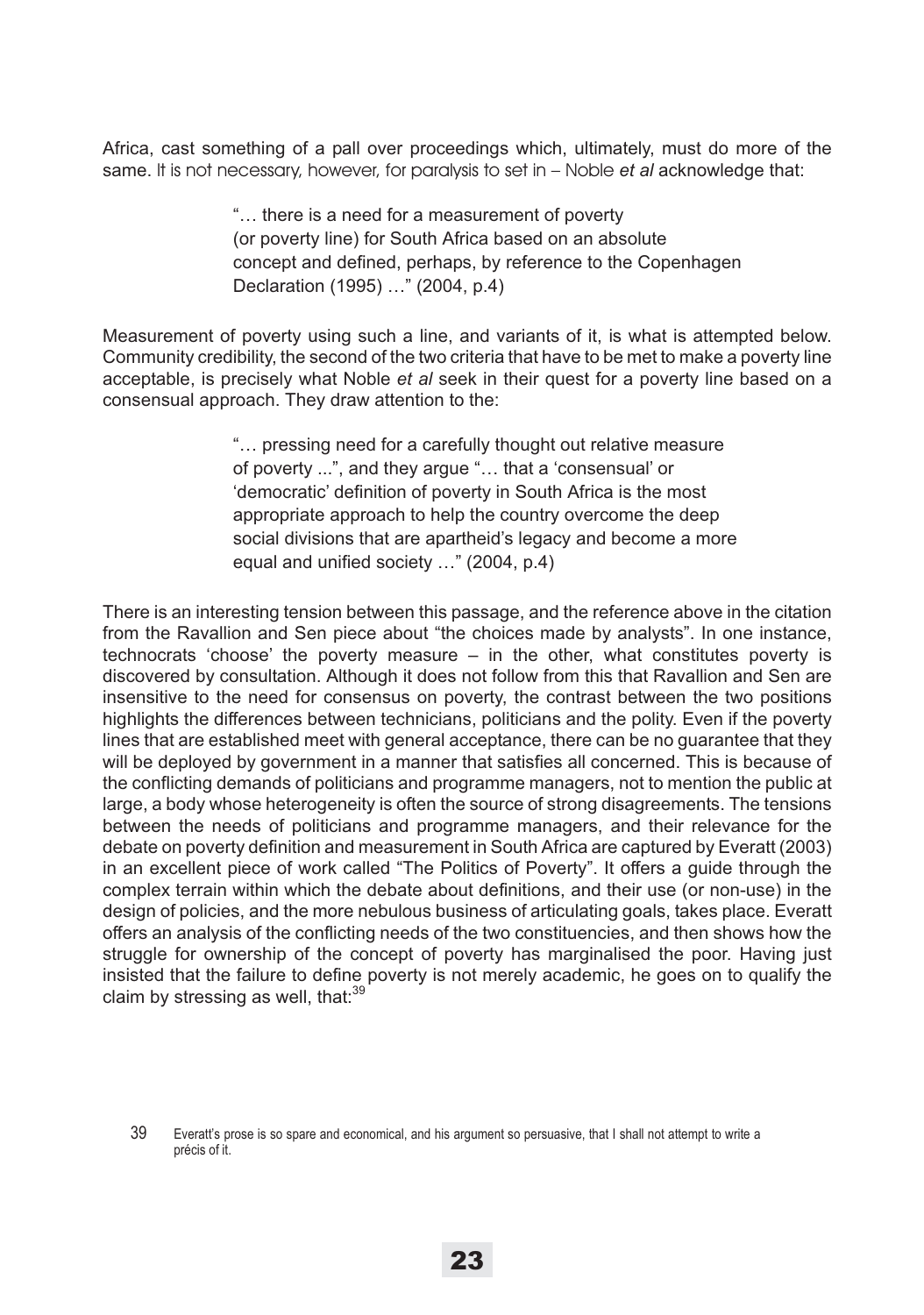"… we should be realistic: politicians and programme managers have opposing needs. The latter require specificity, while the former prioritise political above technical considerations and prefer opacity to a definition of poverty eradication that 'implies … [that] someone else will have to forego those resources'. Most poverty experts argue strongly that a detailed definition of poverty is a prerequisite for appropriate policy selection, but ignore the political realm and the balancing act it requires…."

Where poverty specialists are insufficiently sensitive to political considerations, political analysts pay inadequate attention to the programmatic needs of anti-poverty interventions. Balancing political and technical considerations is clearly needed.

Whether that would be sufficient (assuming it can be done) to return poverty eradication to its status as a national priority is questionable. While poverty has been repeatedly redefined and an unceasing string of indicators and targets provided, in South Africa its meaning has suffered a further hollowing out through endless repetition. Poverty and 'the poorest of the poor' have been both undefined since the days of the RDP and ubiquitous in political discourse. 'The poorest of the poor' are invoked by politicians, civil society activists, the private sector and others as the intended beneficiaries of (and thus justification for) their every action, from the privatisation of state assets to black economic empowerment to enhanced social security provision. The unceasing mantra-like invocation of poverty has drained it of urgency.

> "It is not that poverty is meaningless: it has too many meanings, in the ANC-led alliance and the public service… " (Everatt, 2003, pp.89-90)

If an explanation is sought for the absence of clarity on what is required to achieve the MDGs, it could do worse than to take the argument above as starting point. Promises to achieve this or that goal can be attractive. The very act of making such promises, however, carries with it the risk of having to explain why, in the event of the goal not being achieved, government has 'failed'. The unedifying debate on the extent of job creation in the run-up to this year's election is an example of how unpleasant the recriminations can become, and in this case, there were not even any specific promises over which to quarrel.<sup>40</sup> A promise to halve poverty is a double-edged sword.

<sup>40</sup> Unless one wishes to count GEAR's 400 000 jobs a year that were supposed to be delivered from 2000 onwards (Friedman, 2004).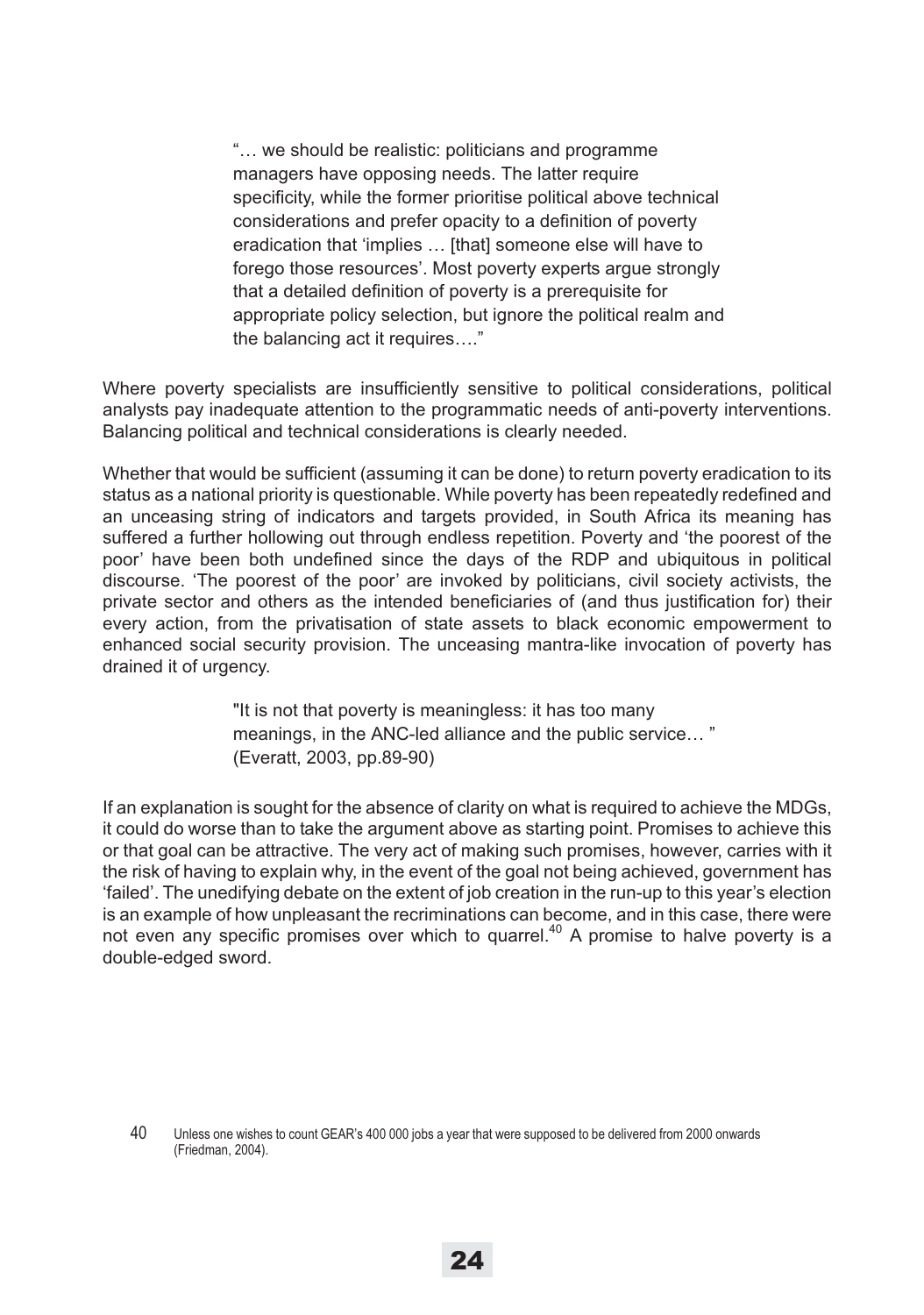#### **Government measurement and monitoring initiatives**

On at least three occasions since taking office, the democratic government has commissioned research, directly or indirectly concerned to measure the extent of poverty (and inequality) in the country. The final report of the first of these, *Poverty and inequality in South Africa*, was completed in 1998 (May *et al*, 1998a). Next came the *Report of the Committee of Inquiry into a Comprehensive System of Social Security for South Africa*, commonly referred to as the Taylor Committee Report (2002). More recently, and not yet in the public domain,<sup>41</sup> is a report on *The Social and Economic Impact of South Africa's Social Security System*, a document prepared by EPRI, the Economic Policy Research Institute (Samson *et al*, 2003).

Recognising the urgency of the poverty problem, President Mbeki, while still Deputy President, commissioned the undertaking of a poverty and inequality review. The final report (May *et al*, 1998a), a monumental work, told government much of what it needed to know about poverty in the early days of democracy in South Africa. The report offered as well, a comprehensive set of recommendations, which, if carried out in the manner suggested, might have taken some of the sting out of the often acrimonious debates about poverty in South Africa. Aware of the critical importance of monitoring, the report devoted considerable energy to suggesting ways in which this could be carried out.<sup>42</sup> These recommendations were accepted by the then Minister of Welfare and Population Development (now the Department of Social Development), Ms Geraldine Fraser-Moleketi.<sup>43</sup> Like many other government departments, Social Development has been a little slow in implementing the recommendations on monitoring and evaluation that would make thorough analysis of the impact of its anti-poverty programmes (chiefly, but not exclusively social security grants) possible. This, however, as will be seen below, is changing.

Having examined South Africa's conditions through the prisms of most of the standard poverty measures, and having commented on the essentially arbitrary nature, in varying degrees, of all poverty lines, May *et al*, following the RDP (Reconstruction and Development Programme), described the bottom 40 per cent households as 'poor' (monthly adult equivalent expenditure of less than R352.23 in 1995). The bottom 20 per cent of households (where expenditure was less than R193.77 per adult equivalent) was described as 'ultra-poor'. A little under 50 per cent of the population (about 19 million people) fell into the 'poor' category', while the ultra-poor (about 27 per cent of the population) numbered about ten million (May *et al*, 1998a, p.27).

- 41 A copy of this report came into my possession because I was asked by the Department of Social Development, commissioners of the research, to act a reviewer.
- 42 See especially Section 76 (pp.277) in the main report. The PIR's conclusion in the Summary report in the section on the strategy for the reduction of poverty and inequality, that the: "Collection of social, economic and demographic information to monitor the extent and nature of change is a priority in managing the reduction of poverty and inequality." (see May *et al*, 1998b, Section 10.8) has not been treated with the urgency that it deserved.
- 43 Ms Fraser-Moleketi acknowledged that: "… much work still needs to be done to develop the appropriate poverty measurement tools by Government." (1998, p.2)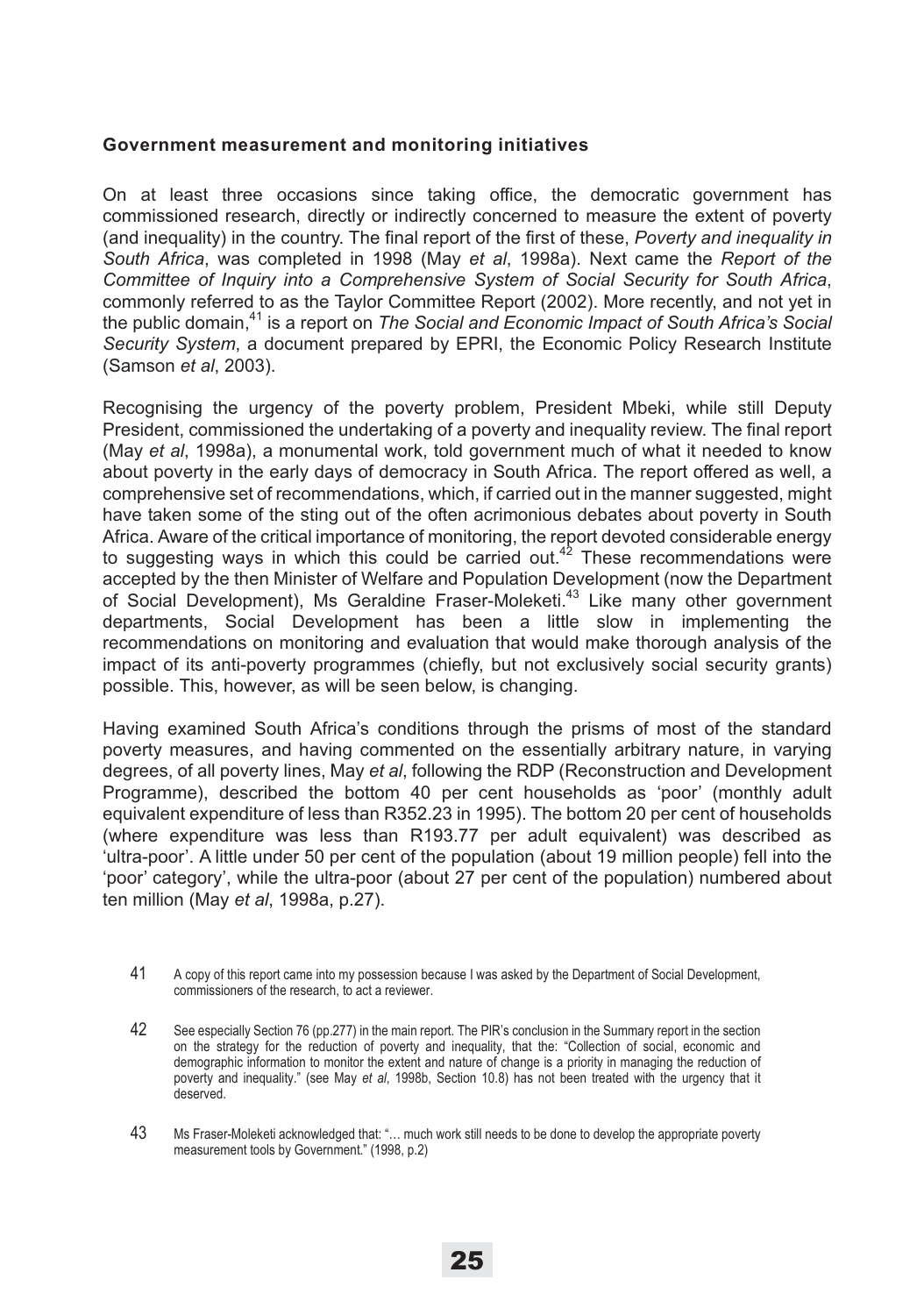Chapter 5 of the Taylor Committee Report is devoted to an examination of the impact of existing and proposed (especially the Basic Income Grant, BIG) social policies on poverty. Figure 10 (on p.60) provides a graphic illustration of the numbers still in poverty (below a poverty line of about R400 per person in 1999 prices) assuming full take-up of existing social security benefits. Figure 11 (on p.63) superimposes on the Figure 10 results, the impact of a BIG of R100 per month, while Table 3 (also on p.63) gives figures for the headcount and poverty gap reductions of moving from actual to full take-up of existing policies, and of the adoption of a BIG.

Much of the work for the poverty chapter in the Taylor Committee Report was done by EPRI. The fruits of this are to be seen in EPRI's latest work for the Department of Social Development, the draft report referred above (Samson *et al*, 2003). Since the report has not yet been released, its findings may not be cited. Suffice it to say, however, that it delves deeply into the question of the construction of subsistence type poverty lines, performing simulations on the basis of a wide range of them. These examine the impact of existing and planned social grants on poverty (both headcounts and poverty gaps, the latter measured in three separate ways). With this report in hand, government will have some of the information required to make informed judgements about the extent to which its policies make possible the meeting of the MDGs.

Perhaps because it lacked the sort of information provided by Samson *et al* (2003), and possibly because the target date is so far in the future, the South African government, until recently, showed little sign of having applied its collective mind to the question of whether existing and proposed anti-poverty policies will enable it to meet the goal of halving poverty by 2014. That has started to change. Statistics South Africa has taken the first of the steps necessary for the performance of such an evaluation, the construction of poverty lines that define the levels of consumption that separate the poor from the rest of the population. In the discussion above on poverty lines, reference was made to what in due course, will probably become South Africa's official poverty lines. Although Hoogeveen and Özler (2004), to whom we owe our knowledge of the existence of the poverty lines, do not describe it as such in so many words, it appears that a poverty line set at about R174 per person in 2000 is to be the line marking off the absolutely poor. The document in which the derivation of this poverty line, and its slightly more generous counterparts for identifying the 'merely' poor<sup>44</sup> as opposed to the destitute, is explained (Babita *et al*, 2003), has not yet been made available for public scrutiny. Government will not have complied with the Copenhagen injunction until such time as the paper is released, and its contents have been found not wanting (i.e., it must be shown to have both scientific integrity and community credibility).<sup>45</sup>

- 44 The use of the word 'merely' is not intended to detract from the misery of poverty experienced by many whose expenditure levels exceed the boundary marking them off from the absolutely poor. One is tempted to use the expression 'relatively' poor to describe the condition. This is not appropriate, however, because the concept of 'relative' poverty is already used to mean something quite different.
- 45 Apparently the Cabinet social cluster requested the Department of Social Development to take the lead, with Statistics South Africa, in developing the poverty lines. It is not known if the Babita *et al* effort is the outcome. It was also rumoured that the National Treasury had, independently, commissioned an academic study whose goal it would be to construct a set of poverty lines. If this is so, it is much to be deplored. A single, joint effort by the departments concerned would be preferable.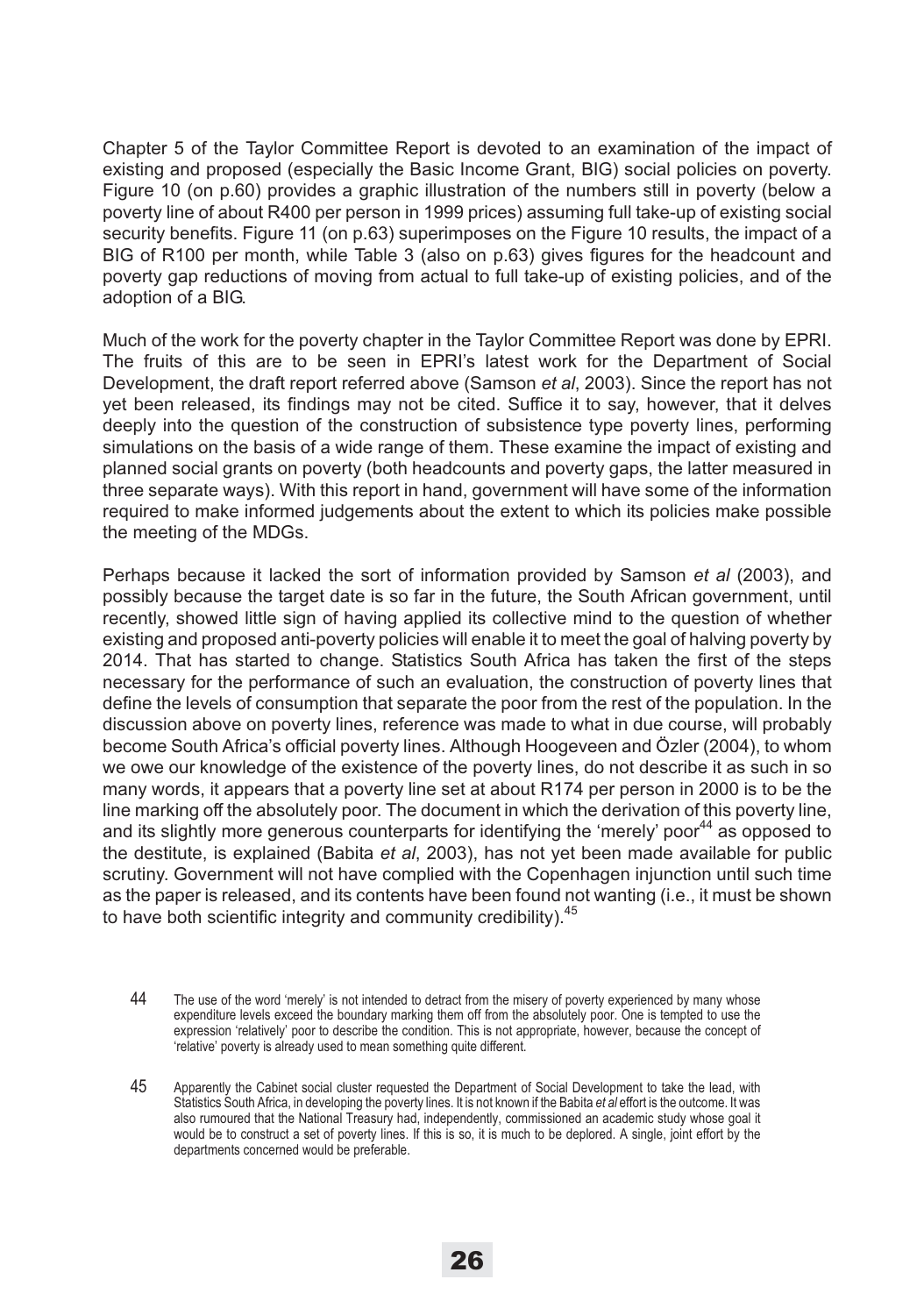Establishing what absolute poverty means is, however, merely the start. Rigorous research into the social wage is also long overdue. The Department of Social Development has made a good start with the commissioning of the report by Samson *et al* (2003) into the social and economic impact of the country's social security system. That investigation is, however, limited to social grants. Much more work is required before the effects on the poor of the very wide range of anti-poverty interventions initiated by the state can be ascertained. In his Budget Speech to Parliament on  $3<sup>rd</sup>$  June 2004, the Minister of Social Development said that:

> "As part of the provision of basic social assistance services we will do further work to improve the understanding of the composition, value, distribution and targeting of the social wage. We will report to Cabinet on this matter by November 2004."

This study, according Dr Yasmin Dada-Jones of the Presidency, is supposed to cover all components of the social wage. $46$  As is well known from the international literature, valuing publicly provided goods and services is extremely difficult. No satisfactory methodology for doing so exists. The benefit incidence (supply side) approach can lead to the kind of nonsense published in the *Ten Year Review* about dramatic falls in inequality (see below), while the 'behavioural' (demand side) starves in a "dataless void" (Cornes, 1995, p.88). It will be interesting to see how the problems of valuing the social wage are tackled.

Some progress on monitoring and evaluation appears to have been made, although just how much, remains to be seen. In his 2004 Budget Speech, the Minister of Social Development also said that:

> "… the Department of Social Development, Stats SA and The Presidency have commissioned research to audit poverty measures used by different departments. The final report and recommendations on poverty measures will be ready by September 2004."

It is not entirely clear what this means. The research could be a follow-up to that done for the report on monitoring and evaluation of anti-poverty programmes in 15 government departments, commissioned by the Department of Provincial and Local Government (DPLG, 2001). Attention was drawn in that report to the non-uniformity, and in the case of seven of the departments concerned, the absence of definitions of poverty (DPLG, 2001, pp.13-14;

<sup>46</sup> Remarks made at the Treasury/World Bank workshop on poverty in Pretoria, 28<sup>th</sup> – 29<sup>th</sup> June 2004. The work is apparently to be carried out by the HSRC.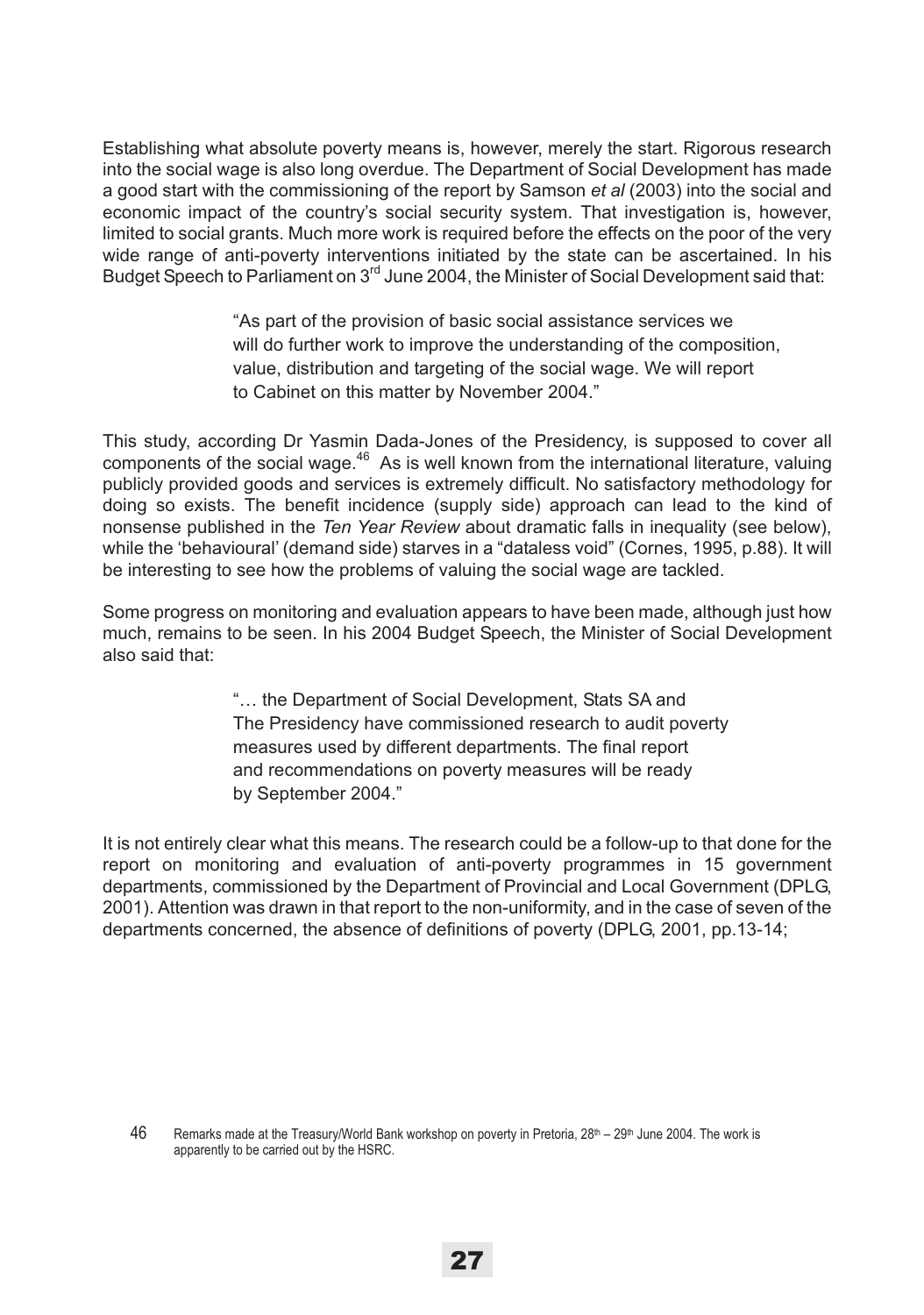Everatt, 2003, p.86).<sup>47</sup> The authors of the DPLG report use the 'cart-before-horse' metaphor to describe the (then existing) practice of defining poverty in relation to anti-poverty programmes (para. 23).48 Although one would hope that matters have improved since the DPLG report was published, the poor quality of the information on the social wage in the *Ten Year Review* does not encourage the belief that such improvements are widespread.

#### **Government's response to claims of rising poverty and inequality**

Alarmed at persistent claims in the media that poverty was on the increase, government has gone on the offensive against poverty studies that do not take into account the 'social wage'.<sup>49</sup> Government's attempt to deal with the social wage problem is, however, far from satisfactory. The basis of the challenge made by government against the 'rising poverty and inequality story' is a set of studies undertaken for the report on the decade of democracy, the *Ten Year Review* (PCAS, 2003). Although government's criticism of existing poverty studies in South Africa is useful insofar as it has stimulated research into the impact of the social wage on the welfare of the poor, the published figures in the *Ten Year Review* have given rise to confusion. If the *Ten Year Review* does represent the most recent thinking of the South African government on the extent of the poverty problem, then the consideration of what the poverty reduction goal might be, begins with the statement that in 1995:

> "According [to] Statistics South Africa, it is estimated that approximately 28% of households and 48% of the population were living below the estimated poverty line – calculated on the basis of expenditure, *thus excluding access to services* and assets. In 1999, there were 3.7 million such households out of 11.4 million (just under 33%) living below the poverty line.

- 47 The DPLG report is as generous with its praise as it is with its criticisms. The latter are revealing. The report refers to the "silo culture" (para. 43), and to the "fragmentation, overlap and lack of communication or co-ordination amongst (and often within) Departments, even those that are ostensibly doing similar types of things " (para 45). Further on it is said that "The majority of respondents reported that monitoring was either not going very well or that it was acceptable in places. Less than a third of respondents reported that they were happy with their monitoring system. Again, readers should note the difference between the responses of M&E officials and those of Chief Directors. The latter tended to regard current M&E performance as partially acceptable, compared to M&E officials who felt more strongly that performance was either going well or going badly and avoided the middle ground. This indicates the closer contact which M&E officials have with the practicalities of managing monitoring and evaluation." (para.59)
- 48 The 'government's programme of action' webpage notes that a study described as 'Poverty Measures-Research to audit poverty measures used by different departments' has been commissioned by the Presidency. Under the heading 'Progress' is stated "To be completed by August 2004". Extracted from www.info.gov.sa/issues/poa/index.html Site visited on 19th September 2004.
- 49 The failure of existing poverty studies to do so, as we noted above, added one more problem to the others discussed above (the failure to base measurement on adequate conceptualisation and definition, and the severe data problems). The problem is by no means unique to South Africa. Saunders (1998, pp.8ff) discusses the challenges posed for the measurement of poverty in Australia by increases in the value of the social wage. He notes that the practical problems involved in broadening the income concept (as is attempted in the present study) would be considerable.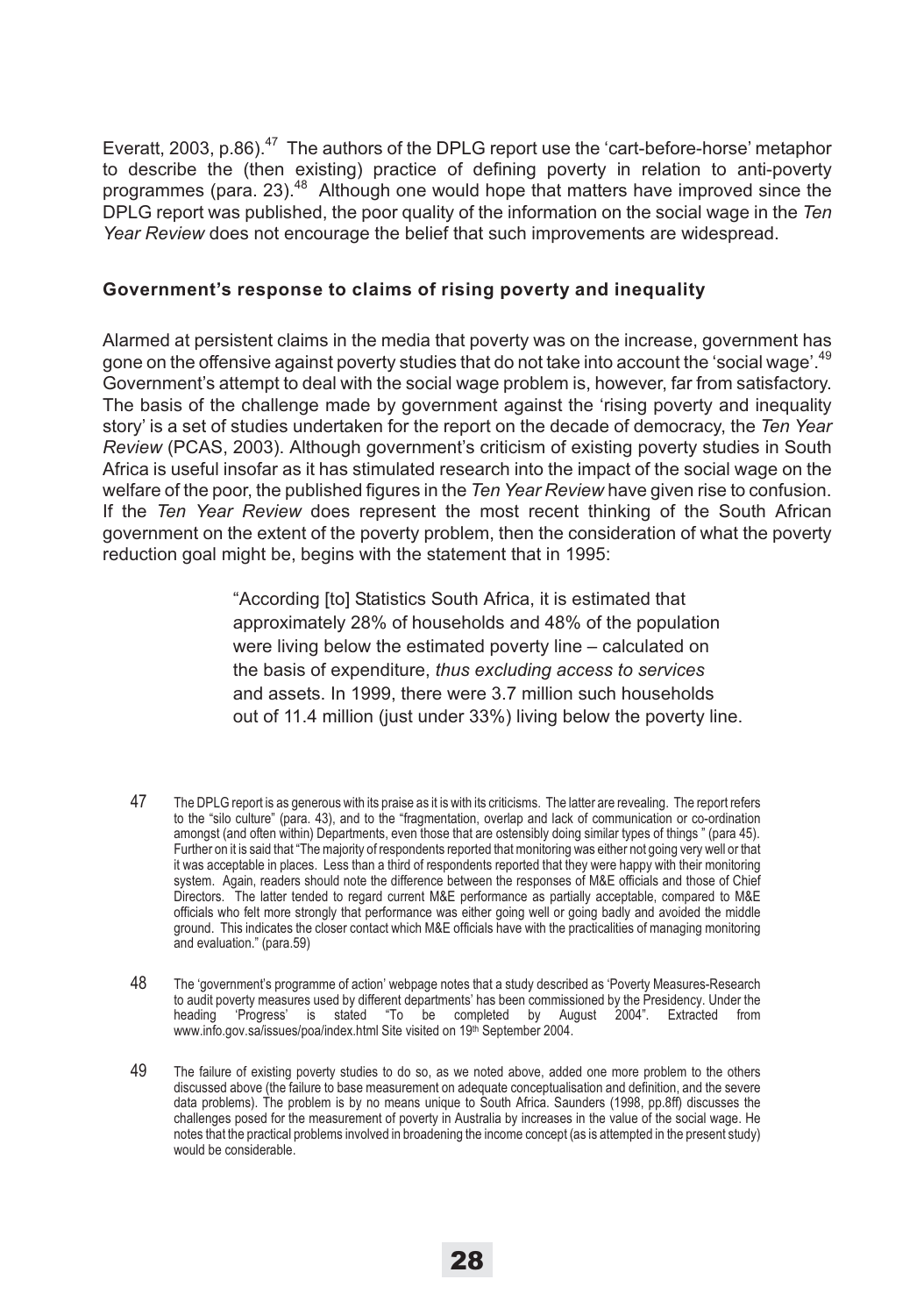Of these, most were Africans. Part of this increase in income poverty would be due to large-sized poor households unbundling into smaller households. The unbundling has the effect of removing additional income earners from the household and would therefore reflect an increasing number of households being classified as poor ..."<sup>50</sup> (PCAS, 2003, p.17, Emphasis added).

Elsewhere in the *Ten Year Review*, the indicator for income poverty is said to be the "Percentage below minimum living level (defined in terms of expenditure)" (PCAS, 2003, p.119). It is not clear what this is supposed to mean. A poverty measure with the name of the 'minimum living level' is estimated by the Bureau for Market Research in the University of South Africa (UNISA). Available only to subscribers (mainly businesses, presumably interested to know how far their wages are from starvation level), this surely cannot be the measure chosen by the state to disclose the extent of income poverty.

The phrase in italics in the passage cited immediately signals the likelihood of what promises to be a major debate about the extent to which the 'social wage' has reduced poverty (Meth, 2004). If the outrageous claims in the *Ten Year Review* about the reduction in inequality brought about by the social wage were to be believed, all existing estimates of income poverty would have to be called into question. The impact of social spending in 1997 was an alleged reduction in inequality as measured by the Gini coefficient, from a "pre-social transfer value" of 0.68 to 0.44. By the year 2000, pre-social transfer inequality is asserted to have fallen to 0.59. Social spending, it is claimed, reduces this to 0.35 (PCAS, 2003, pp.90ff).<sup>51</sup>

What this means for income poverty is not explained. I have argued that these results are fundamentally flawed, resulting as they do from the careless application of the benefit incidence measurement technique to social spending (Meth, 2004). It should be a relatively simple matter, given adequate administrative records, to determine the (first round) distributional impact of social grants (tax incidence studies are a lot harder to perform). Valuing the services that constitute a large proportion of social spending, (e.g., health and education) is another matter altogether. An important part of the cause of the huge drops in inequality reported above is the imputation of shares of the total costs of production of government services to the different deciles of the income distribution. By doing so, the analyst responsible for them has fallen into the trap of conflating these results with the values that would be placed upon them by those 'consuming' the services. As Demery (2000) points out, although the benefit incidence technique allows:

<sup>50</sup> Evidence for the assertion that 'additional income' earners are removed from households in this process is not given. Those removed could well have been unemployed persons whom households could no longer afford to support. The 'social transition' to smaller households is discussed on pp.95-96 of the *Ten Year Review*. The reasons put forward include declining fertility rates and family sises, as well as "… the effect of new government policy on how citisens try to access services, encouraging "unbundling" … " The housing subsidy is rumoured to be the 'service' that most encourages 'unbundling'.

<sup>51</sup> The Gini coefficients are said to be respectively for "Pre-transfer income share" and "Income share after social spending" (2003, p.91).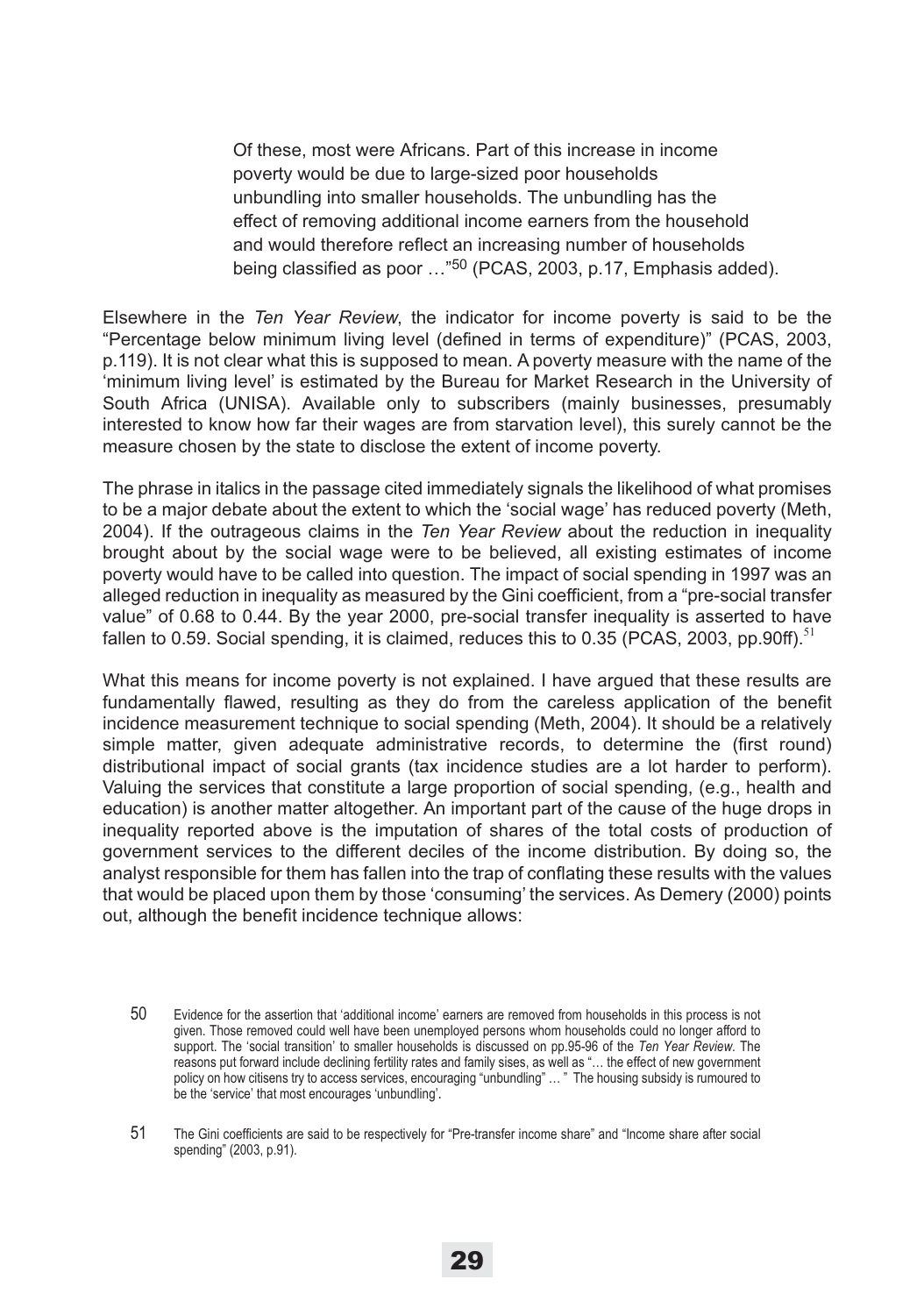"…benefit flows to *recipients* of government services [to be] distinguished from the income flows government spending generates to the *providers* of those services and other government administrators…"

This cannot be taken to imply that:

"… benefit incidence analysis is an accurate tool for measuring benefits to service recipients. Perhaps a better term to describe the technique is *beneficiary* incidence since this avoids the suggestion that true benefits are measured, but simply conveys the message that spending is imputed to the beneficiaries" (Demery, 2000, p.50).

In place of the meaningless estimates of the impact of the social wage presented in the *Ten Year Review*, the present paper offers a set of estimates of the possible impact of the social wage on the ability of households to consume. These, admittedly rough and ready estimates, suggest that between 1997 and 2002, the poverty headcount rose, the social wage notwithstanding (Meth, 2004). The results are sensitive, amongst other things, to the assumptions underlying them, as are all poverty estimates. Nonetheless, the pre-social wage poverty headcounts are not wildly out of line with other estimates of the numbers of poor.<sup>5</sup>

As we have seen above, the 1995 Copenhagen Programme of Action required each country to 'develop a precise definition and assessment of absolute poverty', preferably by 1996. South Africa has been tardy in complying. Although as noted above, Statistics South Africa has worked on this problem, the poverty lines they have estimated lines have not as yet, been declared official. In the absence of an official poverty line with which to estimate the number of 'absolute poor', one on which it is possible to begin assessing the magnitude of the task of halving the proportion of absolute poor, some results from the work referred to above (Meth, 2004) are reproduced below. This makes use of poverty lines similar to those in the as yet unpublished Statistics South Africa paper (Babita *et al*, 2003). Before digging into those results, a small digression through the set of obstacles facing the would-be estimator of income (or expenditure) poverty levels is necessary.

52 When it came to guessing at the value to individuals of the social wage, every effort was made to err in a direction that would maximise this value, thus making it likely that poverty is under- rather than overstated.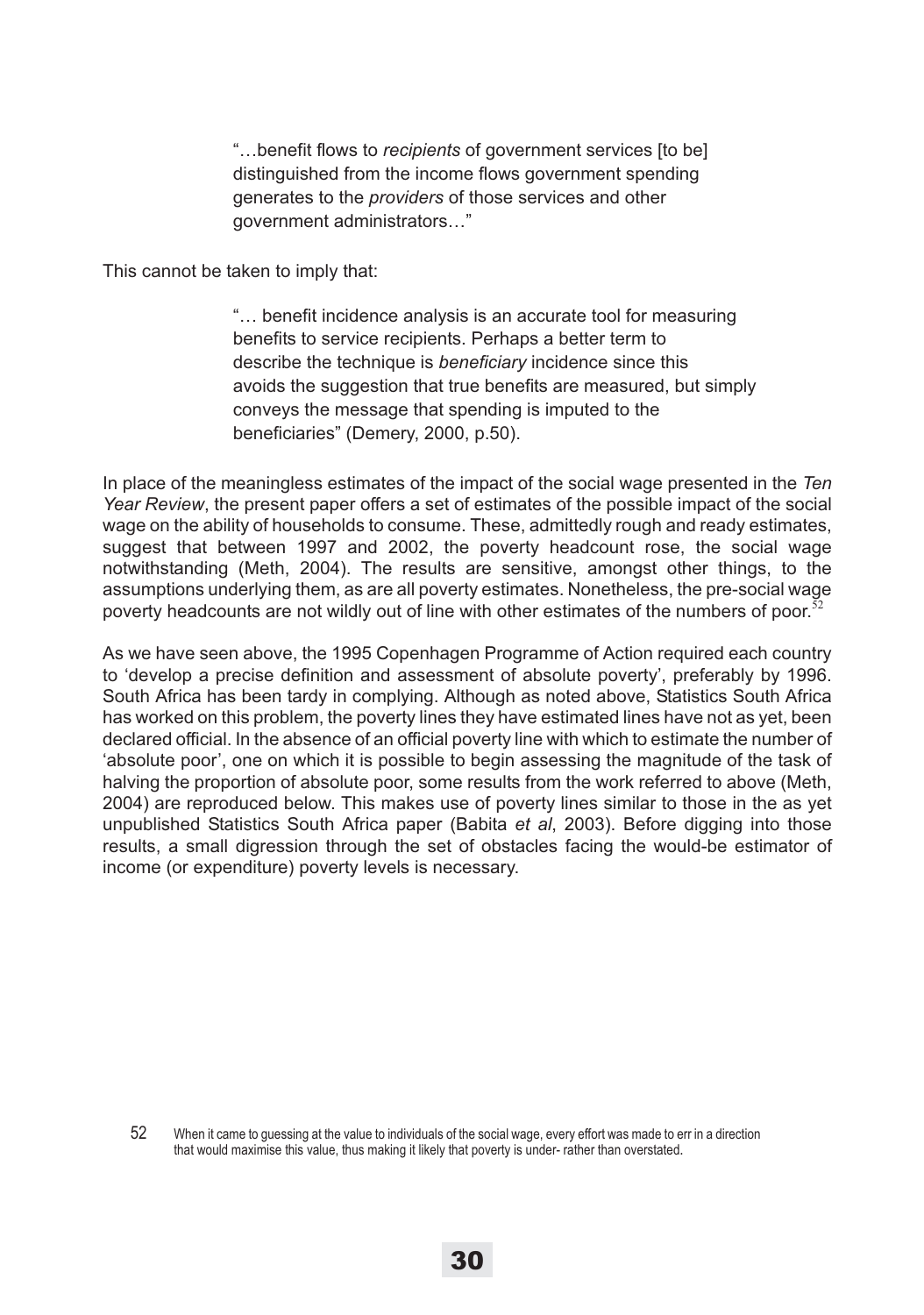### **Some hazards of poverty measurement**

Several well-known obstacles to the production of reliable poverty estimates exist. They are dealt with in a substantial literature. The brief survey above on the state of poverty studies in South Africa referred to some of the major problems. The point of this section of the paper is not to review delve more deeply into the literature, but rather to discuss the way in which some of these problems affect the South African poverty estimates. These are sensitive to a wide range of factors. The particular sensitivities dealt with below are the following:

- Poverty lines, in particular, the dollar-a-day rate converted by purchasing power parity (PPP), and the differences between per capita and per adult equivalent poverty lines
- The factors required to yield adult equivalents: the child cost ratio, and the household economies of scale parameter
- The treatment of means and distributions in surveys that collect expenditure (or income) data in classes or categories
- The extent of under-reporting of expenditure (or income) in social surveys
- The reliability (consistency) of the surveys from which the basic data are drawn

### **Poverty lines**

It is scarcely original to point out that when estimating poverty levels, the choice of a poverty line (itself a somewhat arbitrary construct) can have a significant effect on the level of poverty disclosed by whatever study it is that is being carried out. In the present case, the range of options open should be relatively small – we are concerned, after all, with the reduction of absolute poverty, and that has been defined in the Copenhagen Programme of Action. Absolute poverty, it may be recalled, is said to be:

> "… a condition characterised by severe deprivation of basic human needs, including food, safe drinking water, sanitation facilities, health, shelter, education and information. It depends not only on income but also on access to social services."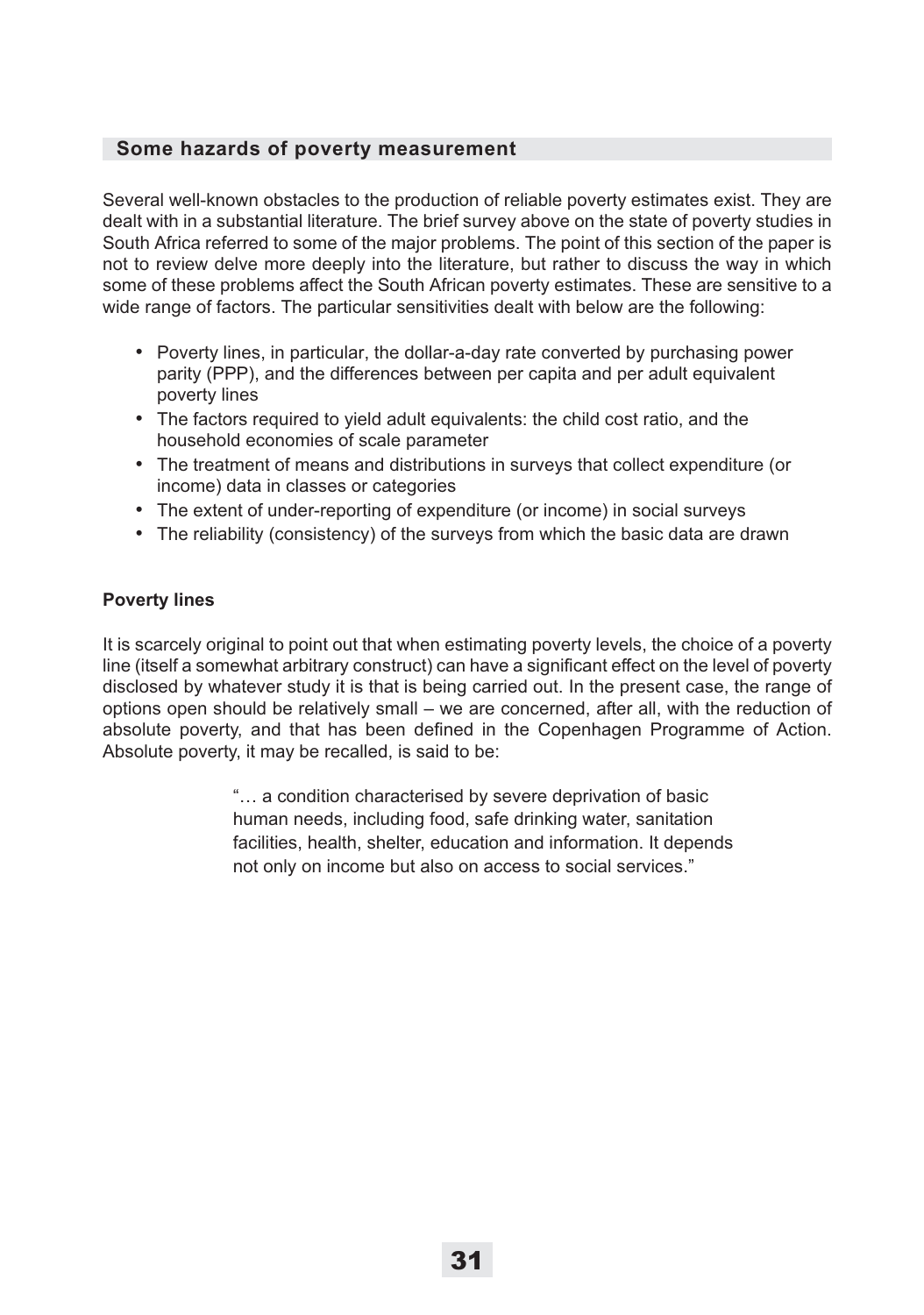Focussing, as is our intention, mainly, but not solely on the income dimension of poverty, an interest in the absolute poor sends us initially to the MDG, where they are identified as those living below the dollar-a-day poverty line. Although there are numerous, well-documented problems associated with this poverty line, not least of them the need to convert it into local currencies using estimates of Purchasing Power Parity (PPP),<sup>53</sup> it is not without its defenders.54 Chen and Ravallion (2001), re-evaluating the line (first introduced in 1991), in the light of a re-estimation of PPPs by the World Bank, argue that poverty rates estimated on the basis of the dollar-a-day (actually, \$1.08) must be "conservative" ("… a close approximation to the poverty line one would expect to find in the poorest country …") (2001, p.288).

Having outlined both the general problems with PPP exchange rates, and the specific problems of 'PPP indexes used in world poverty counts', Deaton (2003a, pp.357-361) nevertheless proposes the use of the Chen and Ravallion (2001) PPP poverty lines as a starting point for monitoring poverty. This suggestion, he argues: "… recognizes the rhetorical value of the \$1-a-day concept, retaining the trademark." Noting the arbitrariness of poverty lines, he goes on to say that:

> "The hope is that within that range of arbitrariness, we can find a poverty line for each country that is: (a) close to \$1-a-day at 1993 PPP, and (b) meaningful and that makes sense to people in the country for the purpose of the international (not domestic) counts". (Deaton, 2003a, p.362)

Countries not included in the 'benchmark' sample have PPP exchange rates imputed them by:

> "… a regression procedure that effectively adjusts their official exchange rate by an amount that is similar to the adjustment for countries at a similar level of development for which benchmark data exist. This procedure, while clearly sensible, can also be subject to substantial error, and in some extreme cases in the past, the Bank has published PPPs and associated poverty rates that were clearly incorrect." (Deaton, 2003a, p.360)

53 Rao refers to two of the more prominent works highlighting such problems, those by Deaton (2000) and Reddy and Pogge (2002), then provides a summary of the major weaknesses (Rao, 2003, p.2). He cites a passage from a response by Ravallion (2000) to the effect that in:

"the vast bulk of Bank's analytic and operational work on poverty, the '\$/day" line is ignored, and with good reason. When one works on poverty in a given country, or region, one naturally tries to use a definition of poverty appropriate to that setting. Most of the time, the Bank's poverty analysts don't need to know what the local poverty line is worth in international currency at purchasing power parity ..."

54 It would be naïve to think that the specification of the dollar-a-day poverty line as the international standard in the MDG would enable controversy over the extent of poverty to be avoided. The call for each country to develop its own poverty line is an explicit recognition of the fact that although the dollar-a-day line does have some merit, it will not necessarily be appropriate for every poor country.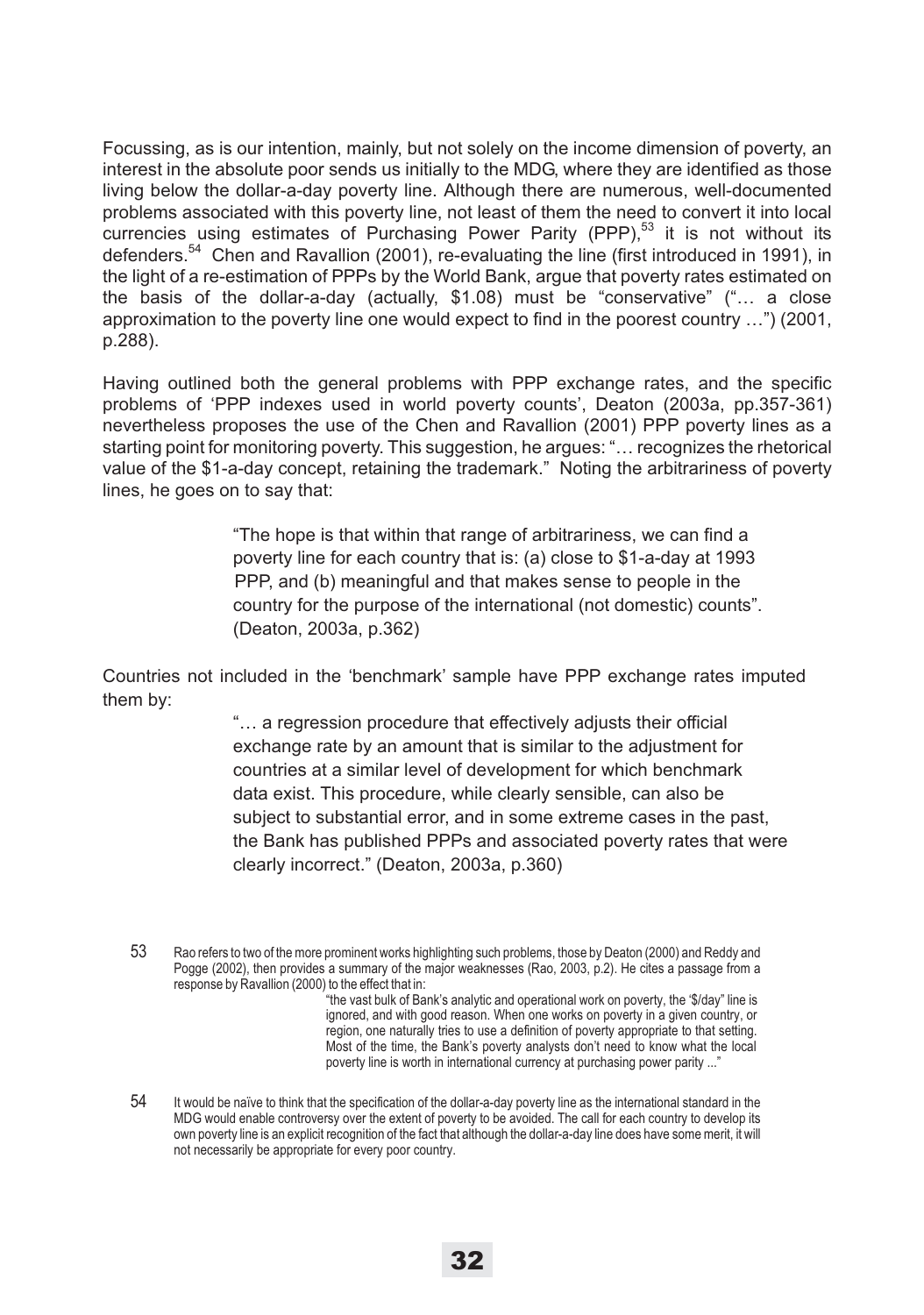South Africa is not one of the benchmark countries–its PPPs are produced by the regression method. Adjustments to the PPP rate have had some strange effects on the \$1-a-day rate when expressed in Rand terms. Woolard (2002, p.1) notes that the pre-1993 PPPs yielded a poverty line of R92 per month in 1993. The newly benchmarked figures reduced this to R55 (both in 1993 prices). According to Ahmad (2003?, Annex B, p.25), South Africa's 1993 PPP exchange rate (units of local currency per US \$) was 1.672. This gives a dollar-a-day poverty line of R50.86 in 1993. Inflating this to the prices of the year 2002 using the very low income CPI as inflator, yields an amount of R103.88, or R3.42 per day.<sup>55</sup> Deaton (1997, p.157) used as poverty line, an amount of R105 per person per day in 1993, noting as he did that it was "… much lower than poverty lines commonly day ..."<sup>56</sup> Inflating this poverty line to 2002 prices produces a figure of R214.48, or about R7.05 per day.<sup>57</sup> Because the consumption level it yields is so far below any poverty line in use in South Africa (and because it does not have its origins in a benchmark study) there would seem to be little further use that can be made of the PPP adjusted dollar-a-day line. It is, however, used below to illustrate the argument about the sensitivity of poverty estimates to the choice of poverty line.

A characteristic of the dollar-a-day poverty line (both the PPP version and the Deaton 1997 version above) is that they are per capita lines (as opposed to per adult equivalent lines). In the paper in which the dollar-a-day line was originally mooted (Ravallion, Datt and van de Walle, 1991), the poverty lines measure consumption per person (based on 'average families').<sup>58</sup> Apart from the problems inherent in working with such a nebulous concept as the 'average family', it is clear that poverty lines measured in this way (per capita) embody implicit values of the child cost ratio and the household economies of scale parameter. If these could be estimated, it should be possible to estimate the corresponding per adult equivalent poverty line. For a given per capita poverty line, the existence of reduced child costs, and the presence of household economies of scale, have the effect of raising the per adult equivalent poverty line.<sup>59</sup> First prize in the poverty measurement stakes would be an accurate per adult

- 55 Hoogeveen and Ösler estimate the value of the dollar-a-day line at R87 in the year 2000 (2004 p.9). Raised to 2002 prices, this would equal R104.5, reassuringly close to the figure of R103.88 referred to above. They observe that their \$2/day line (R174) is close to Deaton's (1997) of R105 in 1993 (R178.46 in 2000). Their \$2/day line they treat as an "extreme" poverty line. It corresponds roughly to what is described as absolute poverty (\$1/day) above. The difference must be accounted for by the PPP exchange rate conversion.
- 56 Deaton's estimate of the headcount ratio (*P0*) for the year 1993 puts it at 0.25 or 25 per cent of the total population (1997, Table 3.4, p.157). The World Bank's estimate for the number of people below the \$1/day line in the same year was 11.5 per cent. See World Bank, 2001, Table 4, p.281.
- 57 It has not been possible to replicate this figure. An explanation of the method of construction will be sought from the authors.
- 58 Ravallion, Datt and van de Walle observe that: "When poverty lines are differentiated by family (*sic*) sise we have used the per capita value at roughly average family sise." (1991, p.347)
- 59 A household budget, for an 'average family' of, say, four persons (two adults and two children) would be \$4 per day. Rather obviously, scaling this for child costs and household economies of scale yields a number of adult equivalents smaller than the number of persons in the 'family'. Dividing by the daily budget by this number yields an adult equivalent poverty line that is smaller than the per capita poverty line. In a two-adult, two-child household for example, to estimate per adult equivalent consumption, instead of dividing the expenditure level by 4.0 as one would to obtain per capita consumption, one divides it by 2.69 if  $\acute{a}$  = 0.5 and  $\grave{e}$  = 0.9.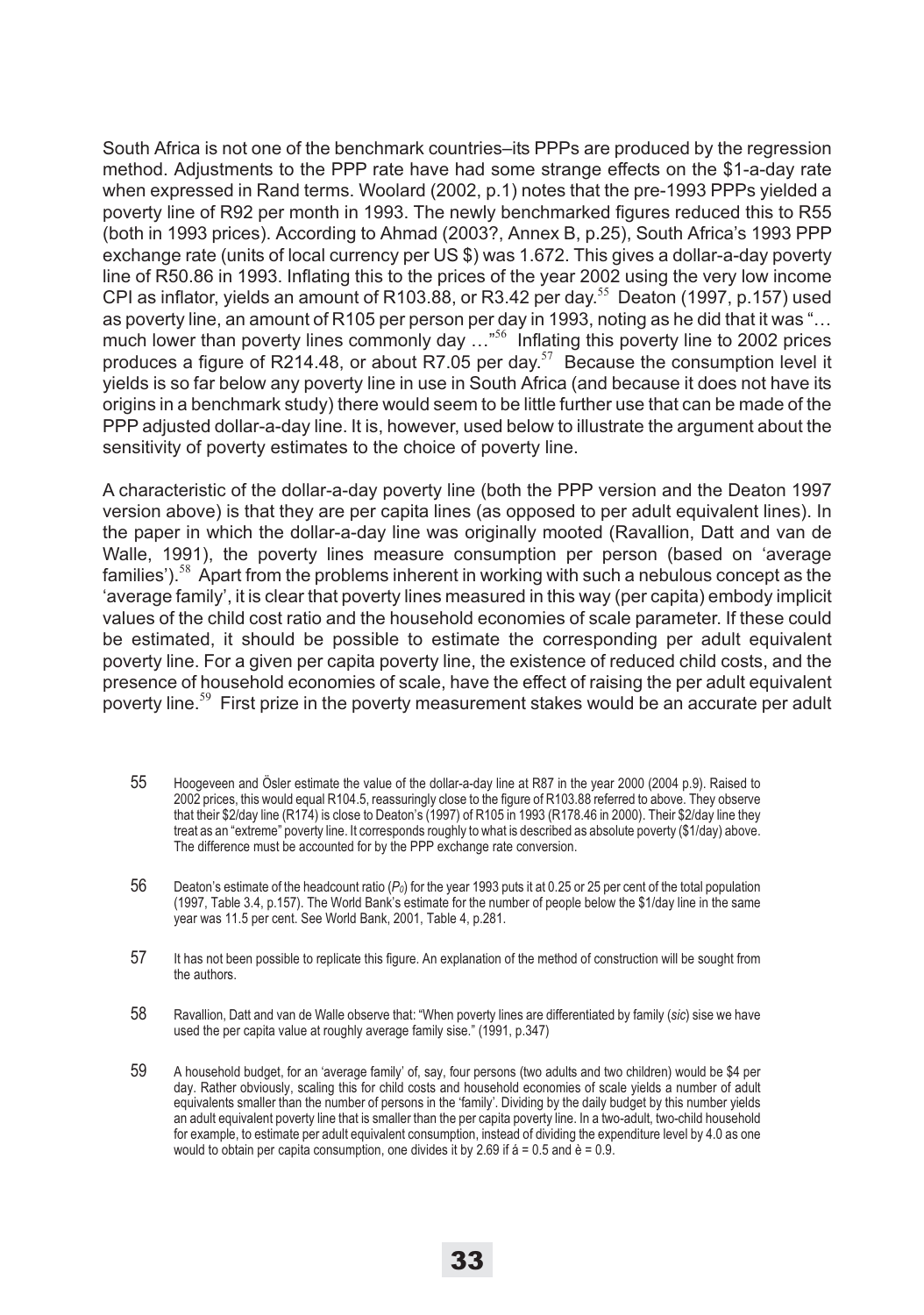equivalent poverty line. Such a measure is invariant to changes in household (and demographic) structures–coping with the social transitions experienced in South Africa in recent times (increasing proportions of single and two-adult households, falling household sizes generally) would present no problems. The errors involved in using per capita poverty measures are not easy to estimate. The problem with per adult equivalent poverty lines, of course, is precisely that child cost ratios and household economies of scale parameters are extremely difficult to determine.<sup>60</sup>

For the purposes of the present paper, the income (and expenditure) dimension of absolute poverty in South Africa follows Deaton (1997)—the absolutely poor are assumed to be all of those whose expenditure was less than R214.48 per month per person in 2002. In line with Woolard and Leibbrandt's suggested use of two poverty lines to create a "… 'poverty critical range' " (2001, p.49), we turn to a measure suggested by Chen and Ravallion to capture relative poverty. They argue that:

> "… to be deemed "not poor" a person must meet *both* the "\$1 per day" absolute consumption standard and consume more than some constant proportion of the mean consumption in the country of residence. We set the constant of proportionality to avoid social exclusion<sup>61</sup> at one third  $\ldots$  " (2001, p.294, emphasis in original)

In South Africa in 2002, mean monthly per capita consumption was about R1267,  $62$  one third of this is about R422. It follows that if that level of consumption is regarded as modest, leaving as it will do, most of those below it, and many above, far from being to able to participate fully in society, that the MDG goal itself, although laudable, is itself extremely modest. The poverty critical range in 2002 used in this study requires that people consume between R214-422 $^{63}$ per month. The lower figure separates the absolutely poor from the poor, while the higher separates the poor from the non-poor.

<sup>60</sup> The topic of converting per capita poverty lines to per adult equivalent poverty lines is dealt with in greater length in Meth (2004).

<sup>61</sup> The concept of social exclusion is contested. Arguing against the uncritical transportation of such terms from First World debates into the developing country context, du Toit (2004) prefers the term 'adverse incorporation' to describe the conditions of many of the working poor whose mean monthly consumption would certainly lie well below the R422 mark.

<sup>62</sup> Estimated from the *South African Reserve Bank Quarterly Bulletin*, March 2004, p.S-119.

<sup>63</sup> Expressed in 2002 prices, Hoogeveen's and Özler's lower bound poverty line of R322 in 2000 prices would amount to about R387 per month. This is not all that far from the suggested Chen and Ravallion (2001) figure of R422 per month (in 2002 prices).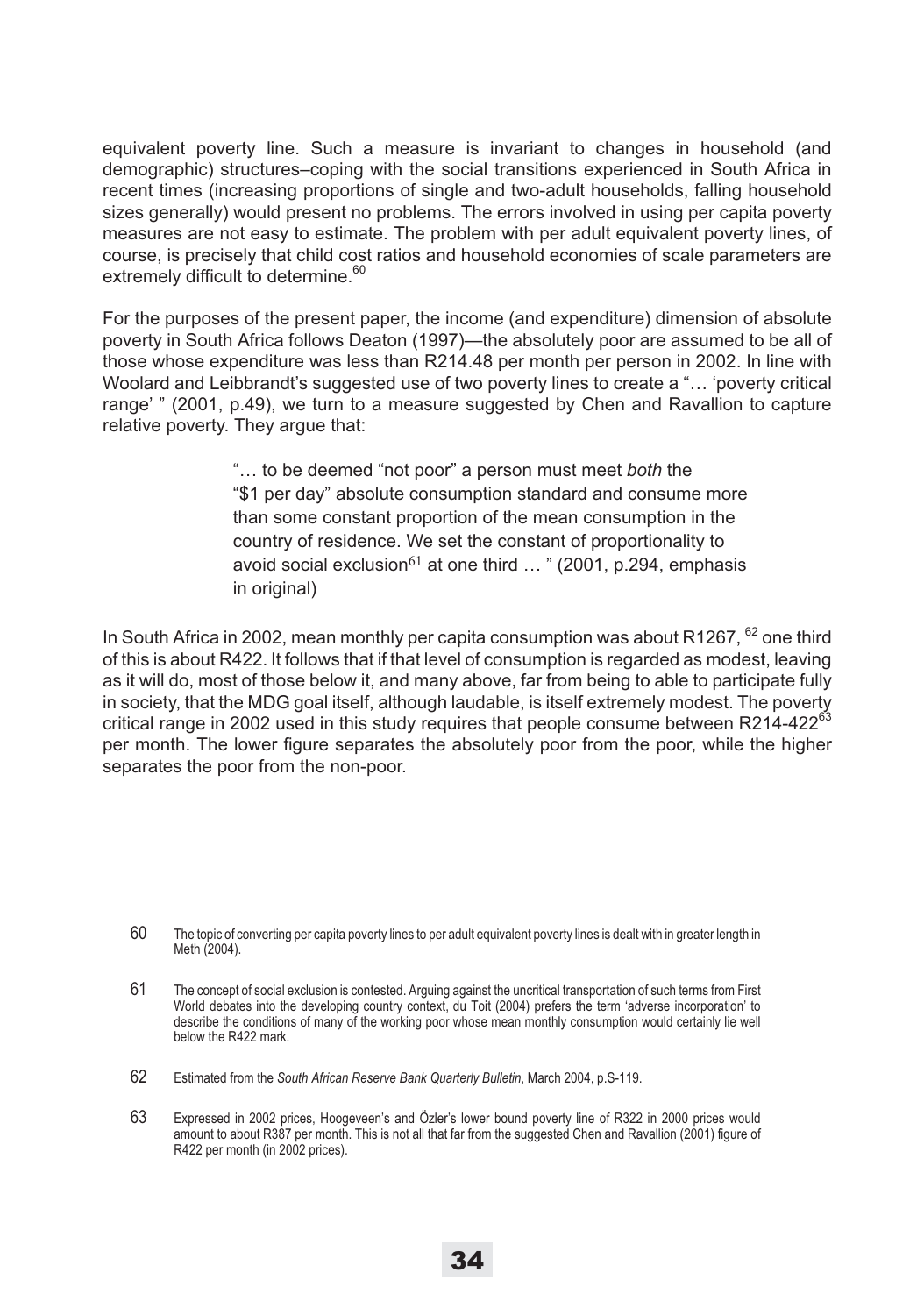To place these figures in perspective, one of the more 'commonly discussed'<sup>64</sup> poverty lines in South Africa, Potgieter's Household Subsistence Level (HSL), in its adult equivalent form, would have had a value of about R557 per month in 2002 if what Woolard and Leibbrandt (2001, p.54) describe as the "widely accepted" (May *et al*, 1995) scales, i.e., a child cost ratio of 0.5, and an economies of scale parameter of  $0.9,$ <sup>65</sup> were used to obtain the numbers of adult equivalents. Converting this to a per capita measure (by setting the child cost ratio and household economies of scale parameter to unity) would yield a poverty line of R344 per month. This is more modest than both the Hoogeveen and Özler line (R387), and the Chen and Ravallion line (R422).

Each of the three Poverty Line Sets contains six poverty lines. Presenting the results for all of them has the advantage of showing how the numbers in poverty change as the level of the poverty line changes. The interest of the paper is, however, focused on a limited number from each set. Most important, in Poverty Line Set No. 1, given the extent of deprivation it represents, (and given the MDG commitment), is the line measuring absolute poverty, taken here as R214 per capita per month in 2002. Next is the line derived from Chen and Ravallion's work, of R422 per capita per month. Falling between these are the scaled HSL 1 and 'Official' poverty lines. We look in passing at the poor unfortunates located below the R104 per month line, being careful not to suggest that this line has any validity as a poverty line. Poverty Line Sets Nos. 2 and 3 contain a series of scaled variants on the dollar-a-day line (the 'Deaton' version), the Chen line and the 'Official' line, in which household composition is allowed to vary between two adults and two children, or two adults and three children. The primary focus, however, is on the two per adult equivalent variants of the HSL, HSL 1 and HSL 2.

<sup>64</sup> Alderman *et al* (2000, p.11n) used a figure of R800 per month in 1995 as a cut-off to identify households in poverty, and a figure of R250 per month for individuals. Their poverty estimates (the 28 per cent of households and 48 per cent of individuals cited in the *Ten Year Review*), are not adjusted for child costs or household economies of scale (p.10n). Hirschowits *et al* (2000, p.59) describe as "very poor" households with a total expenditure of less than R600 per month in 1995. Households in which expenditure was between R601 and R1000 per month were regarded as "poor". These are respectively, households in the bottom and second from bottom quintiles in the distribution. It is not obvious from the studies in question how the problem of varying household composition was treated.

<sup>65</sup> The equivalence scale is of the standard form  $E = (A + \dot{a}K)^{\circ}$ , where  $E =$  the number of adult equivalents, A = number of adults, á = the child cost ratio, K = number of children, and è the household economies of scale factor (Leibbrandt, Woolard and Bhorat, 2001, p40). Children in this study are treated as those under the age of 18 years. The process by means of which the values of this poverty line are estimated are described in Meth, 2004, in the section of the paper headed "Defending the chosen poverty line(s)".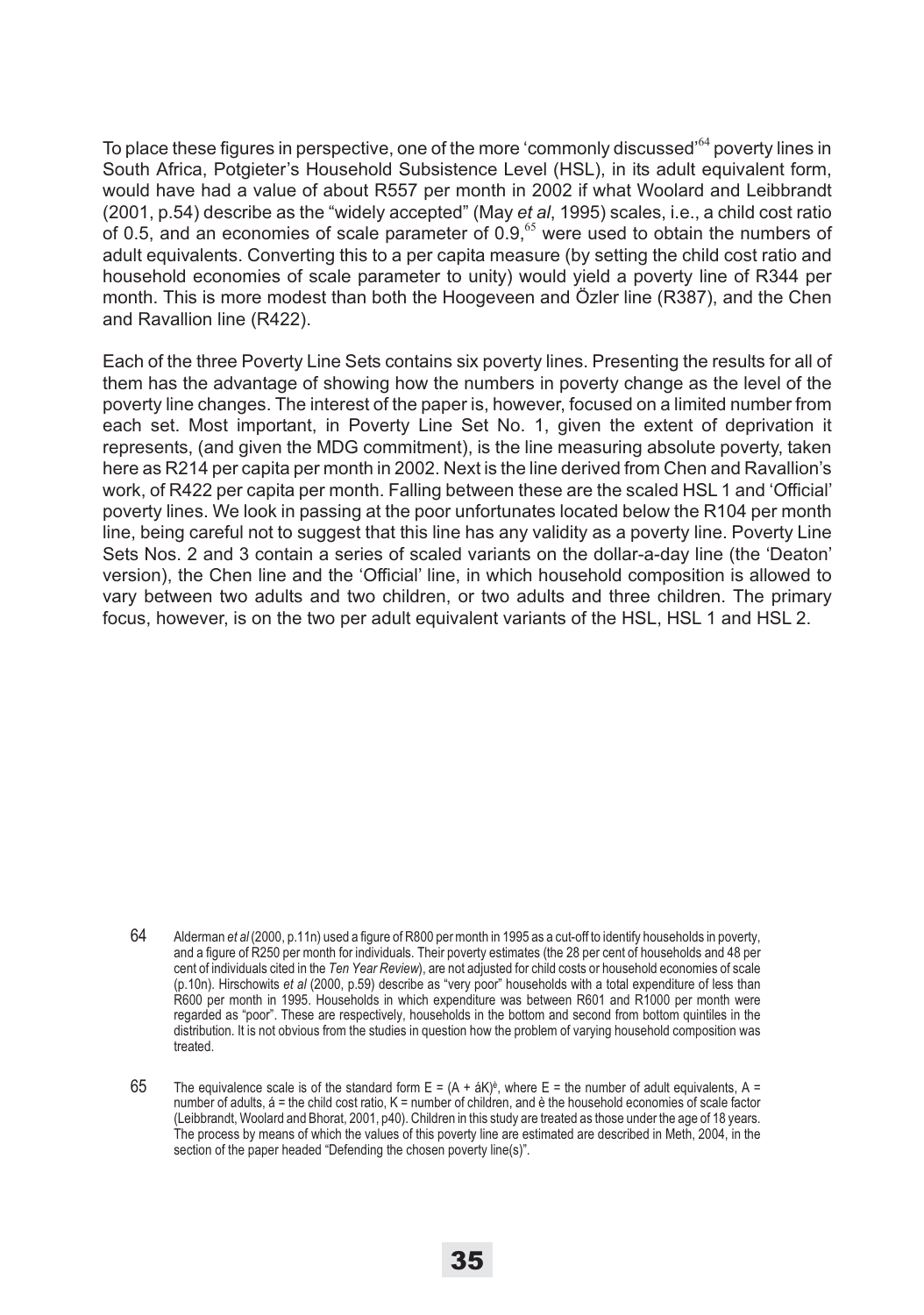#### **Child cost ratios and household economies of scale parameters**

In the model from which the results presented in this paper are extracted, children are 'converted' to adult equivalents<sup>66</sup> by the application of a child cost ratio of whatever level is deemed appropriate. Similarly, the household economies of scale parameters may assume any value between unity and zero. Setting the child cost ratio at 1.0 implies that the cost of living for a child is the same as that of an adult, while a household economies of scale parameter of 1.0 implies that there are no economies of scale. These, obviously, are the values for per capita poverty lines such as the dollar-a-day poverty line. A rough indication of the effect of the presence of 'non-average families' may be obtained by allowing child cost ratios to vary between 0.5 to 1.0, while household economies of scale parameters float between 0.8 and 1.0.

Changing either or both of the coefficients *á* (the child cost ratio), and *è* (the household economies of scale factor) is tantamount to changing the level of the corresponding per capita poverty line. When that happens, poverty estimates are affected. Woolard and Leibbrandt (2001, pp.53ff) have demonstrated that poverty headcounts are relatively insensitive to changes in *á* and *è* when poverty lines themselves are relatively high. As the value of a poverty line declines, say, towards bare subsistence, the sensitivity of the poverty estimates to changes in the level of the poverty line increases.<sup>67</sup> Whatever their shortcomings, the most common per adult equivalent poverty lines in South Africa, the HSLs, are based in surveys conducted over a number of years. Since data on child costs, and implicitly, on household economies of scale, are available, the effects of varying household composition can be simulated. The same cannot be said of the most important of the per capita poverty lines mooted above.<sup>68</sup> The sensitivity of the Deaton (1997) R105 line (which converts to R214 per capita in 2002 prices) to changes in the composition of whatever 'average family' (or household) it is based on cannot be established (i.e., the implicit values of *á* and *è* cannot be determined). There have been significant changes in household composition over the period in which we are interested (1997-2002).<sup>69</sup> The use of the same value for the poverty line in each year could thus lead to significant error. Until such time as an official poverty line that meets the 'scientific integrity and community credibility' criteria is created, the range within which the 'true' headcount of poverty might lie, must remain unknown. History will continue to be difficult to write because such a line (or lines) did not exist in the past.

- 66 See Woolard and Leibbrandt (2001, pp.50-51) for a discussion on adult equivalents.
- 67 For want of a better name, I call this phenomenon 'headcount elasticity' (see Meth, 2004).
- 68 The Chen and Ravallion 'one third of mean consumption figure' is purely arbitrary, so can be ignored.
- 69 Between 1997 and 2002, the proportion of households containing a single individual rose from 2.7 to 7.0 per cent; households containing two adults from 4.5 to 5.8 per cent, while the proportion of households containing adults and children fell from 87.1 to 82.5 per cent. Within the latter households, the ratio of adults to children appears to have risen from about 92.3 to about 96.6 adults per 100 children.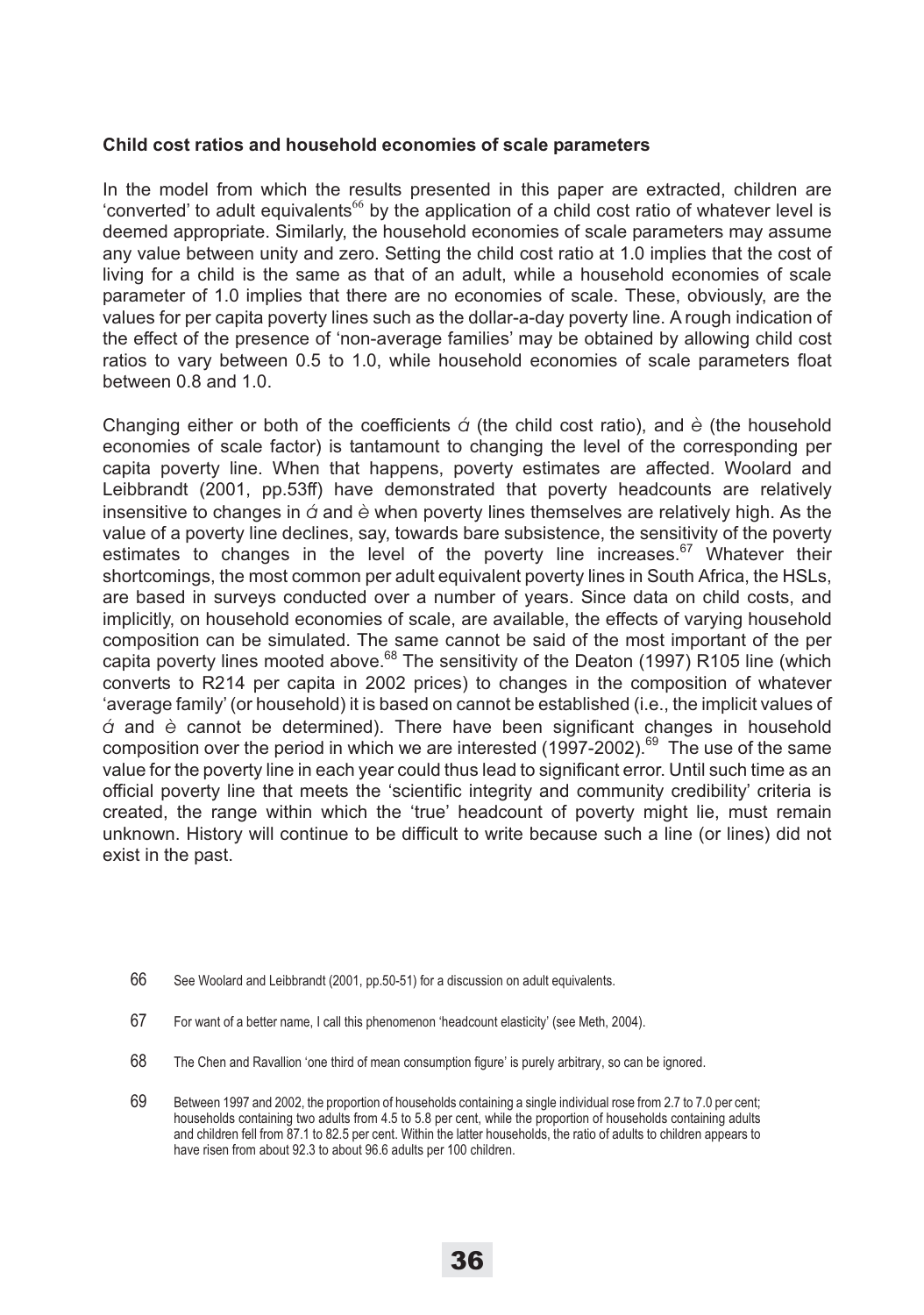#### **Means and distributions within each expenditure category**

With the exception of the year 1997, the OHS and LFS data on which the results in the paper are based do not allow means and distributions within expenditure categories to be estimated with any ease. The 1997 October Household Survey collected point estimates of consumption. For 1999 and 2002, $70$  all that is available are the expenditure estimates by category. For those years, means and distributions have to be guessed at, a tricky process. To address this problem, distributions of adults and children in the various households were extracted from the survey data. Households containing only adults have been sorted (categorised) into those containing one adult; those containing two adults, and those containing between three and ten adults. Households containing adults and children are sorted into those containing up to 12 children and six adults (households of the latter composition or type may exist, but the surveys did not discover any). There are thus 80 possible 'types' (household compositions) into which a household could be classified. Dividing the boundary values of the expenditure categories (R0-399 and R400-799 per month) by the numbers of people (or adult equivalents) in each household 'type', yields maximum and minimum potential per capita expenditure.

Within each of the household types where expenditure lies between R400-799, maximum and minimum potential expenditure are fixed by the boundaries (e.g., in a two-adult household, per capita expenditure must be between R200-399.50). What is not known is the distribution of individuals within each category. For people in the expenditure range R0-399 per month, in addition to the distribution of individuals within each category being unknown, it is unreasonable to have R0 as the bottom bound, even though there will have been people with close to zero expenditure during the survey month. Within each household 'type', expenditure is assumed to be distributed linearly. For the bottom expenditure category, the lower bound is assumed to be set at 50 per cent of the upper bound, i.e., approximately R200. With a linear distribution, mean expenditure within this category (for a household containing a single individual) would be about R300 per month, or 75 per cent of the upper bound of  $R399<sup>71</sup>$  In the expenditure category R400-799, a linear distribution obviously yields a mean that lies at the midpoint of the range, i.e., about R600 per month (for a single individual).

These assumptions treat the effectiveness of anti-poverty policy with generosity, in that they are likely to understate the number of poor. Point estimates in the 1997 OHS allow for the examination of actual distributions in each of the 80 expenditure household 'types' in the two expenditure categories. Almost without exception, mean expenditure levels disclosed by the survey lie well below those predicted by the simple linear distributions that have been

<sup>70</sup> The 1999 data (which are highly suspect) are from the 1999 October Household Survey (OHS). The 2002 data are from the September 2002 Labour Force Survey (LFS).

<sup>71</sup> This assumption is generous. In other runs of the model, I have assumed a lower bound of 30 per cent. This gives a mean of 65 per cent of the upper bound, a figure that is close to the two-thirds sometimes assumed in poverty and income distribution studies.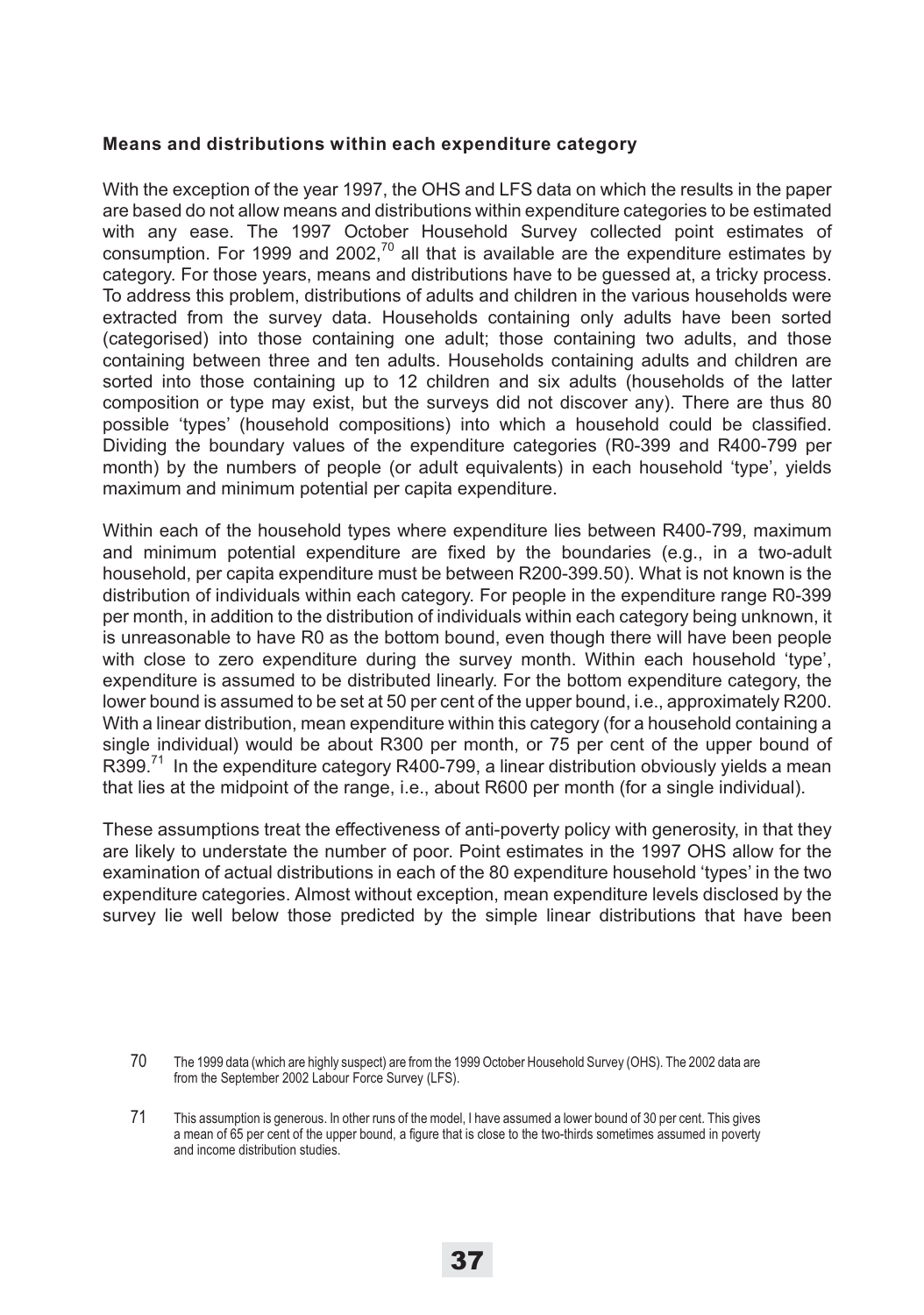assumed.<sup>72</sup> It is possible that the actual distributions of expenditure are log-normal. Given that point estimates are available for 1997, the data for that year, if used in the computations, might bring the results closer to the 'true' values. The complications that arise for the modelling exercise as a consequence of the mixture of actual and assumed distributions are, however, of such a nature as to render the use of assumed distributions for the 1997 figures acceptable. As we shall see, ignorance of the 'true' level of expenditure in each household probably overwhelms any errors introduced by the use of an assumed distribution for 1997.

### **Under-reporting of expenditure**

Surveys have a reputation for under-reporting income and expenditure.<sup>73</sup> Population censuses do not do all that well either. Discovering the extent to which expenditure has been under-reported is no simple matter. A recent paper by Deaton (2003b) points to an almost universal mismatch between survey and national accounts consumption estimates. More acute in some countries than in others, it can reach spectacular proportions, even in the most advanced economies. In the United States, the ratio of survey consumption to national accounts consumption fell from 0.80 in 1984 to 0.64 in 2001 (Deaton, 2003b, p.15). Deaton claims that apart from extremes, what we have is:

> "… some combination of underestimation of poverty decline, underestimation of a widening in the distribution of consumption [growing inequality], and overestimation of growth. Quantifying the contribution of each is an urgent task for anyone interested in growth, poverty and inequality" (Deaton, 2003b, p.17).

Non-response, and the degree of inequality are shown by Deaton to be important in explaining (part of) the drift between surveys and national accounts figures. Having looked at the weaknesses in both, he comments that:

> "When rich households are less likely to cooperate with the survey than poor people, survey-based estimates of consumption will understate mean consumption, and overstate the fraction of people in poverty. The fraction by which consumption is understated

<sup>72</sup> The finding that means lie below mid-points of linear distributions is in line with those reported by Keswell and Poswell (2002). Most responses in the 1997, 1998 and 1999 OHSs gave categorical (income bracket) estimates. They devised a technique for dealing with the problem caused by the absence of actual income (point) estimates from the October Household Surveys and Labour Force Surveys, and their (optional) replacement by estimates that lie within specified income brackets. Critical of approaches that use the mid-point of an income bracket, these authors (who prefer to assume a log normal distribution of income) show that the use of the mid-point assumption overstates true means, leading to over representation of better-off individuals (see their Appendix B, pp.42-43 and their Figure 1, p.50).

<sup>73</sup> If the income and expenditure surveys on which poverty estimates depend are of the 'recall' rather than the 'diary' type, error can be introduced by virtue of the use of an inappropriate recall period. Both Chen and Ravallion (2001, p.285n) and Deaton (2003a, p.367) refer to the Indian experience where changing the recall period for food from 30 to seven days almost halved the poverty rate (from 36 to 21 per cent).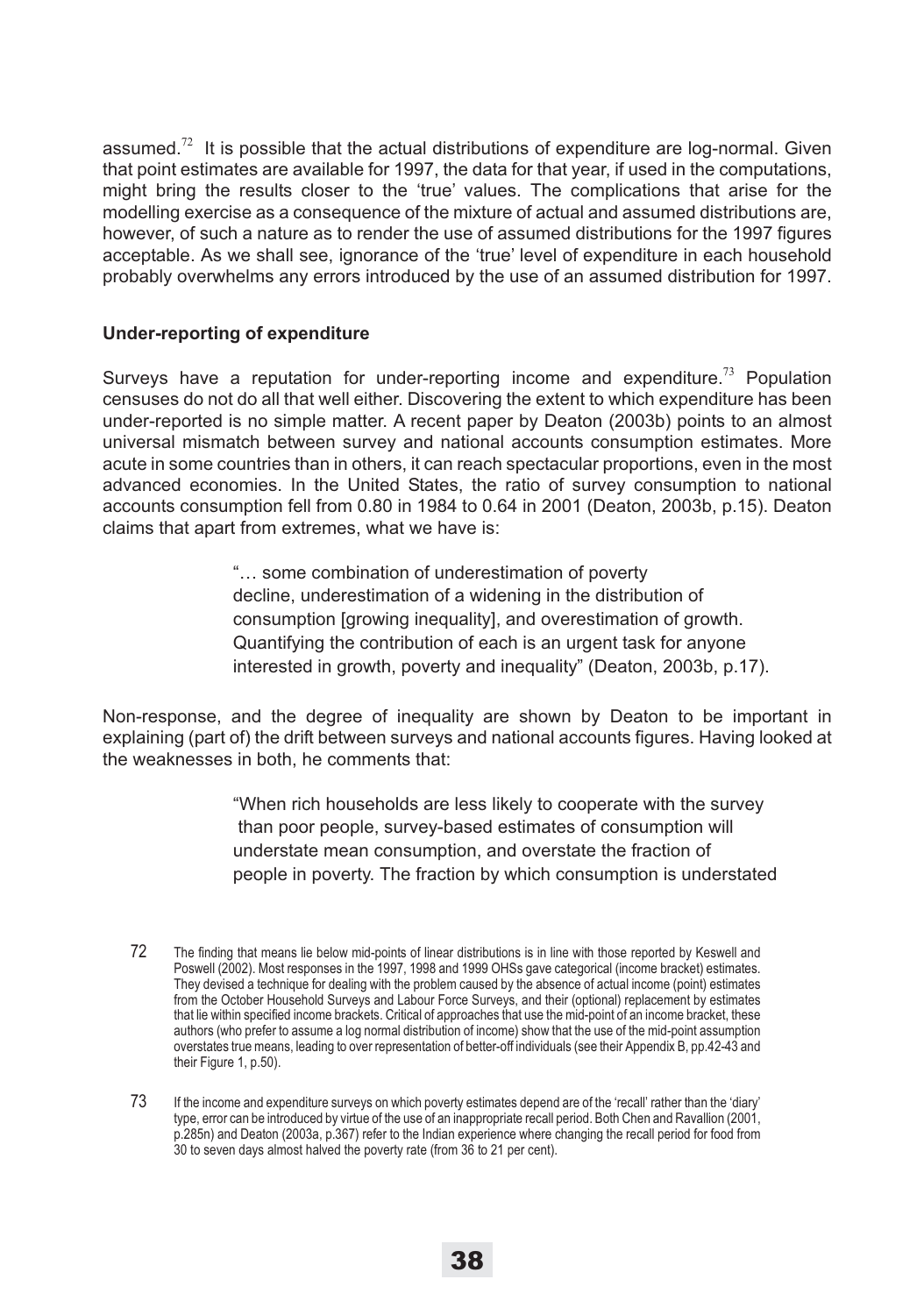will typically be larger the greater is the inequality of consumption. Unless consumption inequality is increasing over time, or the fraction of non-cooperating households is increasing, income-based non-cooperation does not, in and of itself, imply that the ratio of measured to true consumption is increasing over time" (Deaton, 2003b, p.33).

Both non-response, and the degree of inequality conspire to overstate poverty in South Africa – certainly as far as the most recent IES was concerned, non-compliance among the rich was very high.<sup>74</sup> Inequality, of course, is still high. Further than that, however, it is extremely hard to penetrate into South African reality. Rough calculations performed by Prof. Charles Simkins of the University of the Witwatersrand suggest that both the 1996 Population Census and the 2000 Income and Expenditure Survey captured only about 60 per cent of estimated national accounts income.75 Professor Servaas van der Berg of Stellenbosch University claims that the 1995 IES found 90 per cent of national accounts income,<sup>76</sup> while the 2000 IES could find only 80 per cent of it (see *This Day*, February 25 2004). To the best of my knowledge, no-one has yet attempted to perform this operation for the OHSs and LFSs.

Even if an attempt were made, it is unlikely to get anywhere near the heart of the matter. According to the *Ten Year Review* (PCAS, 2003, p.91), the bottom 40 per cent of households received only 6.2 per cent of pre-transfer income. An under-reporting error of 50 per cent, which would raise their income share to a little over nine per cent of the total, could easily be accommodated in the reconciliation exercises referred to above, still leaving plenty of slack for under-reporting errors among the well-to-do. Although it might be possible to discover whether or not income-based non-cooperation has increased over the period of concern here (1997-2002), it cannot be said with any confidence, whether inequality is increasing or not. The project of reducing the possible margins of under-reporting of expenditure by attempted reconciliation of national accounts and survey estimates cannot succeed. In short, it is not possible to say whether the 'ratio of measured to true consumption is increasing over time'.

The only way out of this predicament is via simulation. The approach adopted here is to assume that the ratio of mean survey expenditure levels to national accounts consumption means lies within the range shown in Table 1 in Deaton (2003b). Using the population weighted figures, and ignoring the anomalous results for sub-Saharan African surveys, the

75 *pers. comm*.

76 Commenting on the poor quality of the 2000 Income and Expenditure Survey, van der Berg and Louw (2003, p.2) observe that about 25 per cent of the records are useless, either because recorded expenditure for food is zero, or because total expenditure and total income differ by more than 30 per cent. van der Berg's claims on the reconciliation of the different data sources get some support from Alderman *et al* (2000), cited by Hirschowitz *et al* as having found the IES consumption estimates to "aggregate closely" up to the consumption estimates in the national accounts (2000, p.55). By itself, however, this does not prove that expenditure is not seriously under-reported in poor households.

<sup>74</sup> Under-reporting could, and probably does vary significantly by expenditure category, whether the poor are more likely than the well-off to understate their expenditure cannot readily be determined.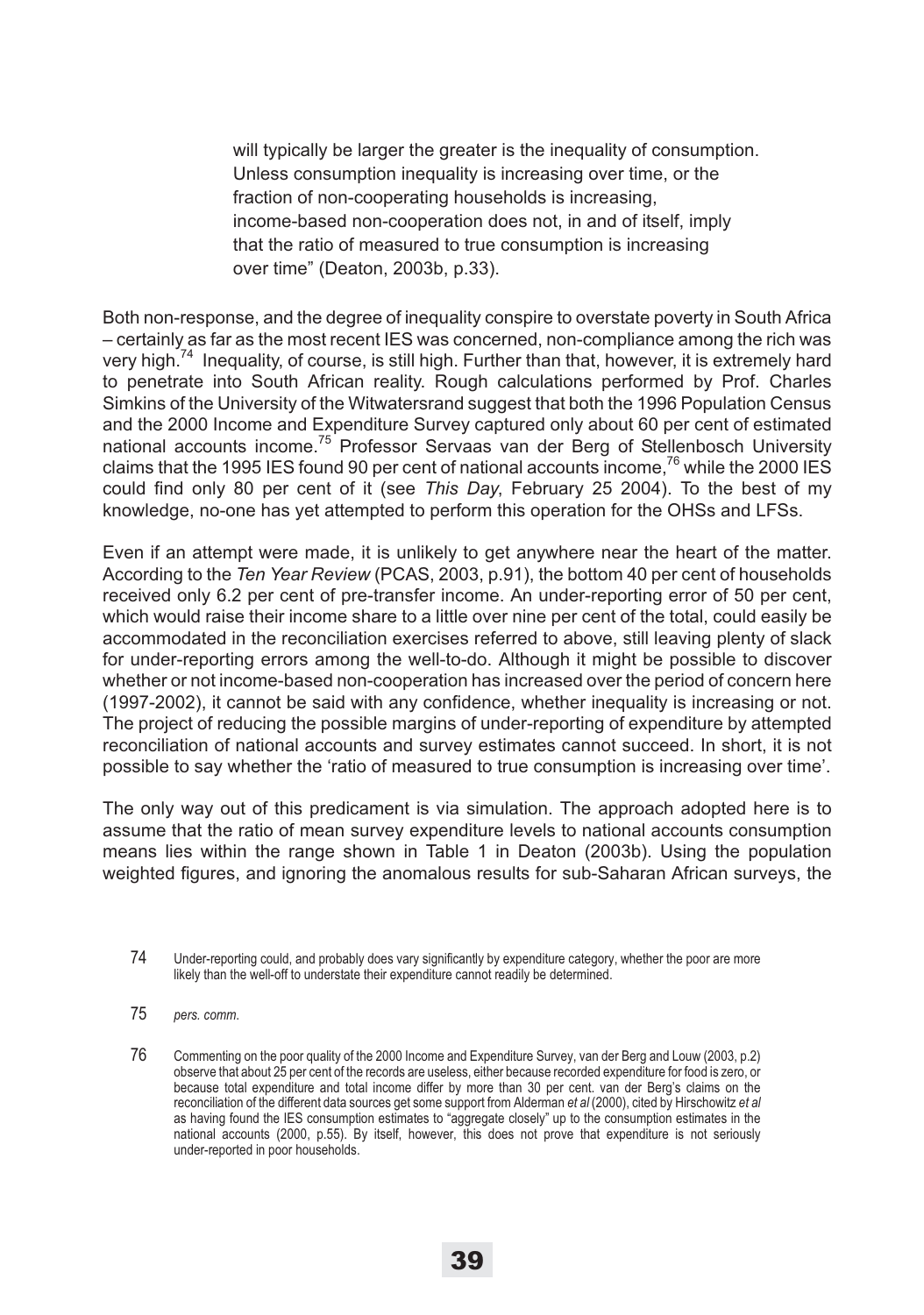ratio lies between 0.569 (for South Asia) and 0.867 (Middle East). Ratios of this magnitude would be generated by errors of 70 to 15 per cent respectively.<sup>77</sup> Talk of error is, of course, somewhat misleading, because national accounts estimates themselves are widely believed to overstate growth rates (Deaton, 2003b, p.34).<sup>78</sup> This will have the effect of moderating the ratio furthest away from unity. In other words, the error is unlikely to be as high as 70 per cent (the ratio as low as 0.569).

### **Survey reliability (consistency)**

Enough has been said above to raise suspicions about the quality of the data used, at least as far as the poverty analysis part of this paper is concerned. Expenditure data become available in an October Household Survey for the first time in 1996. Because the survey for that year sampled only 16 000 households (conducting the population census and a full-scale OHS in one year would have placed too great a demand on the resources of Statistics South Africa), the year 1997 has been used as starting point. The data are from a full survey (30 000 households). In the early days of the OHS, the sample frame, for a variety of reasons, was regarded as deficient. The 1997 figures appear to be reasonably consistent, but questions have been raised about the 1999 results. By September 2002, Statistics South Africa seemed reasonably confident that the sample frame was satisfactory. The September 2002 LFS results are, however, weighted by the 1996 population census results. This means that the numbers will probably all change when LFS figures reweighted to the 2001 population census appear.

The paper by Fedderke *et al* (2004) looking at inequality in South Africa in the period 1995-2000, and drawing on all available surveys conducted by Statistics South Africa in the period to do so, concludes that:

> "… there is much contradictory evidence that emerges from household data on inequality – suggesting that the choice of data set is non-trivial …" (2004, p.2)

For what it is worth, the 1997 data seem to behave a lot better than do the corresponding 1999 figures (see their Figure 1 on p.48, and the remarks on the quality of the income estimates on pp.29-31). Tests in the form of comparisons between the household forms (proportions of households containing varying numbers of adults, and adults and children) performed on the basic data do not reveal any wild inconsistencies (Meth, 2004). On those grounds, it seems reasonable to proceed, always with the thought at the back of the mind that the 1999 results are probably a bit suspect.

<sup>77</sup> If reported expenditure is, say, R400 per month, a 15 per cent error would mean that actual expenditure is R460 per month. The ratio of reported to actual expenditure is thus 87 per cent.

<sup>78</sup> Deaton observes, in making this point, that he knows of no plausible estimate of the sise of the bias.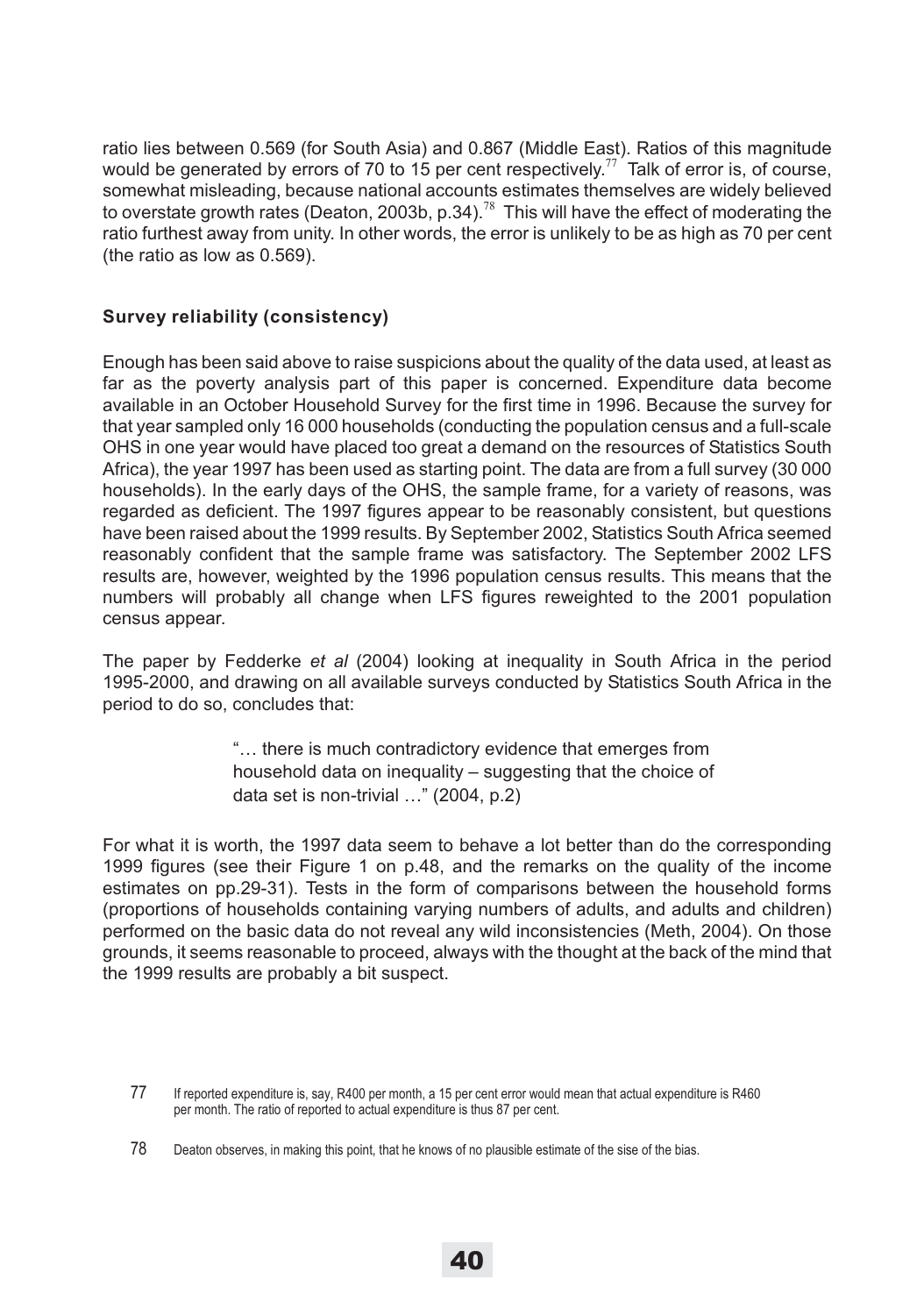# **How bad is poverty in South Africa? Has it already been halved?**

The latter question, the answer to which is an unequivocal negative, was suggested by the title of a paper referred to in Deaton (2003a, p.378).<sup>79</sup> It arises because some of the results to be presented below suggest that while the goal has not already been achieved, with a greater effort by government, it possibly could be. The trick is performed by allowing the poverty line to sink towards the PPP based dollar-a-day poverty line. This *reductio ad absurdum* (the PPP based dollar-a-day poverty line is manifestly wrong) illustrates the importance of agreeing on an adequate poverty line to identify the absolutely poor. Allowing the poverty line to move away from a region of utter destitution soon puts paid to the enticing prospect of a goal well on the way to being achieved. It seems likely that the goal of halving poverty by 2014 is so ambitious that no reasonable hope of achieving it by the designated date should be entertained. Before looking at poverty at the PPP based dollar-a-day poverty line, however, a few words about the social wage are in order.

Estimates of the impact of the social wage on consumption are from Meth (2004). That paper presents a method valuing the social wage that differs from the two standard approaches, described, for example, in Demery (2000). It is not the intention to spell out in any detail, the method by which the estimates are obtained. Suffice it to say that if the social wage is to have any impact on income poverty, i.e., for it to be 'bankable', it must either place income directly in the hands of the poor (in the form of transfers), or it must reduce the amounts that households have to spend to achieve a given standard of living. Non-income transfers that have this effect, work either directly by allowing households to reallocate spending after the introduction of a component of the social wage, or indirectly, by making socially desirable goods and services available which households could not previously consume. In effect, this latter process lowers the poverty line. Apart from income transfers (cash grants such as the state old age pension and the child support grant), the social wage in South Africa is defined (pragmatically rather than rigorously) as consisting of half a dozen or so, goods and services. Free basic allowances of water and electricity, subsidised transport, health care (including school feeding schemes),<sup>80</sup> education, housing and sanitation make up the list. In the paper from which these results are drawn, the full value of the social wage is assumed to accrue to each intended beneficiary, i.e., targeting is assumed to be perfect. This assumption is generous to government's policy measures, overstating as it almost certainly does, the impact of anti-poverty policy.

For the most common adult and child household in the bottom expenditure categories (R0-399 and R400-799 per month), namely, those containing two adults and a child (about 12.7 per cent of households in the former category, and 11.0 per cent in the latter), the social wage was estimated to be worth about R60 per month per adult equivalent in 2002. For the next most common households, those containing two adults and two children (about 11.4 and 9.7 per cent respectively of all adult and child households), the social wage was worth about

<sup>79</sup> The paper is by Ravallion (2002).

<sup>80</sup> The major school feeding scheme is part of the Integrated Nutrition Project. The responsibility for carrying out this programme rests with the national Department of Health.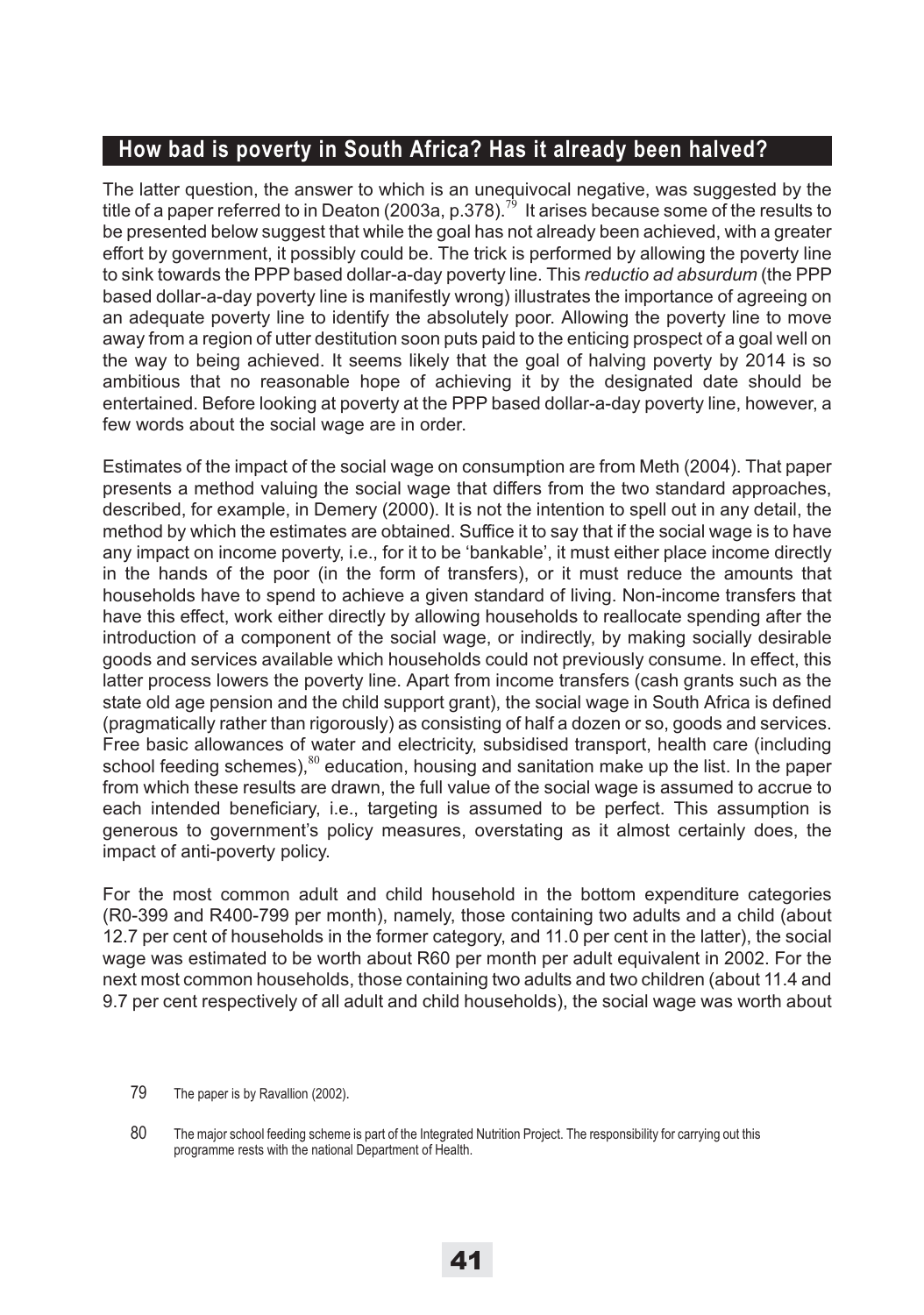R58 per month per person. With the bottom boundary of the lower expenditure category assuming a value of 50 per cent of the upper boundary, maximum pre-social wage potential consumption at the very bottom end of the expenditure scale for the two-adult, two child household was a little over R85 per month per person (under-reporting assumed at 70 per cent). This means that the social wage would have raised potential consumption of these households by almost 71 per cent. The effect obviously falls as one ascends the expenditure scale. Even so, at the upper boundary of the bottom expenditure category for the two adult, two-child household, the social wage raises potential consumption by a hefty 35 per cent. $81$ 

There is one more issue to be addressed before we get to the results themselves. For many households, much of the expenditures on which data is captured in the surveys are made, is made using income paid out in the form of social grants, chiefly the state old age pension and the child support grant. $82$  In earlier versions of the paper, the results referred, somewhat misleadingly, to estimates of poverty before and after the social wage, when, in fact, they included the pre-social wage estimates included the substantial amounts paid out in the form of grants. $83$  An attempt has been made to correct this shortcoming in the present version.  $84$ The correct way to solve this problem would be to subtract from each household, the values of pensions (and disability grants, as well as the child support grant in the case of the 2002 figures) received. This would give a 'true' pre-social income position. It is not possible to

- 81 The settings that produce these values come from the Deaton (1997) poverty line. The child cost ratio and the household economies of scale parameter are both set at 1.0. The value of the social wage is estimated for assumed levels of under-reporting of expenditure of both 70 per cent and 15 per cent. Since the value of the social wage does not change with changing assumptions of the level of under-reporting, the impact of the social wage in proportional terms if a 15 per cent under-reporting assumption is used, is much larger. At the lower end of the bottom expenditure category, the social wage for a two-adult, two-child household raises potential consumption by more than 100 per cent (from the low base of R57 per person per month). For the two-adult three-child household, the effect is even greater.
- 82 The surveys seem do reasonably well at capturing the appropriate numbers of old-age pensioners. Recipients of child support grants are less well enumerated, so a correction is made when the 'social wage' is added in, to accommodate the under-counting of grants of this type. No attempt has been made to check whether the numbers of disability grants (by 2002, the third largest category of cash grant) captured by the surveys match administrative records of grants paid.
- 83 It is well-known that the state old age pension has a huge impact on poverty. In defence of the calculations in the earlier versions of the paper from which the results come, it needs to be pointed out that growth in the numbers of recipients of pensions over the period under consideration was modest. In April 1997 there were 1.7 million recipients. By July 2001, this had climbed to 1.9 million, a level it appears to have maintained in 2002. As I have shown elsewhere (Meth, 2004, Table 1), the real value of the state old age pension fell from R694 to R640 per month (in 2002 prices) between 1997 and 2002. Real transfers via pension grants probably fell slightly, because the fall in the real value of the pension more than offset the additional benefits paid out because of the increase in the number of pensioners. It was argued that if the two effects had neutralised each other, pensions could simply have been treated as a constant. As it is, the earlier years probably had a slightly higher social wage component from this source. Ignoring this would have biased the results in a conservative direction, i.e., increases in poverty would have been understated. Child support grant rollout commenced in earnest in 1999, the number of recipients in March of that year totalling about 28 000. The CSG replaced the Parent and Child Allowances, of which there were about 350 000 in 1997 (See *SA Statistics 2001*, p.6.4). The CSG therefore only became salient for the final year in the calculations, 2002. Disability grants appear not to have increased in number between 1997 and 2002. Like the state pension, their real value probably fell. They too, were ignored.
- 84 The need to make this correction was pointed out to me in discussions with Angus Deaton and Francois Bourguignon at the Treasury/World Bank poverty workshop in Pretoria on 28th-29th June 2004.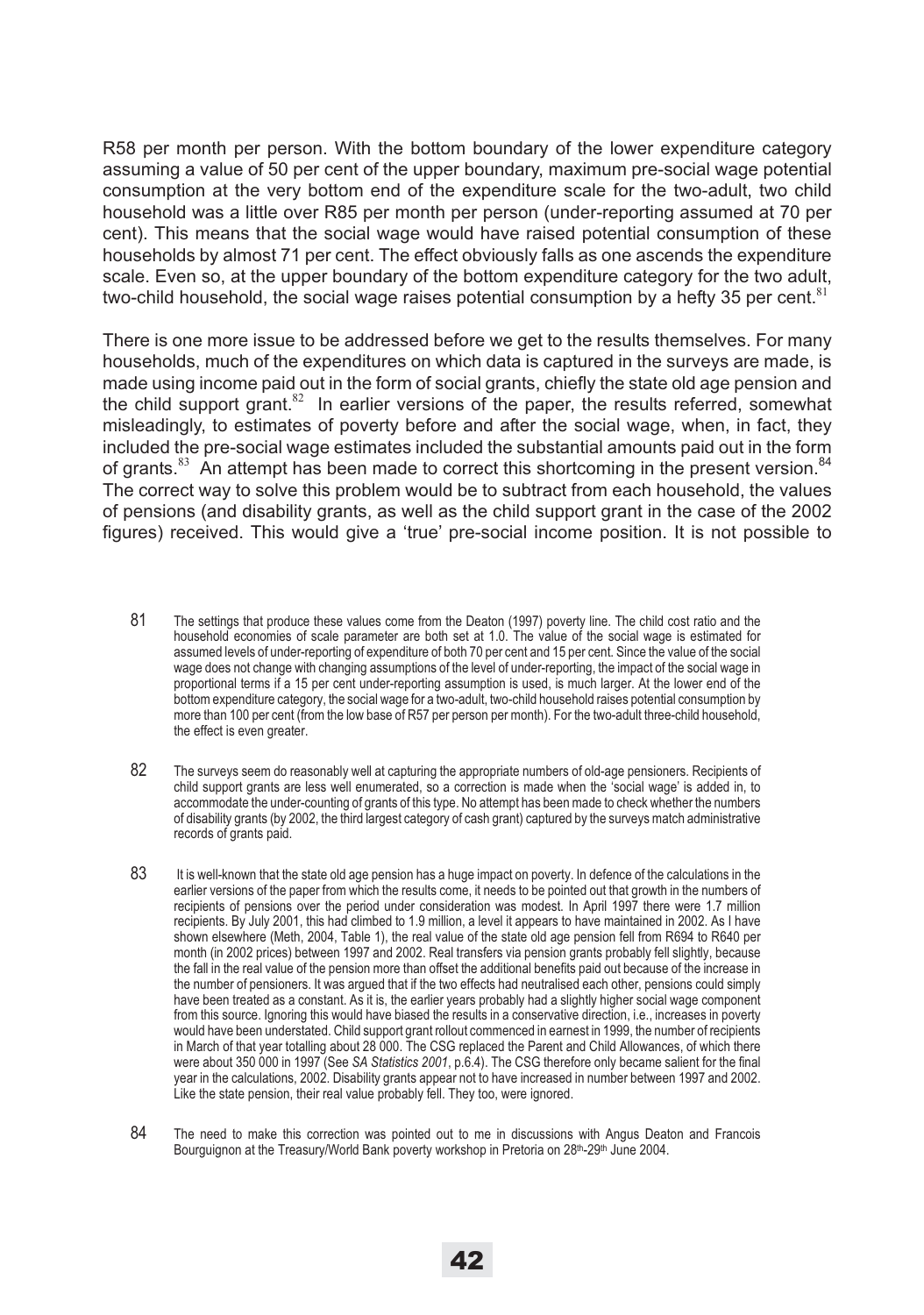perform this trick with the simulation model used in the study from which the results are drawn. $85$  As a compromise, it has been assumed that pensions in 2002, 1999 and 1997 were equally distributed over all households in the household expenditure categories in which we are interested, R0-399 and R400-799 per month. Child support grants for the year 2002 were treated in a similar way. With a minimum of juggling, the model returns values of social grants roughly equal to administrative record estimates of total payouts.<sup>86</sup>

So much for the social wage  $-$  it is time to look at the results of the simulation exercise conducted out in the paper 'What has happened to poverty in South Africa as unemployment has increased?' (Meth, 2004). Instead of playing with an endless number of outcomes produced by varying all major assumptions, the latest version of that paper fixes the least significant of them (the lower bound of the bottom expenditure category), then presents two sets of results in which the extent of under-reporting of expenditure is assumed to be either 15 per cent or 70 per cent.<sup>87</sup> Variations in the child cost ratio and the household economies of scales parameters are explored by switching between poverty line sets. The model offers a choice between three of these. Those in poverty line set No. 1 are all of the per capita type, i.e., the child cost ratios and household economies of scale parameters are set equal to unity. A movement away from unity for these two coefficients generates the per adult equivalent poverty lines in Sets Nos. 2 and 3.

For convenience, the numbering of the tables in Meth (2004) is retained for the present paper. That means that it does not have a Table 3. Most of the results are collected in an appendix at the end of the paper. Three tables numbered 4a, 4b, and 4c present headcounts for the six poverty lines in each of the three poverty line sets. Table 4a contains, in addition, estimates of poverty gaps (so does Table 5a). Expenditure under-reporting is set at 15 per cent. A similar set of tables numbered 5a, 5b, and 5c give the corresponding figures for a 70 per cent under-reporting error. The values in Tables 4 and 5 are based on the assumption that the value of the social wage has been correctly estimated. Following this is a set of tables (Tables 6, 7, 8 and 9) containing somewhat more detailed results for four per capita poverty lines (R214, R344, R387 and R422 per month). Tables 6 and 9 have three variants each. Tables 6a and 9a, like Tables 4a and 5a, are based on the assumption that the value of the social wage has been correctly estimated. Tables 6b and 9b are based on the assumption that the social wage has been under-valued in the model. To compensate for this, an additional 25 per cent has been loaded onto the five components electricity; water; transport; housing, and health. Tables 6c and 9c make the opposite assumption, namely that these components have been over-valued. To take account of this, the values of each of the five social wage components are reduced by 25 per cent. Table 10 presents similar results for the HSL 1 poverty line (R557 per adult equivalent per month) with a child cost ratio of 0.5 and a household economies of scale parameter of 0.9. Table 11 (in the text) decomposes the social

<sup>85</sup> The limitation arises from the fact that the expenditure data are presented in categories, rather than as point estimates. This determines the form of the simulation model.

<sup>86</sup> In the model, the grants are subtracted by raising the value of the poverty line in the pre-social wage module.

<sup>87</sup> If reported expenditure is R400 per month, an error of 15 per cent suggests a 'true' value of R460. An error of 70 per cent suggests a 'true' expenditure level of R680 per month.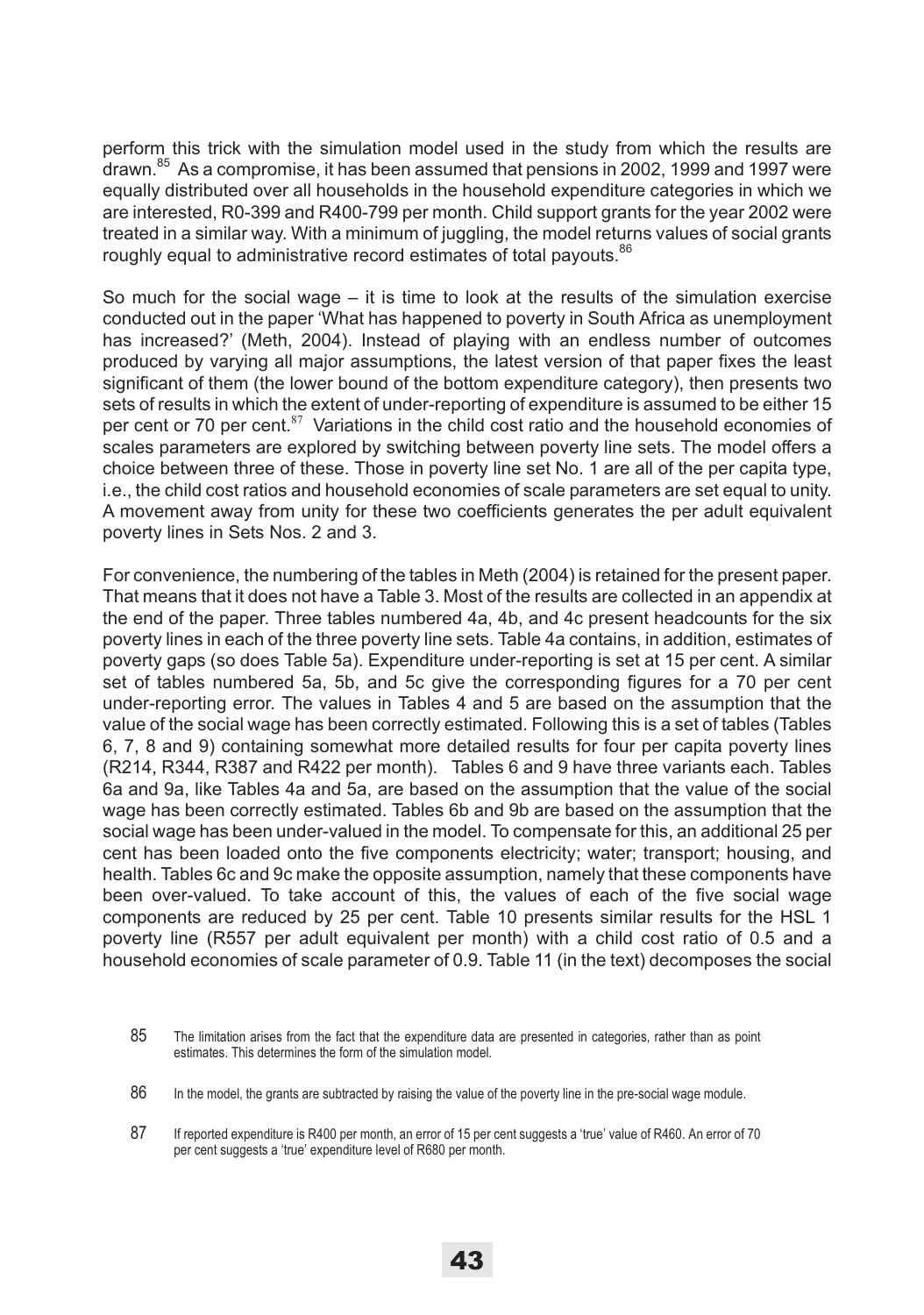wage, showing the effects of each component on the poverty headcount. It also gives the approximate values of the transfers attributable to each of the components.

Before commencing the analysis in earnest, let us glance at the tantalising prospect raised in the heading of this section of the paper, namely the possibility that absolute poverty has already been halved by the social wage. Tables 4a and 5a illustrate a simple and rather obvious point – the lower the 'official' line demarcating absolute poverty, the greater the likelihood of the 'bankable' component of the social wage enabling the MD poverty reduction goal to be met with apparent ease. At very low expenditure levels, even though the value of the bankable components of the social wage is, itself, quite low (about R58-60 per person), it is capable of lifting large numbers of people above the poverty line. If it were assumed that the PPP \$1/day line were correct, then the post-social wage headcount of people in absolute poverty could have fallen from 6.8 million in 1997 to 2.9 million in 2002 (at the 15 per cent expenditure under-reporting level), or from 2.7 million in 1997 to a mere 700 000 in 2002 (the 70 per cent under-reporting error figures). Expressed as rates, we would have witnessed a decline from a post-social wage poverty rate of 6.5 per cent in 1997 to 1.5 per cent in 2002 (at the 70 per cent error level). With a 15 per cent expenditure under-reporting error, the corresponding figures would have been 16.5 per cent and 6.4 per cent.

The results churned out by the model do not seem to be much out of line with the World Bank's figures. According to the *2004 World Development Indicators*, in 1995, 7.1 per cent of South Africa's population was below the \$1/day line, while 23.8 per cent was below the \$2/day line (Table 2.5, p.56). It is not suggested that the South African authorities will attempt, by sleight of hand, to make poverty disappear through the use of results like those disclosed above. There is, however, a risk that the poverty figures may be misunderstood. The Hoogeveen and Özler (2004) paper describes the Deaton (1997) poverty line of R105 in 1993 (R214 in 2002) as being close the \$2/day poverty line.<sup>88</sup> If someone takes it into their head to make any claims about poverty reduction goals based on the \$1/day criterion, which is, after all, the poverty line proposed in the MDG, they would have the (mistaken) authority of the World Bank on which to rest their case.

Apart from the starvation line of R104 per month (Table 4a), the 15 per cent error lines all generate pre-social wage poverty headcounts for the year 2002 that lie in the range of 19.6 to 21.8 million. This is so despite the fact that poverty lines range in magnitude from R214 per month to R684. This Catch-22 situation arises because the assumed under-reporting error is small. The reward for having collected expenditure information correctly would be a substantially larger number of poor, especially at the R214 line, than those found with an error of 70 per cent. From Table 4a it would appear that the social wage, if it reached its intended beneficiaries, could have lifted some 3.1 million people above the absolute poverty line of R214 per month in 2002. The smaller the under-reporting error, the smaller the social wage effect at the 70 per cent error level, the social wage lifts five million people above the line of absolute poverty. There can be no doubt that the conditions of people subsisting on as little as

<sup>88</sup> Hoogeveen and Özler say that "While [the \$2/day] poverty line is significantly lower than our preferred poverty line for South Africa, it is useful for international comparisons, and to describe what has happened to the welfare of those at bottom end of the distribution." (2004, p.9)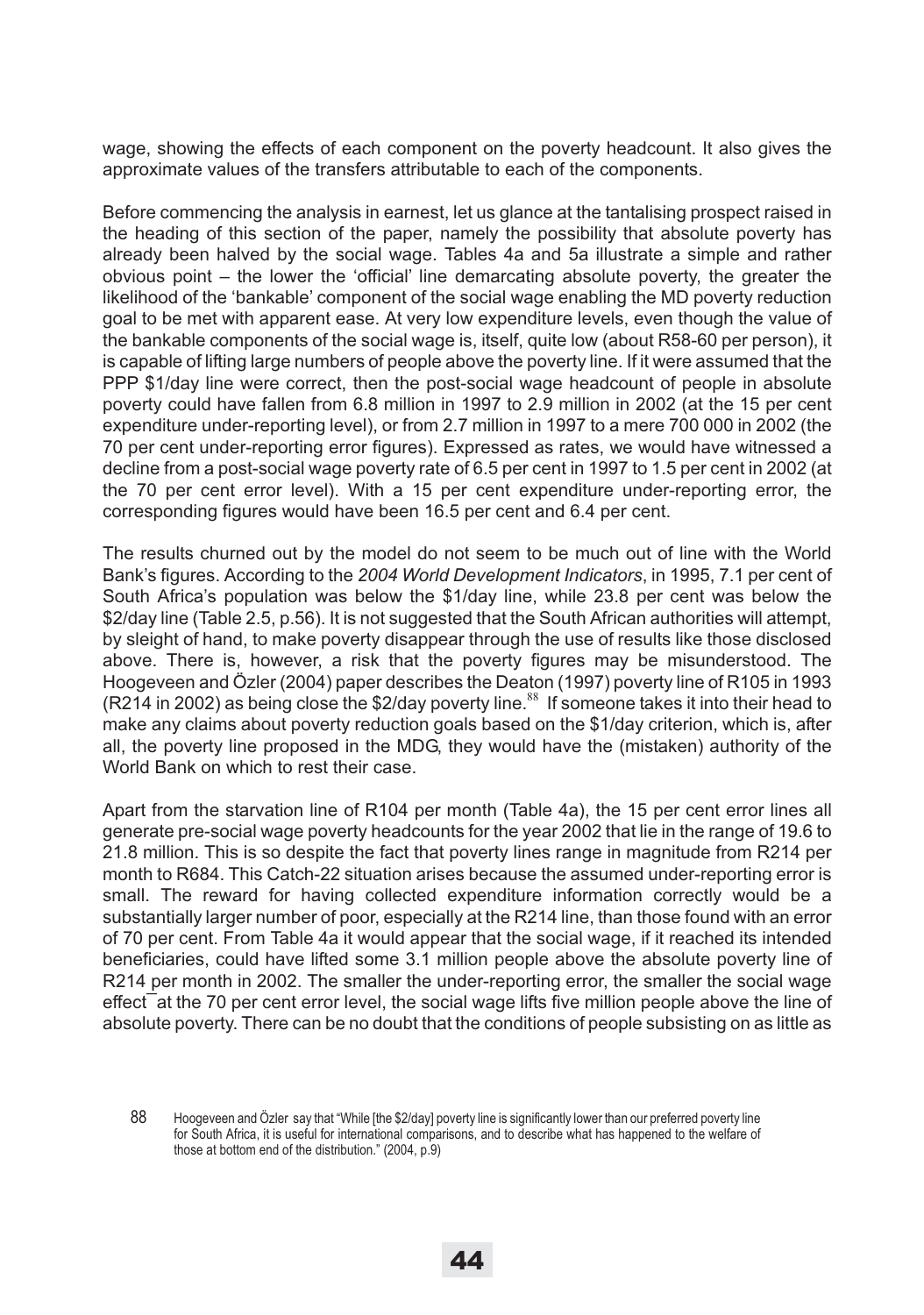R214 per month are bad. It therefore matters a great deal whether there were 12.1 million of them, as one would discover using the 70 per cent under-reporting assumption, or 16.5 million, as would be the case if under-reporting of expenditure were only 15 per cent.

To say that it matters greatly how many poor people there are, and what the extent (the depth) is of their poverty, is to state the obvious. As long as use is made of LFS data there is no way of narrowing the ranges of the estimates in Tables 4 and 5. The absence of point estimates for consumption (or income), in particular, for the bottom expenditure category, makes a resort to guesswork unavoidable. The guess (assumption) that expenditure (income) is distributed in linear fashion is almost certainly wrong. Made to ensure that poverty is under- rather than overstated, the scrap of comfort it provides would vanish if the true distribution is (or approaches) log-normal. Compounding this is the fact that ignorance of the true extent of under-reporting of expenditure is profound, as is that of the child cost ratios and household economies of scale parameters. Clearly, there can be no easy answer to the question of how many people are located in the various expenditure categories below the absolute poverty line, nor can it be known with any precision how much these numbers have changed over time.

Returning to the Table 4a results (after that dousing with cold water), we observe, as expected, that the effect of the social wage at very low income levels is substantial. If the fragile $^{89}$  estimates of the numbers at the R104 level in 2002 are to be believed, then more than 13 million people would have been lifted above this line if they had all received the social wage at the set of values assumed in the model. The relatively smaller number moving out of absolute poverty suggests that even after the social wage had been provided, the number of people stuck in the R104-214 region was still very large. A scan of the results for successive years shows two things, the first of them being the large increase in the numbers below the R104 and R214 levels; the second of them being the extent to which the social wage could have softened the blow that this implies. Assuming effective delivery, and plausibility of the social wage estimates in the model once again, the 2002 social wage package has a greater impact than its 1999 or 1997 counterparts. Consisting as it does in the model only of the old-age pension, its impact in 1997 and 1999 was still substantial, a finding confirmed by numerous other studies.

Tables 4b and 4c, whose two lowest poverty lines are described as scaled dollar-a-day equivalents to the R214 per capita line denoting absolute poverty, both find slightly larger numbers of poor than the per capita line. The differences are, however, not particularly large. Nor are the differences resulting from assuming that apart from the two adults in the standard household, there are either two or three children. Similar conclusions hold for the other two scaled poverty lines, the 'Official' and the Chen and Ravallion. In both cases, it does not make too much difference whether one assumes that there are two or three children in the standard household. The same conclusion holds for lines HSL 1 (Table 4b) and HSL 2 (Table 4c). Here, the switch to a child cost ratio of 0.8 sees differences emerge between the two sets of preand post-social wage numbers. They are not, however, large.

<sup>89</sup> The numbers are fragile because the distribution of expenditure in the bottom expenditure category cannot be known with any certainty.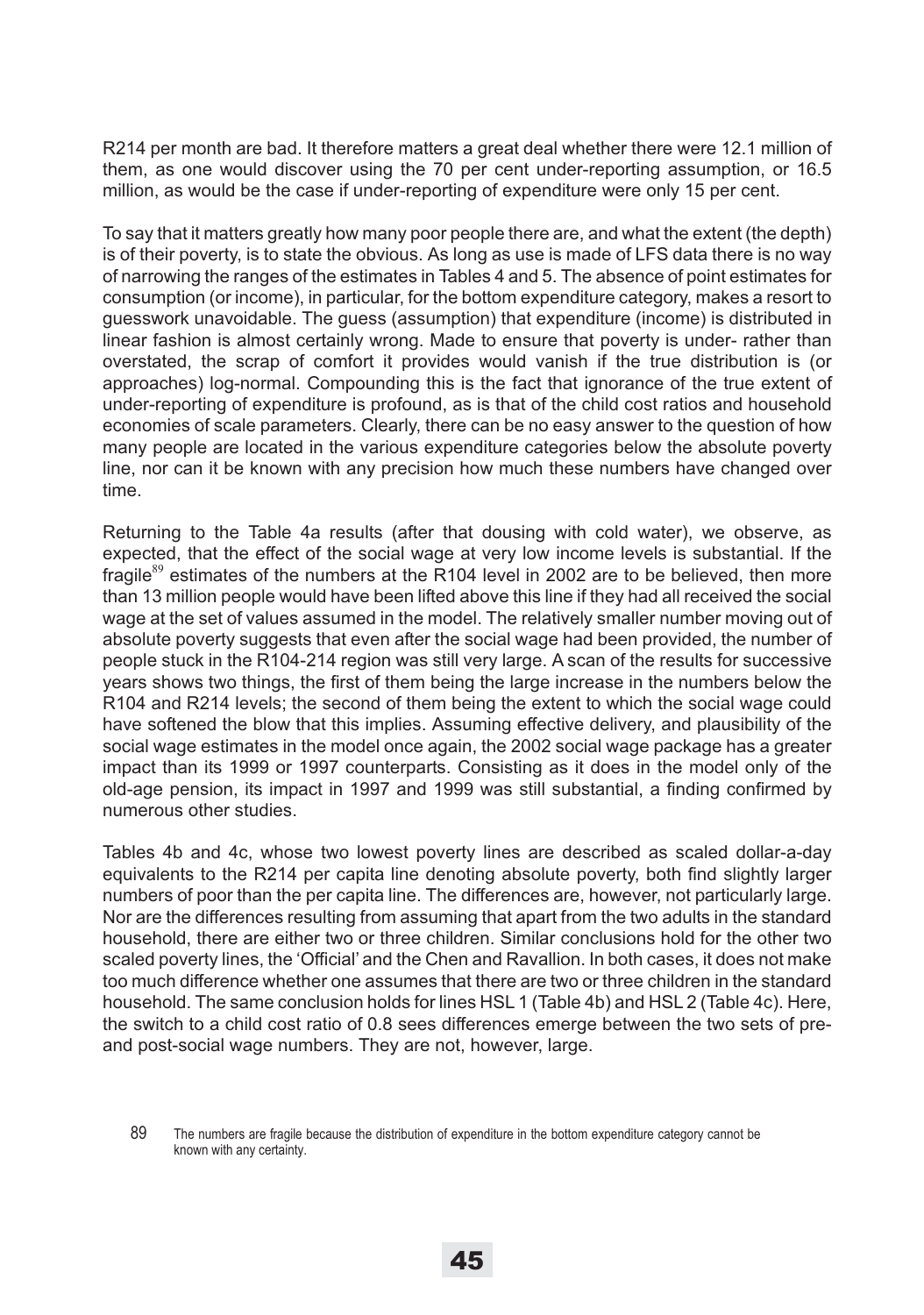Halving the proportion of ultra-poor, as noted earlier, is a relatively modest target when compared with the Copenhagen goal of 'eradicating absolute poverty'. The modesty of this target is matched by a silence in the Millennium Declaration on the question of targets for reduction of poverty gaps. The absence of a benchmark makes evaluation of progress difficult, so in a sense, the discussion on poverty gaps that follows, takes place in a bit of a vacuum. That does not relieve us, however, of the need to consider the poverty gaps. In any case, doing so highlights the modesty of the MDG targets. Poverty gap estimates are only made for the per capita poverty line estimates in Table 4a. As the model presently stands, the poverty gap estimators are not able to cope with a change from a per capita poverty line (from Poverty line set No. 1) to per adult equivalent poverty lines (from Poverty line sets Nos. 2 and 3). The intuition that poverty gap estimates prepared by the two different methods should not differ by too much has, however, been tested on the pre-social wage figures for the bottom expenditure category (R0-399 per month) for the year 2002 for the R214 poverty line. The test result is satisfactory. $90$ 

Two aspects of the poverty gap results at the foot of Table 4a need to be considered, firstly, its absolute size, and secondly, the change in the poverty gap over time. As far as the absolute size is concern, the pre-social wage gap in 2002 grows from R36.6 billion per annum at the R214 per month level, to R88.3 billion at the R422 level (the Chen and Ravallion line).<sup>91</sup> In absolute terms, the post-social wage figures are very similar – a social wage of about R20 billion per annum in 2002 reduces the gap at the R214 level to R14.6 billion per annum, and at the R422 level, to R62.5 billion per annum. As one would expect, with increasing numbers of poor found by higher level poverty lines, the poverty gaps all rise quite substantially. The post-social wage figures, by contrast, offer one ray of hope amidst a generally gloomy outlook. At the absolute poverty line of R214 per month, the poverty gap falls quite substantially (the number of poor has increased at that level, so the severity of poverty has fallen as well). At higher poverty lines, the gap is roughly stable over time. Since the headcount increases over time at each level, the implication is that poverty is a little less severe (if the social wage is received by all of its intended beneficiaries, and if it has been correctly valued here).

With one exception (to be discussed below), the 70 per cent error figures in Tables 5a, 5b and 5c paint an altogether more optimistic picture of conditions, especially in the end year, 2002. Focusing on the Table 5a results (those obtained using the per capita poverty lines in Poverty

- 90 The calculations may be seen in cells O277:AY340 of worksheet 'A-02' in spreadsheet 'SocialWage-4.xls'. The per capita method yields a gap of R16.2 billion per annum (cell K313), and the per adult equivalent method, about R17.2 billion (cell P314).
- 91 It is perhaps useful to remind ourselves at this point of what the Chen and Ravallion line is supposed to be measuring. Admittedly arbitrary, the line seeks to label as 'poor', all those who do not consume more than some fraction of the mean consumption level for the country as a whole. The fraction selected is one-third. The line represents an attempt to grope towards a measure of the as yet, poorly defined concept of 'social exclusion'. Its proximity to the lower bound of what might become South Africa's official poverty line has already been remarked upon.

The concept of social exclusion is contested. Arguing against the uncritical transportation of such terms from First World debates into the developing country context, du Toit (2004) prefers the term 'adverse incorporation' to describe the conditions of many of the working poor whose mean monthly consumption would certainly lie well below the R422 mark.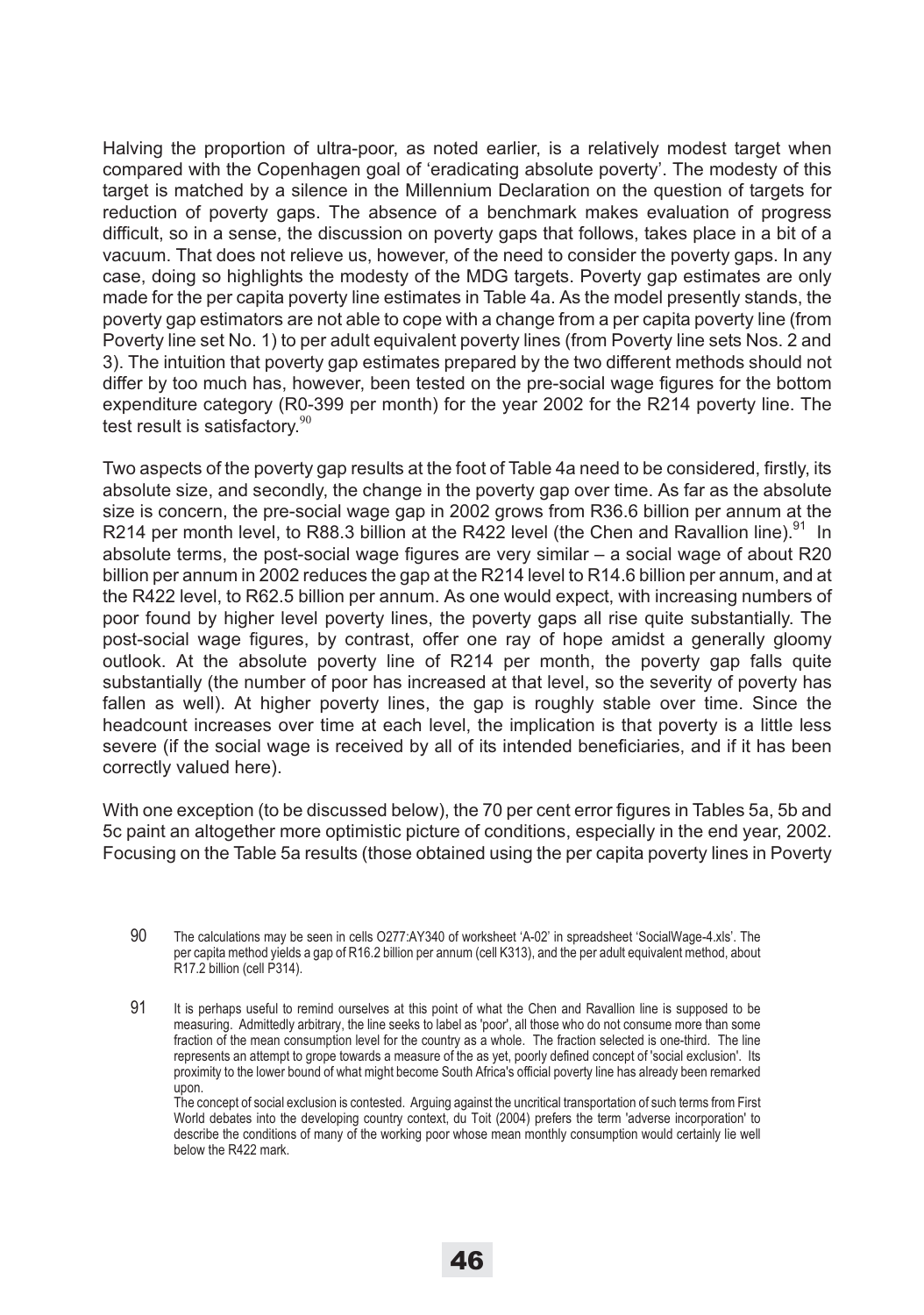line set No. 1), and comparing them with the corresponding Table 4a results, we observe a huge difference in the estimates of the numbers down in the starvation category of R104 per month. Instead of 16 million of these unfortunates in the pre-social wage setting, we find about 11.2 million people. Post-social wage, the numbers drop below one million (instead of almost three million with a 15 per cent error). At the Deaton dollar-a-day line (R214 per month) there are 17.4 million people $92$  as opposed to 19.6 million. The social wage reduces these numbers to 12.1 and 16.5 million respectively. The big difference between changes at the 70 per cent error level and the 15 per cent level presumably results from the concentration of people not far below the R214 level. Whatever the explanation, the relief of absolute poverty (always assuming benefits are reaching their intended recipients) is almost palpable. With the 70 per cent error assumption, the number of absolutely poor stabilises, yielding as we shall see when we examine Table 6, a fairly substantial reduction in the poverty rate. Further up the expenditure scale, the numbers of poor begin to converge. At the R422 level, the numbers are within a million or so of each other.

Tables 4 and 5 make it possible to visualise upward movement resulting from the social wage. Consider for a moment Table 5a. In the column containing the pre-social wage headcounts, we observe that in 2002, the jump from the R214 poverty line to the R344 line (about R130) is associated with an increase in the number in poverty of 2.9 million. The increase in the poverty line from R344 to R422 (R78) is associated with an increase in the number of poor of only 1.1 million. The effect is much more noticeable when the post-social wage figures are considered. In 2002, the social wage, had it been distributed to every eligible beneficiary, would have lifted about 5.3 million of them above the absolute poverty line of R214 per month. By contrast, only 1.4 million are pushed by the social wage into the expenditure category R344-422. Given the high degree of inequality and the extreme poverty of some large number of South Africans, this is only to be expected. $93$ 

Deciding how many people lie beneath a line drawn arbitrarily in consumption space is not always a meaningful activity.<sup>94</sup> When, however, one is concerned to measure the impact of policy on a condition as dire as absolute poverty, estimates of the number of poor people have to be made, willy-nilly. Under these conditions, the sensitivity of the poverty line to

- 92 The population in 2002 was about 45.5 million. If the poverty rate increased slightly between 2000 and 2002, then the figure of 17.4 million absolutely poor, which yield a pre-social wage poverty rate of 38.3 per cent, would accord well with Hoogeveen's and Ösler's headcount estimate of 0.34 (34 per cent of the population). See their Table 1, p.38.
- 93 The manner in which pensions and child support grants have to be removed from the raw data in order to estimate pre-social wage expenditure levels (dictated by the nature of the data), makes it difficult to estimate the numbers of ultra-poor (those well below the R214 mark) with any precision. At the R104 mark, for example, there were about 6.4 million people before pensions and the CSG were taken away. After subtraction, this number rises to 11.2 million. This is with an expenditure under-reporting assumption of 70 per cent. Using the 15 per cent assumption, these totals rise to 11.7 and 16 million respectively. Somewhere in there lies the 'true' number. Clearly, whatever its value, it is unacceptably large.
- 94 Concern is often expressed that a poverty line, a construct of some arbitrariness, unrealistically divides the population into those who are poor, and those who are not. To a certain extent, poverty headcounts must be arbitrary. There is a tension between, on the one hand, the need for a benchmark against which to measure progress (or the lack thereof) in the struggle against poverty, and on the other, the knowledge of the unavoidable arbitrariness of such benchmarks.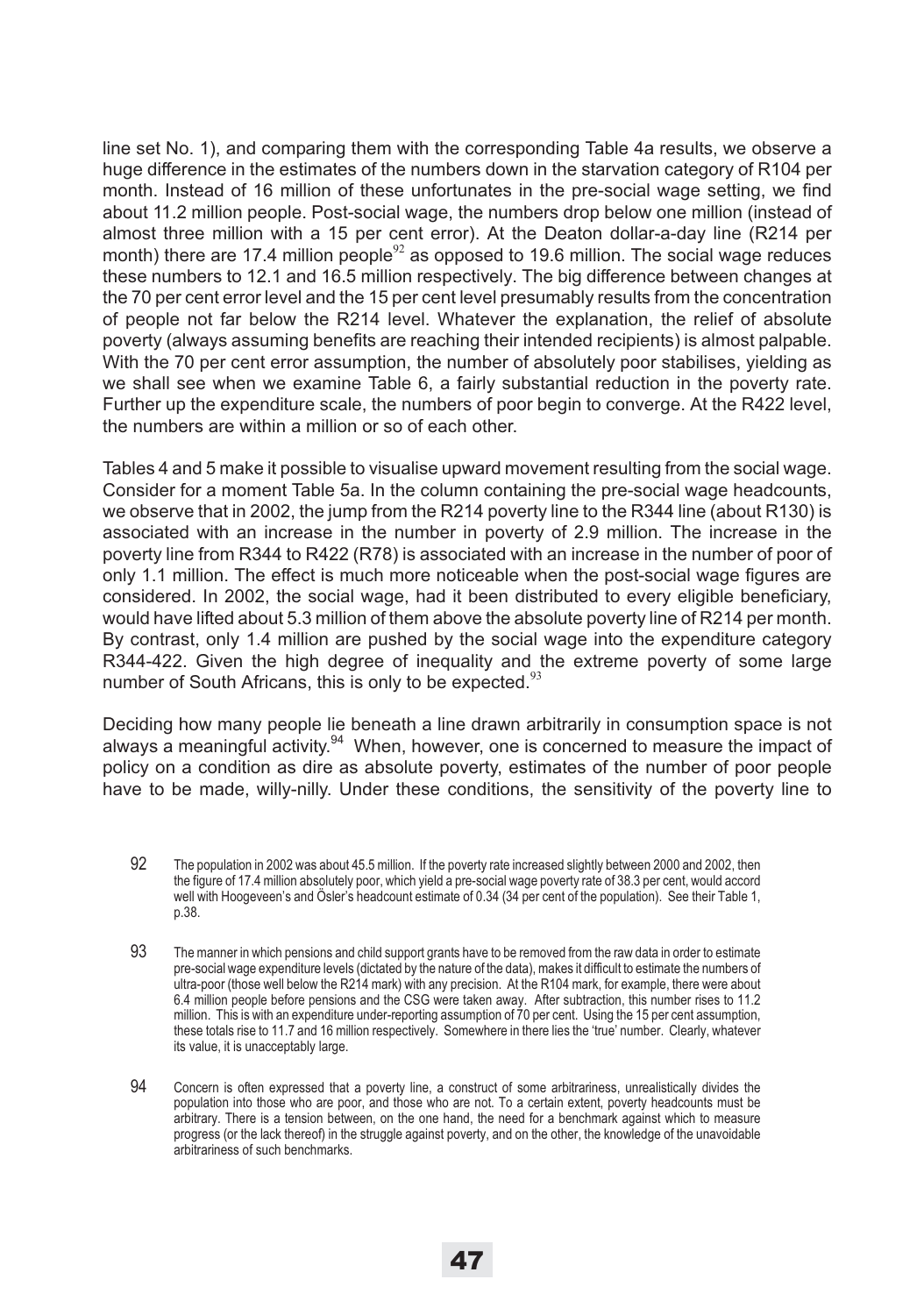changes in its level begins to assume some importance. At or near a poverty line whose level is sufficiently 'generous', not only are poverty headcounts relatively insensitive to the social wage; they are also relatively invariant to quite large changes in the assumptions used to construct the poverty lines. Although still responsive to changes in the (assumed) extent of under-reporting of expenditure, they do not display anything like the sensitivity to variation in under-reporting that is visible lower down the expenditure scale. This relationship may be expressed in the familiar terms of an elasticity (I have called it the headcount elasticity). If the percentage change in the number of people is divided by the percentage change in the level of the poverty line in each case, one finds that it has a value of 0.81 for the change from R214 to R344, and a value of 0.34 for the change from R344 to R422. For relatively 'high' poverty line levels, this curiosity is not of much consequence (or interest). As far as absolute poverty is concerned, however, it is a useful reminder of the need for caution in the interpretation of results (an important part of the assessment of the success or otherwise of government's anti-poverty policies).

Reference has been made above to the finding from the sensitivity tests on poverty lines conducted by Woolard and Leibbrandt  $(2001).^{95}$  At the 'high' poverty line levels with which they worked, they found that headcounts were fairly insensitive to comparatively large changes in poverty line levels. The finding that this is not the case at low levels, such as the absolute poverty line tested in Tables 4a and 5a, highlights the importance of agreeing on a line, and then maintaining it in good condition during the period for which it is supposed to function as benchmark indicator. Maintenance of the line (it may be necessary to have more than one, say for rural and urban conditions) requires that careful attention be paid to selection of deflators.

At the foot of Table 5a (as is done in Table 4a), the poverty gap estimates are presented. Looking once more at the two aspects of the gap that are of concern here, it may be seen that at the R214 level, the pre-social wage gap was R26 billion per annum in 2002. This increases to R74.3 billion at the R422 level. As is the case with Table 4a figures, the post-social wage poverty gaps provide some light in the gloom. The social wage pushes the R214 gap from R26 billion to R8 billion per annum. Whereas the pre-social wage poverty gap rises (from R16 billion in 1997 to the aforementioned R26 billion in 2002), the post-social wage poverty gap appears to fall slightly. Given the apparent fall in the headcount over the time, the severity of absolute poverty declines over time. What these results suggest is that the social wage lifts some fairly substantial number of people to a consumption level not far below the R214 line. Although it seems unlikely that the poverty MDG will be met with existing anti-poverty policies, the reduction in the severity of poverty is still noteworthy. It must be noted, however, that for the purposes of reducing absolute poverty, the difference between the Table 4a post-social wage poverty gap in 2002 and its Table 5a counterpart (R15 billion vs. R8 billion) the indicator of the depth of our ignorance of the 'true' conditions of the poor is very

95 This is after having tested for a wide range of values of á, the child cost ratio, and è, the household economies of scale factor, Woolard and Leibbrandt (2001, pp.50-53). Changes in these two, it will be recalled, changes the level of the per adult equivalent poverty line.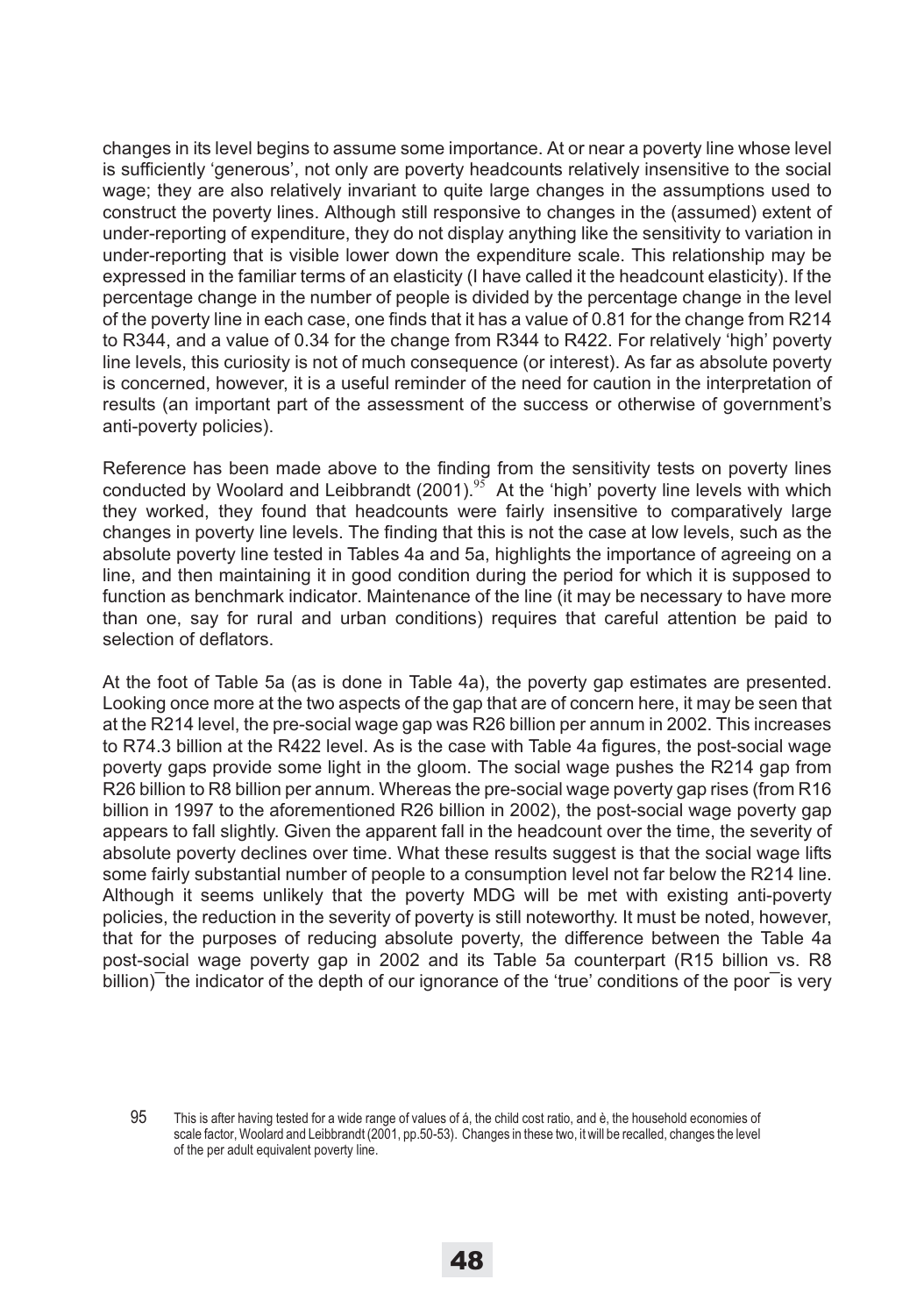important. Implications for financing the social wage, should the larger amount have to be found, are obvious. $96$ 

Poverty gaps estimated here differ from those in Bhorat (2001) and Samson *et al* (2003), but not by enough to make one lose confidence in the simulation exercise. Bhorat's (2001, p.160) figure for the year 1995 estimates that R12.8 billion (in 1995 prices) would have to reach the poor each year to eradicate poverty. Inflated to 2002 prices, the requisite amount would be R22.2 billion. Bhorat uses the HSL 1 poverty line (R293 per month in 1995, which translates into R557 per month per adult equivalent, or R344 per capita). The Table 5a pre-social wage poverty gap for 1997 (at the 70 per cent error level) is R37.7, while the post-social wage figure is R28.4. Bhorat's estimates would have included expenditure made using the old age pension, the most important element of the social wage available in 1995. It is plausible for the poverty gap to have increased by R6 billion over the two-year period 1995-97. Samson *et al* (2004, p.31) using an HSL poverty line, put the 2000 poverty gap at R44.6 excluding grant income, and R31.8 billion including it. Converted to 2002 prices, these yield poverty gaps of R53.6 and R38.1 billion respectively. Going to Table 5a once more, we see that the corresponding 1999 gaps were R38.3 and R29.5. The 2002 pre-social wage figure is R55.6 billion. It does not require much reduction in the under-reporting error assumption level to bring the estimates in the paper into line with those in the Samson *et al* piece.

Comparison of the pre- and post-social wage headcount estimates for the R319 poverty lines in Table 5b, the R271 poverty line in Table 5c with the R214 poverty line figures in Table 5a, shows (as one would hope) that although converting a per capita poverty line into a per adult equivalent line ('scaling' it), has some effect on the poverty headcount, the effect is not overwhelming. Changing mean household size pushes the figures out of agreement (compare the results for poverty lines R283 in Table 5c and R347 in Table 5b with the R214 line in Table 5a). Similar conclusions hold for each of the lines in Tables 5b and 5c when they are compared with the corresponding lines in Table 5a.

The final feature of the Table 5 results to which attention will be drawn arises from the rapid fall-off in the effectiveness of the social wage in raising people out of poverty as the level of monthly per capita expenditure assumed to demarcate the boundary between poverty and 'non' poverty increases. To explain this satisfactorily, it is necessary to examine the distribution of the poor with greater precision. One area possibly deserving closer attention is the region bounded by the R214 and R344 poverty lines. Unfortunately, doing so requires a substantial amount of reworking of the model, a task that will have to wait for the next revision of it. Let us, therefore, turn away from that *cul-de-sac* to the somewhat more detailed results in Tables 6 to 10.

<sup>96</sup> Meeting the MDG of halving poverty by 2015 (2014) may be possible, but if underlying forces in the economy exert the kind of downward pressure of which the 15 per cent error results presented here are the outcome, doing so becomes increasingly unlikely.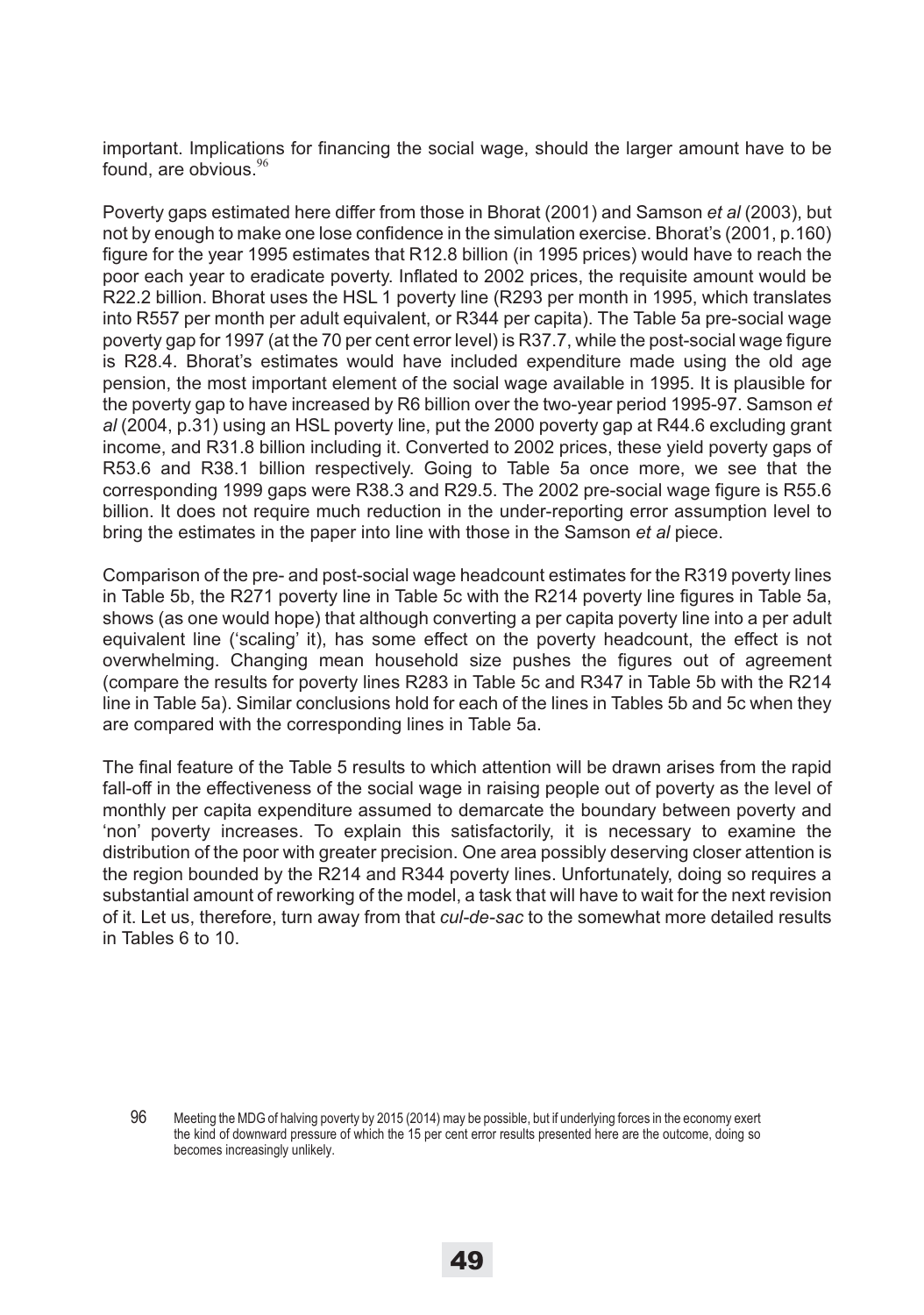The three versions of Table 6 present the estimates of poverty at the line separating the absolutely poor from the merely poor (R214 per capita per month).<sup>97</sup> One task the three tables make possible is a consideration of the consequences the value of the social wage not being correctly estimated. Only one set of figures in each tables is affected by assuming that the social wage has been over- or under-valued – the post-social wage estimates for 2002. Comparing headcounts for a 70 per cent expenditure under-estimate error, the zero error value for 2002 is 12.1 million (the pre-social wage headcount is 17.4 million). If the social wage has been under-valued by 25 per cent, the post-social wage headcount would fall to 11.3 million. If it had been over-valued by a similar percentage, the pre-social wage headcount would be 12.9 million. Results for the 15 per cent expenditure under-estimate error behave similarly. The impact of this on the change between 1997 and 2002 (one of the outcomes currently in dispute), could be that instead of growing by 700 000 (Table 6a), it either fell by 100 000 (Table 6b), or grew by 1.5 million (Table 6c). Similarly, the 15 per cent under-reporting figures suggest that the headcount could have grown by 300 000 (Table 6a), fallen by 400 000 (Table 6b), or grown by 900 000 (Table 6c).

Pre-social wage estimates, of course, are unaffected by all of this. So, in the absence of the social wage, the 70 per cent error figures would have the number of poor rising by 3.5 million between 1997 and 2002. The lower error (15 per cent) sees a smaller increase (1.7 million) in the headcount (its one bright feature), but to offset this, the initial headcounts are considerably higher. The impact of the social wage for both error conditions is more or less dramatic, depending (as ever) on the value of the social wage. Even the most pessimistic value assigned to the social wage takes the 3.5 million people who would have joined the ranks of the absolutely poor in the absence of the social wage, and reduces their number to 1.5 million. The more optimistic estimates of the value of the social wage see the number of absolutely poor falling.

Poverty rates, the critical variable for the poverty reduction goal, behave, as expected – for zero social wage error, and 70 per cent under-reporting of expenditure error, they fall slightly (from 27.7 per cent in 1997 to 26.6 per cent in 2002). If the value of the social has been under-estimated the rate falls to 24.9 per cent in 2002. An over-estimate of its value would see the rate climbing slightly, to 28.4 per cent. The 15 per cent expenditure under-reporting error results differ slightly, with falls in the poverty, from a much higher base, registered in each case. From a 1997 rate of 39.3 per cent, the final figure could be either 36.3 per cent (zero error), 34.8 per cent (25 per cent under estimate), or 37.6 (25 per cent over estimate). Poverty gaps, instead of being R8.2 or R14.6 billion per annum, now fall within the ranges of R7.1-9.4 billion and R12.8-R16.4 billion respectively, depending on whether the social wage has been over- or under-valued.

The variability of the numbers notwithstanding, if any of the headcounts figures is correct (as ever, the question of whether or not the benefits went to the most deserving hovers over us),

<sup>97</sup> Note once more that the adjective 'merely' when placed before the word 'poor' is not intended to suggest that the condition is anything other than undesirable.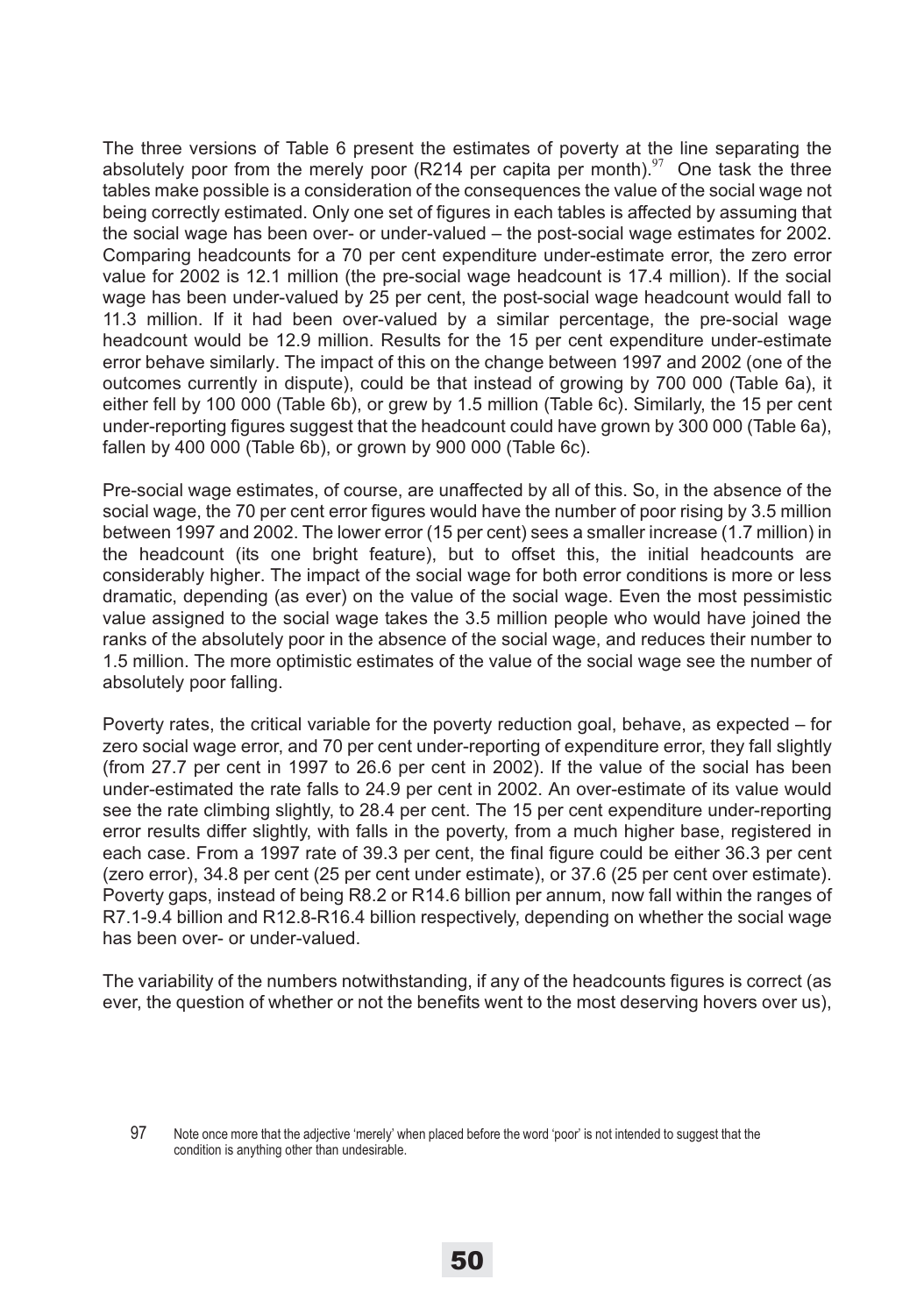then what can only be described as a major catastrophe will have been averted. $98$  That much acknowledged, it is sobering to reflect on the magnitude of the task of halving poverty rates. If the billions of rands poured into poverty alleviation have only brought down the poverty rate by between one and three percentage points over five years, then the goal of halving the rate (starting from high base rates) does not look as though it can be achieved.

Other than reinforcing the common-sense assertion that the social wage, if properly targeted and delivered, would have had a significant impact on the welfare of those below the line demarcating absolute poverty, the Table 6 results cannot tell us much. This represents a turning point in the analysis, forcing as it does, an acknowledgment of the fact that it is not possible to say with any certainty what has happened to absolute poverty – there are just too many 'ifs' for comfort. Before concluding from this that simulation is a worthless exercise, let us see what happens as the level of the poverty line is raised.

Pushing up the poverty line to R344 as is done in Table 7 represent a move to the per capita version of the Potgieter HSL 1 line of R557 per adult equivalent with 'conventional' child cost ratio and household economies of scale parameter of 0.5 and 0.9 respectively. The Table 7 figures assume zero social wage error. The, by now, familiar pattern of larger headcounts, coupled with smaller changes in headcounts as with the smaller error assumption appears once more. Headcounts and poverty rates appear to be approaching plateaux from which the social wage cannot dislodge them. Under the 70 per cent error assumption, the post-social wage poverty rate barely changes. The 2002 post-social wage headcount is larger than the 1997 pre-social wage figure. Between those two years, the poverty headcount rises by 1.5 million, the social wage notwithstanding. As before, the 15 per cent error figures show smaller headcount increases. The 2002 post-social wage headcount is the same size as the 1997 pre-social wage headcount. Associated with these large headcounts are correspondingly large poverty gaps. The 2002 post-social wage gap could be between R33-44 billion per annum.

The Table 10 figures should be read in conjunction with those in Table 7. These two tables, respectively present the HSL poverty line in its per capita form (R344 per month), and in its adult equivalent form with a child cost ratio of 0.5 and a household economies of scale parameter of 0.9 (R557 per month). In its per capita form the social wage appears to reduce the poverty headcount by a larger amount (1.6 million, as opposed to 1.1 million with a 70 per cent error). Increases in poverty headcounts over the period are larger when the per adult equivalent form of the poverty line is used. No simple explanation for why this should be suggests itself. The differences are not large enough to upset the overall pattern of the findings. This being so, there is probably some virtue in using per capita poverty measures, if only because of their simplicity.

The Table 8 figures, using the line that might be adopted as the official lower bound of the poverty critical range, R387 per capita per month (Table 8), show about 20-21 million people in poverty. Their number, post-social wage, might have increased by between 400 000 to 800 000 between 1997 and 2002. The social wage causes poverty rates to fall slightly more

<sup>98</sup> It is not pleasant to contemplate the consequences of targeting and delivery being less than perfect.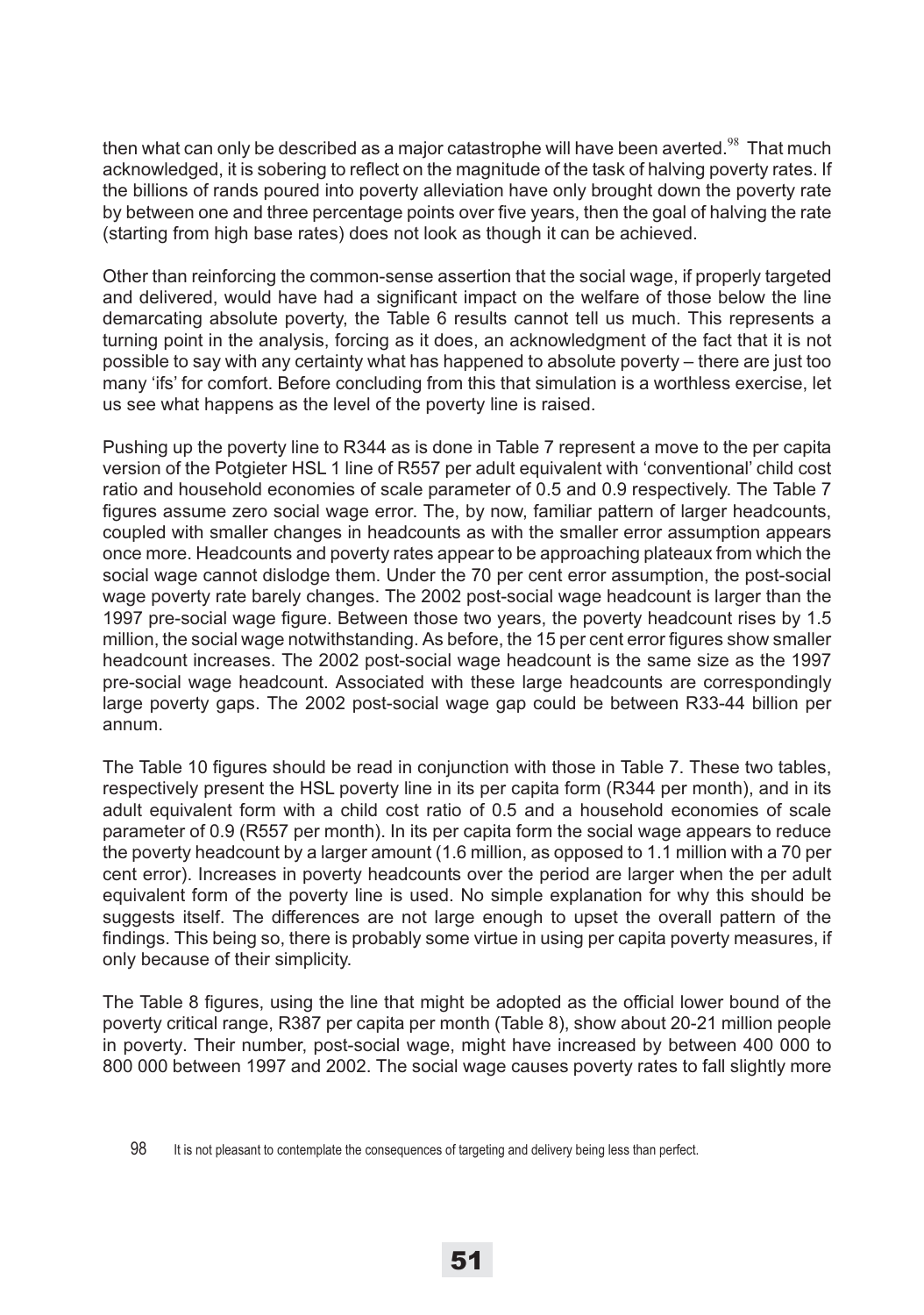than they would otherwise have done. The poverty rate is so high (in excess of 40 per cent), and the rate of decline so low, as to make it seem extremely unlikely that social security policy in its present form can reduce it to an acceptable level. Poverty gaps spiral, as one would  $expect.<sup>99</sup>$ 

Arrived at the R422, below which Chen and Ravallion suggest social exclusion might lie, we investigate once more, the impact of assuming that the value of the social wage has not been correctly estimated. Comparing Tables 9a, 9b and 9c, the first thing to note is that the increase in the post-social wage poverty headcount between 1997 and 2002 does not disappear as the assumed level of under- or over-valuation of the social wage is allowed to vary. If the social wage had been under-valued by 25 per cent, then at the 70 expenditure under-reporting error level, the number below the line would have grown by about 800 000. Over-valuation of the social wage by a similar percentage would be associated with a post-social wage headcount increase of 1.3 billion. Corresponding figures for the 15 per cent expenditure under-reporting error level would be 300 000 and 600 000.

After taking the social wage (of whatever value) into account, there are still between 19.2 and 20.3 million people below the line. Differences between the three estimates of the post-social wage poverty rates in 2002 are trivial¯from a low of 42.2 in Table 9b (down from 44.6 in 1997) to a high of 42.9 in Table 9c. At the 15 per cent expenditure under-reporting error level, the range is from 45.5 to 44.9 per cent (down from 48.8 per cent in 1997). Post-social wage poverty gap estimates obviously vary as the assumption about the value of the social wage is changed. The poverty gaps are so large, however, that these variations are comparatively small when expressed in percentage terms. At the 70 per cent expenditure under-reporting level, post-social wage poverty gaps rise between 1997 and 2002 regardless of whether or not the social wage is assumed to be correctly estimated. At the 15 per cent expenditure under-reporting level they are either static (Table 9a), they fall slightly (Table 9b), or they rise slightly (Table 9c). Once more, the variation in percentage terms is quite small.

Unlike results at or near the line of absolute poverty, the results that emerge as the poverty line is raised begin to look more and more robust. As a corollary, poverty looks more and more intractable. So, while the simulation exercises that have to be conducted in the face of data deficiencies cannot tell us much about changes in absolute poverty, it certainly looks as though the figures have something sensible to say about what happens as the goal of anti-poverty policy is elevated above just coping with absolute poverty. That something appears to be the conclusion that the social wage becomes less and less effective. To place out R422 per capita poverty line in perspective, if it useful to recall Hoogeveen's and Özler's finding that using a basic 'cost-of-needs' approach:

> "… a reasonable poverty line for South Africa must lie between 322 Rand (lower-bound poverty line) and 593 Rand (upper-bound poverty line) per capita in 2000 prices …" (2004, p.9)

<sup>99</sup> In the bottom expenditure category, pre-social wage per capita mean expenditure levels for those living in households containing adults and children (about 88 per cent of the people in the category) were a tad under R100 per month.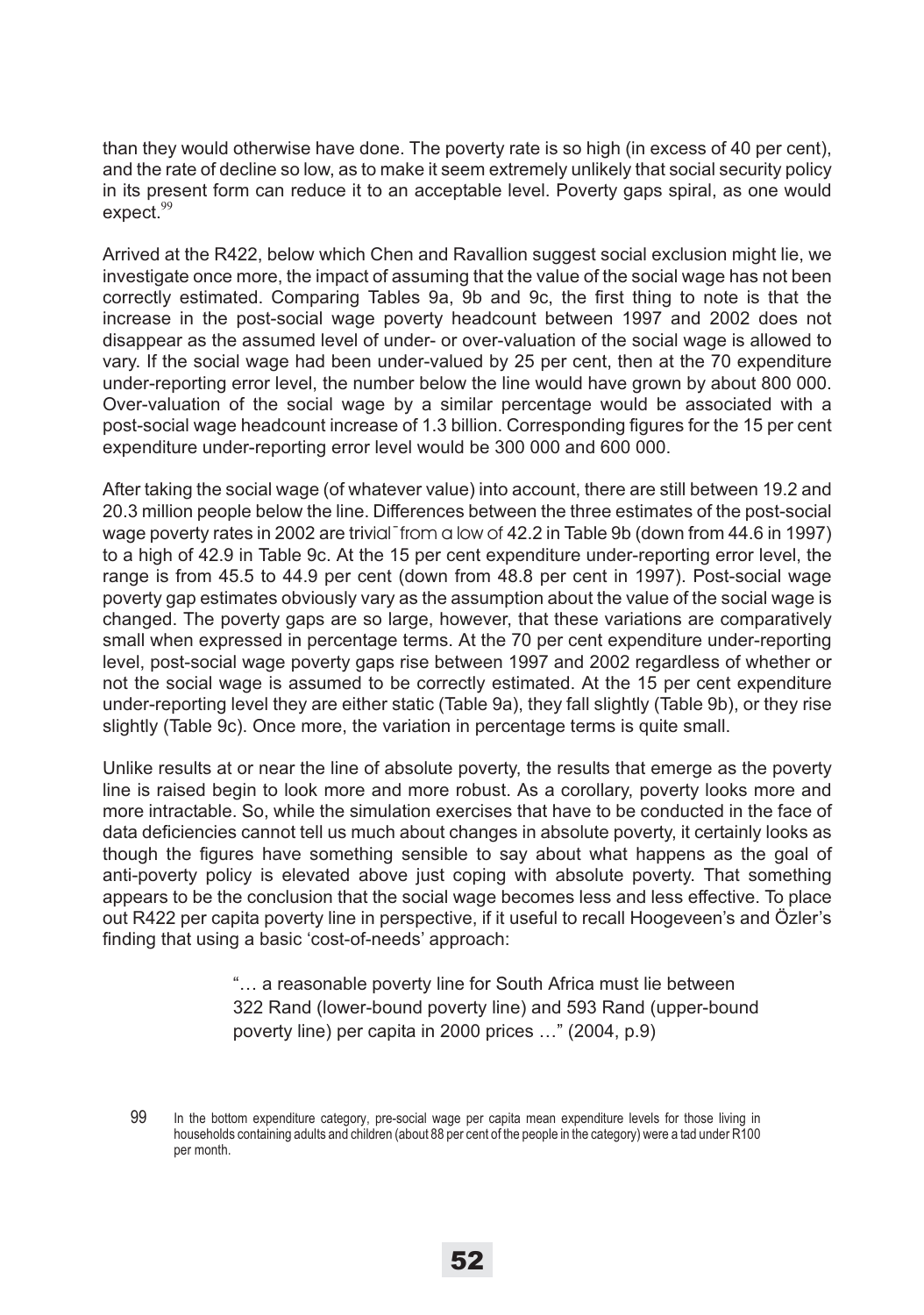Converted to 2002 prices, this yields a poverty range of R387 – R713 per capita per month. Working our way up from the line of absolute poverty (where findings are ambiguous), we observe that not long after climbing above the Hoogeveen and Özler lower bound poverty line (we are nowhere near the upper bound), the results begin to stabilise around the conclusion that the post-social wage headcount has risen, that the declines in poverty rates are small, and that poverty gaps are relatively insensitive to substantial variations in the assumed value of the social wage.<sup>100</sup> This inevitably poses the question of how much more the 'social wage' can do to lift people out of poverty. With the exception of housing, the model has already awarded everyone the full social wage. The only augmentation of the social security system is the proposed extension of the child grant to children under the age of 14 years. Although this will reduce poverty, there are not enough children in the poorest households to raise household consumption enough to lift the adults out of poverty.<sup>101</sup>

It may be worth noting that the results for some variants of the simulations reported on above suggest a slight improvement in conditions between 1997 and 1999. Where it occurs, it is made evident by a reduction in the numbers in poverty. So small, however, are most of the changes, that they are probably not statistically significant. These findings are not too wildly out of line with the labour market outcomes illustrated in the period. Between 1997 and 1999, unemployment appears to have risen by about 700 000, using either the official or expanded definitions. From 1999 to 2002, however, the number of unemployed rose. Using the expanded definition, the increase was probably in the region of two million.<sup>102</sup> Formal employment declined slightly between 1997 and 1999 (by about 160 000 or so), having hit a trough in 1998, out of which it climbed slowly but steadily. Informal sector employment probably increased.103

The final figures to be aired in this brief presentation of the model's results, give a rough indication of the impact of changes in the levels of individual components of the social wage on the numbers of poor. The figures refer to two scenarios: the Deaton dollar-a-day (R214 per month), and the Chen and Ravallion R422 line, both in their 70 per cent under-reporting settings. For convenience, they are collected and presented in Table 11.

- 100 Similar results are obtained using the 'arbitrary' R600 per capita line in Poverty Line Set No. 1.
- 101 In the households in expenditure category R0-399 per month, the Child:Adult ratio is 1.095:1.000.
- 102 Unemployment figures are from Meth (2004). There is a discontinuity in the estimates caused by the changeover from the OHS to the LFS. The figures can, however, be reconciled. In the first LFS, the reconciliation exercise suggests that the differences caused by the discontinuity would not be very large, at least for the estimates of unemployment, if similar definitions were used.
- 103 A barely plausible increase (given the subsequent behaviour of the series) of almost 800 000 occurs in the number of informal sector workers between 1997 and 1999. With the exception of a strange spike in the series at February 2001, the employment level is roughly constant, something that is as hard to believe as the sudden leaps in employment levels. The simple truth is that it is not known what has happened to employment in the informal sector.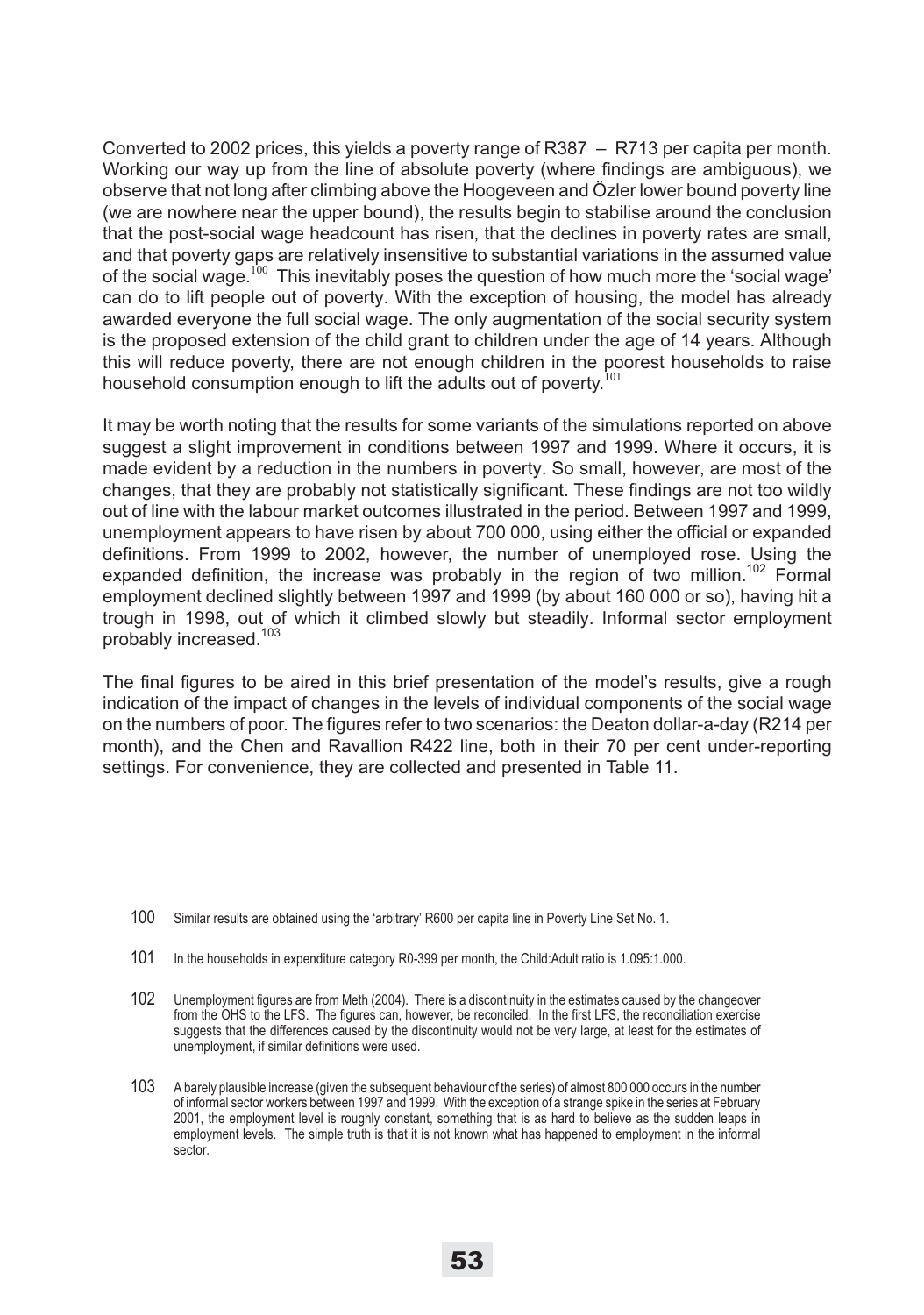|                                                                  | Numbers (1000s) raised above |       | Value of transfer(R billions) |       |
|------------------------------------------------------------------|------------------------------|-------|-------------------------------|-------|
| Poverty line                                                     | R 214                        | R 422 | R 214                         | R 422 |
| Pensions and<br><b>CSG</b>                                       | 1710                         | 360   | 8.8                           | 10.6  |
| Electricity                                                      | 340                          | 80    | 0.5                           | 0.9   |
| Water                                                            | 260                          | 60    | 0.3                           | 0.7   |
| Transport                                                        | 270                          | 60    | 0.4                           | 0.7   |
| Housing (Subsidy)                                                | 1150                         | 260   | 1.7                           | 3.2   |
| Health                                                           | 1180                         | 130   | 2.1                           | 3.4   |
| <b>Total - Listed</b><br>benefits                                | 4910                         | 950   | 13.8                          | 19.5  |
| <b>Source:</b> Own calculations in spreadsheet Social Wage-4.xls |                              |       |                               |       |

### **Table 11: Impact of individual components of social wage on poverty**

A few words of caution are necessary before looking at the figures in Table 11. In the first place, they are extracted from the zero-error social wage estimates. In the second, the method used to estimate the values of the transfers is rough and ready, consisting as it does of the difference between the poverty gaps with and without the benefit under consideration. Even so, its results appear to be within striking distance of the social security administrative data. About 57 per cent (R8.6 billion) of the total payout of the R15 billion on old age pensions accrued to people in the bottom two expenditure categories. The total amount paid out for child support grants looks as though it would have been in the region of about R3.7 billion. If about two-thirds of this accrued to people in the bottom two expenditure categories, then the figure of R10.6 billion as total pension and CSG payout would be roughly correct.<sup>104</sup>

Having established the pedigree of at least some of the results, we observe that the most striking of them is the huge number of people lifted out of absolute poverty by the two cash grants for which verifiable data are readily available; state old age pension and the child support grant. Next in line are health and housing, whose combined effect is even greater. Although individually, the other components of the social wage do not have much of an effect on the numbers in poverty, taken together, they do contribute to the achievement of the substantial impact the social wage has, if only at the R214 per month mark.

The true extent to which South Africa's anti-poverty policies have been able to counter absolute poverty must, however, remain conjectural – data with which to make a more precise assessment are not available. It seems likely that the anti-poverty measures have

<sup>104</sup> See spreadsheet 'wklshhofun02b.xls', worksheet 'Raw data (Nos)'.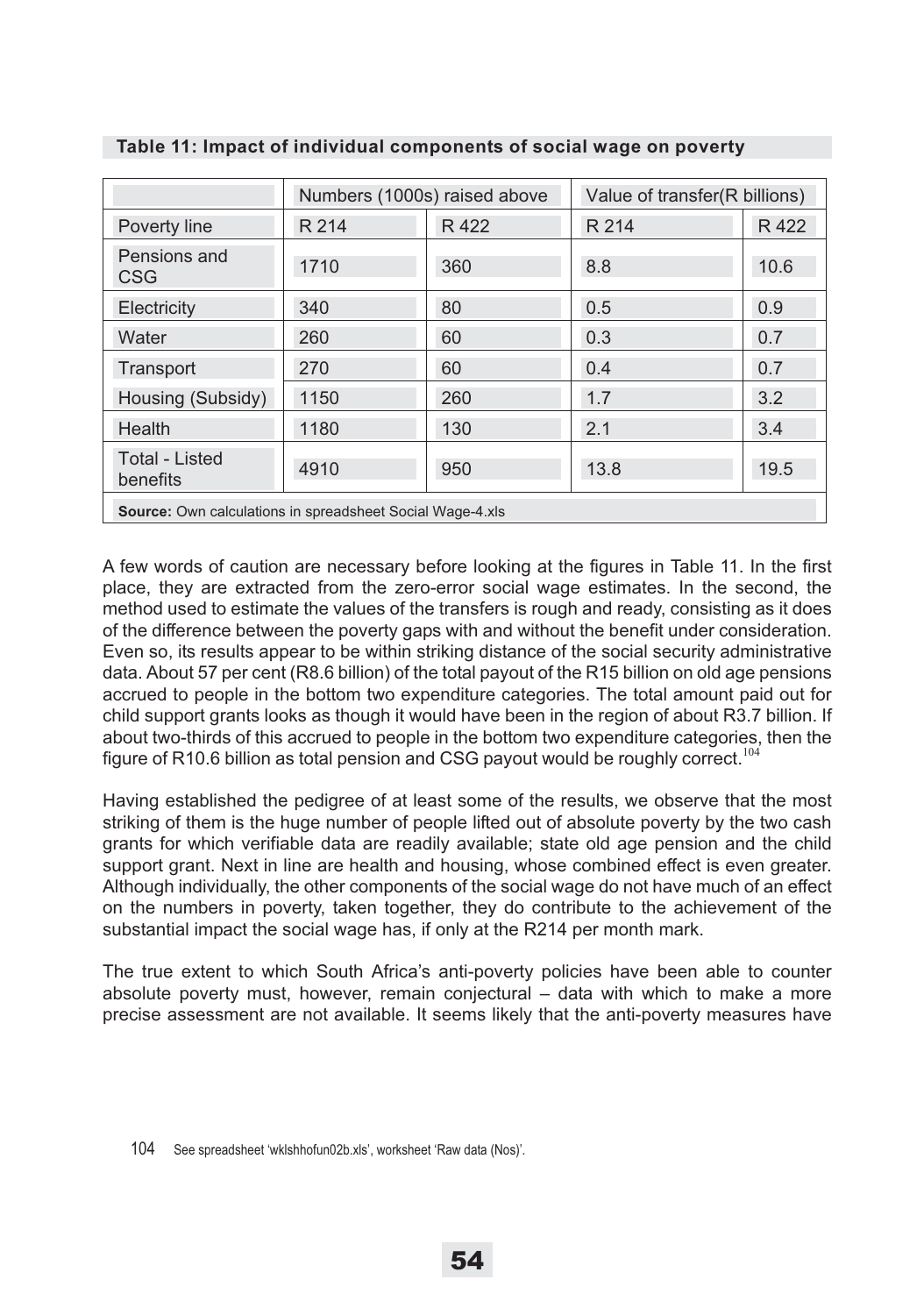had, as it were, to run simply to stay still.<sup>105</sup> The likelihood of even the lowest of the observed poverty rates being halved by 2014 by social security policy of the existing stripe (the social wage) is slender.

There are two possible ways in which the values of the transfers that lift people out of poverty may be increased: one 'real and the other 'artificial'. The real method entails increases in the value of some or all of the components of the social wage. The artificial method requires corrections in the values of the components of the social wage where these have been under-estimated. The latter method has already been tried. It is, of course, possible to raise the error level still higher.<sup>106</sup> To examine the impact of the former, anyone so inclined may go back to the model and insert their own values.

The two areas of greatest promise are health and housing (pensions and child support grants are, as we have seen, almost fully accounted for). The allowance for health care seems generous, as does that for housing (scaled in proportion to the number of subsidies granted). Since we are dealing with income poverty, the poverty reducing capacity of any component of the social wage is the extent to which it is 'bankable', i.e., the extent to which it increases potential private consumption. As to increases in the value of state expenditure, if the demographic changes discussed above are real, and not merely an artefact of the data, then poverty eradication using existing policies is going to become harder. Raising the age of eligibility for the child support grant will have a substantial effect. Unfortunately, much of this will bypass households in the bottom expenditure category, where the child:adult ratio is low. Pensions will grow as the population ages, but once again, the poorest households are poor precisely because they do not have a pensioner in the household. Further efforts to distribute more housing subsidies will help, but by enough to make a sizable contribution to the achievement of the MDG? Recall now that we are talking here about the absolutely poor – as the poverty line is raised to reflect a more humane standard of living (still leaving people very

<sup>105</sup> Our ignorance about the precise numbers of people in absolute poverty – are there 11.3 million such unfortunates, or are there 17.1 million of them? – is a serious problem. No effort should be spared in designing and implementing surveys that reduce this ignorance to a minimum. When official statisticians are caught napping by large errors, they can (and do) take refuge behind the claim that absolute levels do not matter too much as long as trends are accurately captured. This may be the case (in some instances) for the national accounts – it certainly cannot be true for poverty estimates. The precise number of poor, and the depth of their poverty matters greatly to the poor, and should do to policymakers as well.

<sup>106</sup> This is easily done in cell B68 of worksheet 'Front page' in spreadsheet 'SocialWage-4SW.xls'.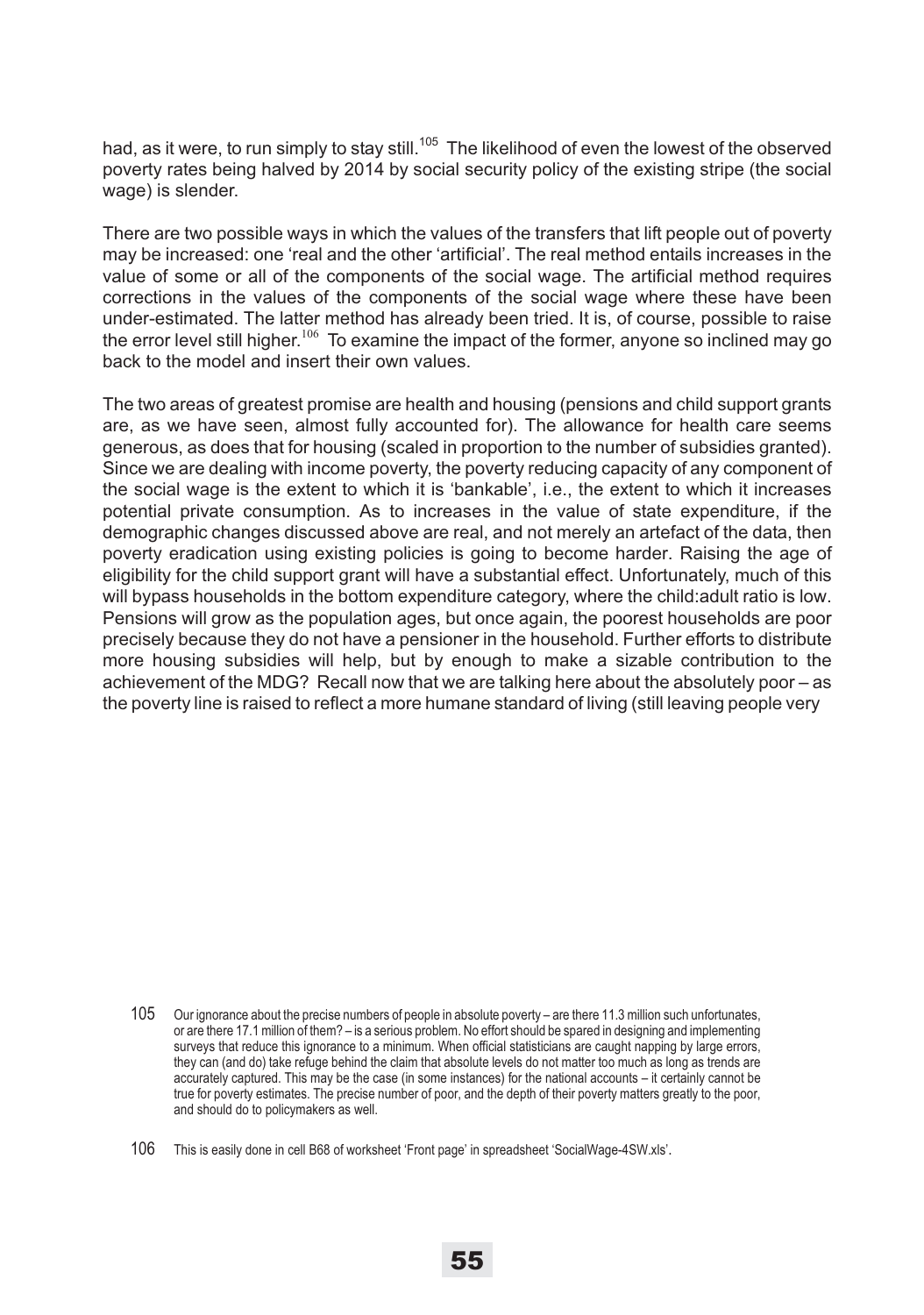poor), poverty reduction becomes more difficult.<sup>107</sup> The intensity of poverty (the poverty gap) becomes increasingly important – the greater the gap, the less the impact of the social wage on poverty levels.

## **Conclusion: And now, what?**

As political rallying cries, commitments to loosely specified goals such as halving unemployment or halving poverty, have a certain appeal. When social scourges reach epidemic proportions, as they have in South Africa, the repeated invocation of the promise to halve one or the other, or both, may be of comfort, if not to those directly affected, then at least to those who worry over such things. Unless given greater precision, however, their value as indicators of what policy is supposed to achieve, is negligible. There is an interesting similarity between the setting of goals that are at once, too precise and too ambitious, and goals that by their lack of precision altogether are capable of different interpretations. Reflecting on the failure of GEAR to deliver economic growth of six per cent per annum and 400 000 jobs a year by 2000, Friedman argues that:

> "… raising expectations which cannot be met is not a cost-free exercise – indeed, it risks destroying over time precisely the confidence which the over-cheery projections are meant to create. Just as inflation targeting and Manuel's precise deficit reduction targets always run the risk of eroding confidence by setting an over-ambitious government goal and ensuring that failure to meet it obscures real progress, so, it could be argued, did Gear's growth and job creation targets create unnecessary political opposition to government's current macroeconomic strategy by fostering unrealistic expectations of what could be achieved by the proposed policy path."(2004, p.186)

In the absence of clarity over the meaning of the halving unemployment and halving poverty goals, people are likely to take it into their heads to interpret these goals in particular ways. What the consequences are of a failure to meet these imagined goals is difficult to say  $-$ 

107 For what it is worth, a simulation exercise by Hanmer and Naschold (2003) found it unlikely that the high inequality sub-Saharan African countries would achieve the poverty halving goal by 2015. Those among them that switched to a 'broader-based' (more labour intensive) growth path required real average annual per capita growth in GDP of 3.5 per cent to do so. Countries in which the growth path did not change required a staggering 10.4 per cent per capita GDP growth to halve poverty (2003, p.269). Optimism about South Africa's growth prospects is a recurrent refrain in the popular and financial press. It is not obvious that this is justified. Lewis' (2001) paper put feasible GDP growth over a decade at about four per cent per annum on average. Even if the population growth rate falls to say, one-an-a-half per cent per annum, that would still only yield per capita GDP growth of about two-and-a-half per cent per annum. Where for Lewis, skills are a major constraint, for Leftwich (2000), the form of the state itself limits growth possibilities. He describes South Africa (and Venesuela) as "Class-compromise non-developmental democracies" (p.182), using the term 'non-developmental' to exaggerate the differences in growth possible in such democracies, and the "dynamic growth achievements of dominant-party and coalition democracies ..." (p.182). Outlining a number of problems facing class-compromise states, he argues that they illustrate "why, *ceteris paribus*, [such states] are likely to have slow and limited developmental rates and why the agreements comprising these democracies tend to be so conservative in practice" (p.186).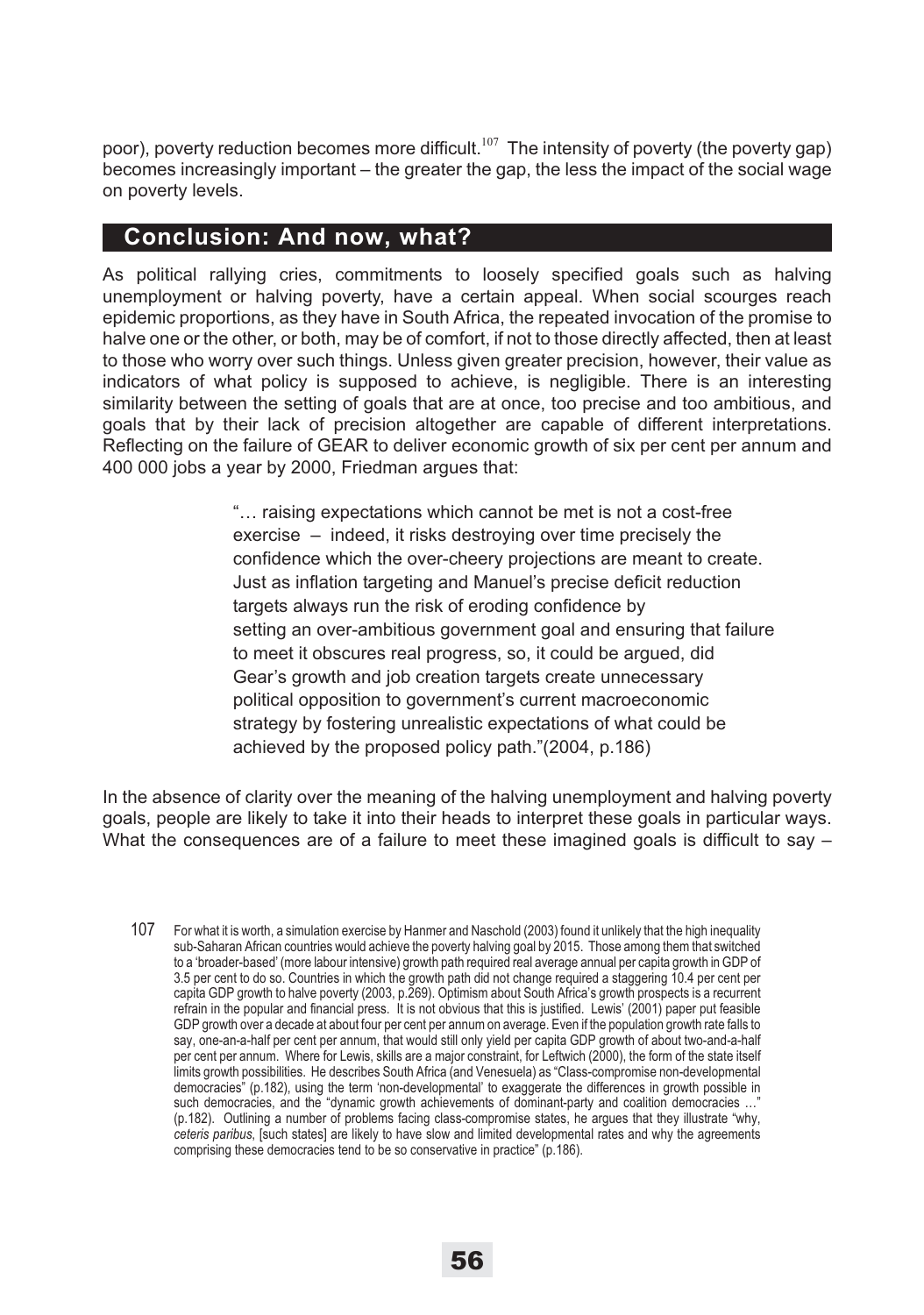cynicism, frustration and disappointment are some obvious contenders. We have seen Deaton (2003a) arguing in favour of the use of dollar-a-day poverty line, not because of its accuracy, but because of its rhetorical nature – it is useful because it has come to be accepted as a 'trademark' of poverty. By analogy, there is probably some merit in using catchy slogans as mobilising devices for campaigns such as the attacks on poverty and unemployment. The question is one of what goals should be formulated.

Considering first the unemployment target, this study has shown that as far as can be ascertained, neither government nor its social partners appear to have given serious consideration to what is entailed in the making of such a commitment. Since a choice has not, apparently, been made among the possible contenders for halving, no credible estimates of the numbers involved in such an exercise can be made. The three major variables that determine the rate of unemployment are:

- The rate of growth of the potential workforce
- The participation rate
- The rate of growth of employment

Over the first of these variables government has little or no control. Participation rates are affected by social protection policy (the introduction of unemployment benefits, for example, could encourage people to switch their labour market status from 'not economically active' to 'unemployed'). The rate of growth of employment in the private sector can be influenced indirectly. Speeding up the rate of job creation beyond the meagre achievement of the past decade is, however, no simple task. Over employment creation in the public sector, government has, of course, much greater control. With the exception of the planned expanded public works programme (EPWP), government's goal in recent years has been rather a reduction than an increase in public sector employment levels.

Given (a) the confusion shown to exist in the official statistics about participation rates, (b) the difficulties of guessing what these are likely to be in the future, and (c) the problem of guessing, in the face of the AIDS epidemic, the rate of growth of the potential workforce, it is a difficult matter even to hazard a guess at the number of jobs that would have to be created to achieve the halving goal. Simulations performed on the somewhat flaky information available suggest that at best, halving the official rate of unemployment would require their number to fall by about 1.5 million. To achieve this might require some seven million jobs to be created between now and the year 2014. Attempting to halve the number of according to the expanded definition, might demand as many as 11 million new jobs, a tall order.

The sensible thing to do is to re-open the debate, this time with a full set of simulations of possible outcomes placed before the participants. Only after these have been critically examined, should consideration be given to the setting of goals. In all likelihood, once the relevant figures have been scrutinised, the social partners will recognise the futility of attempting to set goals of this type. Once this is acknowledged, backing away from a meaningless promise with good grace, will be possible. Enough is known about unemployment and the variables associated with it, to make possible the early convening of a meeting of those most concerned (the people and organisations normally referred to by that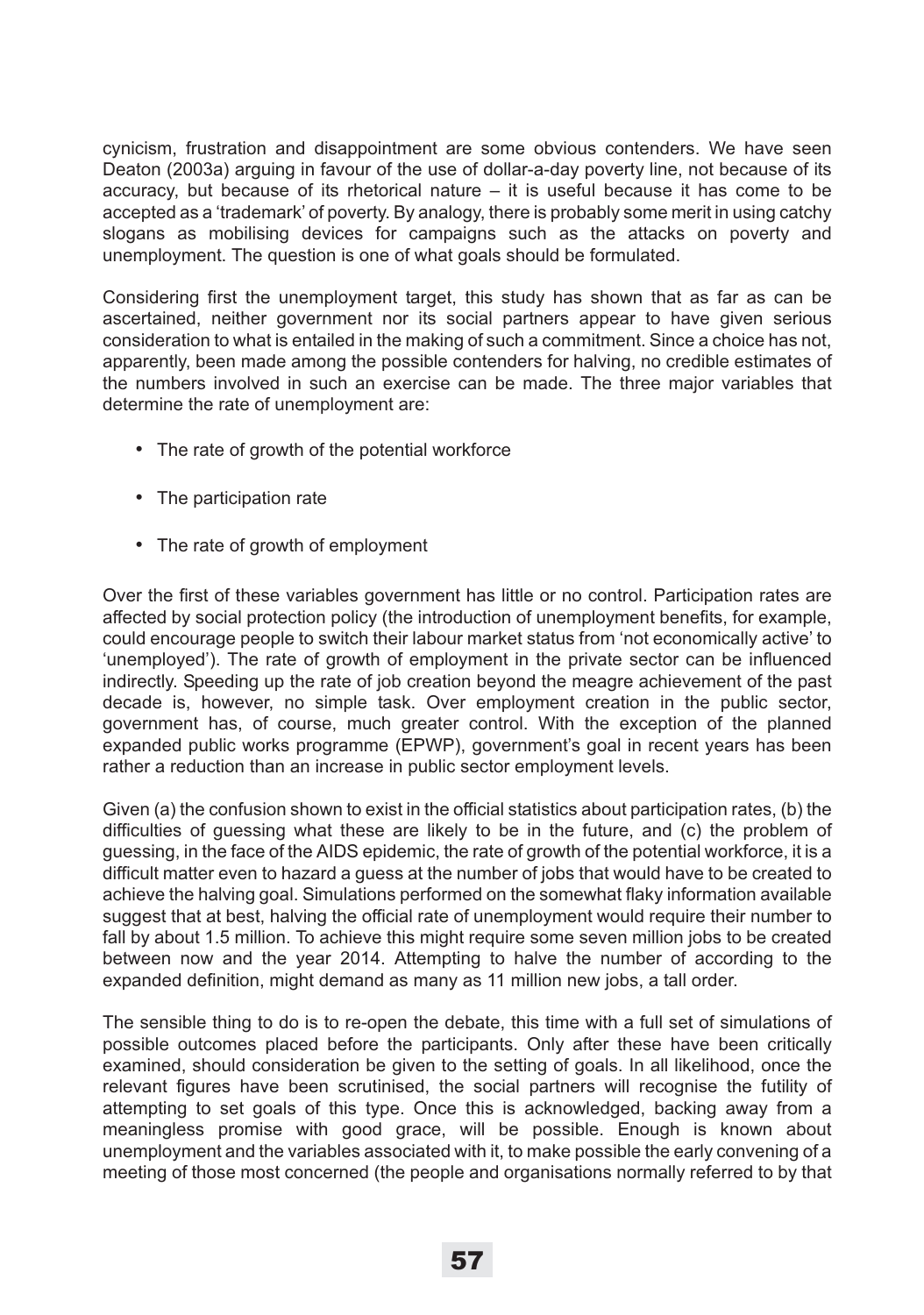awful term, the 'stakeholders'). It should not be difficult to persuade them that a sensible approach to the unemployment problem would be to agree on an attainable goal, rather than to engage in pipe-dreaming (as should have been done with GEAR).

Although this is not the place to explore 'attainable goals 'at any length, it is worth noting that pointers to the area in which such a goals might lie, are provided by the analysis above, that suggests which of the variables that determine unemployment levels are most susceptible to the levers of policy. Obviously, everything that can be done to foster private sector employment creation should be done. The prospects for success need, however, to be measured against past performance and realistic assessment of future possibilities rather than political wishful thinking. As far as public sector employment creation is concerned, the only growth in jobs is likely to be indirect, resulting from the expanded public works programme (EPWP).<sup>108</sup> Critical analysis conducted by McCord (2004) suggests that the EPWP, in its present form, is too small to make much of a dent on unemployment.

The insight that participation rates can be influenced by social protection policy should lead directly to a consideration of forms of social protection that would not have the undesirable effect present in the example given above, namely, that of stimulating entry into the labour market merely to claim a social grant. One form of social protection policy that does not exert such a perverse incentive springs immediately to mind the Benefit Transfer Programmes (BTP) promoted for many years by Dennis Snower (1995a, 1995b). The vouchers he suggested as an alternative to unemployment benefits could be used to reduce the costs to employers of providing employment with meaningful training. A South African version of this could commence by introducing a very modest social grant for all potentially economically active people. As the co-operation of employers is secured, the grant could be 'cashed in' by those seeking employment, who, in addition to receiving the grant and undergoing training, would be paid a wage. Those who choose not to seek employment via this route would continue to receive the grant. Participating employers, in addition to being able to pay a lower wage (by virtue of the grant system) would also be able to claim credit from the state for the training provided. A scheme such as this would achieve the dual aims of (a) providing social protection to the mass of people who currently drop straight through the large holes in South Africa's social protection system, and (b) reducing the cost of all labour by means of a generalised wage subsidy.109 The requisite social institution within which the suggestions above may be considered already exists in the form of the National Economic Development

- 108 There will be a modest increase in the number of jobs in the construction sector because of the switch to more labour-intensive methods. For the rest, if the programme is to have a major impact, it will have to offer more than short-term employment with a genuflection towards training. In general, PWPs will not create significant skills or entrepreneurs. As a means of relieving poverty they will only be effective if the jobs offered are of relatively long duration (years rather than months). Although the private sector may be the nominal employers of those taking part in the programme, they will be indirectly employed by the state, almost as though it were outsourcing certain services. Confusion about what can be achieved by the EPWP, revealed by McCord's work, suggests that a thoroughgoing review of the project is required, and that before the programme has even begun.
- 109 The introduction of a benefit transfer programme was suggested by the members of the task team appointed by the Minister of Labour to examine the workings of the Unemployment Insurance Act (Meth, Naidoo and Shipman, 1996).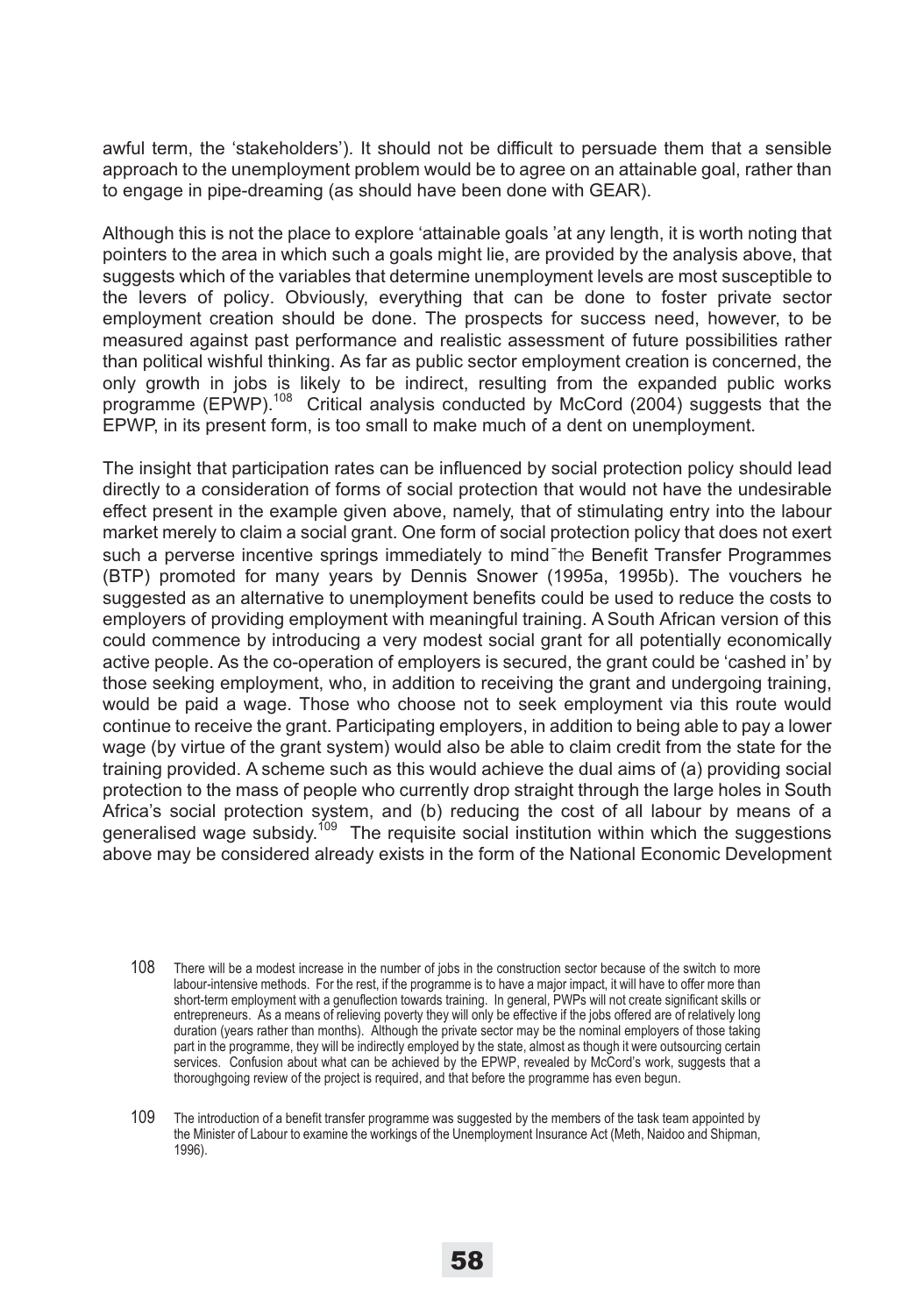and Labour Council (Nedlac). All that is required is that the discussion above make its way onto the agenda of that august body.

Poverty is a somewhat different matter. Not only does government have the capacity to influence the number of poor directly (in particular, through the social grant system),  $110$  the number of poor, and the severity of their poverty, can, in principle, be determined with some precision. The fact that these have not been is an indictment of all concerned. Calls for 'more research' may elicit groans, and reasonably so – the appeal being sometimes little more than thinly disguised self-interest at work. That would clearly not be true in the present case. The problem of poverty is of such overwhelming importance, that no effort should have been spared in addressing the difficulties raised above. Government is plainly delinquent in having failed to comply with the Copenhagen Programme of Action stipulation of building an appropriate poverty line (that should have been done by 1996). Its efforts to monitor and evaluate its anti-poverty policies are also not beyond criticism. Statistics South Africa may be criticised for failing to design and implement surveys that would enable poverty to be measured with greater precision. The institution is wary of researchers who use social surveys for purposes other than those for which they are designed,  $111$  yet it has made no effort to introduce a survey specifically tailored to discovering the (changing) extent of poverty (and inequality). Poverty, as if anyone needed reminding, is public enemy number one. The academic community could have made greater efforts to solve the child cost ratio and household economies of scale problems.<sup>112</sup> It could also have devoted more time to addressing the social wage problem.<sup>113</sup>

- 110 Whether it has the will to do so is, however, a different matter altogether.
- 111 Statements to this effect were made more than once by Dr Ros Hirschowits of Statistics South Africa at the workshop on poverty held in Pretoria on 28<sup>th</sup> – 29<sup>th</sup> June 2004. The point is well taken<sup>—</sup>there are problems involved in doing time series analysis on cross-section data. When, however, there is nothing else available, one has little choice in the matter. Incidentally, Income and Expenditure Surveys (IESs), useful in the past for reweighting the CPI, as well as for making poverty and inequality estimates, will henceforth be more amenable to the former, than the latter purpose. In the past, the IES was tied to the OHS (1995) or the LFS (2000). This link will not be maintained in the 2005 IES.
- 112 The pioneering efforts of the compiler of the Household Subsistence Level estimates, Prof. Potgieter, should have stimulated research aimed at the admittedly hard job of pinning down these two variables. It is ironic, but perhaps predictable, that the impetus to the most substantial research into the cost of living in South Africa should have come from the business community. Both the Bureau for Market Research (BMR) in the University of South Africa (UNISA), which estimates the value of the 'Minimum Living Level' and its more generous cousin, the 'Supplemented Living Level' and Prof. Potgieter's unit in the University of Port Elisabeth, which publishes the 'Household Subsistence Level' and its more generous counterpart, the 'Household Effective Level', depend heavily on corporate support.
- 113 In the magisterial "Measuring Poverty in South Africa", Woolard and Leibbrandt (2001) steer clear of the social wage. They note that for measuring wellbeing: "... a person's standard of living is generally taken to depend only on the consumption of *market* goods. While the limitations of this approach are well documented … the problems involved in valuing access to public goods are enormous. It is thus to a large extent for pragmatic reasons that current consumption or current income is used as the indicator of wellbeing." (2001, p.42, emphasis in original) Further on they observe that: "The choice of private consumption expenditure (PCE) per adult equivalent as an appropriate welfare measure has a strong theoretical as well as intuitive appeal." (2001, p.43)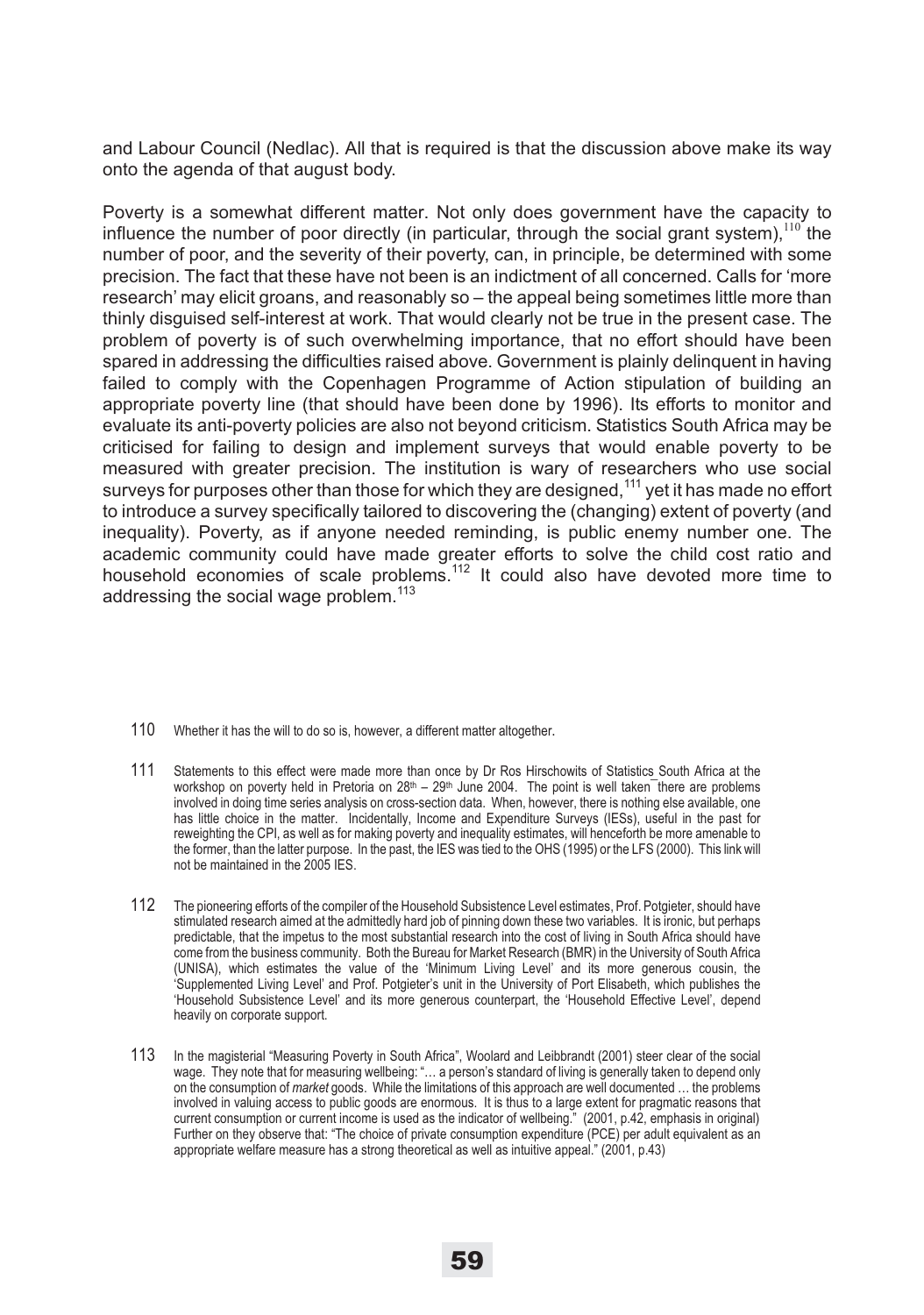If one played devil's advocate and accepted the most recent World Bank PPP, the absolutely poor (post social wage) could number as few as 700 000 (Table 3). By contrast, taking the Deaton (1997) dollar-a-day estimate, and assuming that the social wage was perfectly targeted (and that the error level in the social wage estimates was zero), could leave us with 16.5 million below the line that identifies the absolutely poor (Table 4a). Even if one did not play games like this, the range of ignorance is still unacceptably high. Table 5a does suggest, after all, that the post-social wage headcount could have been as low as 12.1 million in 2002 (11.3 million if the social wage is under-valued in the simulation model by 25 per cent). Which, if any, of these figures is correct, is a matter of no little importance. Compounding the difficulties of estimating the extent of the problem is the confusion that exists about the social wage. Once again, government has been remiss – this time, by its failure to approach the problem of estimating the overall impact of its anti-poverty policies on the poor, in a more systematic (and energetic) manner. At least one of the studies it has commissioned so far serves, if anything, only to heighten the confusion. Claims made by government about the reduction in inequality consequent upon the 'introduction' of the social wage deserve nothing but contempt – they are an insult to the poor.

Where should we go from here? A first step might be to put the MDGs into a proper perspective. Clemens, Kenny and Moss (2004, p.1) suggest that for some developing countries, insistence on an ability to meet these goals when realistic assessment shows this not to be possible, may undermine relations with donors abroad and impede reform at home. Although such a fate is unlikely to befall South Africa, the ignorance of poverty levels at the starting point of the journey to meet the goals, and the demonstrable inability to measure progress towards meeting them, suggest that, as is the case with the poorer developing countries that cannot meet them:

> "The MDGs might be better viewed not as realistic targets but as reminders of the stark contrast between the world we want and the world we have, and a call to redouble our search for interventions to close the gap." (Clemens, Kenny and Moss, 2004, p.1)

Following this advice would permit a focus on the essential questions related to poverty eradication in South Africa. Priorities in this regard, I would submit, are the following:

- A debate about the 'official' poverty lines must commence forthwith. If it is indeed true that Statistics South Africa is sitting on a report which contains the proposed future poverty lines (Babita *et al*, 2003), then this report must be released immediately forthwith for general scrutiny. That scrutiny, it will be recalled, entails the poverty lines meeting the criteria of *scientific integrity* and *community credibility.*
- The creation of a new survey instrument (or the re-engineering of an existing instrument like the General Household Survey) that enables reliable estimates of changes in absolute poverty to be made
- Bound up with this is a need, caused by the growing size of the social wage, and its impact on incomes at the bottom end of the income distribution, to open a debate on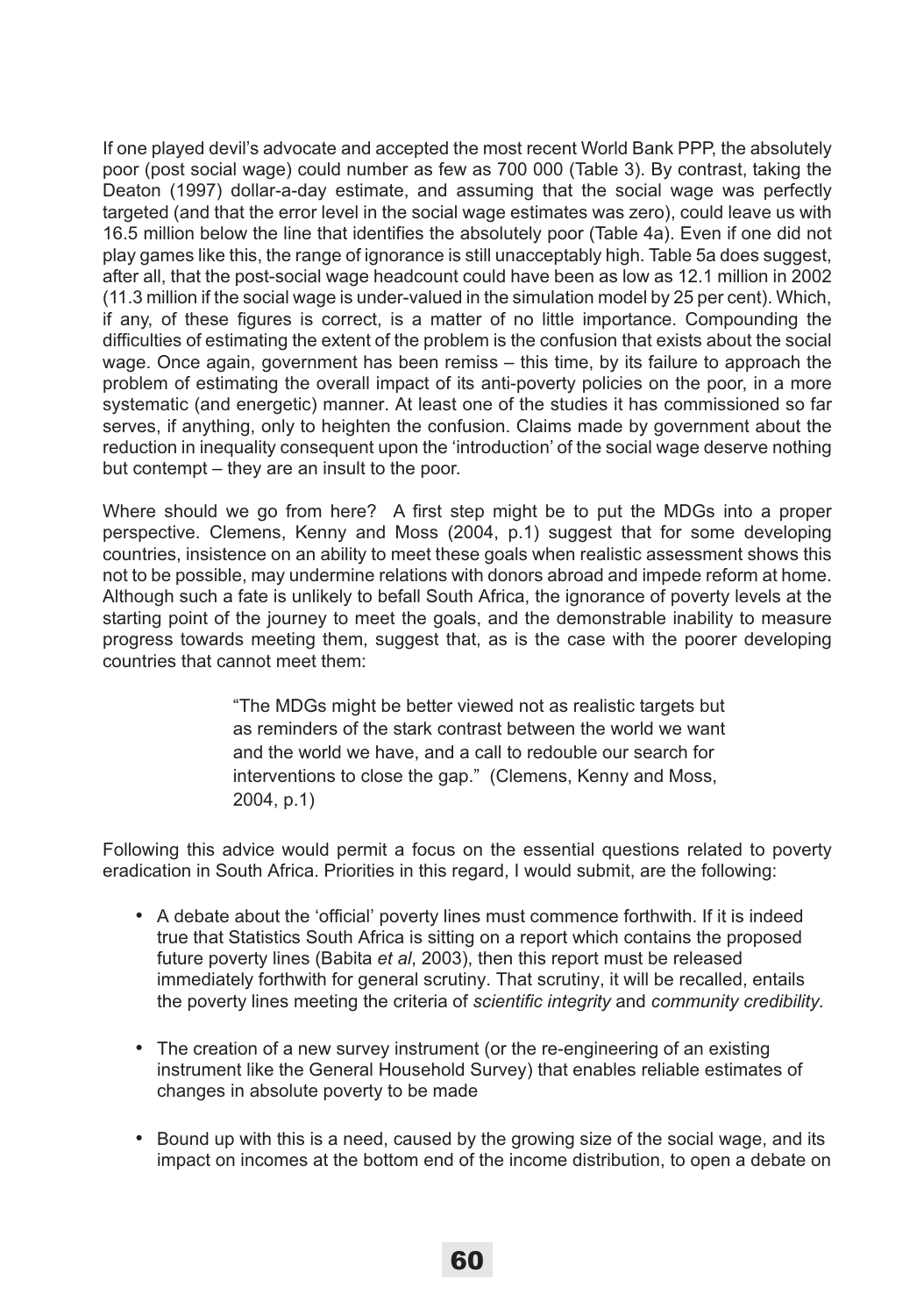the meaning of poverty along the lines proposed in Saunders (1998), and its measurement as suggested in Pyatt (2003).<sup>114</sup>

• Related in turn, is a social wage study supposedly being undertaken for government by the HSRC. Of such importance is this topic that it merits a heavy concentration of academic firepower on its redoubtable defences.

Until such time as satisfactory progress has been made with these endeavours, credible estimates of progress in the struggle against poverty at the level of the country as a whole will continue to be difficult, if not impossible to make.

114 Engagement with the work of Noble *et al* (2004) is also necessary.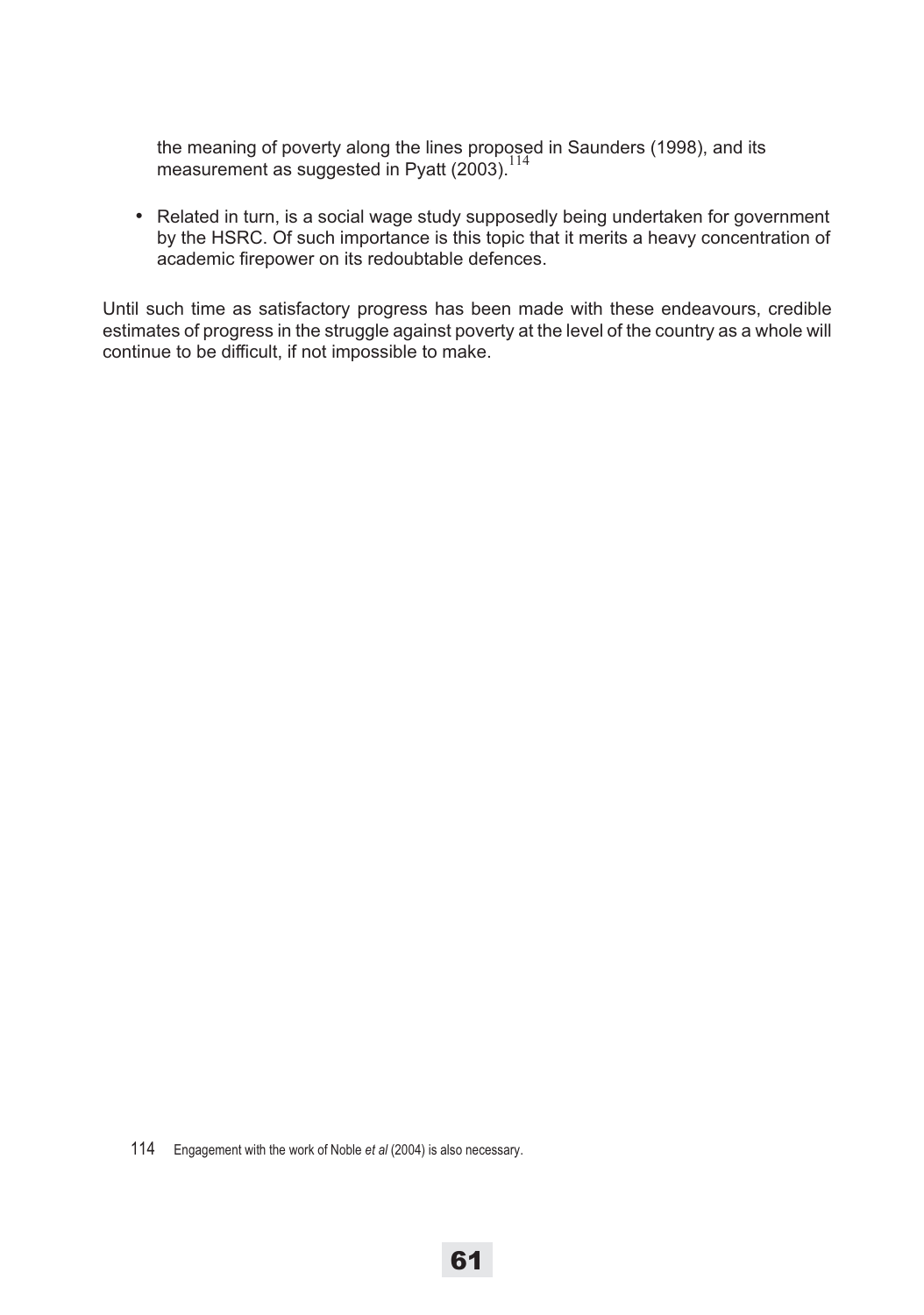### **References**

**African National Congress**. *Manifesto 2004: A people's contract to create work and fight poverty*. Downloaded from www.anc.org.za/elections/2004/manifesto-f.htm, 15th June 2004.

**African National Congress**. "Economic Transformation", National Policy Conference Discussion Papers, *Umrabulo* No. 16, August 2002, Referred to as ANC, 2002a. Downloaded from www.anc.org.za/ancdocs/pubs/umrabulo/index.html, 25<sup>th</sup> September 2003.

**African National Congress**. "Social Transformation: Fighting poverty and building a better life", National Policy Conference Discussion Papers, *Umrabulo* No. 16, August 2002, Referred to as ANC, 2002b. Downloaded from www.anc.org.za/ancdocs/pubs/umrabulo/index.html, 25<sup>th</sup> September 2003.

**African National Congress**. *Resolutions Adopted by the 51st National Conference of the African National Congress.* Referred to as ANC, 2002c. Downloaded from www.anc.org.za/ancdocs/history/conf/conference51/index.html, 25<sup>th</sup> September 2003.

**Ahmad, Sultan**. "Historical View of the International Comparison Program", World Bank, Washington, DC, 2003? Downloaded from: web.worldbank.org / WBSITE/EXTERNAL/DATASTATISTICS/ICPEXT/0, 18th June 2004

**Alderman, Harold; Babita, Miriam; Lanjouw, Peter; Makhata, Nthabiseng; Mohamed, Amin; Özler, Berk, and Qaba, Olivia**. "Combining census and poverty data to construct a poverty map of South Africa", in Hirschowitz (ed), 2000, pp.5-52.

**Altman, Miriam**. "Halving unemployment?", *HSRC Review*, 2(03), September 2004, pp.8-9.

**Atkinson, A B**. "The Institution of an Official Poverty Line and Economic Policy", Discussion Paper WSP/98, Welfare State Programme, London School of Economics, 1993. Cited in Saunders, 1998.

**Babita, Miriam, Özler, Berk; Shabalala, Nozipho and Thema, Harry**. "Changes in Poverty and Inequality in South Africa: 1995-2000", Unpublished manuscript, Statistics South Africa, 2003. Cited in Hoogeveen and Özler, 2004.

**Bhorat, H; Leibbrandt, Murray; Maziya, Musi; van der Berg, Servaas, and Woolard, Ingrid**. *Fighting Poverty: Labour Markets and Inequality in South Africa*, Cape Town: UCT Press, 2001.

**Black, R and White, H (eds)**. *Targeting Development*, London: Routledge, 2004.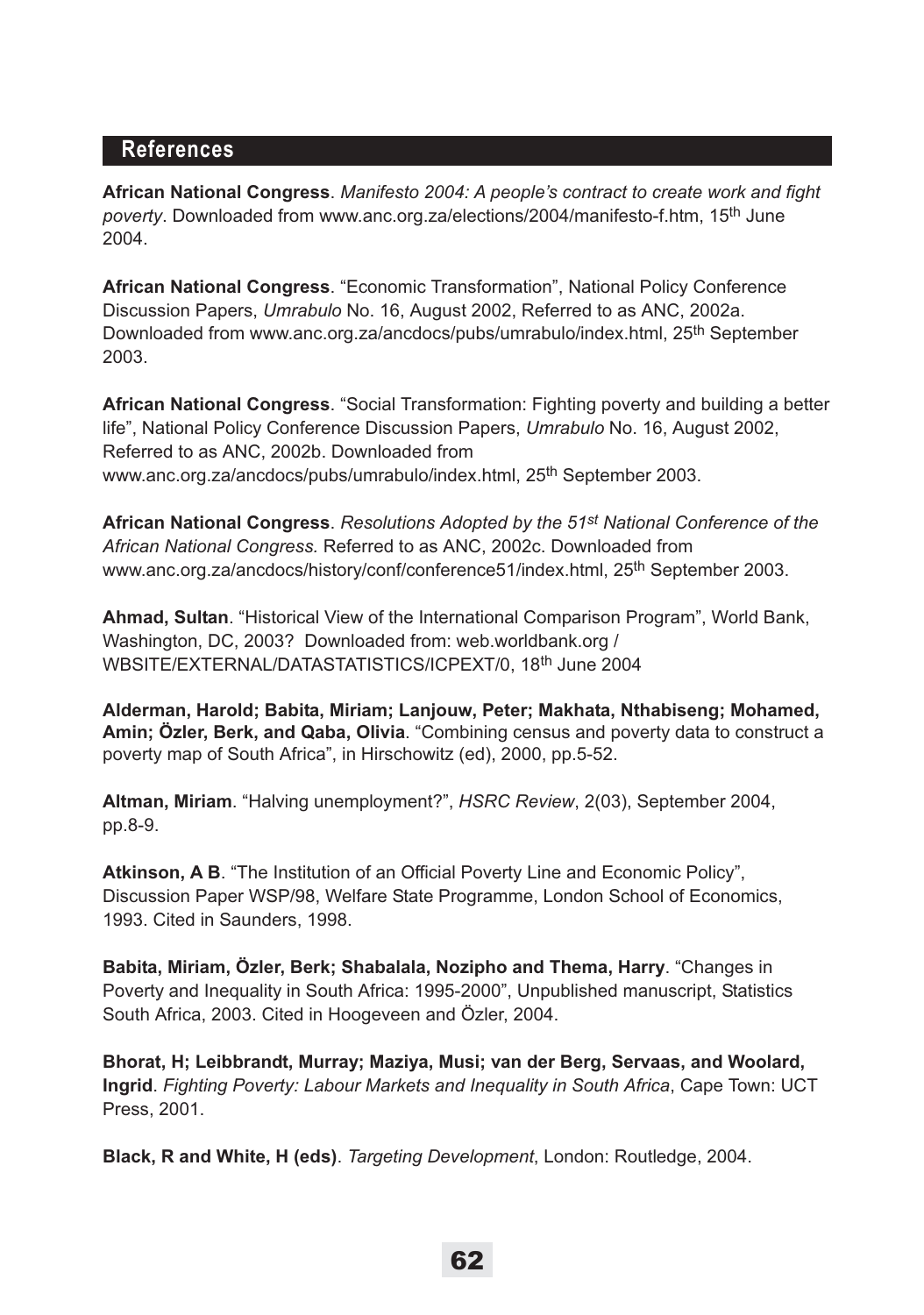**Booth, Anne and Mosley, Paul (eds)**. *The New Poverty Strategies: What Have They Achieved? What Have We Learned?* Houndmills, Basingstoke: Palgrave MacMillan, 2003.

**Casale, Daniela, Muller, Colette and Posel, Dorrit**. " 'Two million net new jobs': A reconsideration of the rise in employment in South Africa, 1995 – 2003", unpublished mimeo, University of KwaZulu-Natal, April 2004.

**Clemens, Michael A, Kenny, Charles J, and Moss, Todd J**. "The Trouble with MDGs: Confronting Expectations of Aid and Development Success", Working Paper Number 40, Center for Global Development, Washington DC, May 2004.

**Chen, Shaohua, Datt, G, and Ravallion, Martin**. "Is Poverty Increasing or Decreasing in the Developing World", *Review of Income and Wealth*, Series 40, 1994, pp.359-376.

**Chen, Shaohua and Ravallion, Martin**. "How did the World's Poorest Fare in the 1990s?", *Review of Income and Wealth*, Series 47, Number 3, September 2001, pp.283-300.

**Cornes, Richard**. "Measuring the Distributional Impact of Public Goods", in van de Walle and Nead (eds)., 1995, pp.69-90.

**Deaton, Angus**. *The analysis of household surveys: microeconometric analysis for development policy*, Washington DC: World Bank, 1997.

**Deaton, Angus**. "Counting the World's Poor: Problem and Possible Solutions", unpublished mimeo, Princeton University, 2000. Cited in Rao, 2003.

**Deaton, Angus**. "How to Monitor Poverty for the Millennium Development Goals", *Journal of Human Development*, 4(*3*), November 2003a, pp.353-378. Referred to as Deaton 2003a.

**Deaton, Angus**. "Measuring Poverty in a Growing World (Or Measuring Growth in a Poor World), NBER Working Paper 9822, Cambridge, MA: National Bureau of Economic Research, July 2003. Downloaded from www.nber.org/papers/w9822. Download date: 26<sup>th</sup> February 2004. Referred to as Deaton 2003b.

**Demery, Lionel**. "Benefit incidence: a practitioner's guide", World Bank, Poverty and Social Development Group, Africa Region, July 2000.

**Department of Provincial and Local Government** (Atkinson, D and Everatt D). A National Monitoring Framework for South Africa, Pretoria, 2001.

**Department of Social Development**. *National Report on Social Development, 1995 – 2000*. Pretoria: June 2000. Referred to as DSD, 2000.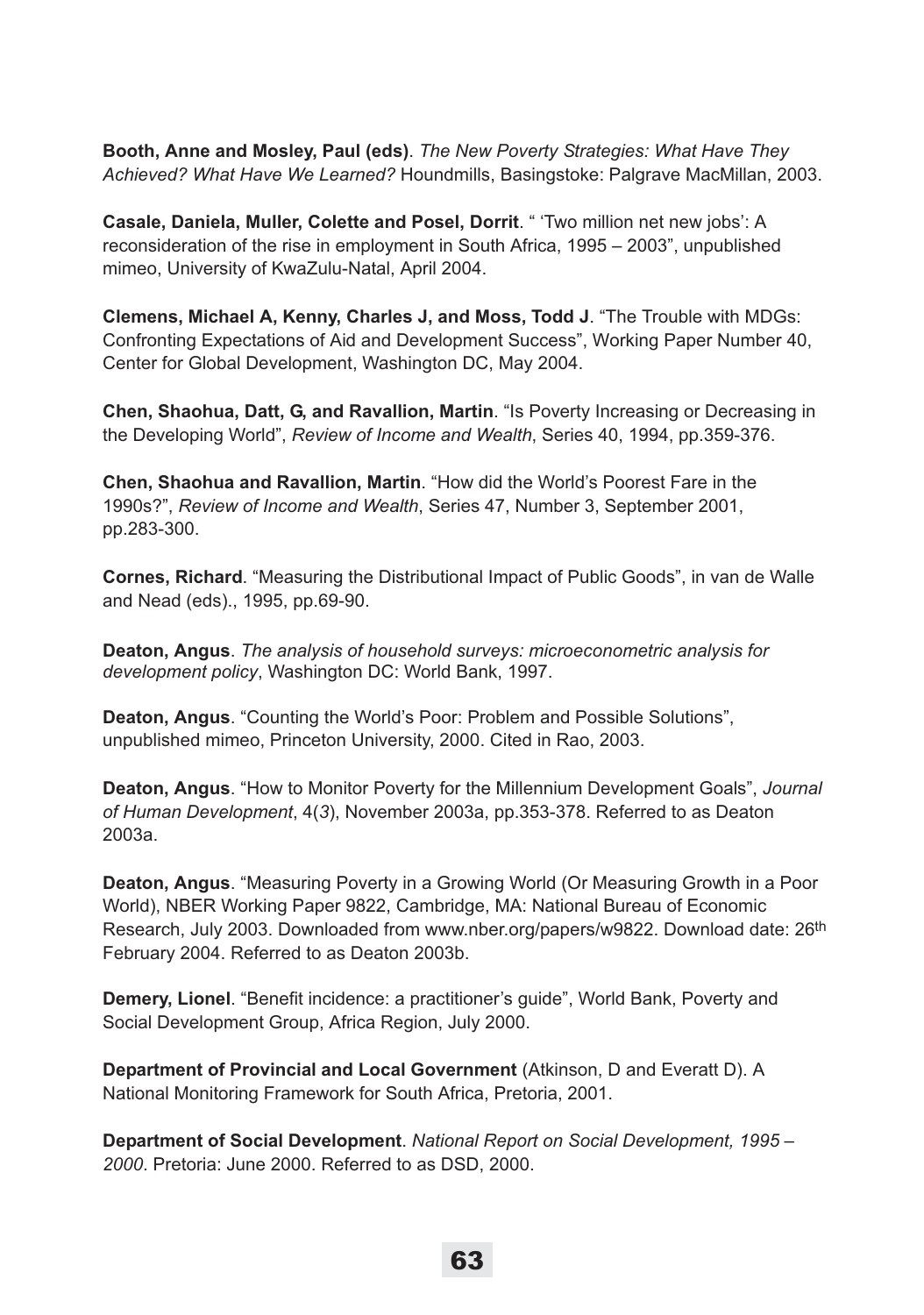**Department of Social Development**. *Strategic Plan 2002/03 – 2004/05*. Pretoria: June 2000. Referred to as DSD, 2002.

**du Toit, Andries**. "Some objections to the export of 'social exclusion' talk: A case study of chronic poverty in South Africa's deciduous fruit export sector", unpublished mimeo, Programme for Land and Agrarian Studies (PLAAS), University of the Western Cape, 2004.

**Everatt, David**. "The Politics of Poverty", *Development Update*, Vol. 4(*3*), 2003, pp.75-99.

**Fedderke, Johan, Manga, Jeenesh and Pirouz, Farah**. "Challenging Cassandra: Household and Per Capita Household Income Distribution in the October Household Surveys 1995 – 1999, Income and Expenditure Surveys 1995 & 2000, and the Labour Force Survey 2000", unpublished paper, University of Cape Town, July 2004.

**Fraser-Moleketi, Geraldine**. "Government's Response to the Poverty and Inequality Report", paper presented at the Conference on Poverty and Inequality, Midrand, June 1998.

**Friedman, Steven**. "An Act of Will: Manuel and the Politics of Growth", in Parsons (ed), 2004, pp.173-196.

**Kanbur, Ravi**. "Growth, Inequality and Poverty: Some Hard Questions", January 2004, downloaded from www.people.cornell.edu/pages/sk145, 1st June 2004.

**Keswell, Malcom and Poswell, Laura**. "How Important is Education for Getting Ahead in South Africa?", Centre for Social Science Research, University of Cape Town, CSSR Working Paper No. 22, December 2002.

**Hanmer, Lucia and Naschold, Felix**. "Attaining the International Development Targets: Will Growth be Enough", in Booth and Mosley (eds), 2003, pp.253-279.

**Hirschowitz, Ros (ed)**. *Measuring poverty in South Africa*, Pretoria: Statistics South Africa, 2000.

**Hirschowitz, Ros, Orkin, Mark and Alberts, Piet.** "Key baseline statistics for poverty measurement", in Hirschowitz, (ed), 2000, pp.53-81.

**Hoogeveen, Johannes G, and Özler, Berk**. "Not Separate, Not Equal: Poverty and Inequality in Post-Apartheid South Africa", Draft paper, World Bank, February 2004.

**Leftwich, Adrian**. *States of Development: On the Primacy of Politics in Development,* Cambridge: Polity Press, 2000.

64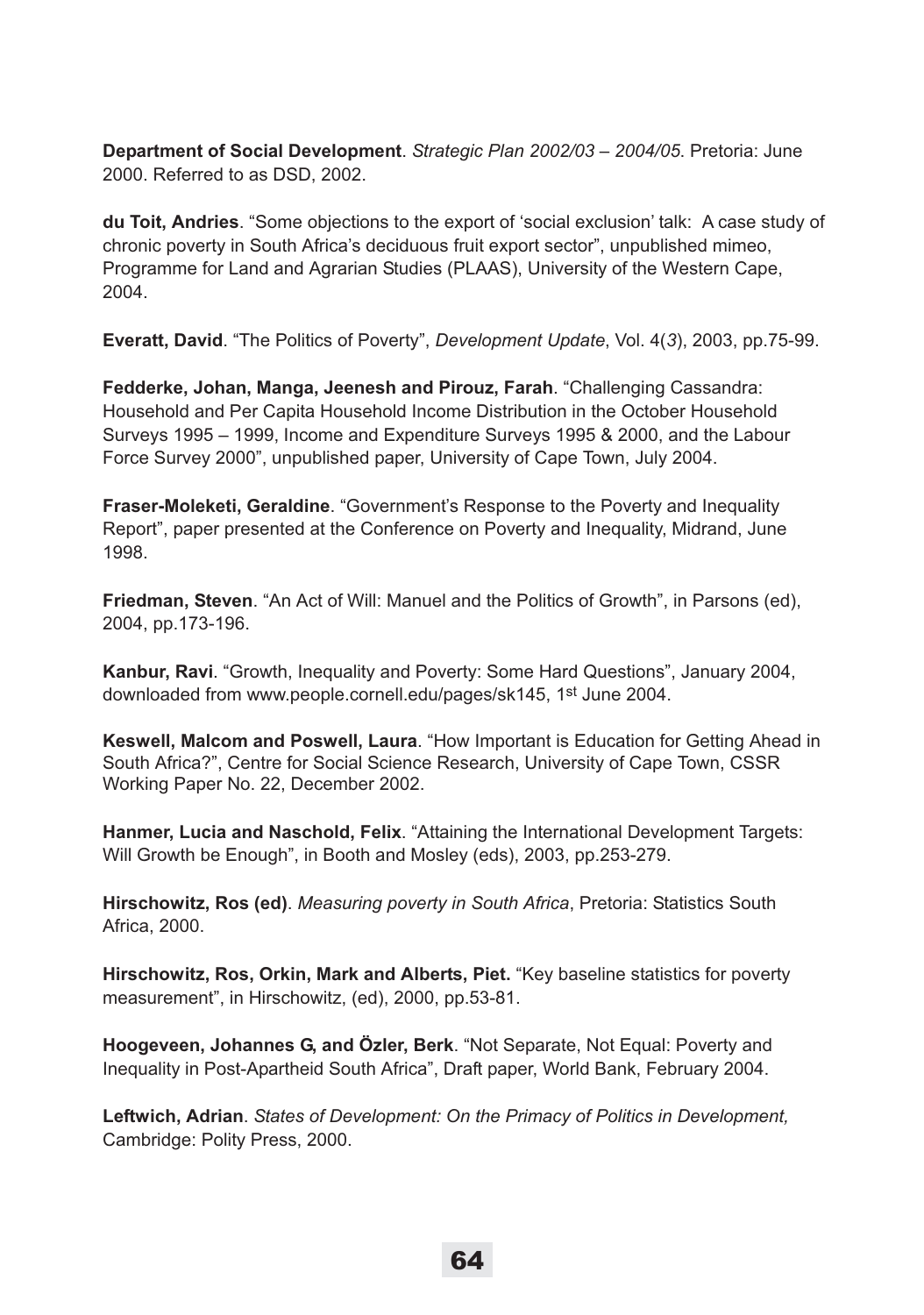**Leibbrandt, Murray; Woolard, Ingrid, and Bhorat, H,**. "Understanding Contemporary Household Inequality in South Africa", in Bhorat *et al* (eds), 2001, pp.21-40.

**Lewis, Jeffrey D**. "Policies to Promote Growth and Employment in South Africa", World Bank Southern Africa Department, *Discussion Paper* 16, July 2001.

**Maxwell S**. 'Lost in Translation? Implementation Constraints to Results-Based Management' in UNDP/DFID. (forthcoming, provisional title/publisher) *Enhancing Development Effectiveness: A New Focus on Managing for Results*. New York: Earthscan. Referred to as Maxwell 2004a.

**Maxwell, Simon**. "Heaven or Hubris: Reflections on the New 'New Poverty Agenda' " in Black and White (eds), 2004b.

**May, Julian,** *et al*. "Poverty and Inequality in South Africa: Report prepared for the Office of the Executive Deputy President and the Inter-Ministerial Committee for Poverty and Inequality", Final Report, 13 May 1998, downloaded from www.polity.org.za/govdocs/reports/poverty.html, 15<sup>th</sup> June 2004. Referred to as May *et al*, 1998a.

**May, Julian,** *et al*. "Poverty and Inequality in South Africa: Report prepared for the Office of the Executive Deputy President and the Inter-Ministerial Committee for Poverty and Inequality", Summary Report, 13 May 1998, downloaded from www.polity.org.za/govdocs/reports/poverty.html, 15th June 2004. Referred to as May *et al*, 1998b.

**McCord, Anna**. "Policy Expectations and Programme Reality: The Poverty Reduction and Labour Market Impact of Two Public Works Programmes in South Africa", Forthcoming Working Paper, Overseas Development Institute (ODI), London, 2004.

**Meth, Charles; Naidoo, Ravi and Shipman, Barry**. *Unemployment insurance and related coverage issues*, Report of the Task Team appointed by the Minister of Labour to review the UIF, December 1996.

**Meth, Charles**. "What has happened to poverty in South Africa as unemployment has increased?" (Version 5), draft manuscript, School of Development Studies, University of KwaZulu-Natal. September 2004, Referred to as Meth (2004)

**Mosley, Paul and Booth, Anne**. "Introduction and Context", in Booth and Mosley (eds), 2003, pp.3-17.

**Nedlac**. *Growth and Development Summit Agreement, 7 June 2003*, Johannesburg: National Economic Development and Labour Council (Nedlac).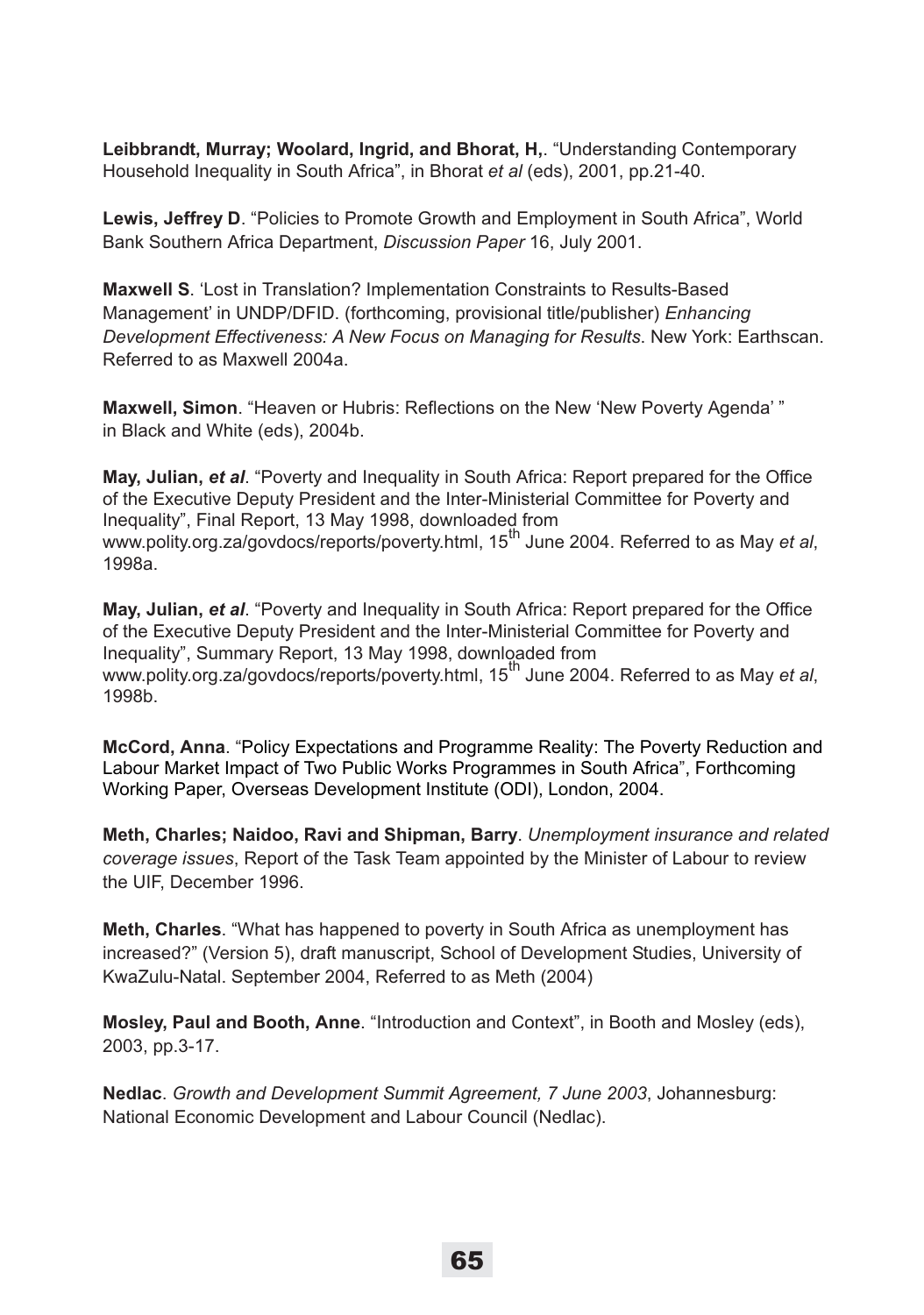**Parsons, Raymond (ed)**. *Manuel, Markets and Money: Essays in Appraisal*, Cape Town: Double Storey Books, 2004.

**Phillips, Sean**. "The Expanded Public Works Programme", paper presented at the conference "Overcoming Underdevelopment in South Africa's Second Economy", Pretoria, 28th-29th October 2004.

**Noble, Michael, Ratcliffe, Andrew and Wright, Gemma**. "Conceptualizing, Defining and Measuring Poverty in South Africa: An Argument for a Consensual Approach", unpublished paper, Centre for the Analysis of South African Social Policy, Department of Social Policy and Social Work, University of Oxford, June 2004.

**Rao, D S Prasada**. "PPPs for the Measurement of Global and Regional Poverty: Issues and Options", July 2003. Downloaded from web.worldbank.org/WBSITE/EXTERNAL/DATASTATISTICS/ICPEXT/0. 18<sup>th</sup> June 2004

**Ravallion, Martin, and Chen, S**. "What Can New Survey Data Tell Us about Recent Changes in Distribution and Poverty", *World Bank Economic Review*, 11(*2*), 1997, pp.357-382.

**Ravallion, Martin**. "Comments on Deaton's :Counting the World's Poor: Problem and Possible Solutions", Mimeograph, World Bank. Cited in Rao, 2003.

**Ravallion, Martin**. "Have we already met the Millennium Development Goals?", *Economic and Political Weekly*, 16 November 2002. Cited in Deaton (2003a)

**Ravallion, Martin, Datt, G and van de Walle, D**. "Quantifying Absolute Poverty in the Developing World", *Review of Income and Wealth*, Series 37, No. 4, December 1991, pp.345-361.

**Reddy, Sanjay and Pogge, Thomas**. "How not to count poor", mimeograph, Columbia University, 2002. Cited in Rao, 2003.

**Samson, Michael** *et al*. *The Social and Economic Impact of South Africa's Social Security System*, unpublished report prepared for the Department of Social Development by the Economic Policy Research Institute (EPRI), Cape Town, 2003.

**Saunders, Peter**. "Defining Poverty and Identifying the Poor: Reflections on the Australian Experience", Social Policy Research Centre Discussion Paper No. 84, June 1998.

**Saunders, Peter**. "Towards a Credible Poverty Framework: From Income Poverty to Deprivation", Social Policy Research Centre Discussion Paper No. 131, January 2004.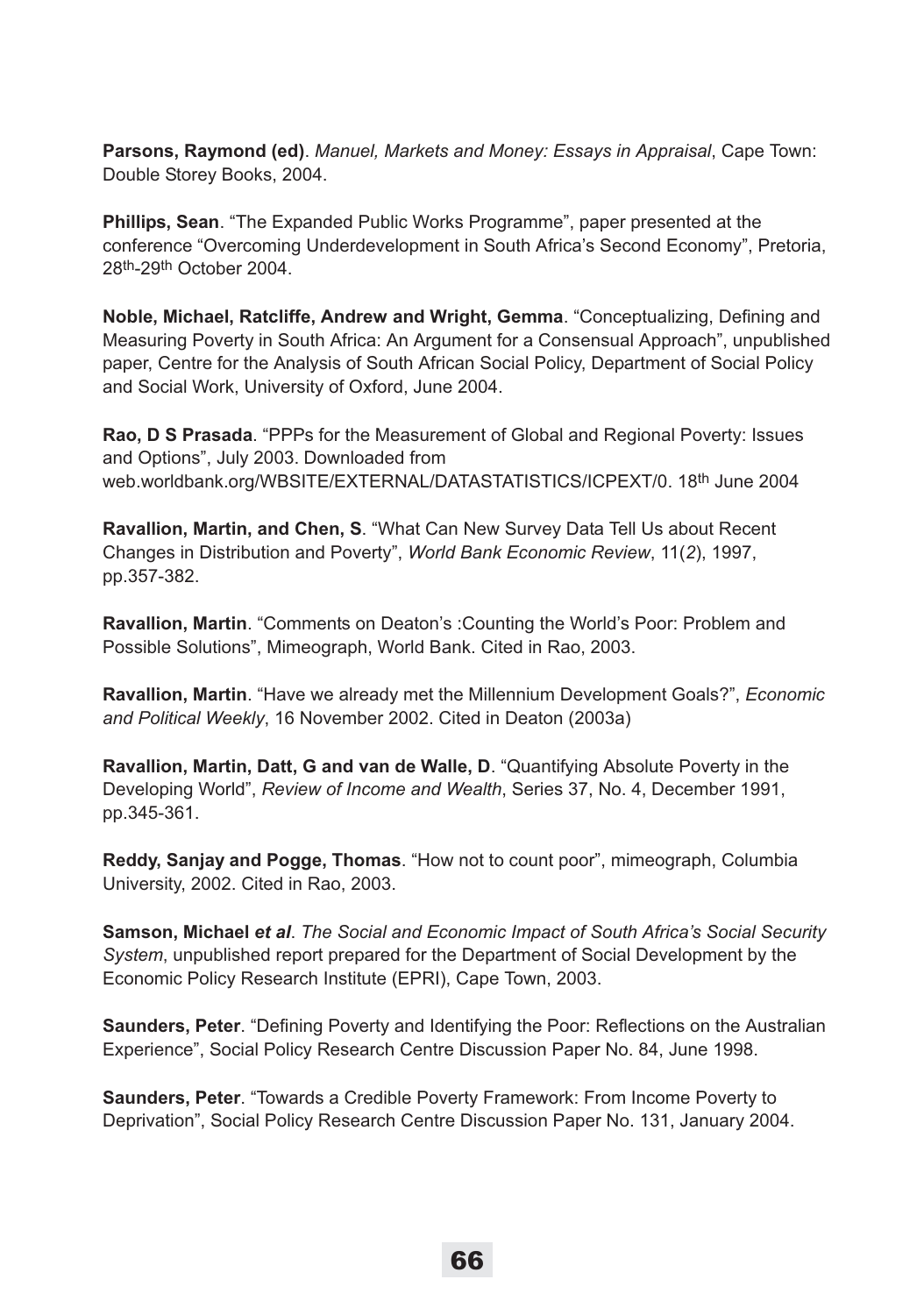**Snower, Dennis**. "Evaluating Unemployment Policies: What Do the Underlying Theories Tell Us?", *Oxford Review of Economic Policies*, Spring 1995a, *11*(1), pp.110-135.

**Snower, Dennis**. "Unemployment benefits: An assessment of proposals for reform", *International Labour Review*, 1995b, *134*(4-5), pp.625-647.

**Statistics South Africa**. *October Household Survey 1999*, Statistical release P0317, 31 July 2000, Pretoria.

**Statistics South Africa**. *Income and expenditure of households 1995*, Statistical Release P0111, Pretoria.

**Statistics South Africa**. *Income and expenditure of households 2000*, Statistical release P0111, 13 November 2000, Pretoria. (Referred to as Stats SA 2002a)

**Statistics South Africa**. *Earning and spending in South Africa: Selected findings and comparisons from the income and expenditure surveys of October 1995 and October 2000*, Pretoria: Statistics South Africa, 2002. (Referred to as Stats SA 2002b)

**Statistics South Africa**. *Labour force survey September 2002*. Statistical release P0210, 25 March 2003.

**Statistics South Africa**. *General Household Survey July 2002*, Statistical release P0318, 15 December 2003, Pretoria.

**The Presidency**. *Towards a Ten Year Review: Synthesis Report on Implementation of Government Programmes,* Policy Co-ordination and Advisory Services, (PCAS), referred to as (PCAS, 2003) or the *Ten Year Review*.

**van de Walle, Dominique, and Nead, Kimberly (eds)**. *Public Spending and the Poor—Theory and Evidence*, Baltimore, Md: Johns Hopkins University Press, 1995.

**van der Berg, Servaas and Louw, Megan**. "Changing patterns of South African income distribution: Towards time series estimates of distribution and poverty", paper presented at the Conference of the Economic Society of South Africa, Stellenbosch, September 2003.

**World Bank / The International Bank for Reconstruction and Development**. *World Development Report 2000/2001: Attacking Poverty*, New York: Oxford University Press, 2001 (Referred to as World Bank, 2001).

**United Nations Development Programme (UNDP)**. *South Africa Human Development Report 2003. The Challenge of Sustainable Development in South Africa: Unlocking People's Creativity*, Oxford: Oxford University Press, 2003. The brochure, rather than the full publication has been consulted for this study. It is referred to as UNDP, 2003.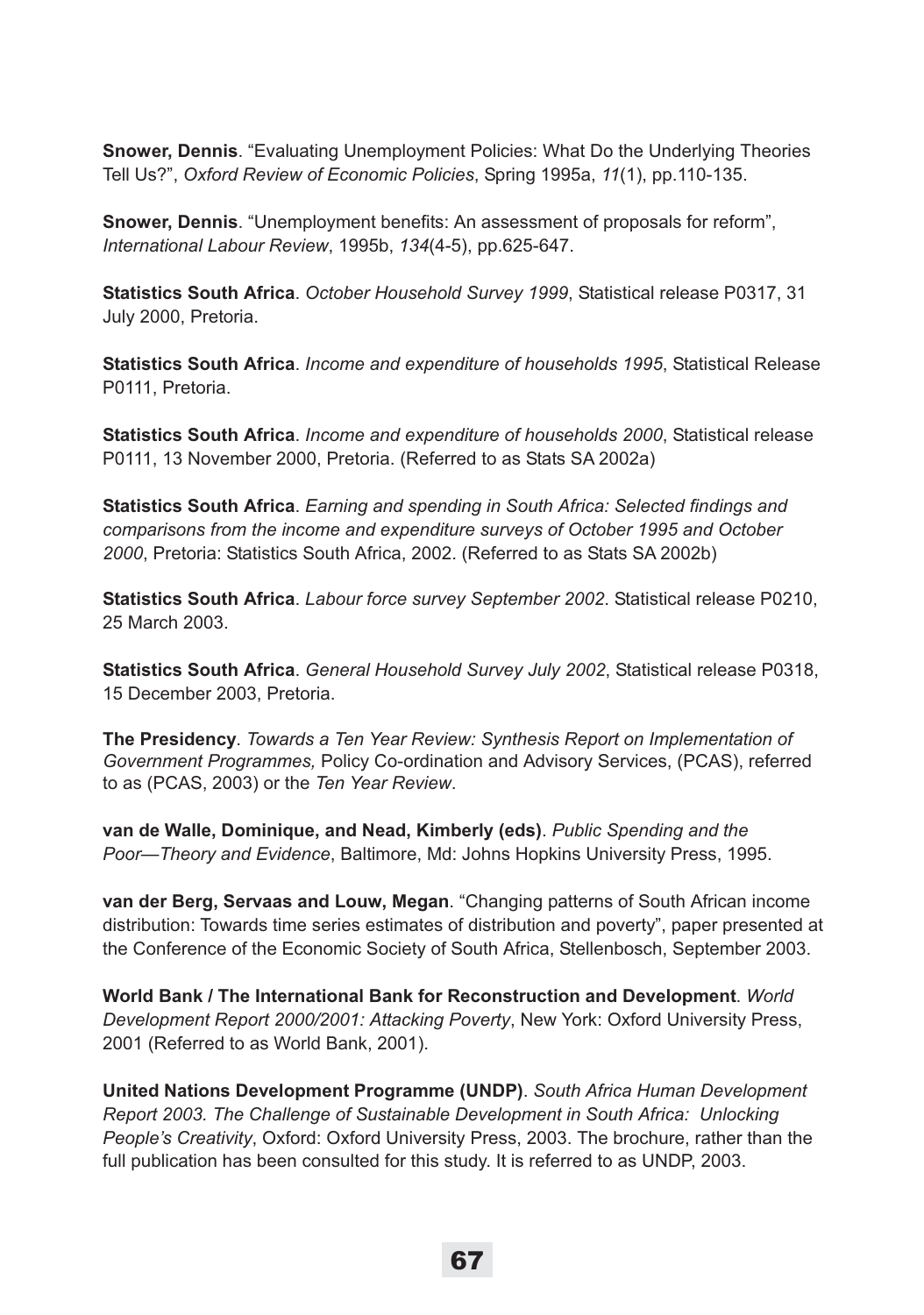**United Nations**. "Resolution adopted by the General Assembly: 55/2. United Nations Millennium Declaration", September 2000a. Downloaded from website www.un.org/millennium/declaration/ares552e.pdf, 20<sup>th</sup> September 2004. Referred to as UN, 2000a.

**United Nations**. *World Summit for Social Development: Programme of Action*, August 2000b. Downloaded from http://www.un.org/esa/socdev/wssd/agreements/index.html, 20th September 2004.

**United Nations**. *The Road from Johannesburg. World Summit for Sustained Development.* What Was Achieved and The Way Forward, 2002. Downloaded from www.un.org/esa/sustdev/media/Brochure.doc, 20th September 2004.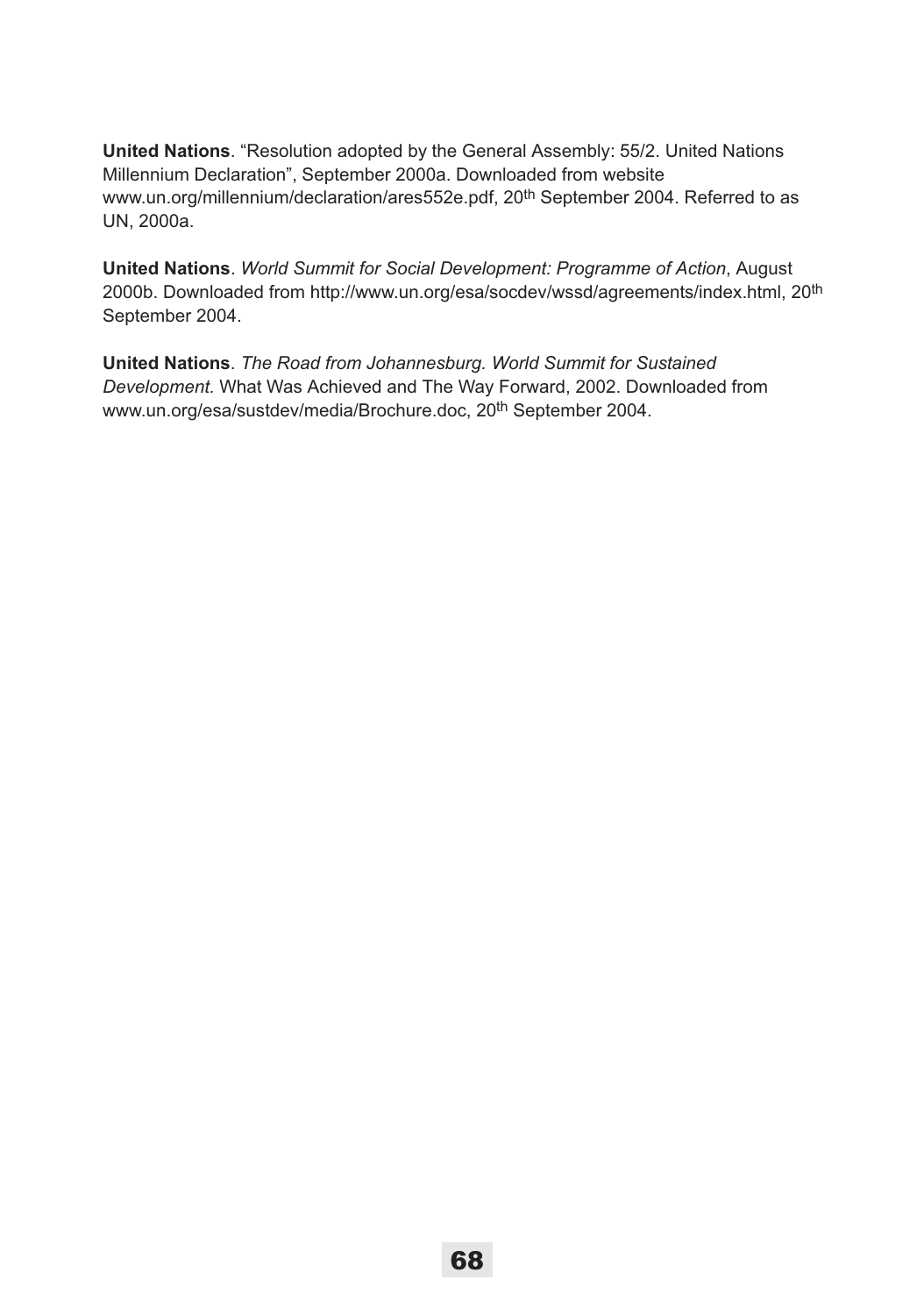# **Appendix: Tables 4-9**

# **Table 4a: Nos. of people (1000s) below various poverty lines**

|                                              |                                  | Child cost ratio =                | 1.0            |                                     |
|----------------------------------------------|----------------------------------|-----------------------------------|----------------|-------------------------------------|
|                                              |                                  | H/hold econs of scale parameter = | 1.0            |                                     |
|                                              |                                  | Error level $(\%)=$               | 15             |                                     |
|                                              |                                  | 2002                              |                |                                     |
| 2002 Poverty<br>line (R/m in<br>2002 prices) | <b>Pre-social</b><br><b>Wage</b> | Post-social<br><b>Wage</b>        | Change         | Poverty line - short<br>description |
|                                              |                                  | wage                              |                |                                     |
| R 104                                        | 16 000                           | 2 9 0 0                           | 13 100         | 6. PPP \$/d                         |
| R 214                                        | 19 600                           | 16 500                            | 3 100          | 5. Deaton \$/d                      |
| R 344                                        | 20 900                           | 19800                             | 1 100          | 4. HSL 1pc                          |
| R 387                                        | 21 200                           | 20 300                            | 900            | 3. Official                         |
| R 422                                        | 21 500                           | 20 500                            | 1 0 0 0        | 2. Chen                             |
| R 600                                        | 21700                            | 21 500                            | 200            | 1. Arbitrary                        |
|                                              |                                  | 1999                              |                |                                     |
|                                              | Pre-social<br>Wage               | Post-social<br>Wage               | Change         |                                     |
| R 104                                        | 12 200                           | 7600                              | 4 600          |                                     |
| R 214                                        | 17 300                           | 16 000                            | 1 300          |                                     |
| R 344                                        | 18 900                           | 18 400                            | 500            |                                     |
| R 387                                        | 19 400                           | 19 100                            | 300            |                                     |
| R 422                                        | 19 500                           | 19 200                            | 300            |                                     |
| R 600                                        | 20 300                           | 20 300                            | $\overline{0}$ |                                     |
|                                              |                                  | 1997                              |                |                                     |
|                                              | Pre-social<br>Wagel              | Post-social<br>Wage               | Change         |                                     |
| R 104                                        | 11700                            | 6 800                             | 4 900          |                                     |
| R 214                                        | 17 900                           | 16 200                            | 1700           |                                     |
| R 344                                        | 19800                            | 19 300                            | 500            |                                     |
| R 387                                        | 20 300                           | 19 900                            | 400            |                                     |
| R 422                                        | 20 400                           | 20 100                            | 300            |                                     |
| R 600                                        | 21 000                           | 20 900                            | 100            |                                     |
|                                              |                                  |                                   |                |                                     |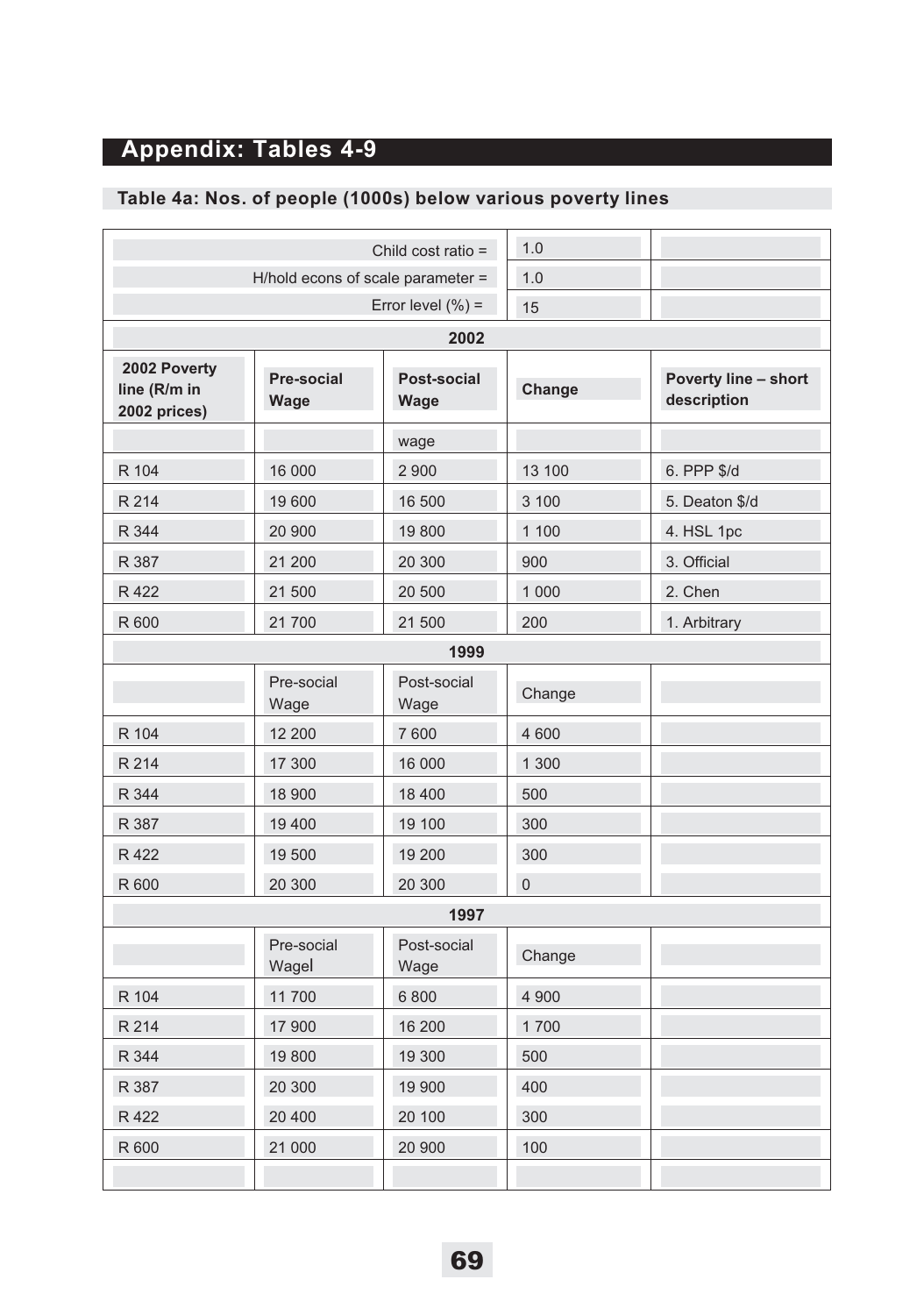# **Table 4a: Continued...**

| Poverty gap estimates (R billion/annum in 2002 prices) |                    |                     |                     |  |  |
|--------------------------------------------------------|--------------------|---------------------|---------------------|--|--|
|                                                        | 2002               | 1999                | 1997                |  |  |
|                                                        | Pre-social<br>Wage | Pre-social<br>Wage  | Pre-social<br>Wage  |  |  |
| R 104                                                  | 12.3               | 7.8                 | 7.0                 |  |  |
| R 214                                                  | 36.6               | 28.1                | 27.4                |  |  |
| R 344                                                  | 68.1               | 51.7                | 53.0                |  |  |
| R 387                                                  | 79.0               | 66.5                | 67.9                |  |  |
| R 422                                                  | 88.3               | 70.6                | 73.8                |  |  |
|                                                        | 2002               | 1999                | 1997                |  |  |
|                                                        | Pre-social<br>Wage | Post-social<br>wage | Post-social<br>wage |  |  |
| R 104                                                  | 0.3                | 2.6                 | 2.1                 |  |  |
| R 214                                                  | 14.6               | 19.2                | 18.1                |  |  |
| R 344                                                  | 43.6               | 41.9                | 42.3                |  |  |
| R 387                                                  | 53.9               | 56.4                | 57.0                |  |  |
| R 422                                                  | 62.5               | 60.5                | 62.8                |  |  |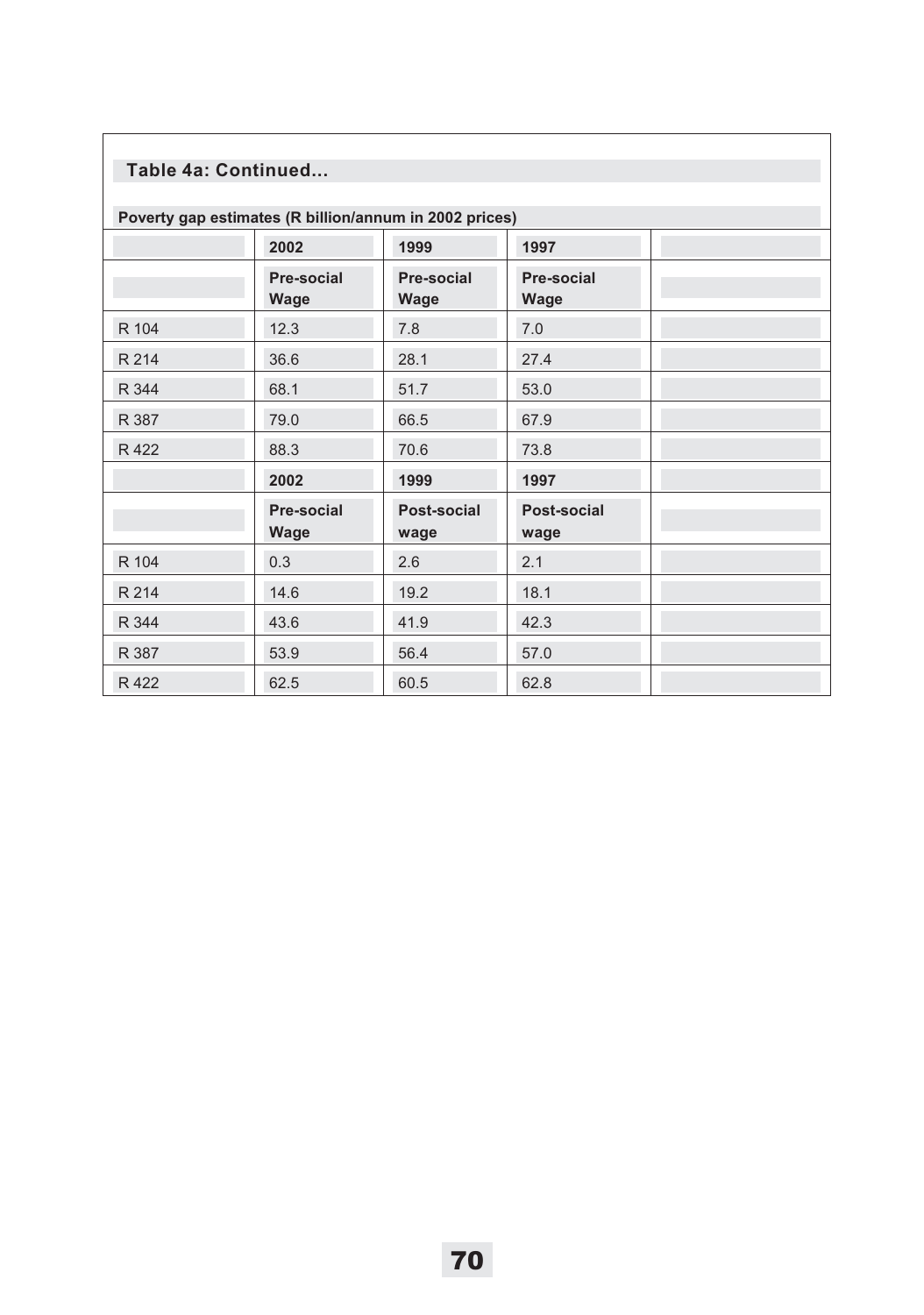|                                           |                           | Child cost ratio =                   | 0.5     |                                        |  |
|-------------------------------------------|---------------------------|--------------------------------------|---------|----------------------------------------|--|
|                                           |                           | $H/h$ old econs of scale parameter = | 0.9     |                                        |  |
|                                           | Error level $(\%) =$      |                                      |         |                                        |  |
|                                           |                           | 2002                                 |         |                                        |  |
| 2002 Poverty line<br>(R/m in 2002 prices) | Pre-social<br>wage        | Post-social wage                     | Change  | Poverty line -<br>short<br>description |  |
| R 319                                     | 20 300                    | 17 500                               | 2800    | $6. $1, 2A + 2C$                       |  |
| R 347                                     | 20700                     | 18 500                               | 2 2 0 0 | $5.$ \$1, $2A + 3C$                    |  |
| R 557                                     | 21 600                    | 21 200                               | 400     | 4. HSL 1                               |  |
| R 576                                     | 21 600                    | 21 300                               | 300     | 3. Off, $2A + 2C$                      |  |
| R 628                                     | 21700                     | 21 500                               | 200     | 2. Chen, 2A +<br>2C                    |  |
| R 684                                     | 21 800                    | 21 600                               | 200     | 1. Chen, 2A +<br>3C                    |  |
|                                           |                           | 1999                                 |         |                                        |  |
|                                           | <b>Pre-social</b><br>wage | Post-social wage                     | Change  |                                        |  |
| R 319                                     | 17 600                    | 16 500                               | 1 100   |                                        |  |
| R 347                                     | 18 200                    | 17 300                               | 900     |                                        |  |
| R 557                                     | 19 900                    | 19600                                | 300     |                                        |  |
| R 576                                     | 20 200                    | 20 000                               | 200     |                                        |  |
| R 628                                     | 20 200                    | 20 100                               | 100     |                                        |  |
| R 684                                     | 20 300                    | 20 200                               | 100     |                                        |  |
|                                           |                           | 1997                                 |         |                                        |  |
|                                           | Pre-social<br>wage        | Post-social wage                     | Change  |                                        |  |
| R 319                                     | 17 900                    | 16 500                               | 1 400   |                                        |  |
| R 347                                     | 18 600                    | 17400                                | 1 200   |                                        |  |
| R 557                                     | 20 500                    | 20 200                               | 300     |                                        |  |
| R 576                                     | 20 700                    | 20 500                               | 200     |                                        |  |
| R 628                                     | 20 800                    | 20 700                               | 100     |                                        |  |
| R 684                                     | 21 000                    | 20 900                               | 100     |                                        |  |

# **Table 4b: Nos. of people (1000s) below various poverty lines**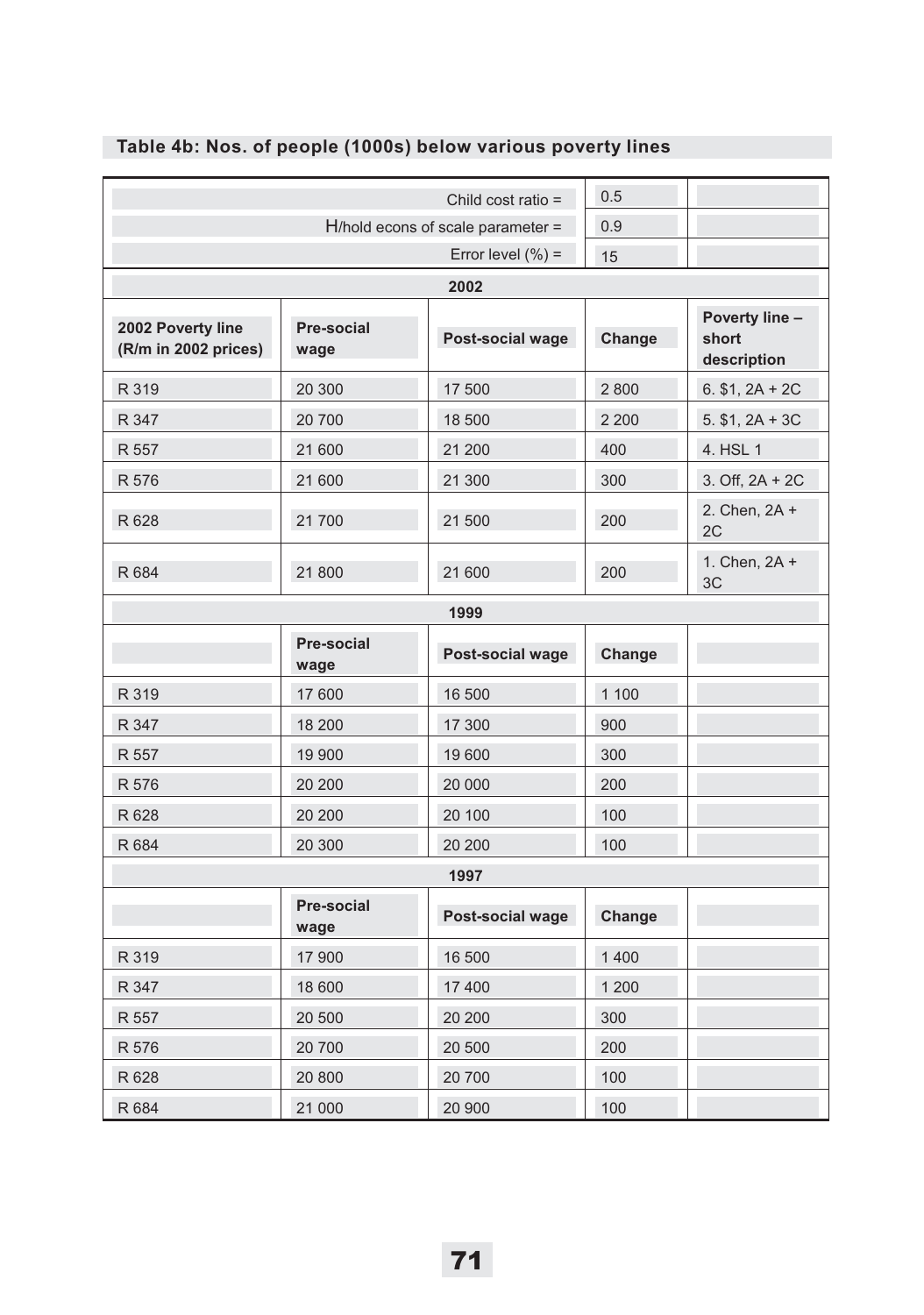|                                           |                                   | Child cost ratio $=$ | 0.8     |                                            |
|-------------------------------------------|-----------------------------------|----------------------|---------|--------------------------------------------|
|                                           |                                   |                      |         |                                            |
|                                           | H/hold econs of scale parameter = |                      | 0.9     |                                            |
|                                           |                                   | Error level $(\%)=$  | 15      |                                            |
|                                           |                                   | 2002                 |         |                                            |
| 2002 Poverty line<br>(R/m in 2002 prices) | Pre-social<br>wage                | Post-social<br>wage  | Change  | <b>Poverty line - short</b><br>description |
| R 271                                     | 20 000                            | 17 000               | 3 0 0 0 | 6. $$1, 2A + 2C$                           |
| R 283                                     | 20 100                            | 17 500               | 2600    | $5. $1, 2A + 3C$                           |
| R 454                                     | 21 500                            | 20 600               | 900     | 4. HSL 2                                   |
| R489                                      | 21 500                            | 20 800               | 700     | 3. Off, $2A + 2C$                          |
| R 533                                     | 21 600                            | 21 100               | 500     | 2. Chen, 2A + 2C                           |
| R 556                                     | 21 600                            | 21 300               | 300     | 1. Chen, 2A + 3C                           |
| 1999                                      |                                   |                      |         |                                            |
|                                           | Pre-social<br>wage                | Post-social<br>wage  | Change  |                                            |
| R 271                                     | 17 400                            | 16 200               | 1 200   |                                            |
| R 283                                     | 17 700                            | 16 600               | 1 100   |                                            |
| R 454                                     | 19 500                            | 19 000               | 500     |                                            |
| R489                                      | 19800                             | 19 600               | 200     |                                            |
| R 533                                     | 19 900                            | 19 700               | 200     |                                            |
| R 556                                     | 20 000                            | 19800                | 200     |                                            |
|                                           |                                   | 1997                 |         |                                            |
|                                           | Pre-social<br>wage                | Post-social<br>wage  | Change  |                                            |
| R 271                                     | 17800                             | 16 300               | 1500    |                                            |
| R 283                                     | 18 200                            | 16 800               | 1400    |                                            |
| R 454                                     | 20 200                            | 19 800               | 400     |                                            |
| R 489                                     | 20 500                            | 20 300               | 200     |                                            |
| R 533                                     | 20 700                            | 20 500               | 200     |                                            |
| R 556                                     | 20 700                            | 20 600               | 100     |                                            |

# **Table 4c: Nos. of people (1000s) below various poverty lines**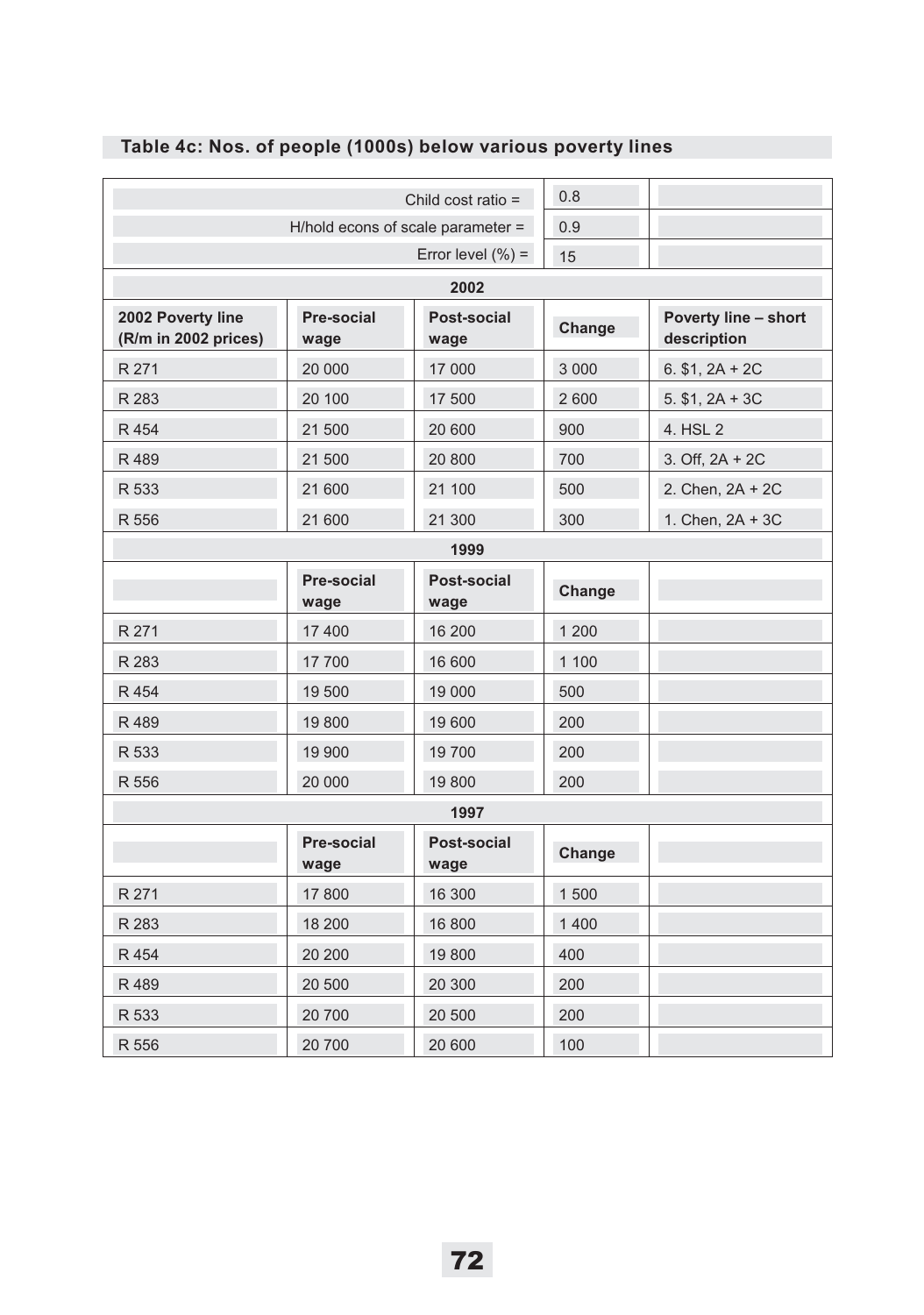| Child cost ratio =                        |                    |                     | 1.0     |                                               |
|-------------------------------------------|--------------------|---------------------|---------|-----------------------------------------------|
| H/hold econs of scale parameter =         |                    |                     | 1.0     |                                               |
|                                           |                    | Error level $(\%)=$ | 70      |                                               |
|                                           |                    | 2002                |         |                                               |
| 2002 Poverty line<br>(R/m in 2002 prices) | Pre-social<br>wage | Post-social<br>wage | Change  | Poverty line -<br>short<br><b>Description</b> |
| R 104                                     | 11 200             | 700                 | 10 500  | 6. PPP \$/d                                   |
| R 214                                     | 17 400             | 12 100              | 5 3 0 0 | 5. Deaton \$/d                                |
| R 344                                     | 19 600             | 18 000              | 1600    | 4. HSL 1pc                                    |
| R 387                                     | 20 100             | 18 800              | 1 300   | 3. Official                                   |
| R 422                                     | 20 300             | 19 400              | 900     | 2. Chen                                       |
| R 600                                     | 21 300             | 20 600              | 700     | 1. Arbitrary                                  |
|                                           |                    | 1999                |         |                                               |
|                                           | Pre-social<br>wage | Post-social<br>wage | Change  |                                               |
|                                           |                    | wage                |         |                                               |
| R 104                                     | 7 100              | 3 3 0 0             | 3800    |                                               |
| R 214                                     | 14 100             | 11 900              | 2 2 0 0 |                                               |
| R 344                                     | 17 000             | 16 100              | 900     |                                               |
| R 387                                     | 18 000             | 17 300              | 700     |                                               |
| R 422                                     | 18 100             | 17 600              | 500     |                                               |
| R 600                                     | 19 400             | 19 200              | 200     |                                               |
|                                           |                    | 1997                |         |                                               |
|                                           | Pre-social<br>wage | Post-social<br>wage | Change  |                                               |
| R 104                                     | 6 4 0 0            | 2700                | 3700    |                                               |
| R 214                                     | 13 900             | 11 400              | 2 500   |                                               |
| R 344                                     | 17 600             | 16 500              | 1 100   |                                               |
| R 387                                     | 18700              | 18 000              | 700     |                                               |
| R 422                                     | 19 000             | 18 400              | 600     |                                               |
| R 600                                     | 20 300             | 20 100              | 200     |                                               |
|                                           |                    |                     |         |                                               |

# **Table 5a: Nos. of people (1000s) below various poverty lines**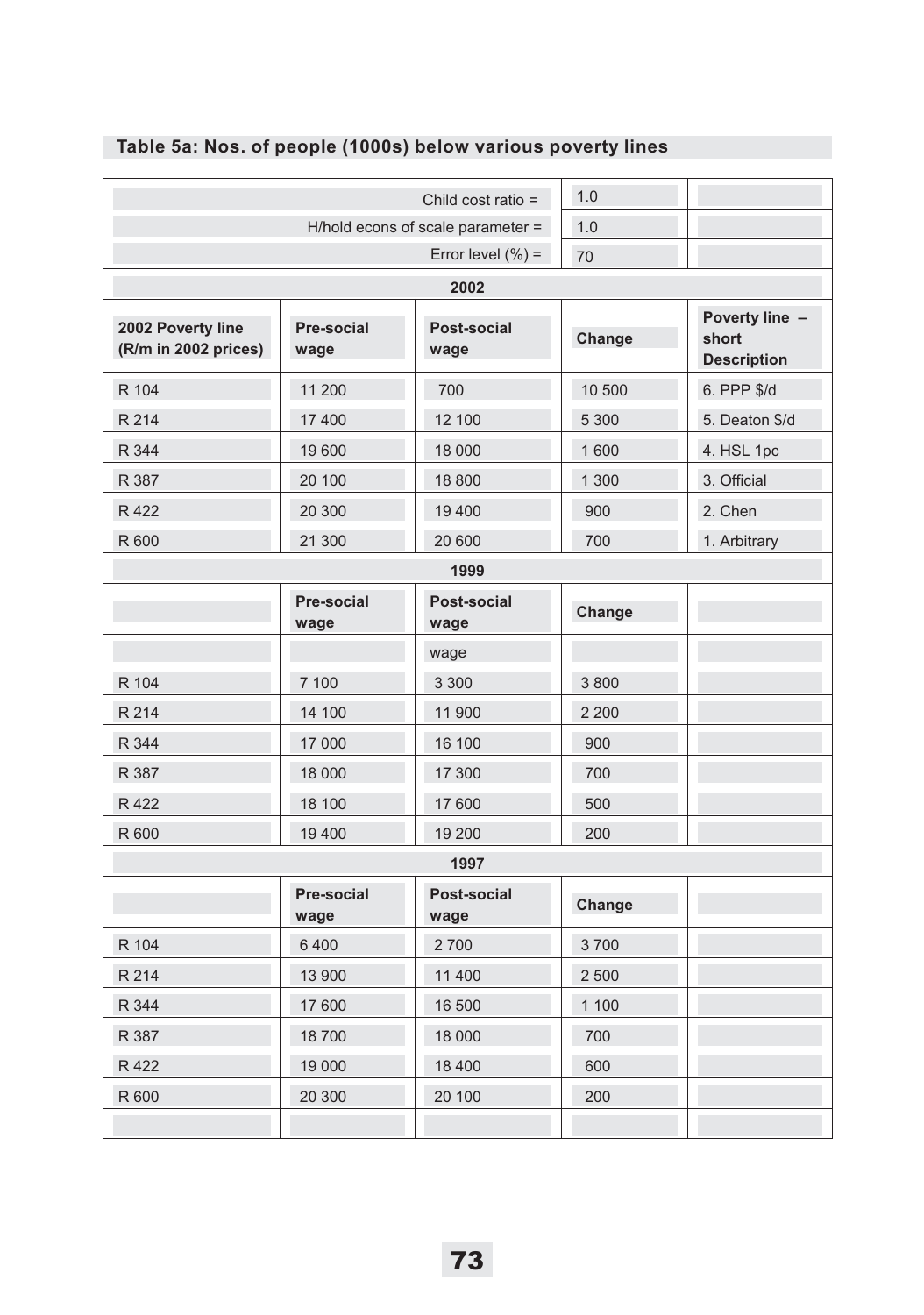# **Table 5a: Continued...**

| Poverty gap estimates (R billion/annum in 2002 prices) |                     |                     |                     |  |  |
|--------------------------------------------------------|---------------------|---------------------|---------------------|--|--|
|                                                        | 2002                | 1999                | 1997                |  |  |
|                                                        | Pre-social<br>wage  | Pre-social<br>wage  | Pre-social<br>wage  |  |  |
| R 104                                                  | 6.5                 | 3.4                 | 2.8                 |  |  |
| R 214                                                  | 26.2                | 17.7                | 16.4                |  |  |
| R 344                                                  | 55.6                | 38.3                | 37.7                |  |  |
| R 387                                                  | 65.8                | 52.1                | 51.3                |  |  |
| R 422                                                  | 74.3                | 56.0                | 56.7                |  |  |
|                                                        | 2002                | 1999                | 1997                |  |  |
|                                                        | Post-social<br>wage | Post-social<br>wage | Post-social<br>wage |  |  |
| <b>IR 104</b>                                          | 0.0                 | 0.8                 | 0.6                 |  |  |
| R 214                                                  | 8.2                 | 10.9                | 9.6                 |  |  |
| R 344                                                  | 32.7                | 29.5                | 28.4                |  |  |
| R 387                                                  | 42.2                | 42.5                | 41.3                |  |  |
| R 422                                                  | 50.5                | 46.3                | 46.6                |  |  |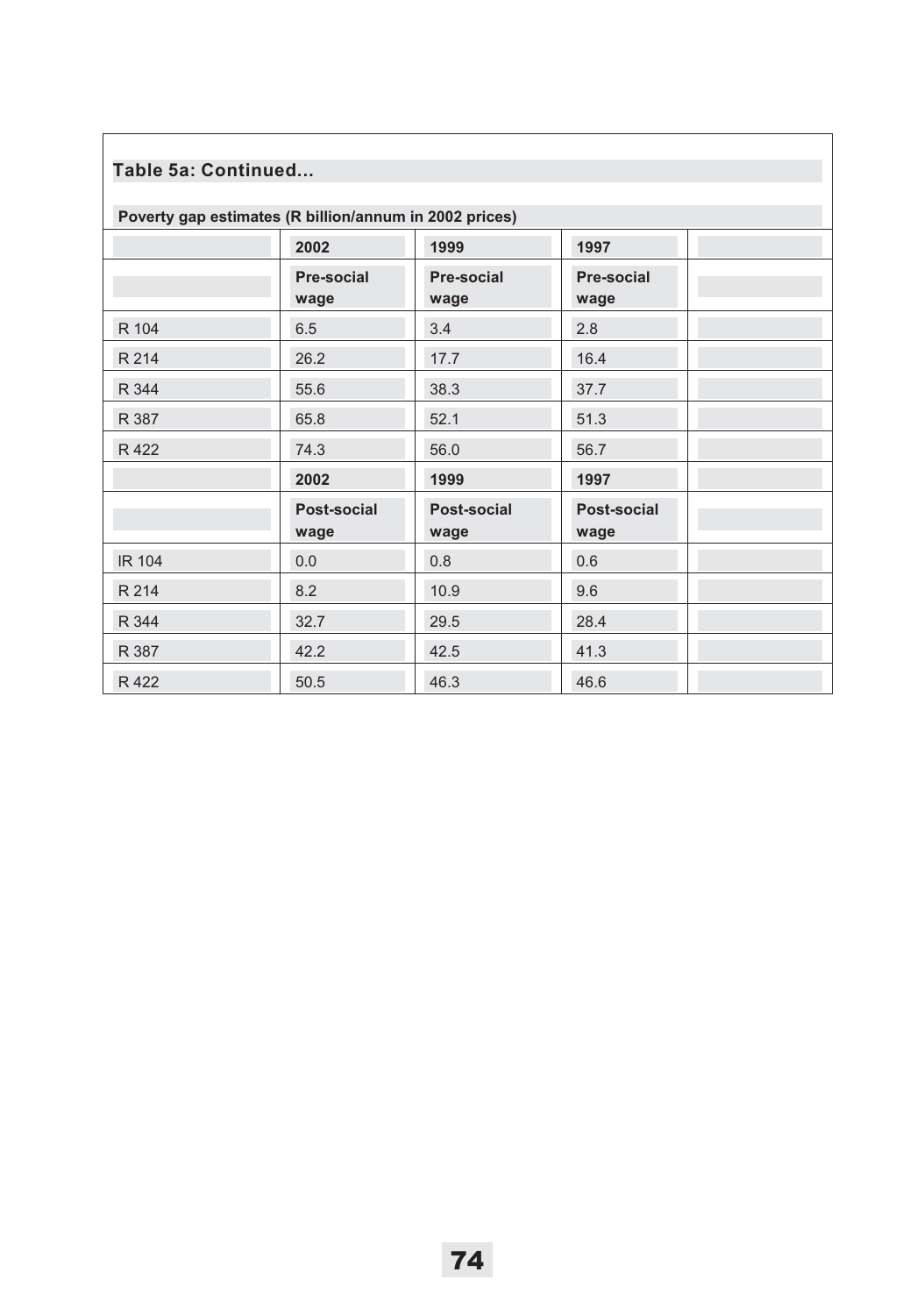|                                              | Child cost ratio =        |                     |         |                                            |
|----------------------------------------------|---------------------------|---------------------|---------|--------------------------------------------|
| H/hold econs of scale parameter =            |                           |                     | 0.9     |                                            |
|                                              | Error level $(\% )$ =     |                     |         |                                            |
|                                              |                           | 2002                |         |                                            |
| 2002 Poverty line<br>(R/m in 2002<br>prices) | <b>Pre-social</b><br>wage | Post-social<br>wage | Change  | Poverty line - short<br><b>Description</b> |
| R 319                                        | 17 600                    | 12 900              | 4700    | $6. $1, 2A + 2C$                           |
| R 347                                        | 18 300                    | 14 400              | 3 900   | $5. $1, 2A + 3C$                           |
| R 557                                        | 20 800                    | 19700               | 1 100   | 4. HSL 1                                   |
| R 576                                        | 20 900                    | 19 900              | 1 0 0 0 | 3. Off, $2A + 2C$                          |
| R 628                                        | 21 200                    | 20 300              | 900     | 2. Chen, 2A + 2C                           |
| R 684                                        | 21 400                    | 20700               | 700     | 1. Chen, 2A + 3C                           |
|                                              |                           | 1999                |         |                                            |
|                                              | <b>Pre-social</b><br>wage | Post-social<br>wage | Change  |                                            |
| R 319                                        | 13 500                    | 11800               | 1700    |                                            |
| R 347                                        | 14 500                    | 12 900              | 1 600   |                                            |
| R 557                                        | 18 000                    | 17 400              | 600     |                                            |
| R 576                                        | 18 600                    | 18 100              | 500     |                                            |
| R 628                                        | 18 900                    | 18 400              | 500     |                                            |
| R 684                                        | 19 200                    | 18 900              | 300     |                                            |
|                                              |                           | 1997                |         |                                            |
|                                              | <b>Pre-social</b><br>wage | Post-socia<br>Iwage | Change  |                                            |
| R 319                                        | 13 000                    | 10 900              | 2 100   |                                            |
| R 347                                        | 14 100                    | 12 300              | 1800    |                                            |
| R 557                                        | 18 400                    | 17700               | 700     |                                            |
| R 576                                        | 19 000                    | 18 500              | 500     |                                            |
| R 628                                        | 19 400                    | 18 900              | 500     |                                            |
| R 684                                        | 19800                     | 19 500              | 300     |                                            |

# **Table 5b: Nos. of people (1000s) below various poverty lines**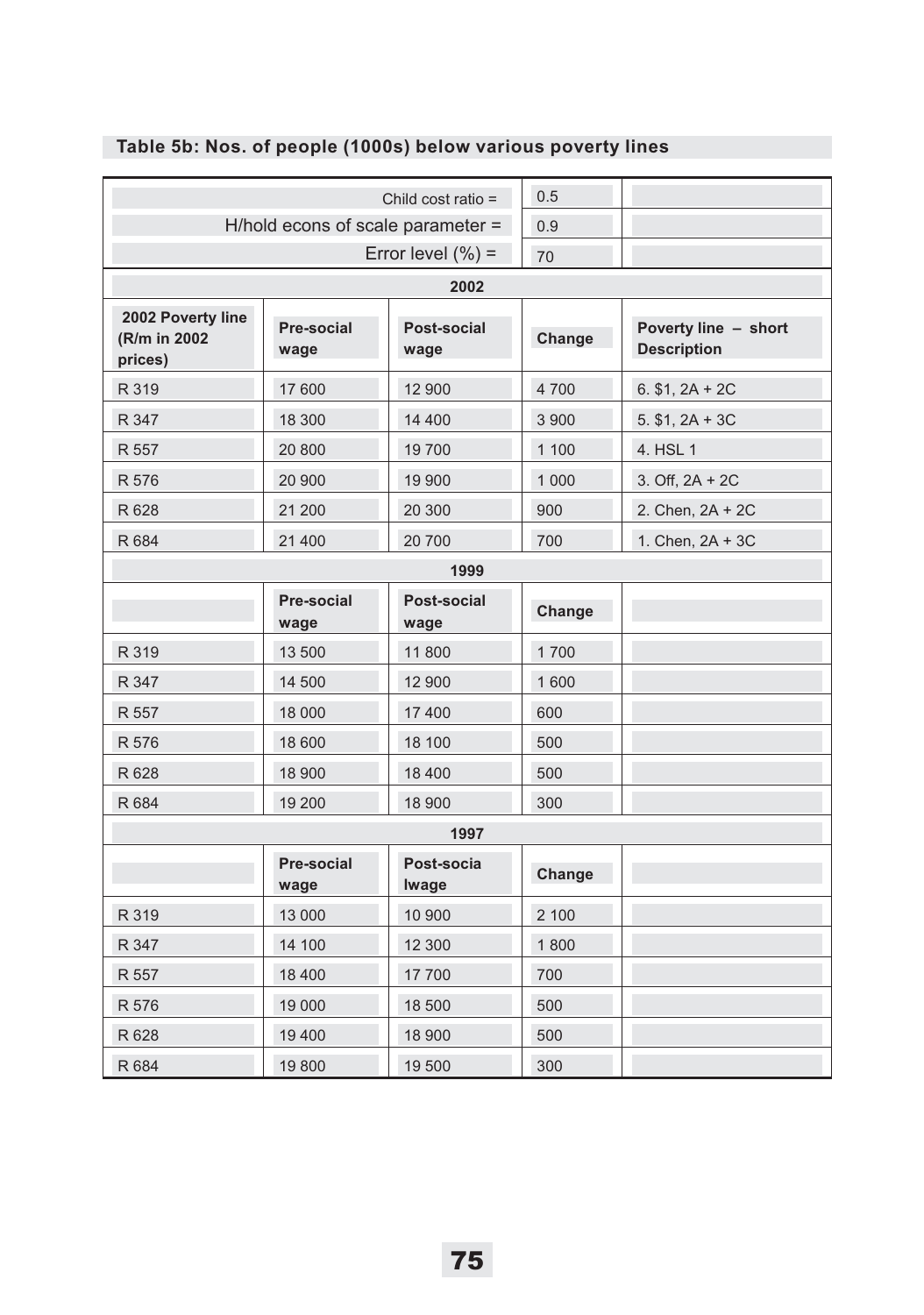|                                                  | Child cost ratio =                |                       |         |                                     |
|--------------------------------------------------|-----------------------------------|-----------------------|---------|-------------------------------------|
|                                                  | H/hold econs of scale parameter = |                       | 0.9     |                                     |
|                                                  |                                   | Error level $(\% )$ = | 70      |                                     |
| 2002                                             |                                   |                       |         |                                     |
| 2002 Poverty<br>line<br>(R/m in 2002)<br>prices) | Pre-social<br>wage                | Post-social<br>wage   | Change  | Poverty line - short<br>description |
| R 271                                            | 17 400                            | 12 400                | 5 0 0 0 | $6. $1, 2A + 2C$                    |
| R 283                                            | 17 800                            | 13 200                | 4 600   | $5.$ \$1, $2A + 3C$                 |
| R 454                                            | 20 300                            | 19 000                | 1 300   | 4. HSL 2                            |
| R 489                                            | 20 600                            | 19 500                | 1 100   | 3. Off, $2A + 2C$                   |
| R 533                                            | 20 800                            | 19 900                | 900     | 2. Chen, 2A + 2C                    |
| R 556                                            | 20 900                            | 20 100                | 800     | 1. Chen, 2A + 3C                    |
|                                                  |                                   | 1999                  |         |                                     |
|                                                  | <b>Pre-social</b><br>wage         | Post-social<br>wage   | Change  |                                     |
| R 271                                            | 13700                             | 11700                 | 2 0 0 0 |                                     |
| R 283                                            | 14 100                            | 12 200                | 1 900   |                                     |
| R 454                                            | 17 500                            | 16 700                | 800     |                                     |
| R 489                                            | 18 300                            | 17 800                | 500     |                                     |
| R 533                                            | 18 500                            | 18 000                | 500     |                                     |
| R 556                                            | 18700                             | 18 300                | 400     |                                     |
|                                                  |                                   | 1997                  |         |                                     |
|                                                  | <b>Pre-social</b><br>wage         | Post-socialw<br>age   | Change  |                                     |
| R 271                                            | 13 200                            | 10 900                | 2 300   |                                     |
| R 283                                            | 13 700                            | 11 500                | 2 2 0 0 |                                     |
| R 454                                            | 18 000                            | 17 000                | 1 000   |                                     |
| R 489                                            | 18 900                            | 18 200                | 700     |                                     |
| R 533                                            | 19 200                            | 18700                 | 500     |                                     |
| R 556                                            | 19 500                            | 19 000                | 500     |                                     |

# **Table 5c: Nos. of people (1000s) below various poverty lines**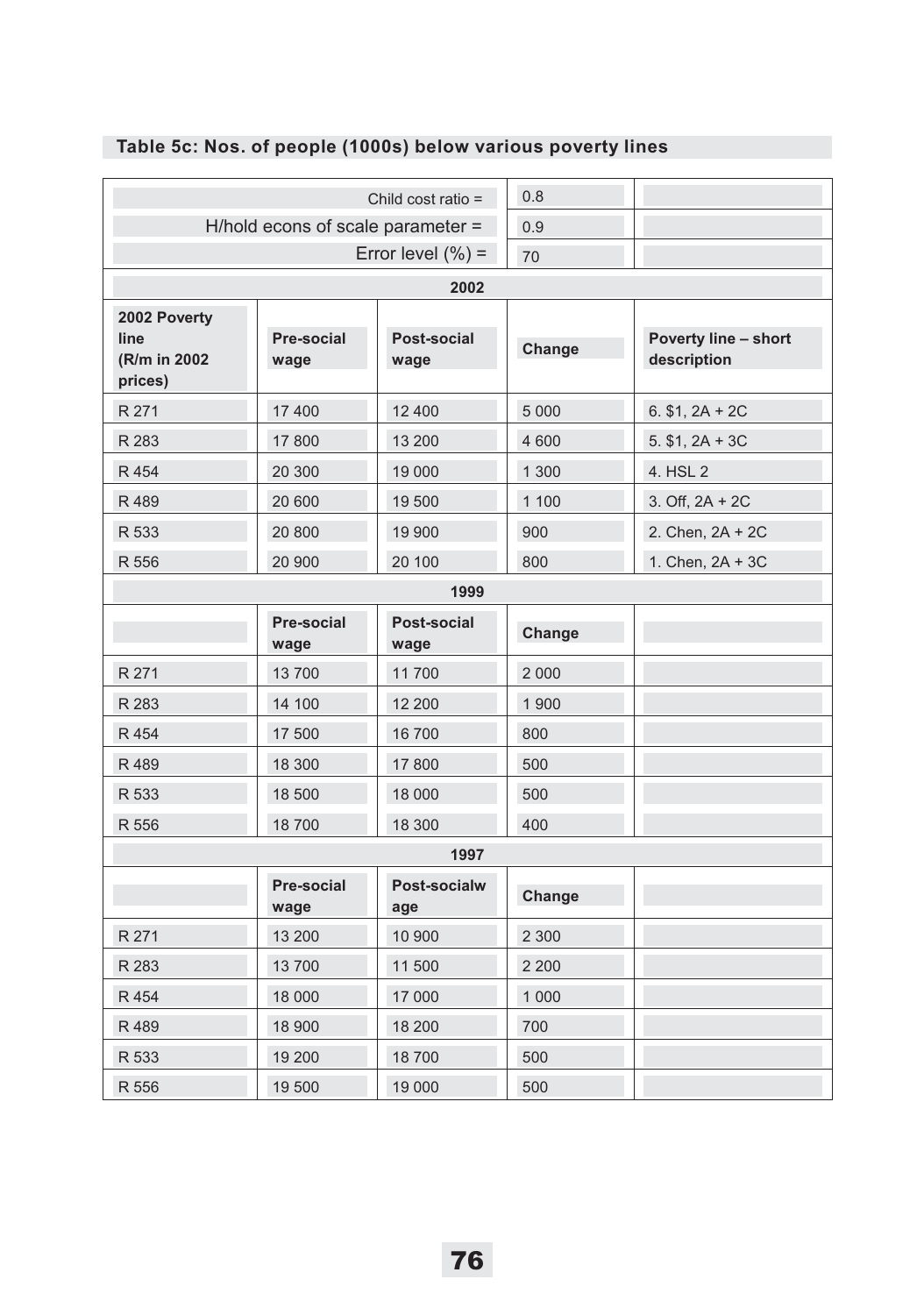#### **Table 6a: Poverty at R214 level in 2002**

| <b>Parameters</b>                                    |                                           |                 |                 |  |  |  |
|------------------------------------------------------|-------------------------------------------|-----------------|-----------------|--|--|--|
| Child cost ratio =                                   | 1.0                                       |                 |                 |  |  |  |
| Hh econs of scale =                                  | 1.0                                       |                 |                 |  |  |  |
| Bottom bound (%)                                     | 50.0                                      |                 |                 |  |  |  |
| Social wage error                                    | 0.0                                       |                 |                 |  |  |  |
| Poverty headcount (1000s)                            |                                           |                 |                 |  |  |  |
| $(z = R214$ per month per person in 2002)            |                                           |                 |                 |  |  |  |
|                                                      | <b>Sept 2002</b>                          | Oct 1999        | Oct 1997        |  |  |  |
| 70 per cent under-reporting of expenditure           |                                           |                 |                 |  |  |  |
| Pre-social wage                                      | 17 400                                    | 14 100          | 13 900          |  |  |  |
| Post-social wage                                     | 12 100                                    | 11 900          | 11 400          |  |  |  |
| 15 per cent under-reporting of expenditure           |                                           |                 |                 |  |  |  |
| Pre-social wage                                      | 19 600                                    | 17 300          | 17 900          |  |  |  |
| Post-social wage                                     | 16 500                                    | 16 000          | 16 200          |  |  |  |
| Changes in numbers of people below z                 |                                           |                 |                 |  |  |  |
| $(z = R214$ per month per person in 2002)            |                                           |                 |                 |  |  |  |
|                                                      | 02-99                                     | 02-97           | 99-97           |  |  |  |
| 70 per cent under-reporting of expenditure           |                                           |                 |                 |  |  |  |
| Pre-social wage                                      | 3 3 0 0                                   | 3 500           | 200             |  |  |  |
| Post-social wage                                     | 200                                       | 700             | 500             |  |  |  |
| 15 per cent under-reporting of expenditure           |                                           |                 |                 |  |  |  |
| Pre-social wage                                      | 2 3 0 0                                   | 1700            | $-600$          |  |  |  |
| Post-social wage                                     | 500                                       | 300             | $-200$          |  |  |  |
| Poverty rate (%)                                     |                                           |                 |                 |  |  |  |
| $(z = \overline{R214}$ per month per person in 2002) |                                           |                 |                 |  |  |  |
|                                                      | <b>Sept 2002</b>                          | <b>Oct 1999</b> | <b>Oct 1997</b> |  |  |  |
| 70 per cent under-reporting of expenditure           |                                           |                 |                 |  |  |  |
| Pre-social wage                                      | 38.3                                      | 32.7            | 33.7            |  |  |  |
| Post-social wage                                     | 26.6                                      | 27.6            | 27.7            |  |  |  |
| 15 per cent under-reporting of expenditure           |                                           |                 |                 |  |  |  |
| Pre-social wage                                      | 43.1                                      | 40.2            | 43.4            |  |  |  |
| Post-social wage                                     | 36.3                                      | 37.2            | 39.3            |  |  |  |
| Poverty gap (R billions/ per annum)                  |                                           |                 |                 |  |  |  |
|                                                      | $(z = R214$ per month per person in 2002) |                 |                 |  |  |  |
|                                                      | Sept 2002                                 | Oct 1999        | Oct 1997        |  |  |  |
| 70 per cent under-reporting of expenditure           |                                           |                 |                 |  |  |  |
| Pre-social wage                                      | 26.2                                      | 17.7            | 16.4            |  |  |  |
| Post-social wage                                     | 8.2                                       | 10.9            | 9.6             |  |  |  |
| 15 per cent under-reporting of expenditure           |                                           |                 |                 |  |  |  |
| Pre-social wage                                      | 36.6                                      | 28.1            | 27.4            |  |  |  |
| Post-social wage                                     | 14.6                                      | 19.2            | 18.1            |  |  |  |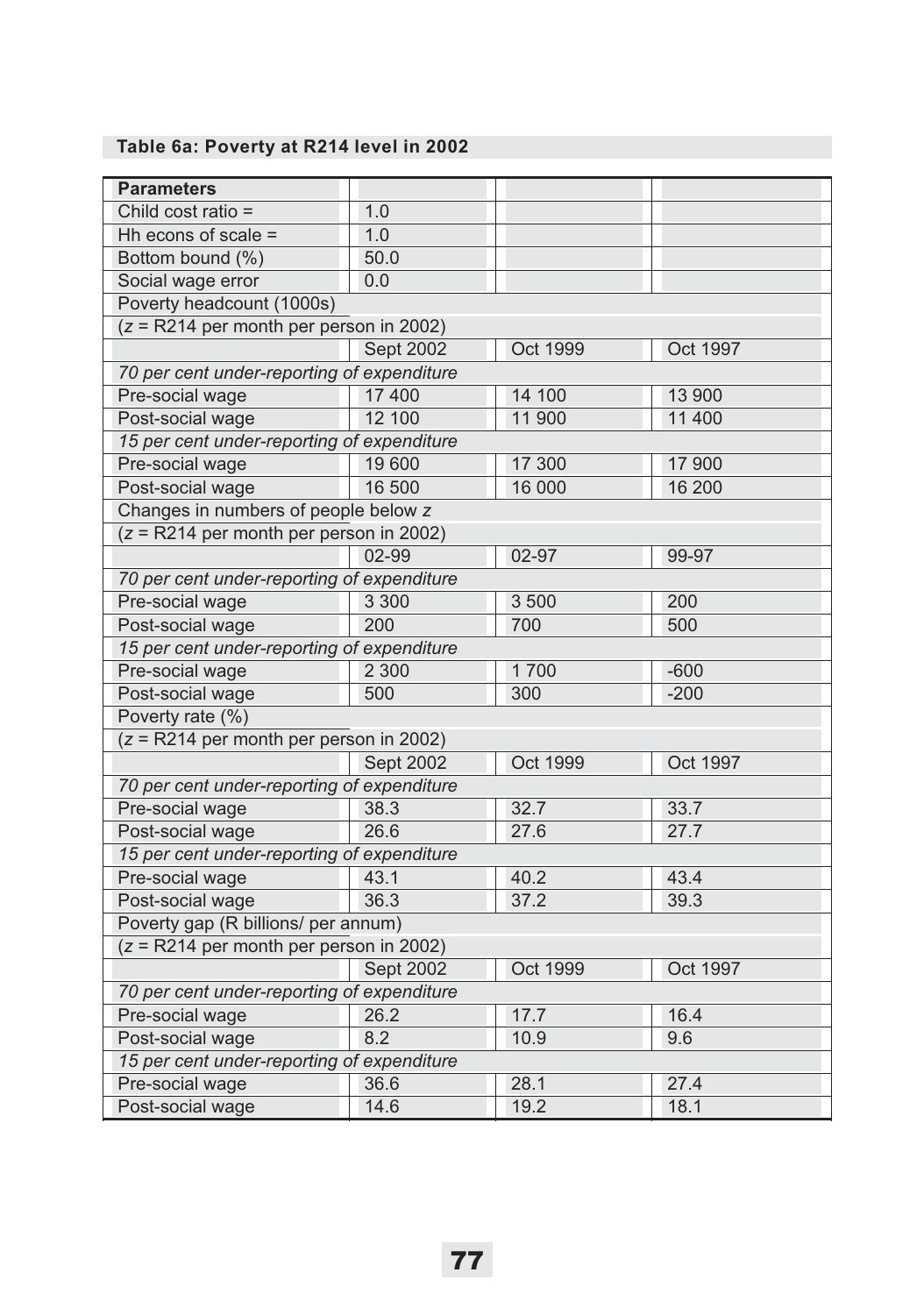# **Table 6b:Poverty at R214 level in 2002**

| <b>Parameters</b>                          |                                     |                 |                 |  |  |
|--------------------------------------------|-------------------------------------|-----------------|-----------------|--|--|
| Child cost ratio =                         | 1.0                                 |                 |                 |  |  |
| Hh econs of scale =                        | 1.0                                 |                 |                 |  |  |
| Bottom bound (%)                           | 50.0                                |                 |                 |  |  |
| Social wage error                          | 25.0                                |                 |                 |  |  |
| Poverty headcount (1000s)                  |                                     |                 |                 |  |  |
| $(z = R214$ per month per person in 2002)  |                                     |                 |                 |  |  |
|                                            | <b>Sept 2002</b>                    | <b>Oct 1999</b> | Oct 1997        |  |  |
| 70 per cent under-reporting of expenditure |                                     |                 |                 |  |  |
| Pre-social wage                            | 17 400                              | 14 100          | 13 900          |  |  |
| Post-social wage                           | 11 300                              | 11 900          | 11 400          |  |  |
| 15 per cent under-reporting of expenditure |                                     |                 |                 |  |  |
| Pre-social wage                            | 19 600                              | 17 300          | 17 900          |  |  |
| Post-social wage                           | 15 800                              | 16 000          | 16 200          |  |  |
| Changes in numbers of people below z       |                                     |                 |                 |  |  |
| $(z = R214$ per month per person in 2002)  |                                     |                 |                 |  |  |
|                                            | $02 - 99$                           | $02 - 97$       | 99-97           |  |  |
| 70 per cent under-reporting of expenditure |                                     |                 |                 |  |  |
| Pre-social wage                            | 3 3 0 0                             | 3 500           | 200             |  |  |
| Post-social wage                           | $-600$                              | $-100$          | 500             |  |  |
| 15 per cent under-reporting of expenditure |                                     |                 |                 |  |  |
| Pre-social wage                            | 2 3 0 0                             | 1700            | $-600$          |  |  |
| Post-social wage                           | $-200$                              | $-400$          | $-200$          |  |  |
| Poverty rate (%)                           |                                     |                 |                 |  |  |
| $(z = R214$ per month per person in 2002)  |                                     |                 |                 |  |  |
|                                            | <b>Sept 2002</b>                    | <b>Oct 1999</b> | <b>Oct 1997</b> |  |  |
| 70 per cent under-reporting of expenditure |                                     |                 |                 |  |  |
| Pre-social wage                            | 38.3                                | 32.7            | 33.7            |  |  |
| Post-social wage                           | 24.9                                | 27.6            | 27.7            |  |  |
| 15 per cent under-reporting of expenditure |                                     |                 |                 |  |  |
| Pre-social wage                            | 43.1                                | 40.2            | 43.4            |  |  |
| Post-social wage                           | 34.8                                | 37.2            | 39.3            |  |  |
|                                            | Poverty gap (R billions/ per annum) |                 |                 |  |  |
| $(z = R214$ per month per person in 2002)  |                                     |                 |                 |  |  |
|                                            | <b>Sept 2002</b>                    | <b>Oct 1999</b> | Oct 1997        |  |  |
| 70 per cent under-reporting of expenditure |                                     |                 |                 |  |  |
| Pre-social wage                            | 26.2                                | 17.7            | 16.4            |  |  |
| Post-social wage                           | 7.1                                 | 10.9            | 9.6             |  |  |
| 15 per cent under-reporting of expenditure |                                     |                 |                 |  |  |
| Pre-social wage                            | 36.6                                | 28.1            | 27.4            |  |  |
| Post-social wage                           | 12.8                                | 19.2            | 18.1            |  |  |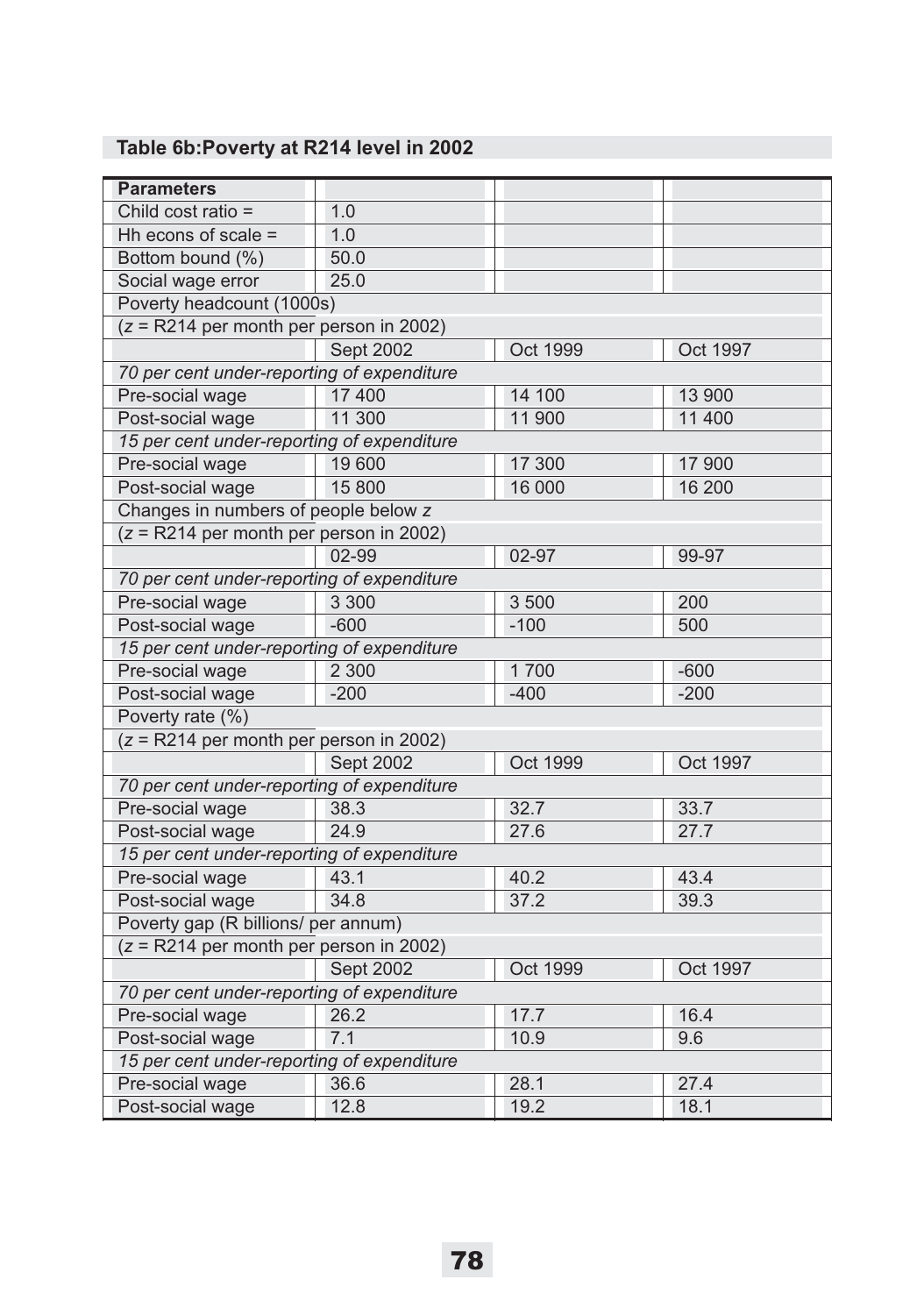# **Table 6c: Poverty at R214 level in 2002**

| <b>Parameters</b>                          |                  |                 |          |  |
|--------------------------------------------|------------------|-----------------|----------|--|
| Child cost ratio =                         | 1.0              |                 |          |  |
| Hh econs of scale =                        | 1.0              |                 |          |  |
| Bottom bound (%)                           | 50.0             |                 |          |  |
| Social wage error                          | $-25.0$          |                 |          |  |
| Poverty headcount (1000s)                  |                  |                 |          |  |
| $(z = R214$ per month per person in 2002)  |                  |                 |          |  |
|                                            | <b>Sept 2002</b> | <b>Oct 1999</b> | Oct 1997 |  |
| 70 per cent under-reporting of expenditure |                  |                 |          |  |
| Pre-social wage                            | 17 400           | 14 100          | 13 900   |  |
| Post-social wage                           | 12 900           | 11 900          | 11 400   |  |
| 15 per cent under-reporting of expenditure |                  |                 |          |  |
| Pre-social wage                            | 19 600           | 17 300          | 17 900   |  |
| Post-social wage                           | 17 100           | 16 000          | 16 200   |  |
| Changes in numbers of people below z       |                  |                 |          |  |
| $(z = R214$ per month per person in 2002)  |                  |                 |          |  |
|                                            | 02-99            | 02-97           | 99-97    |  |
| 70 per cent under-reporting of expenditure |                  |                 |          |  |
| Pre-social wage                            | 3 3 0 0          | 3 500           | 200      |  |
| Post-social wage                           | 1 0 0 0          | 1 500           | 500      |  |
| 15 per cent under-reporting of expenditure |                  |                 |          |  |
| Pre-social wage                            | 2 3 0 0          | 1700            | $-600$   |  |
| Post-social wage                           | 1 100            | 900             | $-200$   |  |
| Poverty rate (%)                           |                  |                 |          |  |
| $(z = R214$ per month per person in 2002)  |                  |                 |          |  |
|                                            | <b>Sept 2002</b> | Oct 1999        | Oct 1997 |  |
| 70 per cent under-reporting of expenditure |                  |                 |          |  |
| Pre-social wage                            | 38.3             | 32.7            | 33.7     |  |
| Post-social wage                           | 28.4             | 27.6            | 27.7     |  |
| 15 per cent under-reporting of expenditure |                  |                 |          |  |
| Pre-social wage                            | 43.1             | 40.2            | 43.4     |  |
| Post-social wage                           | 37.6             | 37.2            | 39.3     |  |
| Poverty gap (R billions/ per annum)        |                  |                 |          |  |
| $(z = R214$ per month per person in 2002)  |                  |                 |          |  |
|                                            | <b>Sept 2002</b> | Oct 1999        | Oct 1997 |  |
| 70 per cent under-reporting of expenditure |                  |                 |          |  |
| Pre-social wage                            | 26.2             | 17.7            | 16.4     |  |
| Post-social wage                           | 9.4              | 10.9            | 9.6      |  |
| 15 per cent under-reporting of expenditure |                  |                 |          |  |
| Pre-social wage                            | 36.6             | 28.1            | 27.4     |  |
| Post-social wage                           | 16.4             | 19.2            | 18.1     |  |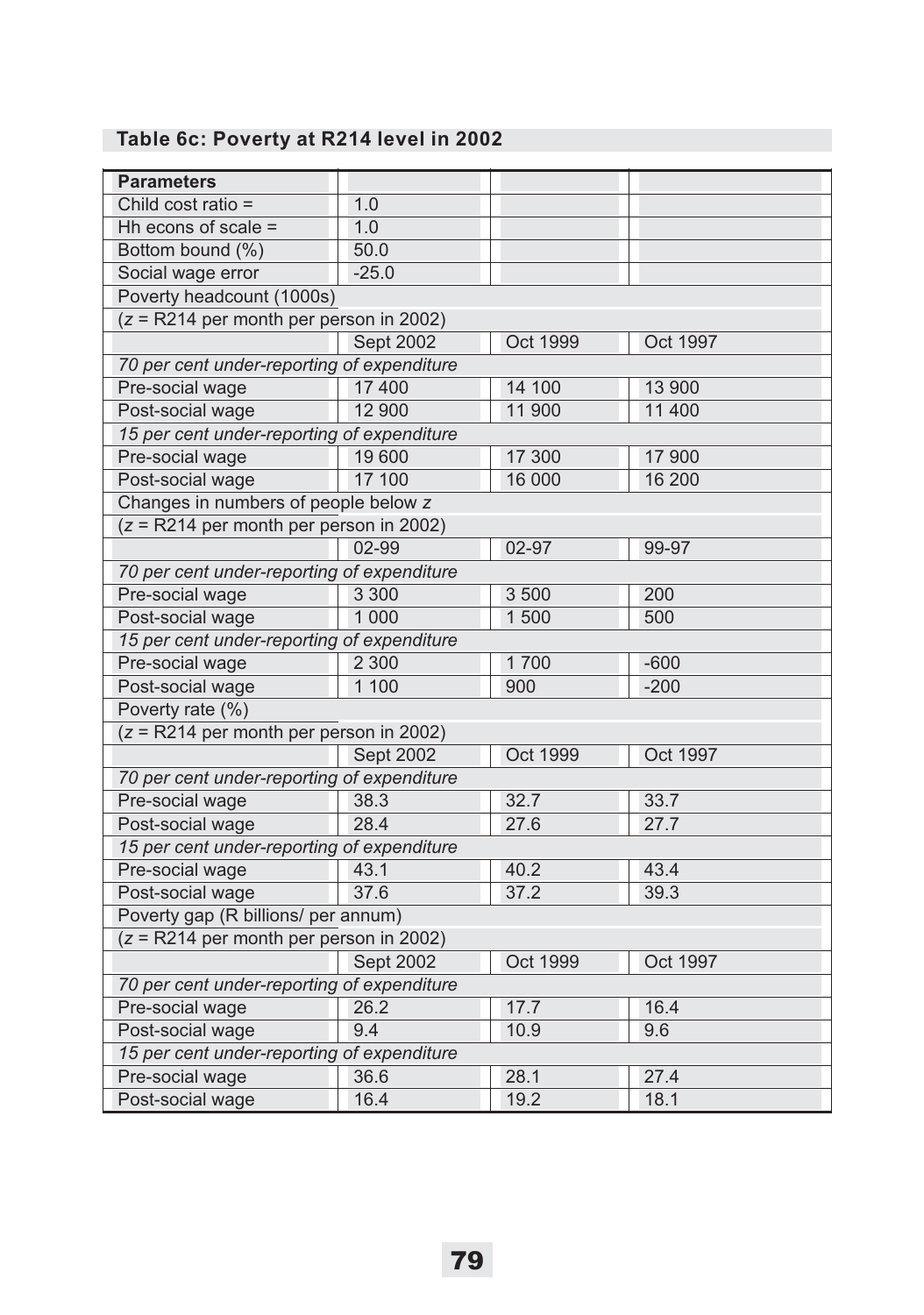# **Table 7: Poverty at R344 level in 2002**

| <b>Parameters</b>                          |                  |                 |          |
|--------------------------------------------|------------------|-----------------|----------|
| Child cost ratio =                         | 1.0              |                 |          |
| Hh econs of scale =                        | 1.0              |                 |          |
| Bottom bound (%)                           | 50.0             |                 |          |
| Poverty headcount (1000s)                  |                  |                 |          |
| $(z = R344$ per month per person in 2002)  |                  |                 |          |
|                                            | <b>Sept 2002</b> | Oct 1999        | Oct 1997 |
| 70 per cent under-reporting of expenditure |                  |                 |          |
| Pre-social wage                            | 19 600           | 17 000          | 17 600   |
| Post-social wage                           | 18 000           | 16 100          | 16 500   |
| 15 per cent under-reporting of expenditure |                  |                 |          |
| Pre-social wage                            | 20 900           | 18 900          | 19800    |
| Post-social wage                           | 19 800           | 18 400          | 19 300   |
| Changes in numbers of people below z       |                  |                 |          |
| $(z = R344$ per month per person in 2002)  |                  |                 |          |
|                                            | 02-99            | 02-97           | 99-97    |
| 70 per cent under-reporting of expenditure |                  |                 |          |
| Pre-social wage                            | 2 600            | 2 0 0 0         | $-600$   |
| Post-social wage                           | 1 900            | 1500            | $-400$   |
| 15 per cent under-reporting of expenditure |                  |                 |          |
| Pre-social wage                            | 2 0 0 0          | 1 100           | $-900$   |
| Post-social wage                           | 1 400            | 500             | $-900$   |
| Poverty rate (%)                           |                  |                 |          |
| $(z = R344$ per month per person in 2002)  |                  |                 |          |
|                                            | <b>Sept 2002</b> | Oct 1999        | Oct 1997 |
| 70 per cent under-reporting of expenditure |                  |                 |          |
| Pre-social wage                            | 43.1             | 39.5            | 42.7     |
| Post-social wage                           | 39.6             | 37.4            | 40.0     |
| 15 per cent under-reporting of expenditure |                  |                 |          |
| Pre-social wage                            | 46.0             | 43.9            | 48.0     |
| Post-social wage                           | 43.6             | 42.7            | 46.8     |
| Poverty gap (R billions/ per annum)        |                  |                 |          |
| $(z = R344$ per month per person in 2002)  |                  |                 |          |
|                                            | <b>Sept 2002</b> | <b>Oct 1999</b> | Oct 1997 |
| 70 per cent under-reporting of expenditure |                  |                 |          |
| Pre-social wage                            | 55.6             | 38.3            | 37.7     |
| Post-social wage                           | 32.7             | 29.5            | 28.4     |
| 15 per cent under-reporting of expenditure |                  |                 |          |
| Pre-social wage                            | 68.1             | 51.7            | 53.0     |
| Post-social wage                           | 43.6             | 41.9            | 42.3     |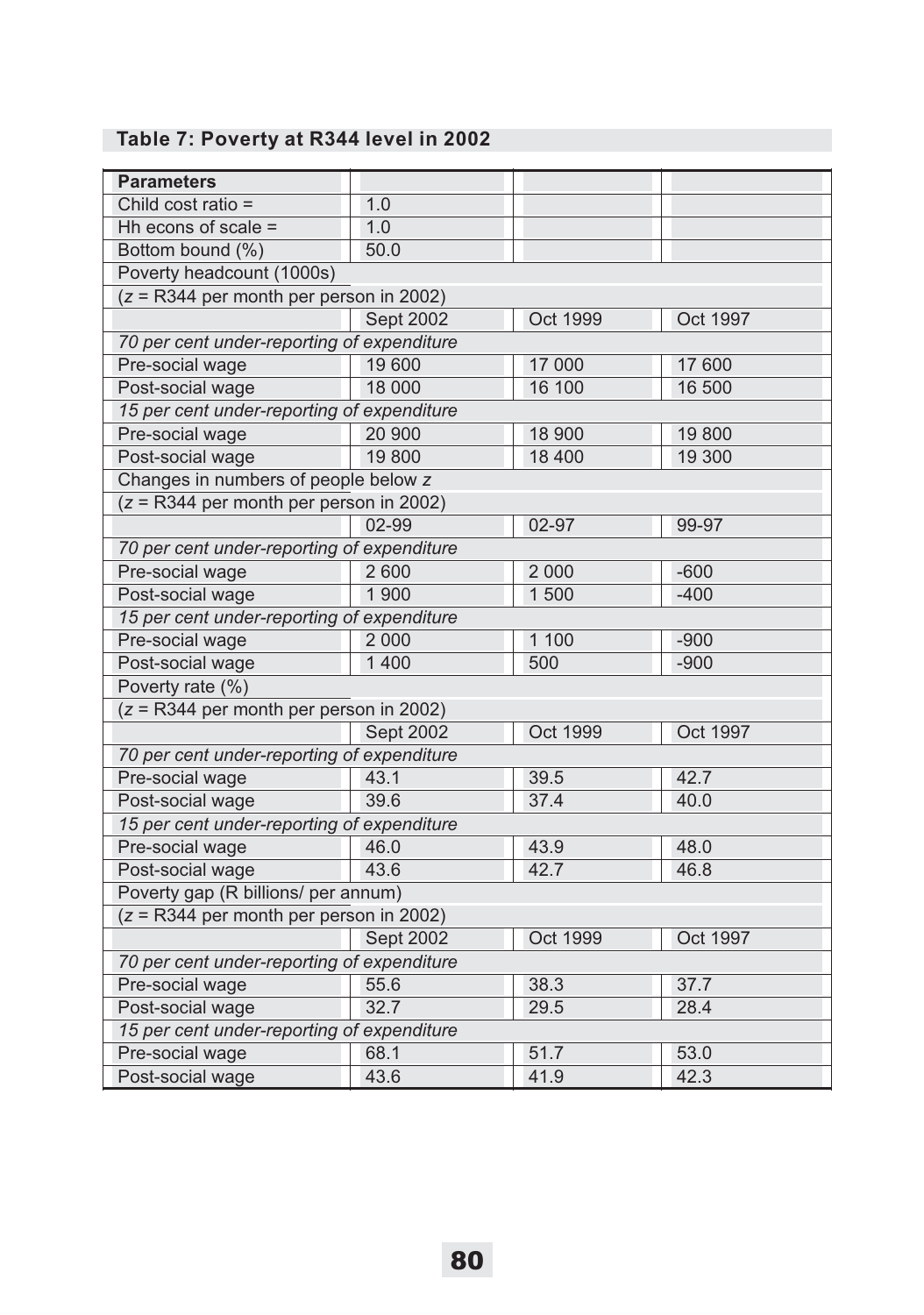# **Table 8: Poverty at R387 level in 2002**

| <b>Parameters</b>                          |           |          |          |  |
|--------------------------------------------|-----------|----------|----------|--|
| Child cost ratio =                         | 1.0       |          |          |  |
| Hh econs of scale =                        | 1.0       |          |          |  |
| Bottom bound (%)                           | 50.0      |          |          |  |
| Poverty headcount (1000s)                  |           |          |          |  |
| $(z = R387$ per month per person in 2002)  |           |          |          |  |
|                                            | Sept 2002 | Oct 1999 | Oct 1997 |  |
| 70 per cent under-reporting of expenditure |           |          |          |  |
| Pre-social wage                            | 20 100    | 18 000   | 18700    |  |
| Post-social wage                           | 18 800    | 17 300   | 18 000   |  |
| 15 per cent under-reporting of expenditure |           |          |          |  |
| Pre-social wage                            | 21 200    | 19 400   | 20 300   |  |
| Post-social wage                           | 20 300    | 19 100   | 19 900   |  |
| Changes in numbers of people below z       |           |          |          |  |
| $(z = R387$ per month per person in 2002)  |           |          |          |  |
|                                            | 02-99     | 02-97    | 99-97    |  |
| 70 per cent under-reporting of expenditure |           |          |          |  |
| Pre-social wage                            | 2 100     | 1 400    | $-700$   |  |
| Post-social wage                           | 1500      | 800      | $-700$   |  |
| 15 per cent under-reporting of expenditure |           |          |          |  |
| Pre-social wage                            | 1800      | 900      | $-900$   |  |
| Post-social wage                           | 1 200     | 400      | $-800$   |  |
| Poverty rate (%)                           |           |          |          |  |
| $(z = R387$ per month per person in 2002)  |           |          |          |  |
|                                            | Sept 2002 | Oct 1999 | Oct 1997 |  |
| 70 per cent under-reporting of expenditure |           |          |          |  |
| Pre-social wage                            | 44.2      | 41.8     | 45.4     |  |
| Post-social wage                           | 41.4      | 40.2     | 43.7     |  |
| 15 per cent under-reporting of expenditure |           |          |          |  |
| Pre-social wage                            | 46.6      | 45.1     | 49.2     |  |
| Post-social wage                           | 44.7      | 44.4     | 48.3     |  |
| Poverty gap (R billions/ per annum)        |           |          |          |  |
| $(z = R387$ per month per person in 2002)  |           |          |          |  |
|                                            | Sept 2002 | Oct 1999 | Oct 1997 |  |
| 70 per cent under-reporting of expenditure |           |          |          |  |
| Pre-social wage                            | 65.8      | 52.1     | 51.3     |  |
| Post-social wage                           | 42.2      | 42.5     | 41.3     |  |
| 15 per cent under-reporting of expenditure |           |          |          |  |
| Pre-social wage                            | 79.0      | 66.5     | 67.9     |  |
| Post-social wage                           | 53.9      | 56.4     | 57.0     |  |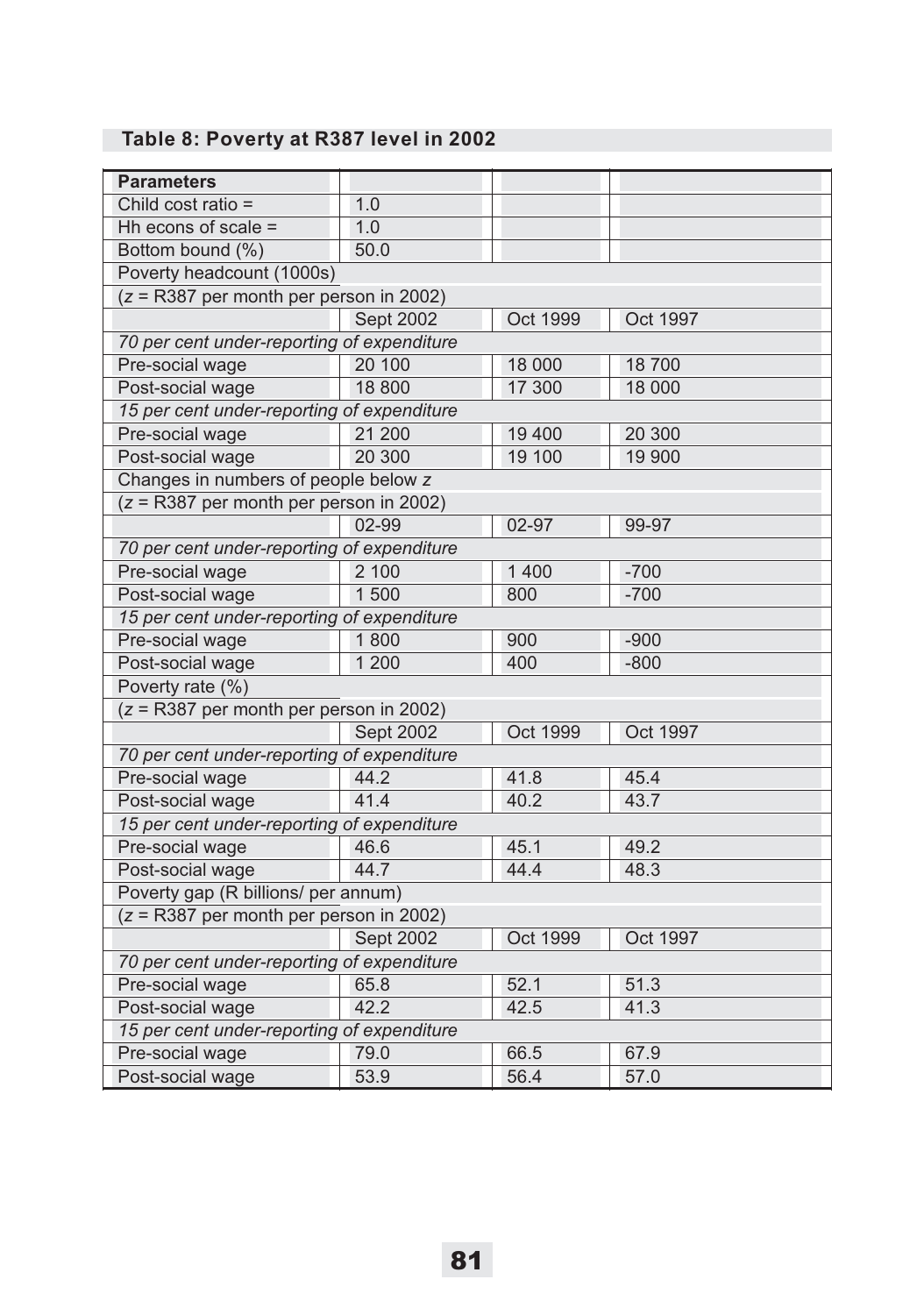# **Table 9a: Poverty at R422 level in 2002**

| <b>Parameters</b>                          |                  |                 |                 |  |
|--------------------------------------------|------------------|-----------------|-----------------|--|
| Child cost ratio =                         | 1.0              |                 |                 |  |
| Hh econs of scale =                        | 1.0              |                 |                 |  |
| Bottom bound (%)                           | 50.0             |                 |                 |  |
| Social wage error                          | 0.0              |                 |                 |  |
| Poverty headcount (1000s)                  |                  |                 |                 |  |
| $(z = R422$ per month per person in 2002)  |                  |                 |                 |  |
|                                            | <b>Sept 2002</b> | Oct 1999        | Oct 1997        |  |
| 70 per cent under-reporting of expenditure |                  |                 |                 |  |
| Pre-social wage                            | 20 300           | 18 100          | 19 000          |  |
| Post-social wage                           | 19 400           | 17 600          | 18 400          |  |
| 15 per cent under-reporting of expenditure |                  |                 |                 |  |
| Pre-social wage                            | 21 500           | 19 500          | 20 400          |  |
| Post-social wage                           | 20 500           | 19 200          | 20 100          |  |
| Changes in numbers of people below z       |                  |                 |                 |  |
| $(z = R422$ per month per person in 2002)  |                  |                 |                 |  |
|                                            | 02-99            | 02-97           | 99-97           |  |
| 70 per cent under-reporting of expenditure |                  |                 |                 |  |
| Pre-social wage                            | 2 2 0 0          | 1 300           | $-900$          |  |
| Post-social wage                           | 1800             | 1 0 0 0         | $-800$          |  |
| 15 per cent under-reporting of expenditure |                  |                 |                 |  |
| Pre-social wage                            | 2 0 0 0          | 1 100           | $-900$          |  |
| Post-social wage                           | 1 300            | 400             | $-900$          |  |
| Poverty rate (%)                           |                  |                 |                 |  |
| $(z = R422$ per month per person in 2002)  |                  |                 |                 |  |
|                                            | <b>Sept 2002</b> | Oct 1999        | <b>Oct 1997</b> |  |
| 70 per cent under-reporting of expenditure |                  |                 |                 |  |
| Pre-social wage                            | 44.7             | 42.0            | 46.1            |  |
| Post-social wage                           | 42.7             | 40.9            | 44.6            |  |
| 15 per cent under-reporting of expenditure |                  |                 |                 |  |
| Pre-social wage                            | 47.3             | 45.3            | 49.5            |  |
| Post-social wage                           | 45.1             | 44.6            | 48.8            |  |
| Poverty gap (R billions/ per annum)        |                  |                 |                 |  |
| $(z = R422$ per month per person in 2002)  |                  |                 |                 |  |
|                                            | Sept 2002        | <b>Oct 1999</b> | Oct 1997        |  |
| 70 per cent under-reporting of expenditure |                  |                 |                 |  |
| Pre-social wage                            | 74.3             | 56.0            | 56.7            |  |
| Post-social wage                           | 50.5             | 46.3            | 46.6            |  |
| 15 per cent under-reporting of expenditure |                  |                 |                 |  |
| Pre-social wage                            | 88.3             | 70.6            | 73.8            |  |
| Post-social wage                           | 62.5             | 60.5            | 62.8            |  |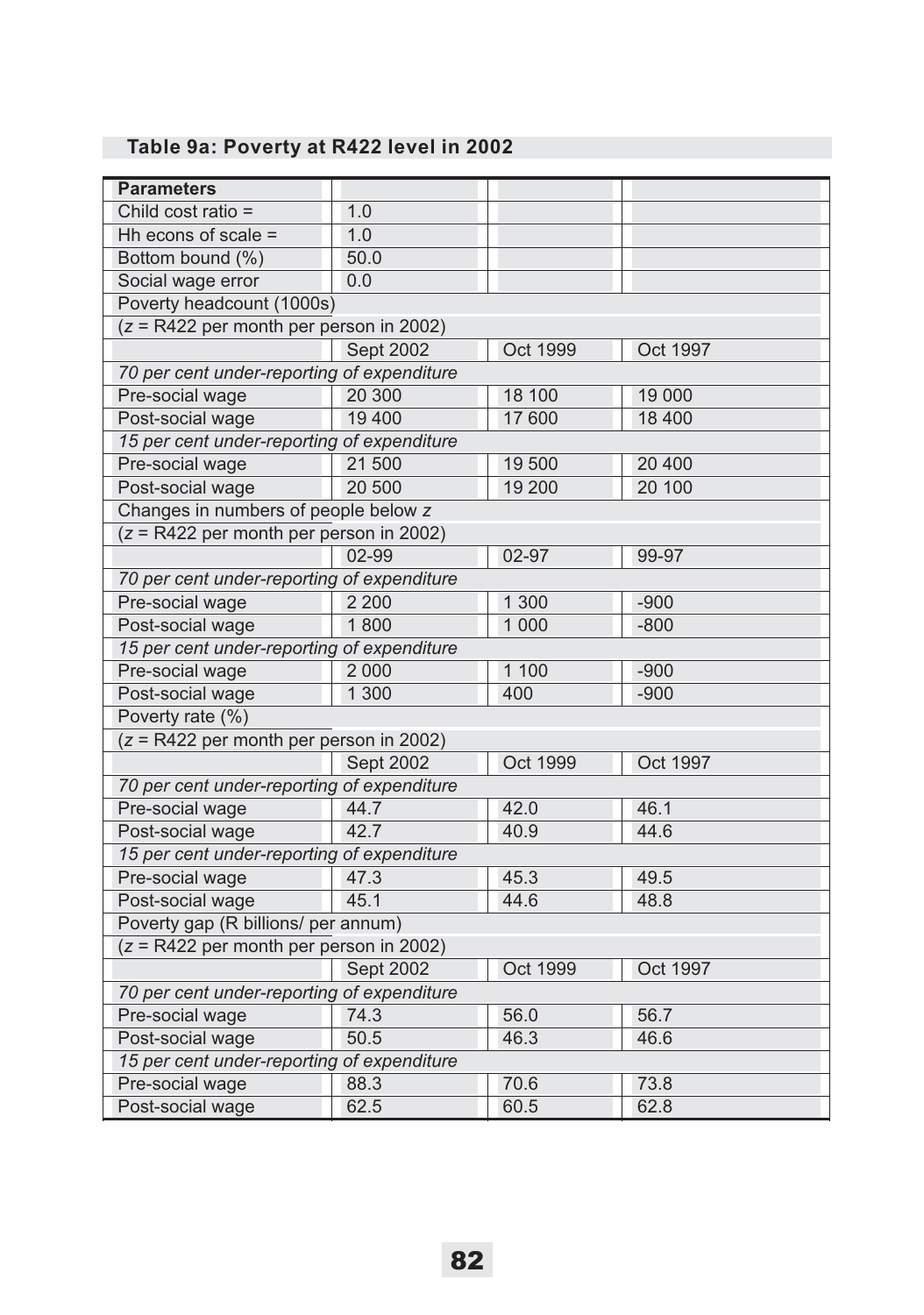# **Table 9b: Poverty at R422 level in 2002**

| <b>Parameters</b>                          |                  |          |                 |  |
|--------------------------------------------|------------------|----------|-----------------|--|
| Child cost ratio =                         | 1.0              |          |                 |  |
| Hh econs of scale =                        | 1.0              |          |                 |  |
| Bottom bound (%)                           | 50.0             |          |                 |  |
| Social wage error                          | 25.0             |          |                 |  |
| Poverty headcount (1000s)                  |                  |          |                 |  |
| $(z = R422$ per month per person in 2002)  |                  |          |                 |  |
|                                            | Sept 2002        | Oct 1999 | Oct 1997        |  |
| 70 per cent under-reporting of expenditure |                  |          |                 |  |
| Pre-social wage                            | 20 300           | 18 100   | 19 000          |  |
| Post-social wage                           | 19 200           | 17 600   | 18 400          |  |
| 15 per cent under-reporting of expenditure |                  |          |                 |  |
| Pre-social wage                            | 21 500           | 19 500   | 20 400          |  |
| Post-social wage                           | 20 400           | 19 200   | 20 100          |  |
| Changes in numbers of people below z       |                  |          |                 |  |
| $(z = R422$ per month per person in 2002)  |                  |          |                 |  |
|                                            | 02-99            | 02-97    | 99-97           |  |
| 70 per cent under-reporting of expenditure |                  |          |                 |  |
| Pre-social wage                            | 2 2 0 0          | 1 300    | $-900$          |  |
| Post-social wage                           | 1 600            | 800      | $-800$          |  |
| 15 per cent under-reporting of expenditure |                  |          |                 |  |
| Pre-social wage                            | 2 0 0 0          | 1 100    | $-900$          |  |
| Post-social wage                           | 1 200            | 300      | $-900$          |  |
| Poverty rate (%)                           |                  |          |                 |  |
| $(z = R422$ per month per person in 2002)  |                  |          |                 |  |
|                                            | <b>Sept 2002</b> | Oct 1999 | <b>Oct 1997</b> |  |
| 70 per cent under-reporting of expenditure |                  |          |                 |  |
| Pre-social wage                            | 44.7             | 42.0     | 46.1            |  |
| Post-social wage                           | 42.2             | 40.9     | 44.6            |  |
| 15 per cent under-reporting of expenditure |                  |          |                 |  |
| Pre-social wage                            | 47.3             | 45.3     | 49.5            |  |
| Post-social wage                           | 44.9             | 44.6     | 48.8            |  |
| Poverty gap (R billions/ per annum)        |                  |          |                 |  |
| $(z = R422$ per month per person in 2002)  |                  |          |                 |  |
|                                            | Sept 2002        | Oct 1999 | Oct 1997        |  |
| 70 per cent under-reporting of expenditure |                  |          |                 |  |
| Pre-social wage                            | 74.3             | 56.0     | 56.7            |  |
| Post-social wage                           | 48.2             | 46.3     | 46.6            |  |
| 15 per cent under-reporting of expenditure |                  |          |                 |  |
| Pre-social wage                            | 88.3             | 70.6     | 73.8            |  |
| Post-social wage                           | 60.1             | 60.5     | 62.8            |  |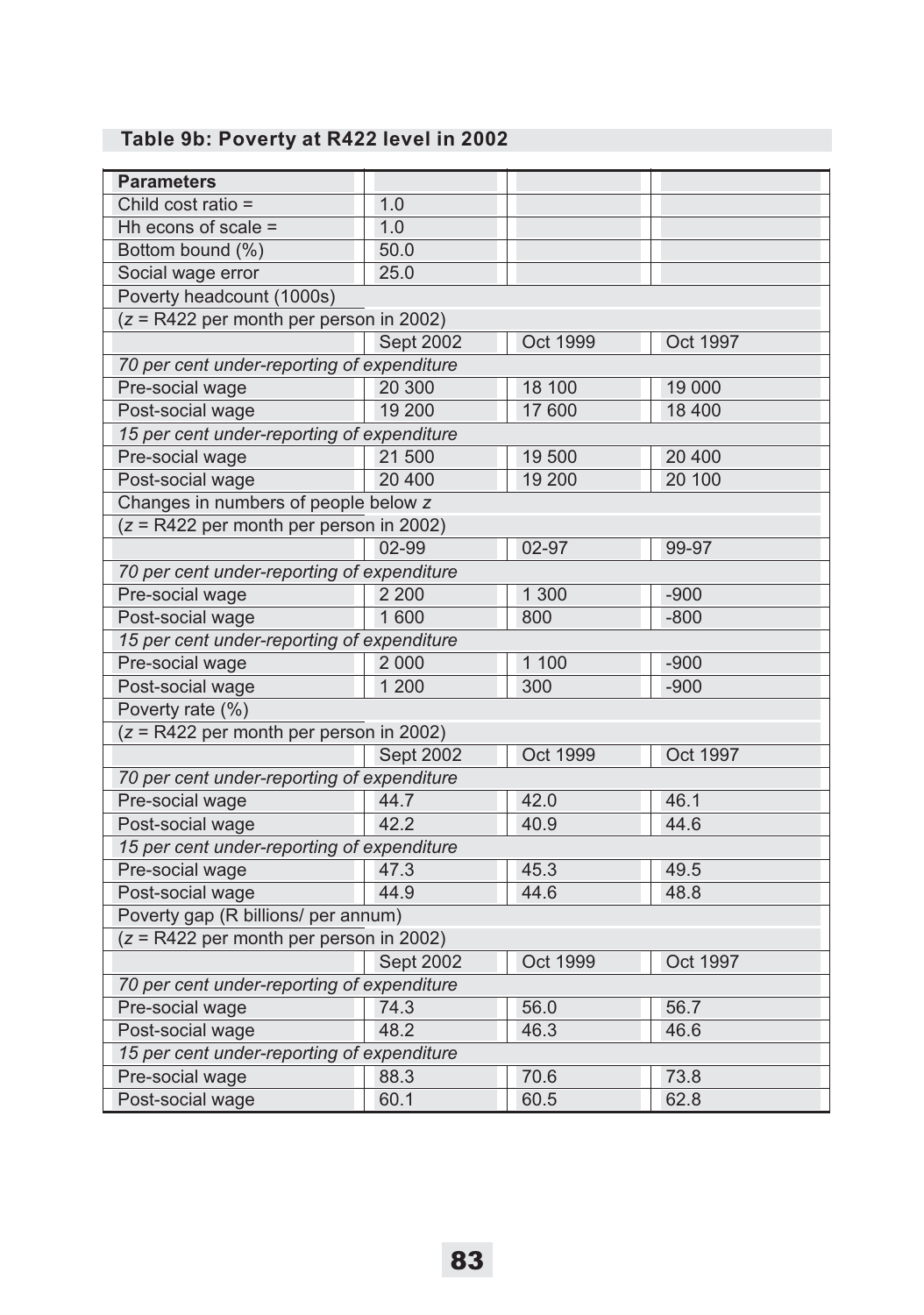# **Table 9c: Poverty at R422 level in 2002**

| <b>Parameters</b>                          |                  |          |          |
|--------------------------------------------|------------------|----------|----------|
| Child cost ratio =                         | 1.0              |          |          |
| Hh econs of scale =                        | 1.0              |          |          |
| Bottom bound (%)                           | 50.0             |          |          |
| Social wage error                          | $-25.0$          |          |          |
| Poverty headcount (1000s)                  |                  |          |          |
| $(z = R422$ per month per person in 2002)  |                  |          |          |
|                                            | <b>Sept 2002</b> | Oct 1999 | Oct 1997 |
| 70 per cent under-reporting of expenditure |                  |          |          |
| Pre-social wage                            | 20 300           | 18 100   | 19 000   |
| Post-social wage                           | 19 500           | 17 600   | 18 400   |
| 15 per cent under-reporting of expenditure |                  |          |          |
| Pre-social wage                            | 21 500           | 19 500   | 20 400   |
| Post-social wage                           | 20 700           | 19 200   | 20 100   |
| Changes in numbers of people below z       |                  |          |          |
| $(z = R422$ per month per person in 2002)  |                  |          |          |
|                                            | 02-99            | 02-97    | 99-97    |
| 70 per cent under-reporting of expenditure |                  |          |          |
| Pre-social wage                            | 2 2 0 0          | 1 300    | $-900$   |
| Post-social wage                           | 1 900            | 1 100    | $-800$   |
| 15 per cent under-reporting of expenditure |                  |          |          |
| Pre-social wage                            | 2 0 0 0          | 1 100    | $-900$   |
| Post-social wage                           | 1500             | 600      | $-900$   |
| Poverty rate (%)                           |                  |          |          |
| $(z = R422$ per month per person in 2002)  |                  |          |          |
|                                            | Sept 2002        | Oct 1999 | Oct 1997 |
| 70 per cent under-reporting of expenditure |                  |          |          |
| Pre-social wage                            | 44.7             | 42.0     | 46.1     |
| Post-social wage                           | 42.9             | 40.9     | 44.6     |
| 15 per cent under-reporting of expenditure |                  |          |          |
| Pre-social wage                            | 47.3             | 45.3     | 49.5     |
| Post-social wage                           | 45.5             | 44.6     | 48.8     |
| Poverty gap (R billions/ per annum)        |                  |          |          |
| $(z = R422$ per month per person in 2002)  |                  |          |          |
|                                            | Sept 2002        | Oct 1999 | Oct 1997 |
| 70 per cent under-reporting of expenditure |                  |          |          |
| Pre-social wage                            | 74.3             | 56.0     | 56.7     |
| Post-social wage                           | 52.7             | 46.3     | 46.6     |
| 15 per cent under-reporting of expenditure |                  |          |          |
| Pre-social wage                            | 88.3             | 70.6     | 73.8     |
| Post-social wage                           | 64.9             | 60.5     | 62.8     |